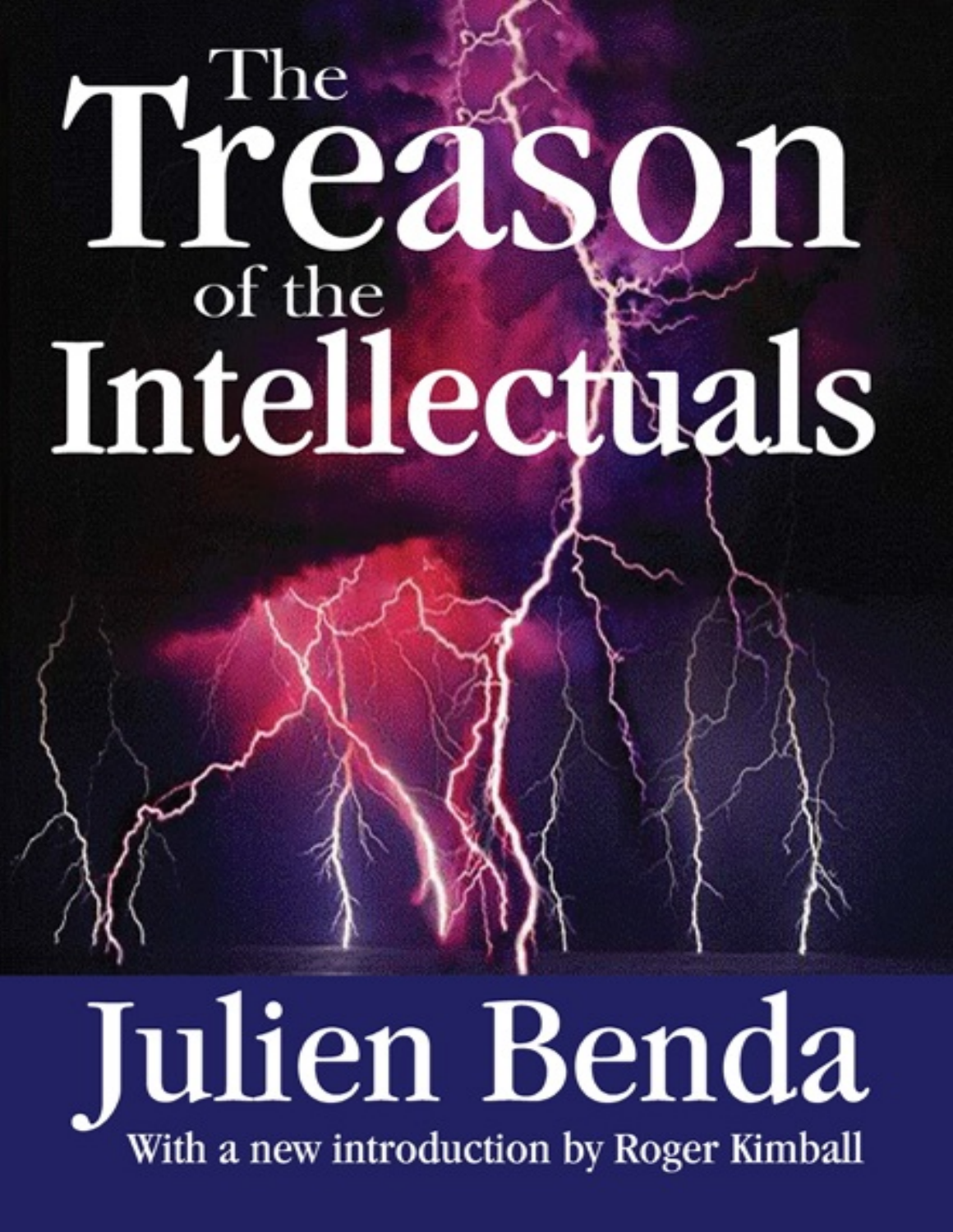# The ason Intellectuals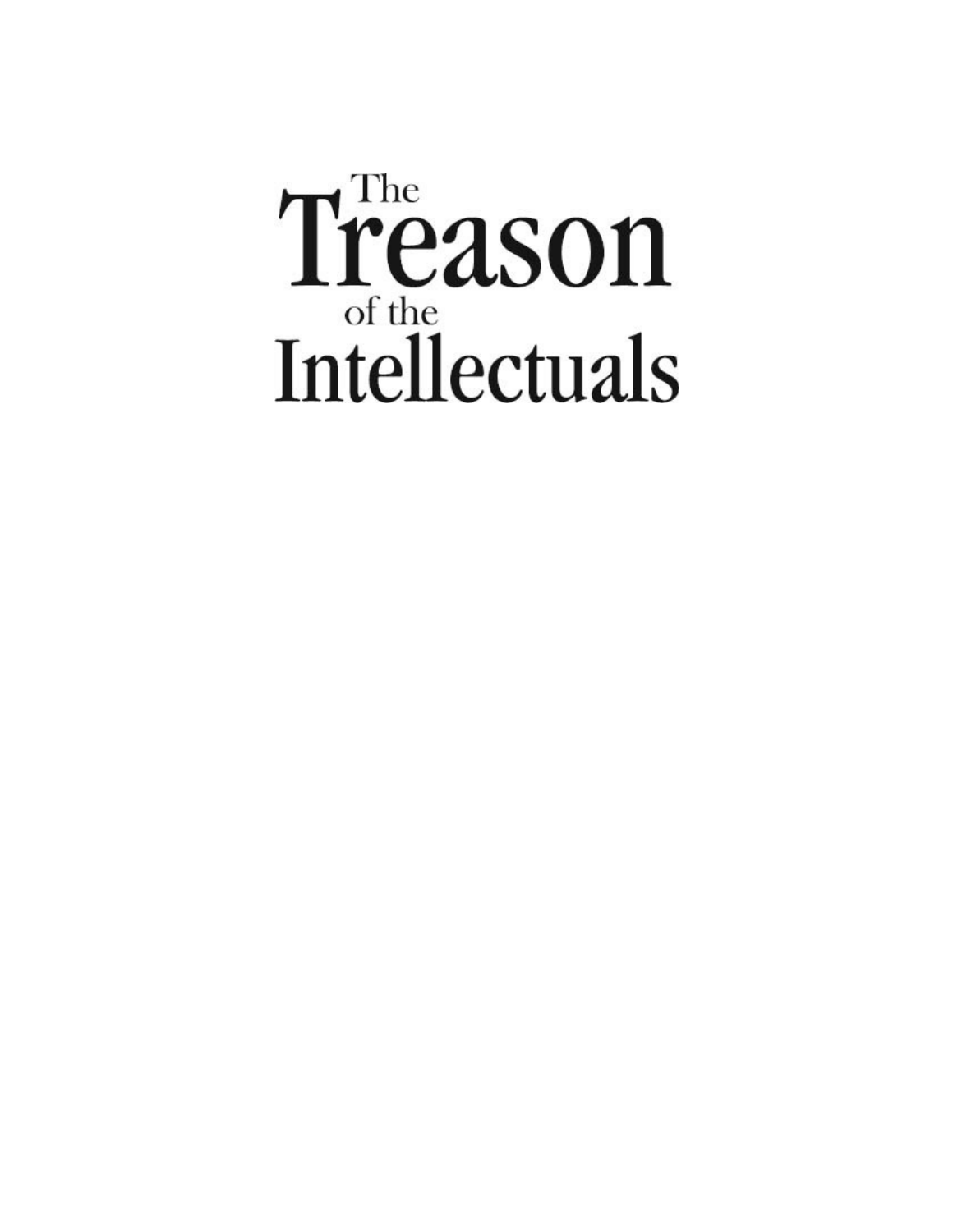### Treason of the Intellectuals

## Julien Benda

With a new introduction by Roger Kimball

Translated by Richard Aldington



#### **Transaction Publishers**

New Brunswick (U.S.A.) and London (U.K.)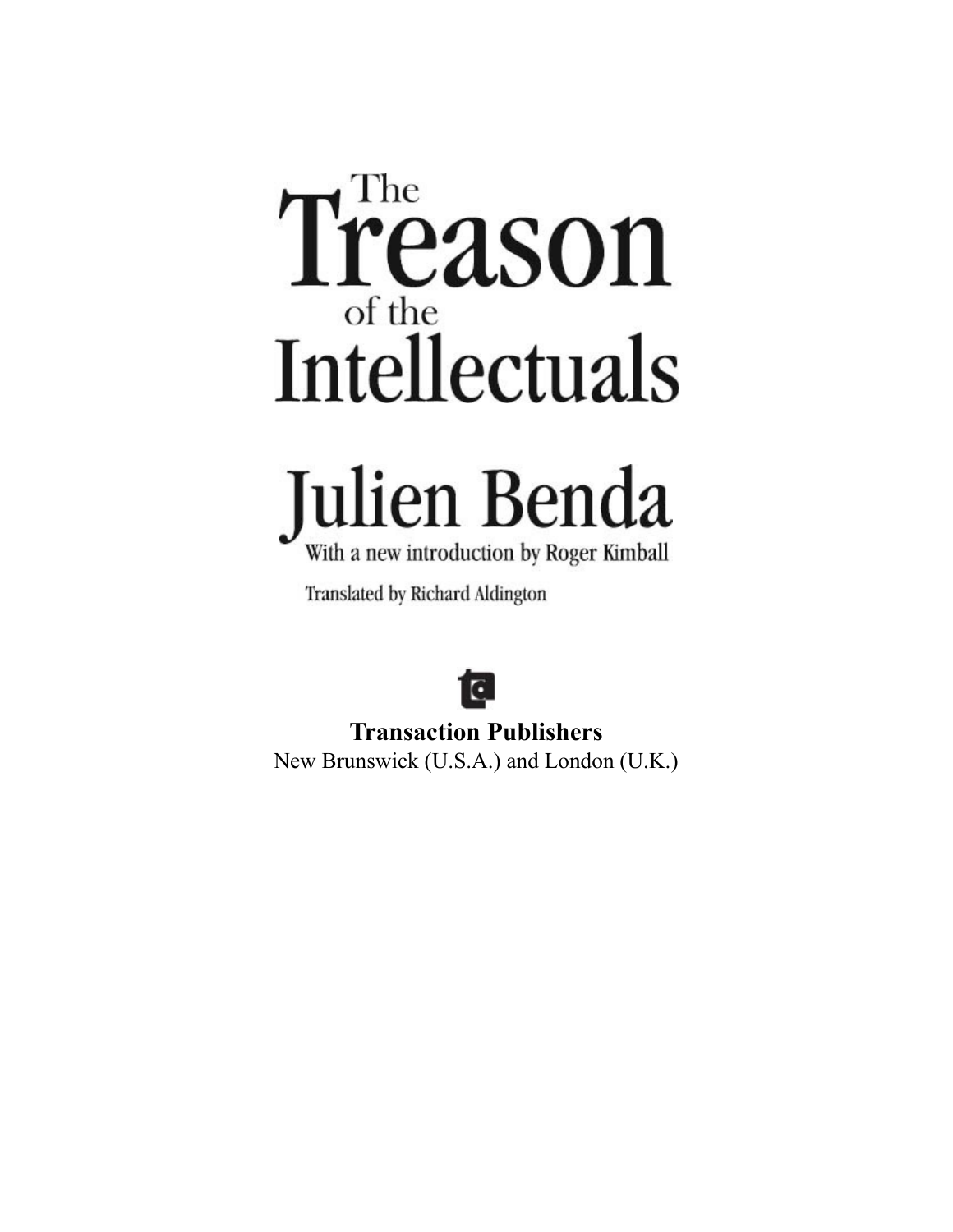Fifth paperback printing 2014

New material this edition copyright © 2007 by Transaction Publishers, New Brunswick, New Jersey. Originally published in 1928 by William Morrow & Company, New York.

All rights reserved under International and Pan-American Copyright Conventions. No part of this book may be reproduced or transmitted in any form or by any means, electronic or mechanical, including photocopy, recording, or any information storage and retrieval system, without prior permission in writing from the publisher. All inquiries should be addressed to Transaction Publishers, 10 Corporate Place South, Piscataway, New Jersey 08854. [www.transactionpub.com](http://www.transactionpub.com)

This book is printed on acid-free paper that meets the American National Standard for Permanence of Paper for Printed Library Materials.

Library of Congress Catalog Number: 2006050059 ISBN: 978-1-4128-0623-7 Printed in the United States of America

Library of Congress Cataloging-in-Publication Data

Benda, Julien, 1867-1956.

[Trahison des clercs. English]

The treason of the intellectuals / Julien Benda; with a new introduction by Roger Kimball; translated by Richard Aldington.

p. cm.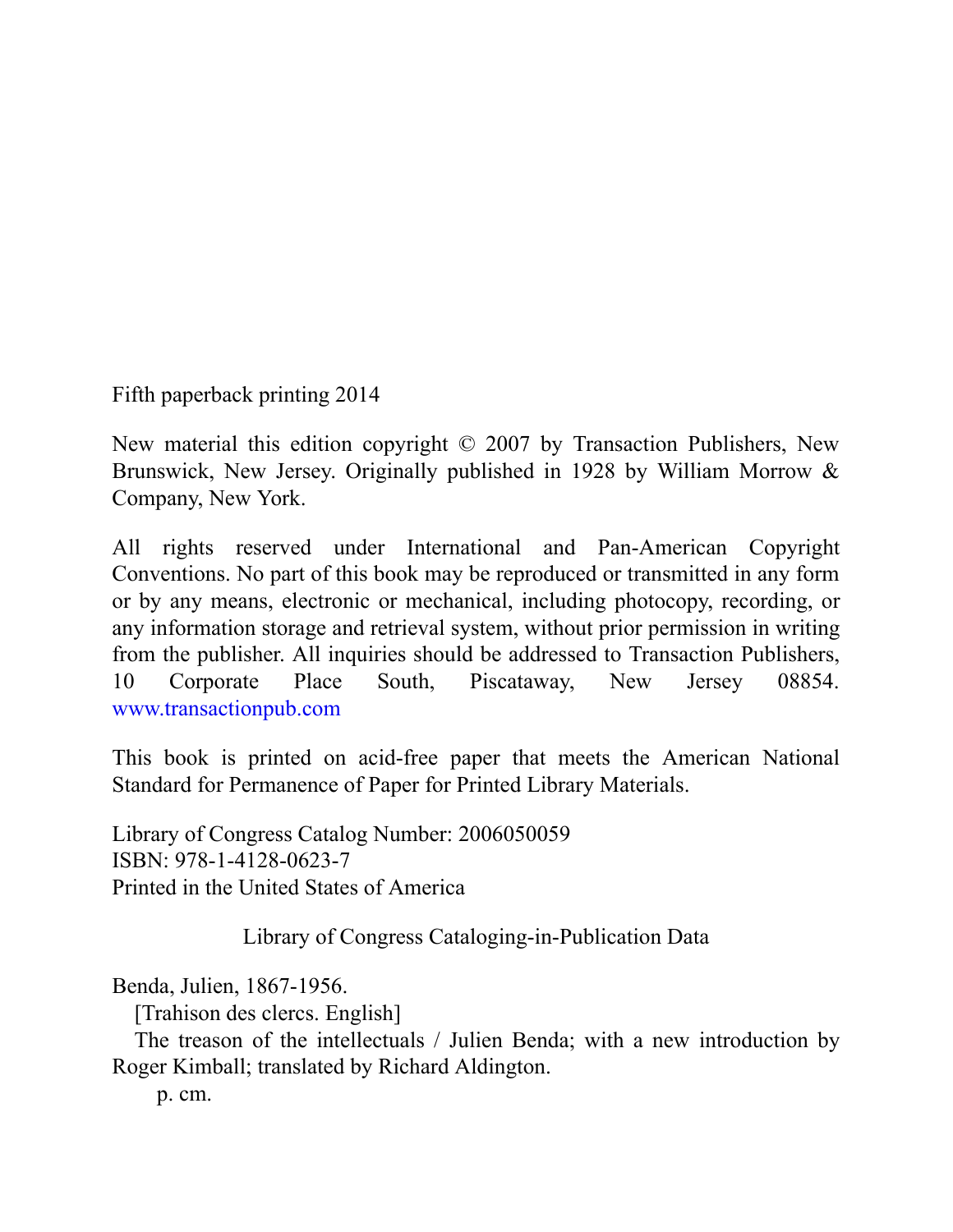Includes bibliographical references.

ISBN 1-4128-0623-2 (alk. paper) 1. Intellectuals. 2. Nationalism. 3. Philosophy. I. Title.

HM213.B44 2006 305.5'—dc22

2006050059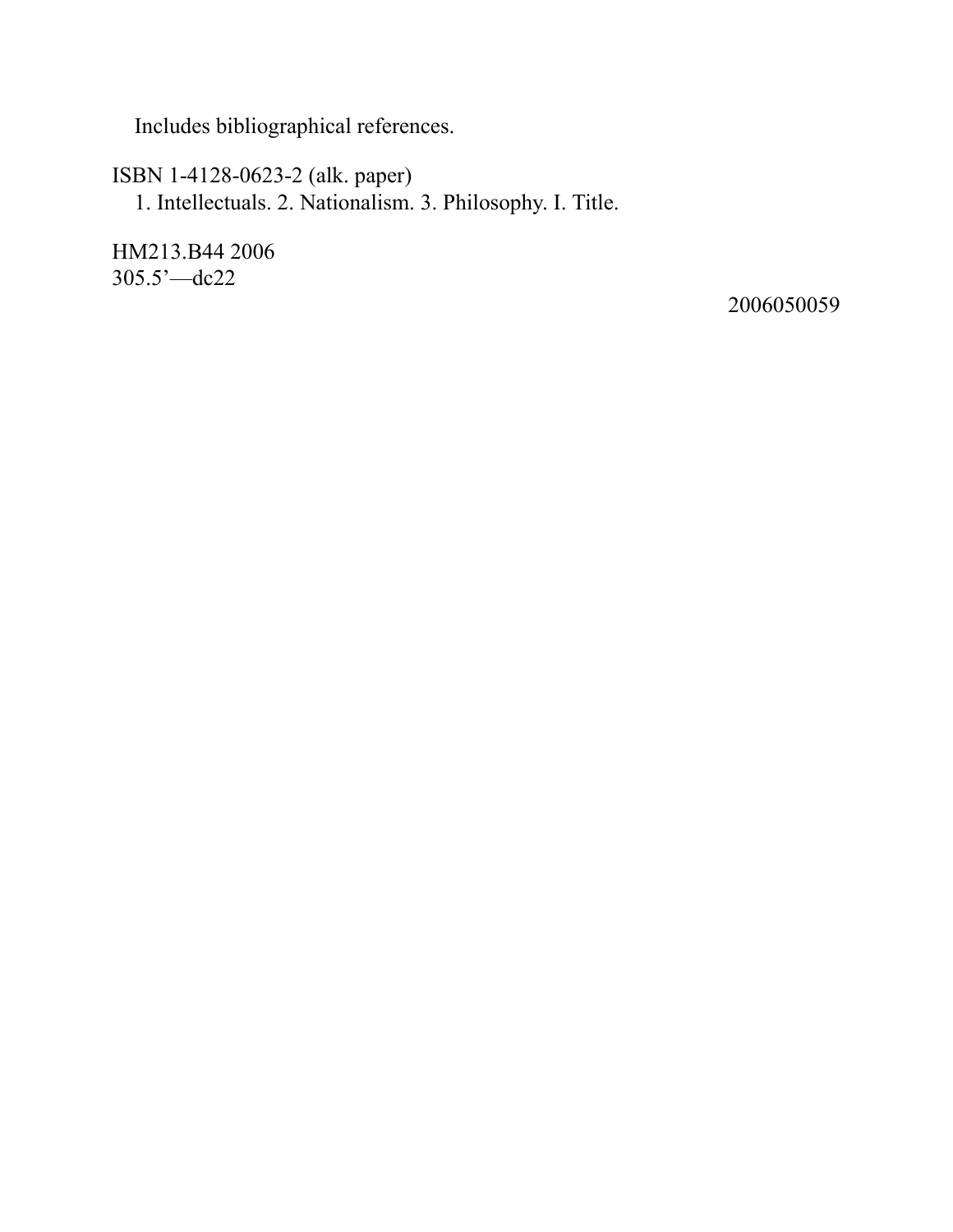"The world is suffering from lack of faith in a transcendental truth." *Renouvier*.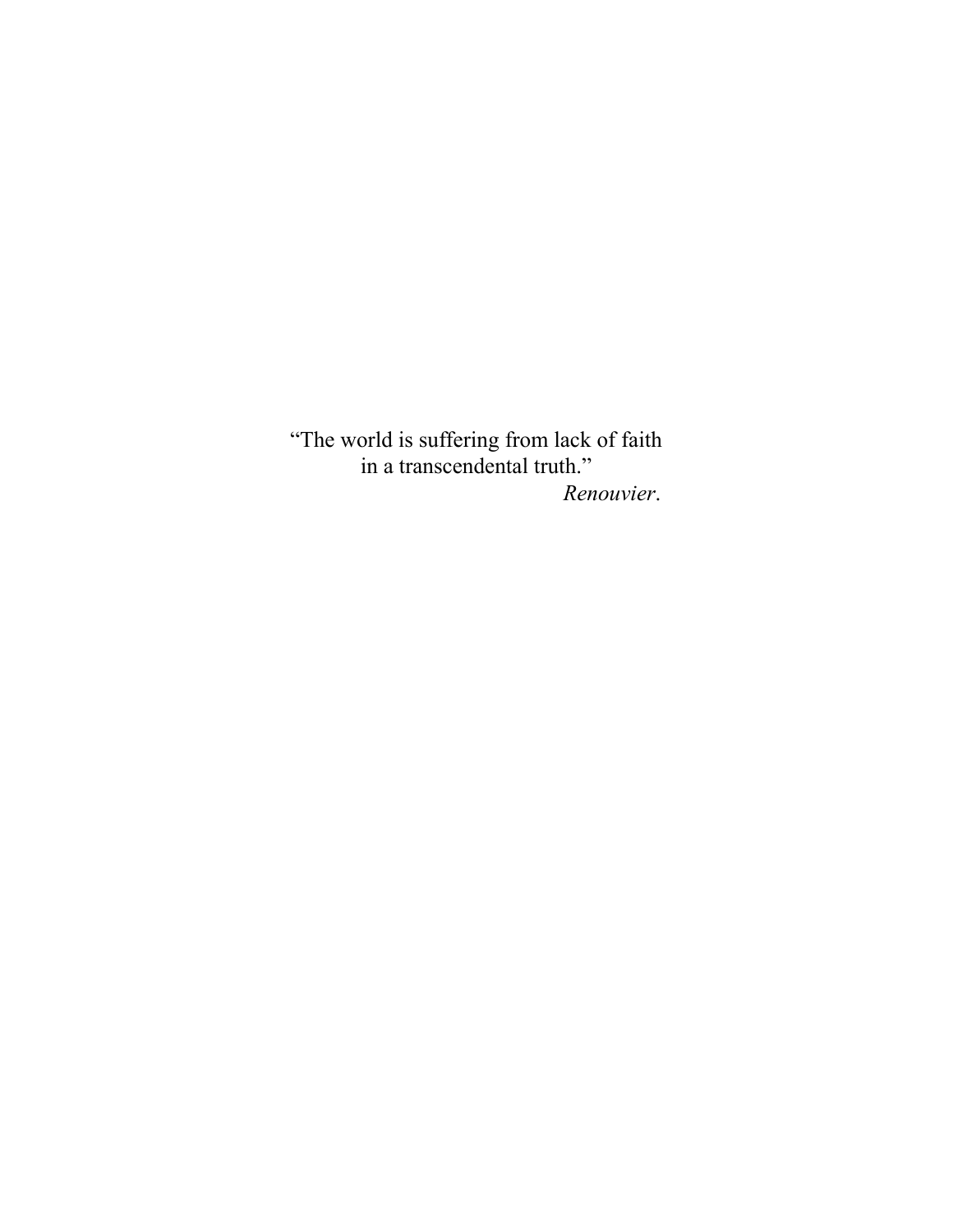#### **Contents**

<span id="page-6-0"></span>[Introduction](#page-7-0) to the Transaction Edition

<span id="page-6-1"></span>[Translator's](#page-18-0) Note

<span id="page-6-2"></span>Author's [Foreword](#page-19-0)

- <span id="page-6-3"></span>1 The Modern [Perfecting](#page-20-0) of Political Passions
- <span id="page-6-4"></span>2 Significance of this [Movement—Nature](#page-34-0) of Political Passions
- 3 The ["Clerks"—The](#page-38-0) Great Betrayal
- 4 [Summary—Predictions](#page-106-0)

**[Notes](#page-118-0)**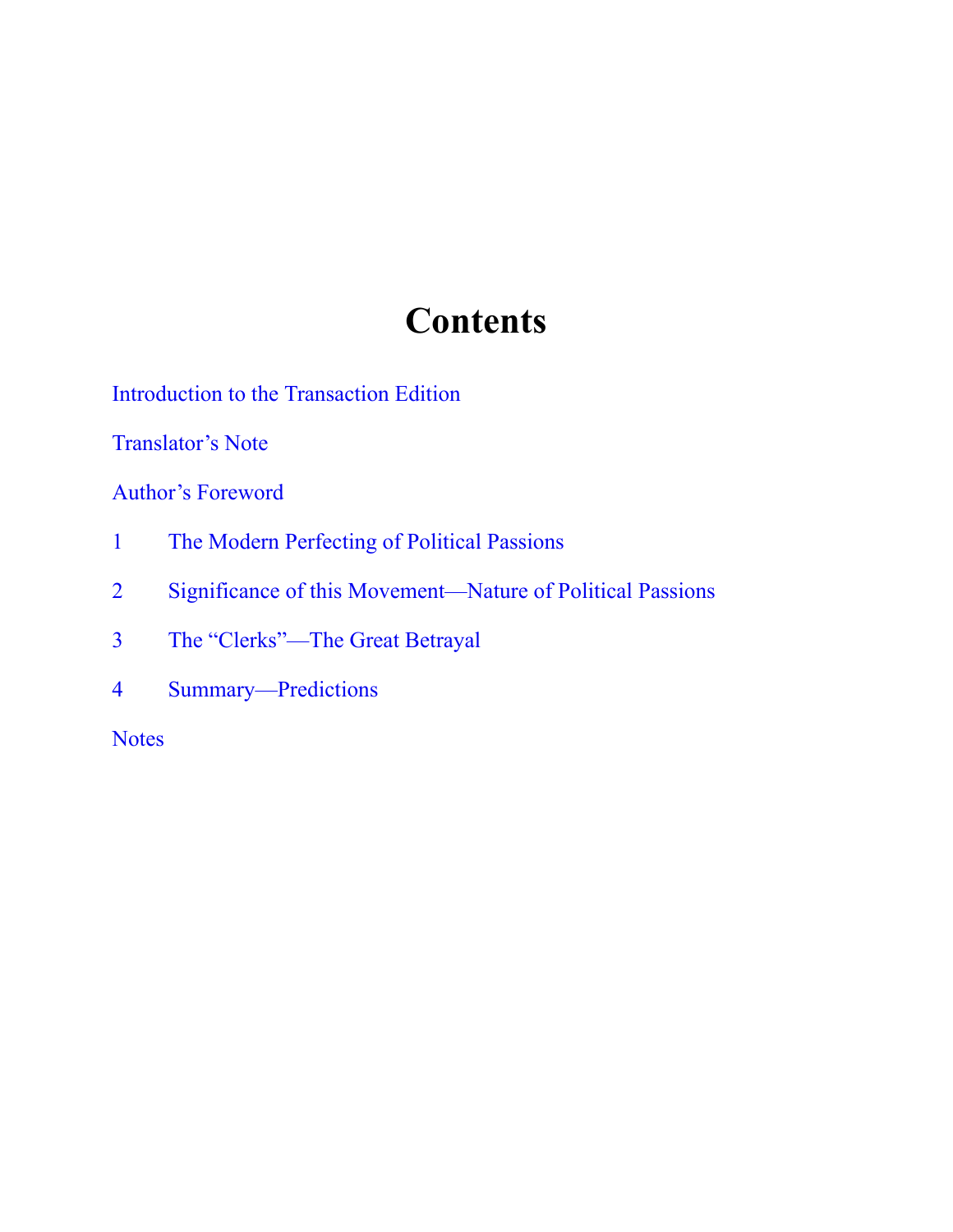#### <span id="page-7-0"></span>**[Introduction](#page-6-0) to the Transaction Edition**

#### **The Treason of the Intellectuals and "The Undoing of Thought"**

*"When hatred of culture becomes itself a part of culture, the life of the mind loses all meaning."*

> *—Alain Finkielkraut, The Undoing of Thought*

*"Today we are trying to spread knowledge everywhere. Who knows if in centuries to come there will not be universities for reestablishing our former ignorance?" —Georg Christoph Lichtenberg*

*(1742–1799)*

#### **I**

In 1927, the French essayist Julien Benda published his famous attack on the intellectual corruption of the age, *La Trahison des clercs.* I said "famous", but perhaps "once famous" would have been more accurate. Today, only the title of the book, not its argument, enjoys currency. "La trahison des clercs": it is one of those phrases that bristles with hints and associations without stating anything definite. The book itself, as Jacques Barzun said of Walter Bagehot, is well known without being known well. I hope that this new edition of this neglected classic will change that. *La Trahison des clercs* has never been more pertinent.

Benda tells us that he uses the term "clerc" in "the medi eval sense" to mean "scribe"—someone we would now call a member of the intelligentsia, an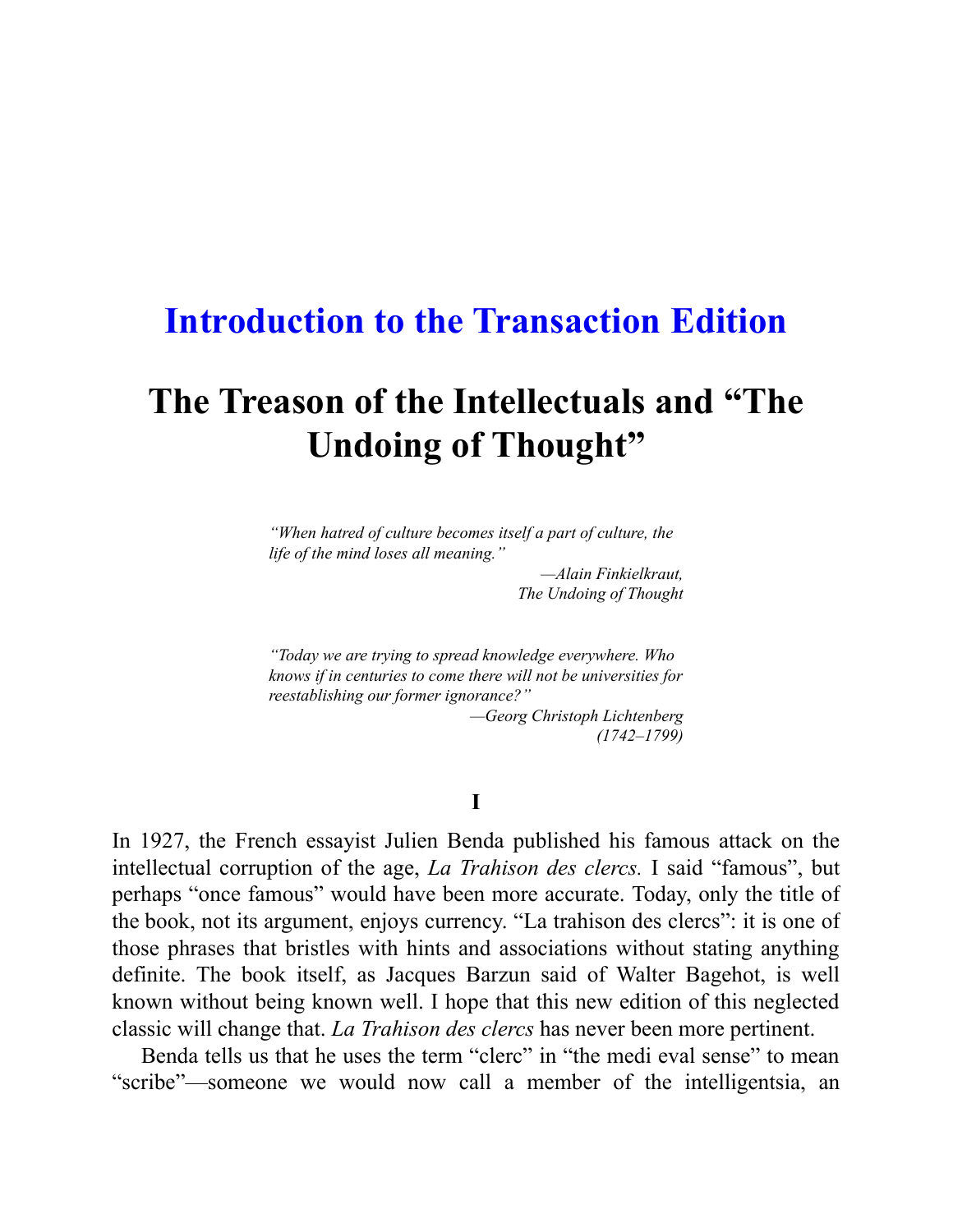"intellectual." Academics and journalists, pundits, moralists, and pontificators of all varieties are in this sense clercs. The English translation, *The Treason of the Intellectuals,* sums it up neatly.

The "treason" in question was the betrayal by the "clerks" of their vocation as men devoted to the life of the mind. From the time of the pre-Socratics, intellectuals, considered in this role, had been a breed apart. In Benda's terms, they were understood to be "all those whose activity essentially is not the pursuit of practical aims, all those who seek their joy in the practice of an art or a science or a metaphysical speculation, in short in the possession of non-material advantages." Thanks to such men, Benda wrote, "humanity did evil for two thousand years, but honored good. This contradiction was an honor to the human species, and formed the rift whereby civilization slipped into the world."

According to Benda, however, this situation was chang ing in the early decades of the twentieth century. More and more, intellectuals were abandoning their attachment to the traditional panoply of philosophical and scholarly ideals. One clear sign of the change was the attack on the Enlightenment ideal of universal humanity and the concomitant glorification of various particularisms. The attack on the universal went forward in social and political life as well as in the refined precincts of epistemology and metaphysics: "Those who for centuries had exhorted men, at least theoretically, to deaden the feeling of their differences … have now come to praise them, according to where the sermon is given, for their 'fidelity to the French soul' 'the immutability of their German consciousness,' for the 'fervor of their Italian hearts.'" In short, intellectuals began to immerse themselves in the unsettlingly practical and material world of political passions: precisely those passions, Benda observed, "owing to which men rise up against other men, the chief of which are racial passions, class passions and national passions." The "rift" into which civilization had been wont to slip narrowed and threatened to close altogether. (It is a significant linguistichistorical fact that the term *intellectuel* entered the language in the 1890s in course of the Dreyfus Affair.)

Writing at a moment when ethnic and nationalistic hatreds were again threatening to tear Europe asunder, Benda's diagnosis assumed the lineaments of a prophecy—one that continues to have deep resonance today. "Our age is indeed the age of the *intellectual organization of political hatreds"* he wrote. "It will be one of its chief claims to notice in the moral history of humanity." There was no need to add that its place in moral history would be as a cautionary tale. In little more than a decade, Benda's prediction that, because of the "great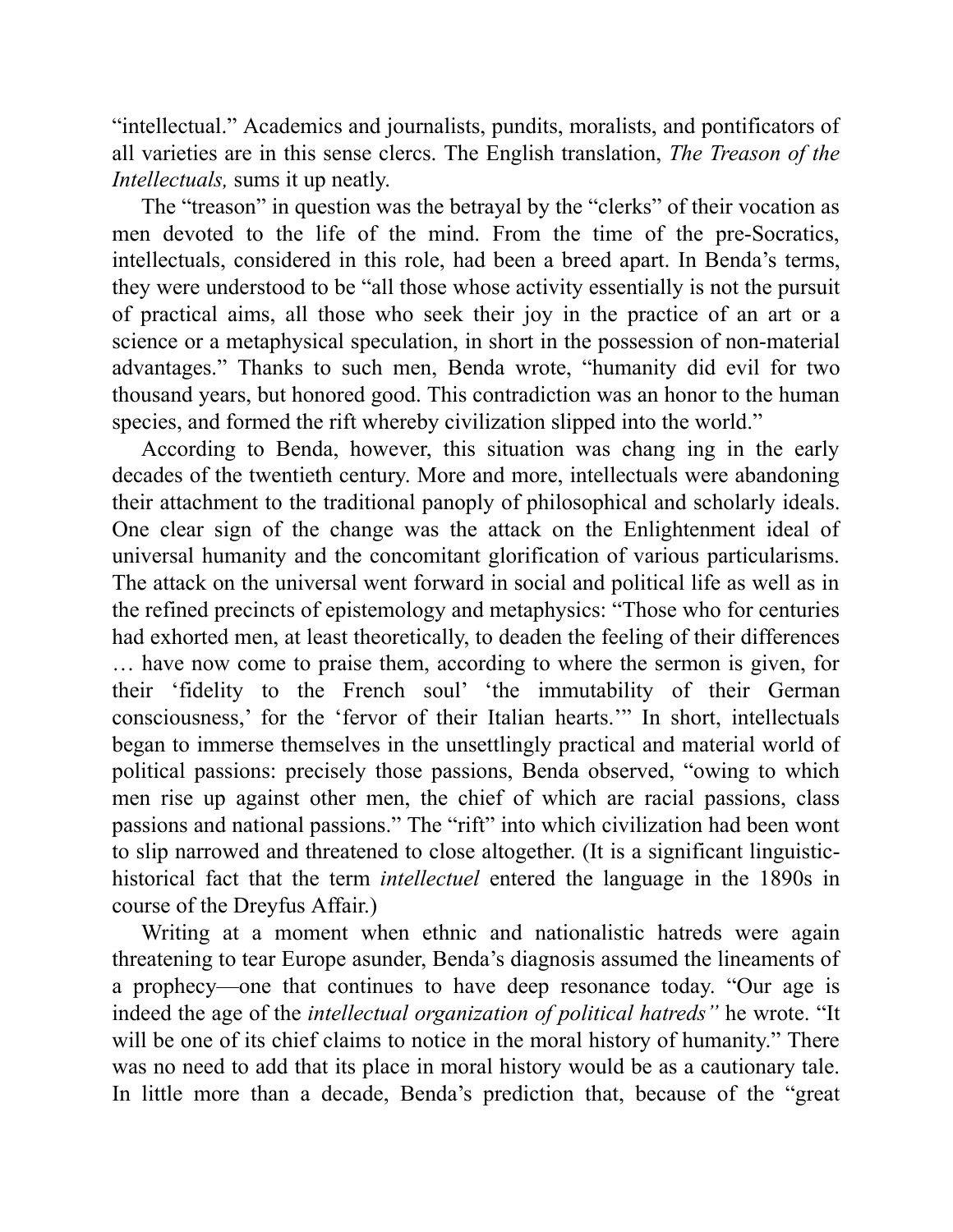betrayal" of the intellectuals, humanity was "heading for the greatest and most perfect war ever seen in the world," would achieve a terrifying corroboration.

Julien Benda was not so naïve as to believe that intellectuals as a class had ever entirely abstained from political involvement, or, indeed, from involvement in the realm of practical affairs. Nor did he believe that intellectuals, as citizens, necessarily should abstain from political commitment or practical affairs. The "treason" or betrayal he sought to publish concerned the way that intellectuals had lately allowed political commitment to insinuate itself into their understanding of the intellectual vocation as such. Increasingly, Benda claimed, politics was "mingled with their work as artists, as men of learning, as philosophers." The ideal of disinterested judgment and faith in the universality of truth: such traditional guiding principles of intellectual life were more and more contemptuously deployed as masks when they were not jettisoned altogether. Benda castigated this development as the *"desire to abase the values of knowledge before the values of action."*

In its crassest but perhaps also most powerful form, this desire led to that familiar phenomenon Benda dubbed "the cult of success." It is summed up, he writes, in "the teaching that says that when a will is successful that fact alone gives it a moral value, whereas the will which fails is for that reason alone deserving of contempt." In itself, this idea is hardly novel, as history from the Greek sophists on down reminds us. In Plato's *Gorgias,* for instance, the sophist Callicles expresses his contempt for Socrates' devotion to philosophy: "I feel toward philosophers very much as I do toward those who lisp and play the child." Callicles taunts Socrates with the idea that "the more powerful, the better, and the stronger" are simply different words for the same thing. Successfully pursued, he insists, "luxury and intemperance … *are* virtue and happiness, and all the rest is tinsel." How contemporary Callicles sounds!

In Benda's formula, this boils down to the conviction that "politics decides morality." To be sure, the cynicism that Callicles espoused is perennial: like the poor, it will be always with us. What Benda found novel was the *accreditation* of such cynicism by intellectuals. "It is true indeed that these new 'clerks' declare that they do not know what is meant by justice, truth, and other 'metaphysical fogs,' that for them the true is determined by the useful, the just by circumstances," he noted. "All these things were taught by Callicles, but with this difference; he revolted all the important thinkers of his time."

In other words, the real treason of the intellectuals was not that they countenanced Callicles but that they championed him. To appreciate the force of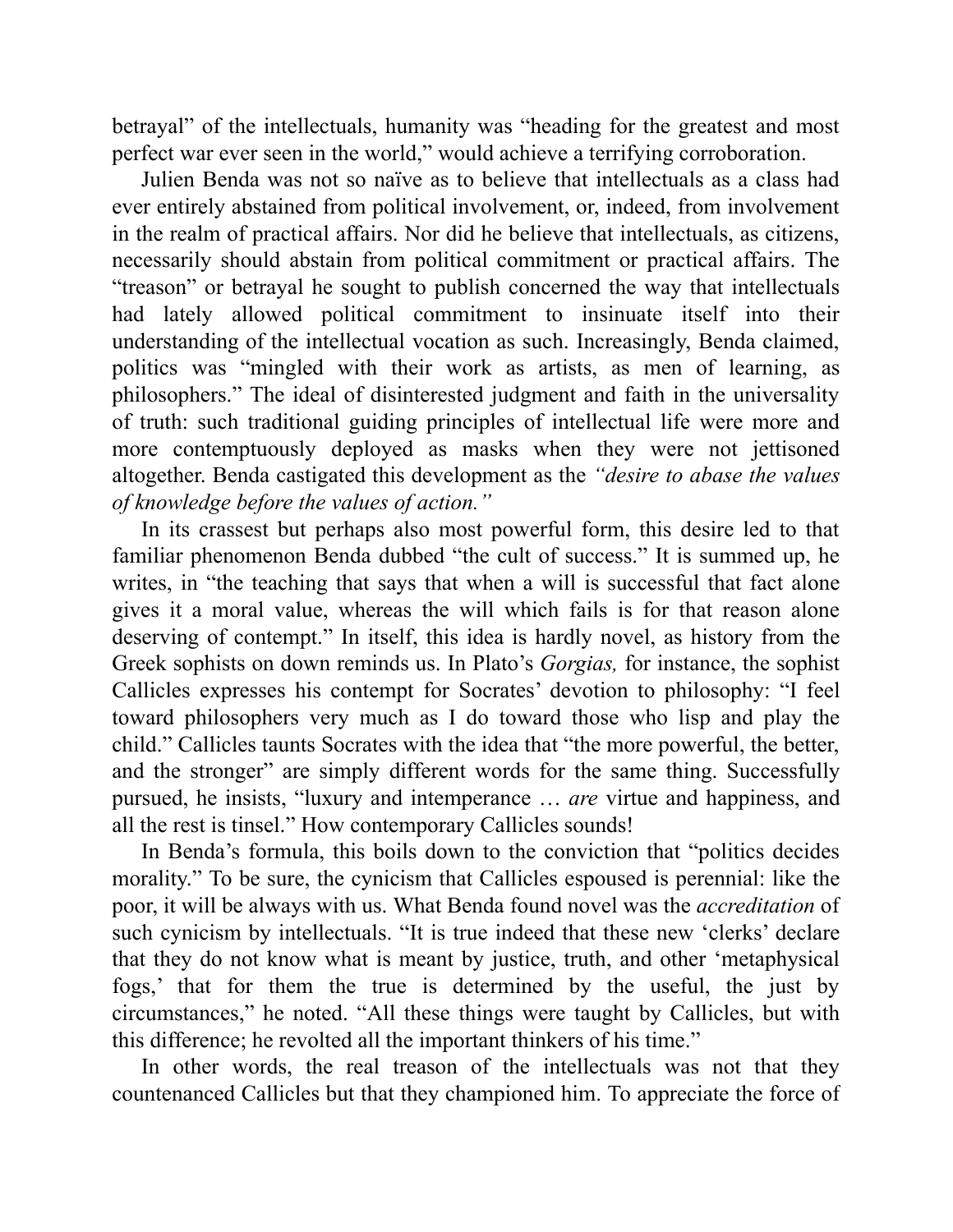Benda's thesis one need only think of that most influential modern Callicles, Friedrich Nietzsche. His doctrine of "the will to power," his contempt for the "slave morality" of Christianity, his plea for an ethic "beyond good and evil," his infatuation with violence—all epitomize the disastrous "pragmatism" that marks the intellectual's "treason." The real problem was not the unattainability but the disintegration of ideals: an event that Nietzsche hailed as the "transvaluation of all values." "Formerly," Benda observed, "leaders of States practiced realism, but did not honor it; … With them morality was violated but moral notions remained intact; *and that is why, in spite of all their violence, they did not disturb civilization."*

Benda understood that the stakes were high: the treason of the intellectuals signaled not simply the corruption of a bunch of scribblers but a fundamental betrayal of culture. By embracing the ethic of Callicles, intellectuals had, Benda reckoned, precipitated "one of the most remarkable turning points in the moral history of the human species." "It is impossible," he continued,

to exaggerate the importance of a movement whereby those who for twenty centuries taught Man that the criterion of the morality of an act is its disinterestedness, that good is a decree of his reason insofar as it is universal, that his will is only moral if it seeks its law outside its objects, should begin to teach him that the moral act is the act whereby he secures his existence against an environment which disputes it, that his will is moral insofar as it is a will "to power," that the part of his soul which determines what is good is its "will to live" wherein it is most "hostile to all reason," that the morality of an act is measured by its adaptation to its end, and that the only morality is the morality of circumstances. The educators of the human mind now take sides with Callicles against Socrates, a revolution which I dare to say seems to me more important than all political upheavals.

#### **II**

*The Treason of the Intellectuals* is an energetic hodgepodge of a book. The philosopher Jean-François Revel described it as "one of the fussiest pleas on behalf of the necessary independence of intellectuals." Certainly it is rich, quirky, erudite, digressive, and polemical: more an exclamation than an analysis. Partisan in its claims for disinterestedness, it is ruthless in its defense of intellectual high-mindedness. Yet given the horrific events that unfolded in the decades following its publication, Benda's unremitting attack on the politicization of the intellect and ethnic separatism cannot but strike us as prescient. And given the continuing echo in our own time of the problems he anatomized, the relevance of his observations to our situation can hardly be doubted. From the savage flowering of ethnic and religious hatreds in the Middle East and throughout Europe to the mendacious demands for political correctness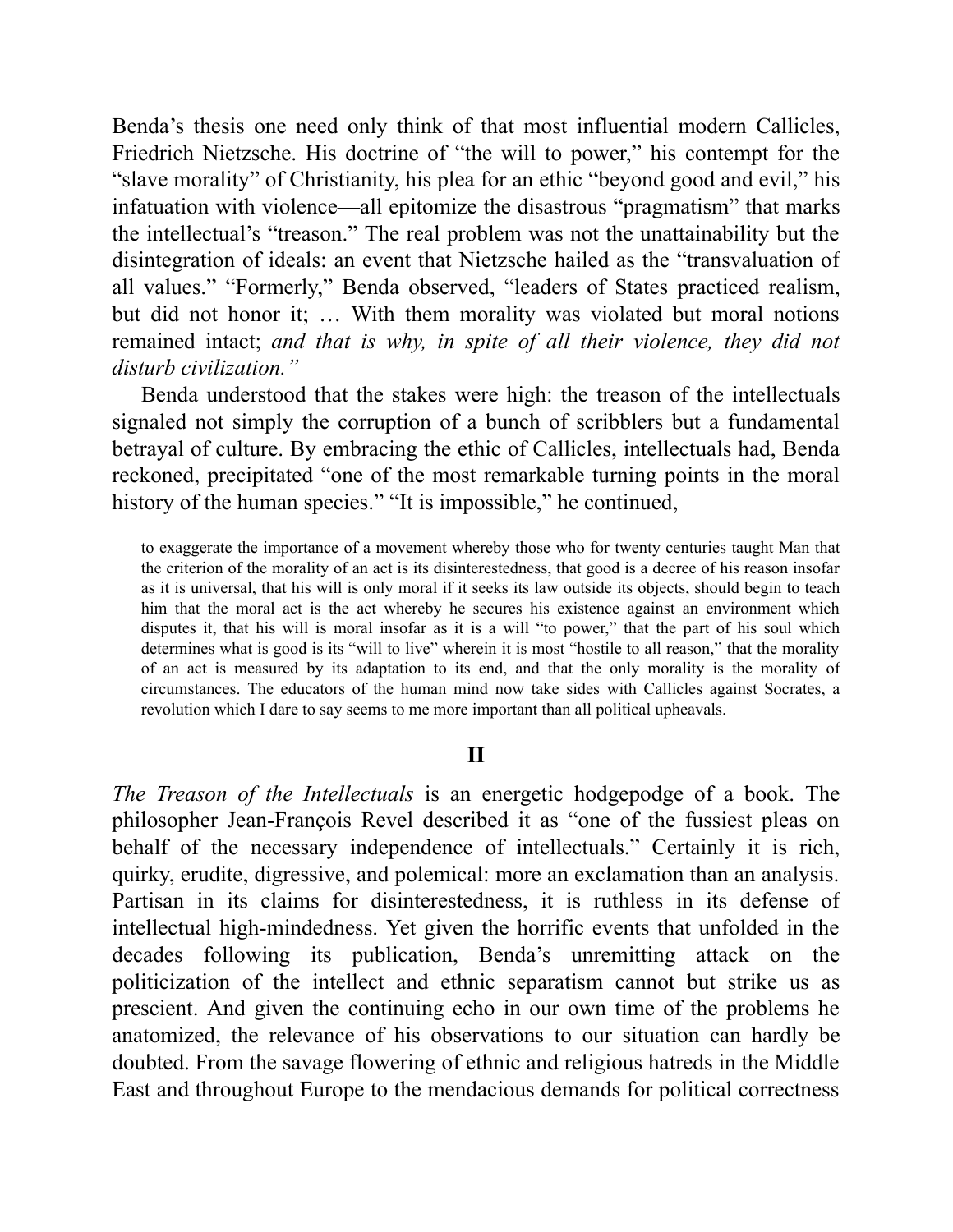and multiculturalism on college campuses everywhere in the West, the treason of the intellectuals continues to play out its unedifying drama. Benda spoke of "a cataclysm in the moral notions of those who educate the world." That cataclysm is erupting in every corner of cultural life today.

In 1988, the young French philosopher and cultural critic Alain Finkielkraut took up where Benda left off, producing a brief but searching inventory of our contemporary cataclysms. Entitled *La Défaite de la pensée* ("The 'Defeat' or 'Undoing' of Thought"), his essay is in part an updated taxonomy of intellectual betrayals. In this sense, the book is a trahison des clercs for the post-Communist world, a world dominated as much by the leveling imperatives of pop culture as by resurgent nationalism and ethnic separatism. Beginning with Benda, Finkielkraut catalogues several prominent strategies that contemporary intellectuals have employed to retreat from the universal. A frequent point of reference is the eighteenth-century German Romantic philosopher Johann Gottfried Herder. "From the beginning, or to be more precise, from the time of Plato until that of Voltaire," he writes, "human diversity had come before the tribunal of universal values; with Herder the eternal values were condemned by the court of diversity."

Finkielkraut focuses especially on Herder's definitively anti-Enlightenment idea of the *Volksgeist* or "national spirit." Quoting the French historian Ernest Renan, he describes the idea as "the most dangerous explosive of modern times." "Nothing," he writes, "can stop a state that has become prey to the *Volksgeist"* It is one of Finkielkraut's leitmotifs that today's multiculturalists are in many respects Herder's (generally unwitting) heirs. True, Herder's emphasis on history and language did much to temper the tendency to abstraction that one finds in some expressions of the Enlightenment. In his classic book on the philosophy of the Enlightenment, Ernst Cassirer even remarked that "Herder's achievement is one of the greatest intellectual triumphs of the philosophy of the Enlightenment." Nevertheless, the multiculturalists' obsession with "diversity" and ethnic origins is in many ways a contemporary redaction of Herder's elevation of racial particularism over the universalizing mandate of reason. Finkielkraut opposes this just as the mature Goethe once took issue with Herder's adoration of the *Volksgeist.* Finkielkraut concedes that we all "relate to a particular tradition" and are "shaped by our national identity." But, unlike the multiculturalists, he soberly insists that "this reality merit[s] some recognition, not idolatry." In Goethe's words, "A generalized tolerance will be best achieved if we leave undisturbed whatever it is which constitutes the special character of particular individuals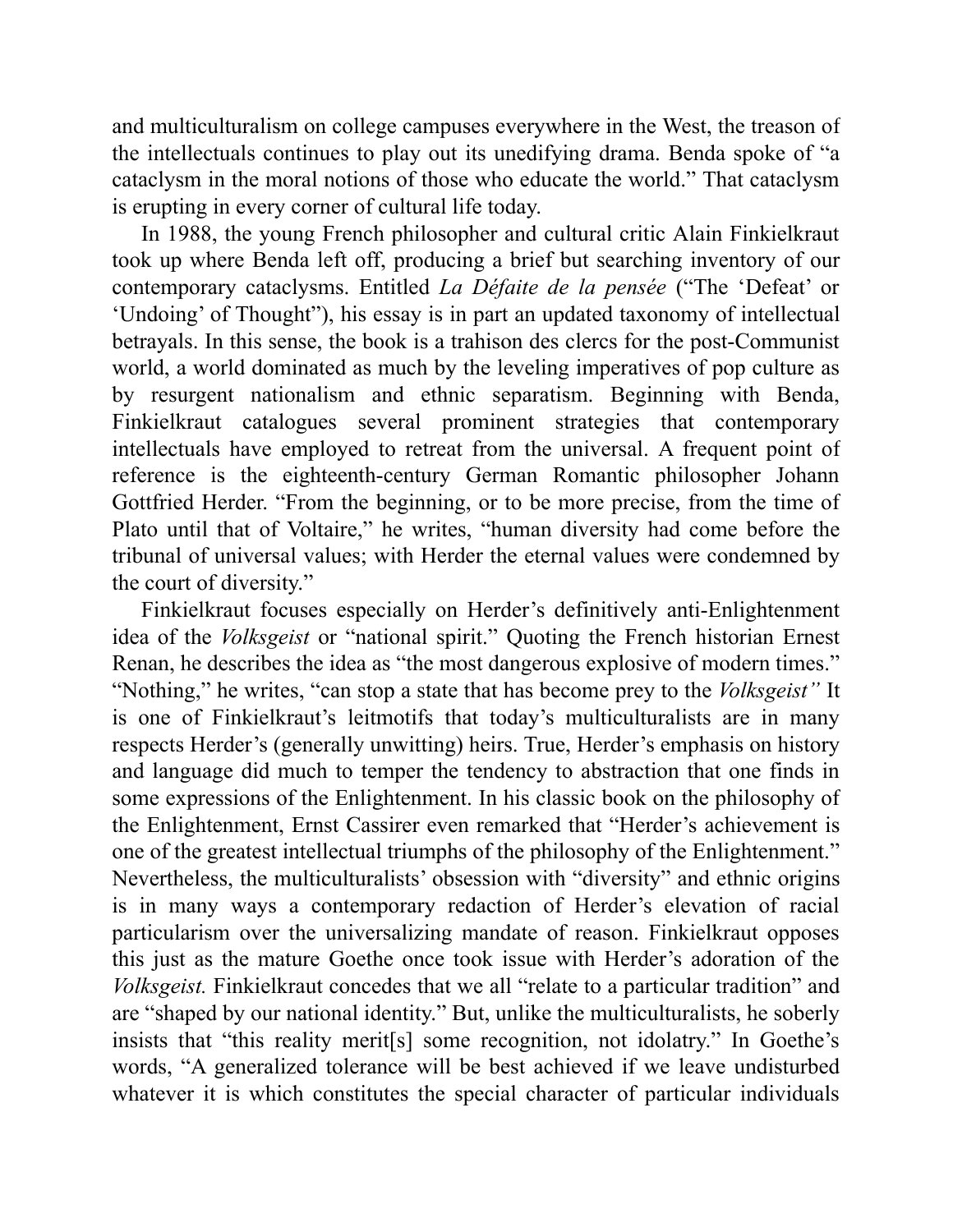and peoples, whilst at the same time we retain the conviction that the distinctive worth of anything with true merit lies in its belonging to all humanity."

*The Undoing of Thought* resembles *The Treason of the Intellectuals* stylistically as well as thematically. Both books are sometimes breathless congeries of sources and aperçus. And Finkielkraut, like Benda, tends to proceed more by collage than by demonstration. But he does not simply re capitulate Benda's argument. The geography of intellectual betrayal has changed dramatically in the last seventy-odd years. In 1927, intellectuals still had something definite to betray. In today's "postmodernist" world, the terrain is far mushier: the claims of tradition are much attenuated and betrayal is often only a matter of acquiescence. Finkielkraut's distinctive contribution is to have taken the measure of the cultural swamp that surrounds us, to have delineated the links joining the politicization of the intellect and its current forms of debasement.

In the broadest terms, *The Undoing of Thought* is a brief for the principles of the Enlightenment—not the antinomian Enlightenment that took root in France and made itself the enemy of tradition, but that more modest project promulgated by such British writers as David Hume and Adam Smith. According to this version of Enlightenment, mankind is united by a common humanity that transcends ethnic, racial, and sexual divisions. The humanizing "reason" that Enlightenment champions is a universal reason, sharable, in principle, by all. Such ideals have not fared well in recent decades: Herder's progeny have labored hard to discredit them. Granted, the belief that there is "Jewish thinking" or "Soviet science" or "Aryan art" is no longer as widespread as it once was. But the dispersal of these particular chimeras has provided no inoculation against kindred fabrications: "African knowledge," "female language," "Eurocentric science," "Islamic truth": these are among today's talismanic fetishes.

Then, too, one finds a stunning array of anti-Enlightenment phantasmagoria congregated under the banner of "anti-positivism." The idea that history is a "myth," that the truths of science are merely "fictions" dressed up in forbidding clothes, that reason and language are powerless to discover the truth—more, that truth itself is a deceitful ideological construct: these and other absurdities are now part of the standard intellectual diet of Western intellectuals. The Frankfurt School Marxists Max Horkheimer and Theodor Adorno gave an exemplary but by no means uncharacteristic demonstration of one strain of this brand of antirational animus in the mid-1940s. Safely ensconced in Los Angeles, these refugees from Hitler's Reich published an influential essay on the concept of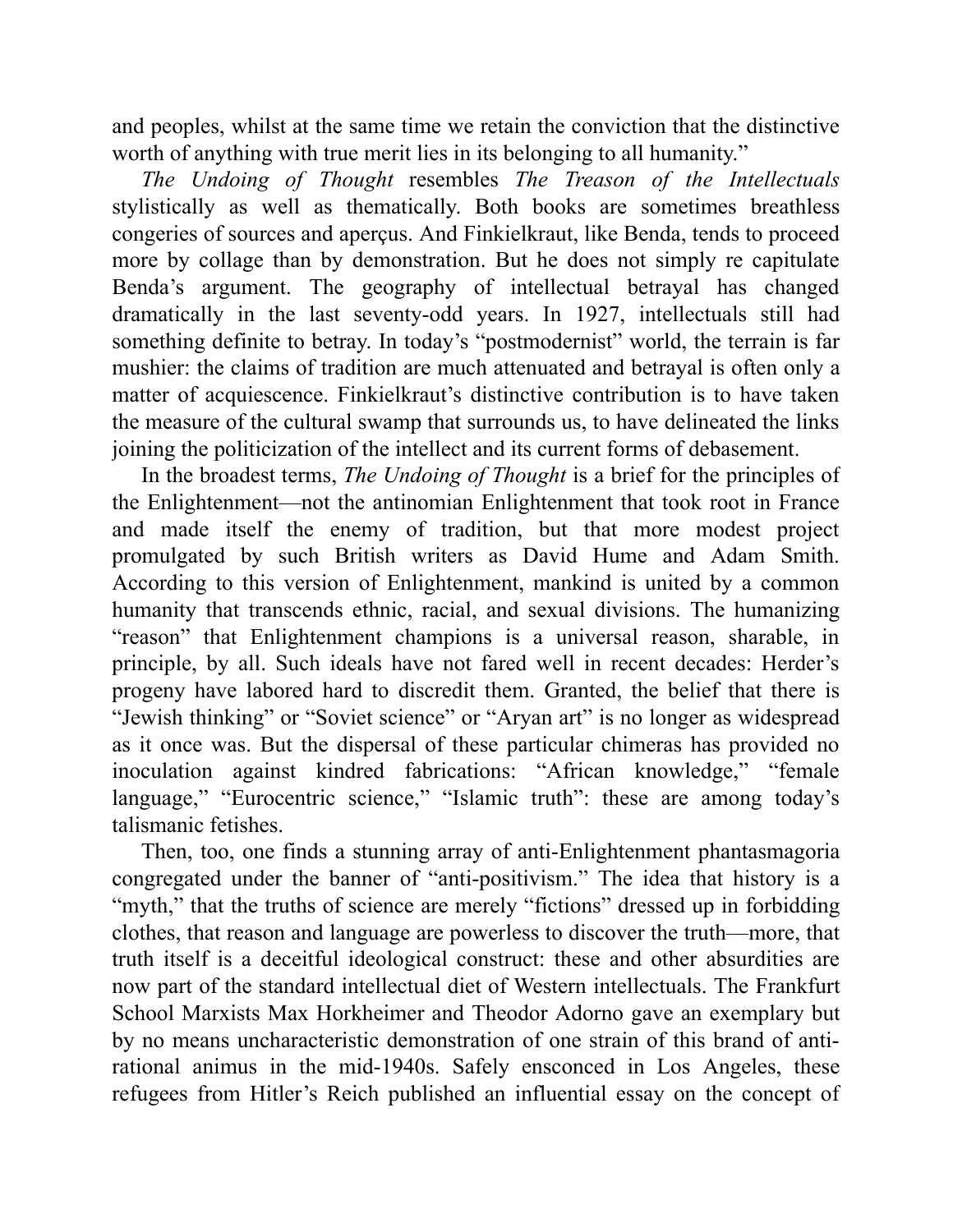Enlightenment. Among much else, they assured readers that "Enlightenment is to talitarian" Never mind that at that very moment the Nazi war machine representing what one might be forgiven for calling *real* totalitarianism—was busy liquidating millions of people in order to fulfill another set of anti-Enlightenment fantasies inspired by devotion to the *Volksgeist.*

#### **III**

The diatribe that Horkheimer and Adorno mounted against the concept of Enlightenment reminds us of an important peculiarity about the history of Enlightenment: namely, that it is a movement of thought that began as a reaction against tradition and has now emerged as one of tradition's most important safeguards. Historically, the Enlightenment arose as a deeply anticlerical and, perforce, anti-traditional movement. Its goal, in Kant's famous phrase, was to release man from his "self-imposed immaturity." The chief enemy of Enlightenment was "superstition," an omnibus term that included all manner of religious, philosophical, and moral ideas.

But as the sociologist Edward Shils has noted, although the Enlightenment was in important respects "antithetical to tradition" in its origins, its success was due in large part "to the fact that it was promulgated and pursued in a society in which substantive traditions were rather strong." "It was successful against its enemies," Shils notes in his book *Tradition* (1981),

because the enemies were strong enough to resist its complete victory over them. Living on a soil of substantive traditionality, the ideas of the Enlightenment advanced without undoing themselves. As long as respect for authority on the one side and self-confidence in those exercising authority on the other persisted, the Enlightenment's ideal of emancipation through the exercise of reason went forward. It did not ravage society as it would have done had society lost all legitimacy.

It is this mature form of Enlightenment, championing reason but respectful of tradition, that Finkielkraut holds up as an ideal.

What Finkielkraut calls "the undoing of thought" flows from the widespread disintegration of a faith. At the center of that faith is the assumption that the life of thought is "the higher life" and that culture—what the Germans call *Bildung* —is its end or goal. The process of disintegration has lately become an explicit attack on culture. This is not simply to say that there are many anti-intellectual elements in society: that has always been the case. "Non-thought," in Finkielkraut's phrase, has always co-existed with the life of the mind. The innovation of contemporary culture is to have obliterated the distinction between the two. "It is," he writes, "the first time in European history that non-thought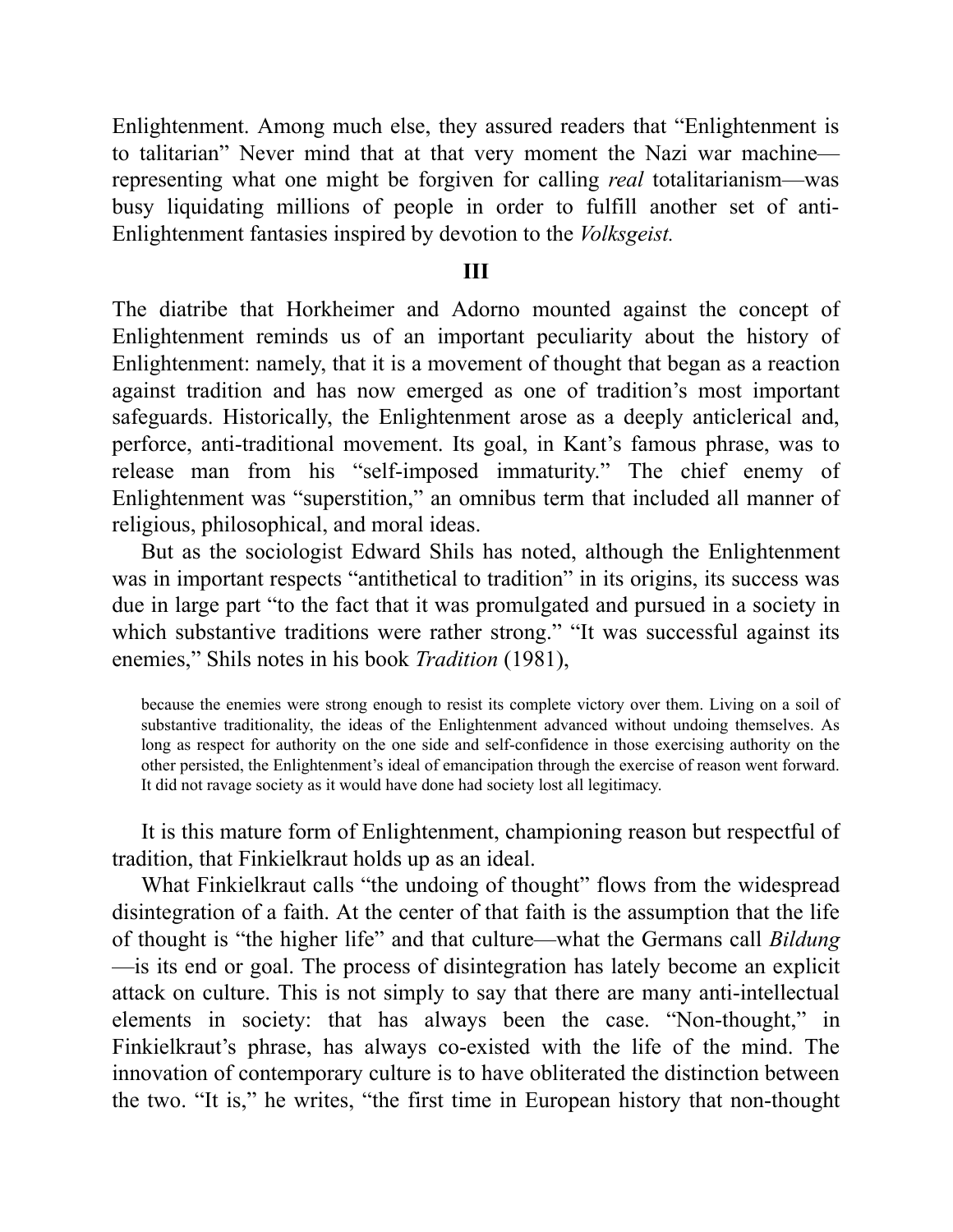has donned the same label and enjoyed the same status as thought itself, and the first time that those who, in the name of 'high culture,' dare to call this nonthought by its name, are dismissed as racists and reactionaries." The attack is perpetrated not from outside, by uncomprehending barbarians, but chiefly from inside, by a new class of barbarians, the self-made barbarians of the intelligentsia. This is the undoing of thought. This is the new "treason of the intellectuals"

There are many sides to this phenomenon. What Finkielkraut has given us is not a systematic dissection but a kind of pathologist's scrapbook. He reminds us, for example, that the multiculturalists' demand for "diversity" requires the eclipse of the individual in favor of the group. "Their most extraordinary feat," he observes, "is to have put forward as the ultimate individual liberty the unconditional primacy of the collective." Western rationalism and individualism are rejected in the name of a more "authentic" cult.

One example: Finkielkraut quotes a champion of multi-culturalism who maintains that "to help immigrants means first of all respecting them for what they are, respecting whatever they aspire to in their national life, in their distinctive culture and in their attachment to their spiritual and religious roots." Would this, Finkielkraut asks, include "respecting" those religious codes which demanded that the barren woman be cast out and the adultress be punished with death? What about those cultures in which the testimony of one man counts for that of two women? In which female circumcision is practiced? In which slavery flourishes? In which mixed marriages are forbidden and polygamy encouraged? Multiculturalism, as Finkielkraut points out, requires that we respect such practices. To criticize them is to be dismissed as "racist" and "ethnocentric." In this secular age, "cultural identity" steps in where the transcendent once was: "Fanaticism is indefensible when it appeals to heaven, but beyond reproach when it is grounded in antiquity and cultural distinctiveness."

To a large extent, the abdication of reason demanded by multiculturalism has been the result of what we might call the subjection of culture to anthropology. Finkielkraut speaks in this context of a "cheerful confusion which raises everyday anthropological practices to the pinnacle of the human race's greatest achievements." This process began in the nineteenth century, but it has been greatly accelerated in our own age. One thinks, for example, of the tireless campaigning of that great anthropological leveler, Claude Lévi-Strauss. Lévi-Strauss is assuredly a brilliant writer; but he was an extraordinarily baneful influence. Already in the early 1950s, when he was pontificating for UNESCO,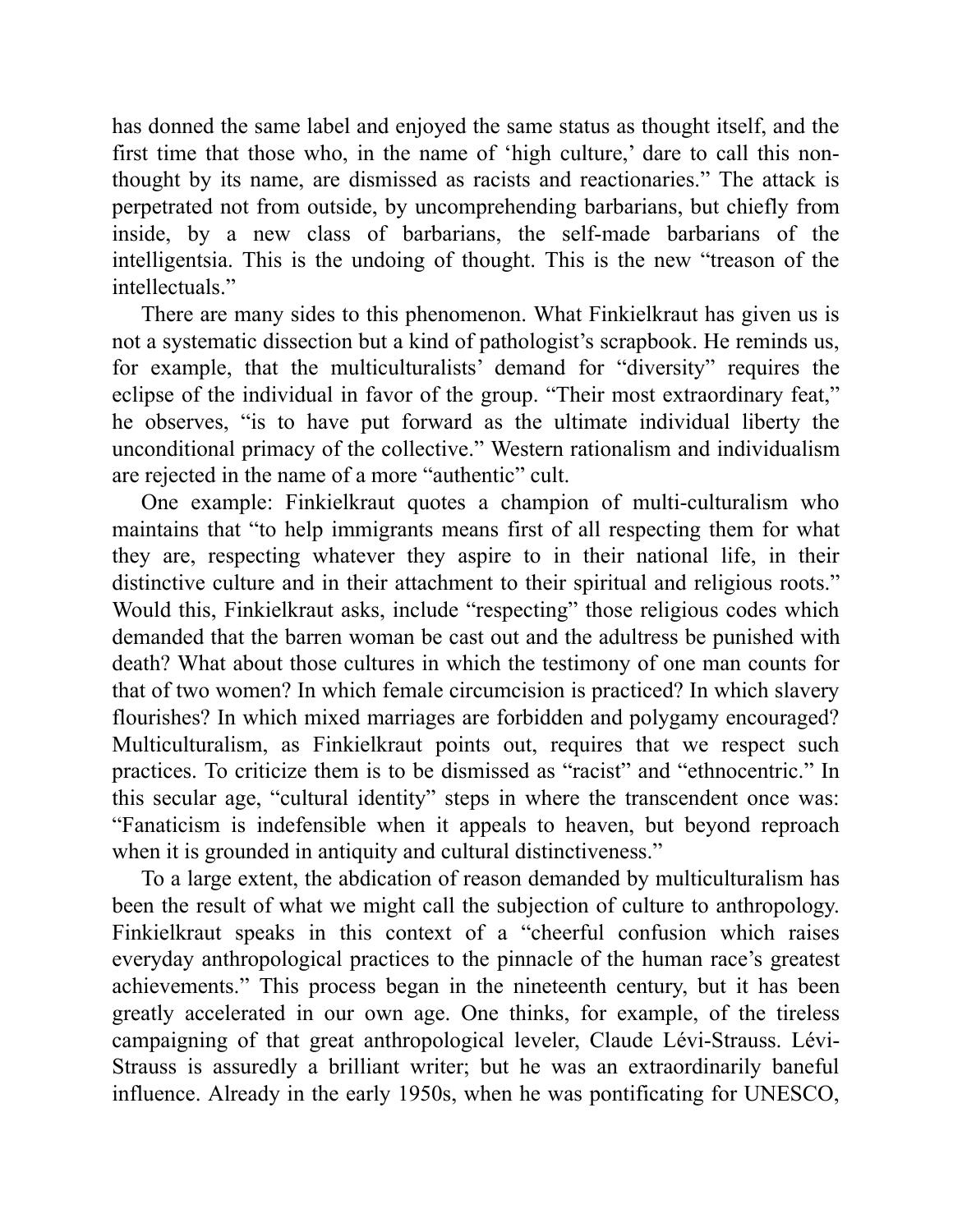he was urging all and sundry to "fight against ranking cultural differences hierarchically." In *La Pensée sauvage* (1961), he warned against the "false antinomy between logical and prelogical mentality" and was careful in his descriptions of natives to refer to "so-called primitive thought." "So-called" indeed.

In a famous article on race and history, Lévi-Strauss maintained that the barbarian was not the opposite of the civilized man but "first of all the man who believes there is such a thing as barbarism." That of course is good to know. It helps one to appreciate Lévi-Strauss's claim, in *Tristes Tropiques* (1955), that the "true purpose of civilization" is to produce "inertia." As one ruminates on the proposition that cultures should not be ranked hierarchically, it is also well to consider what Lévi-Strauss coyly refers to as "the positive forms of cannibalism. For Lévi-Strauss, cannibalism has been unfairly stigmatized in the "so-called" civilized West. In fact, he explains, cannibalism was "often observed with great discretion, the vital mouthful being made up of a small quantity of organic matter mixed, on. occasion, with other forms of food." What, merely a "vital mouthful"? Not to worry! Only an ignoramus who believed that there were important distinctions, *qualitative* distinctions, between the barbarian and the civilized man could possibly think of objecting.

Of course, the attack on distinctions that Finkielkraut castigates takes place not only among cultures but also within a given culture. Here again, the anthropological imperative has played a major role. "Under the equalizing eye of social science," he writes,

hierarchies are abolished, and all the criteria of taste are exposed as arbitrary. From now on no rigid division separates masterpieces from run-of-the-mill works. The same fundamental structure, the same general and elemental traits are common to the "great" novels (whose excellence will henceforth be demystified by the accompanying quotation marks) and plebian types of narrative activity.

For confirmation of this, one need only glance at the pronouncements of our critics. Whether working in the academy or other cultural institutions, they bring us the same news: there is "no such thing" as intrinsic merit; "quality" is only an ideological construction; aesthetic value is a distillation of social power; etc., etc.

In describing this process of leveling, Finkielkraut distinguishes between those who wish to obliterate distinctions in the name of politics and those who do so out of a kind of narcissism. The multiculturalists wave the standard of radical politics and say (in the words of a nineteenth-century Russian populist slogan that Finkielkraut quotes): "A pair of boots is worth more than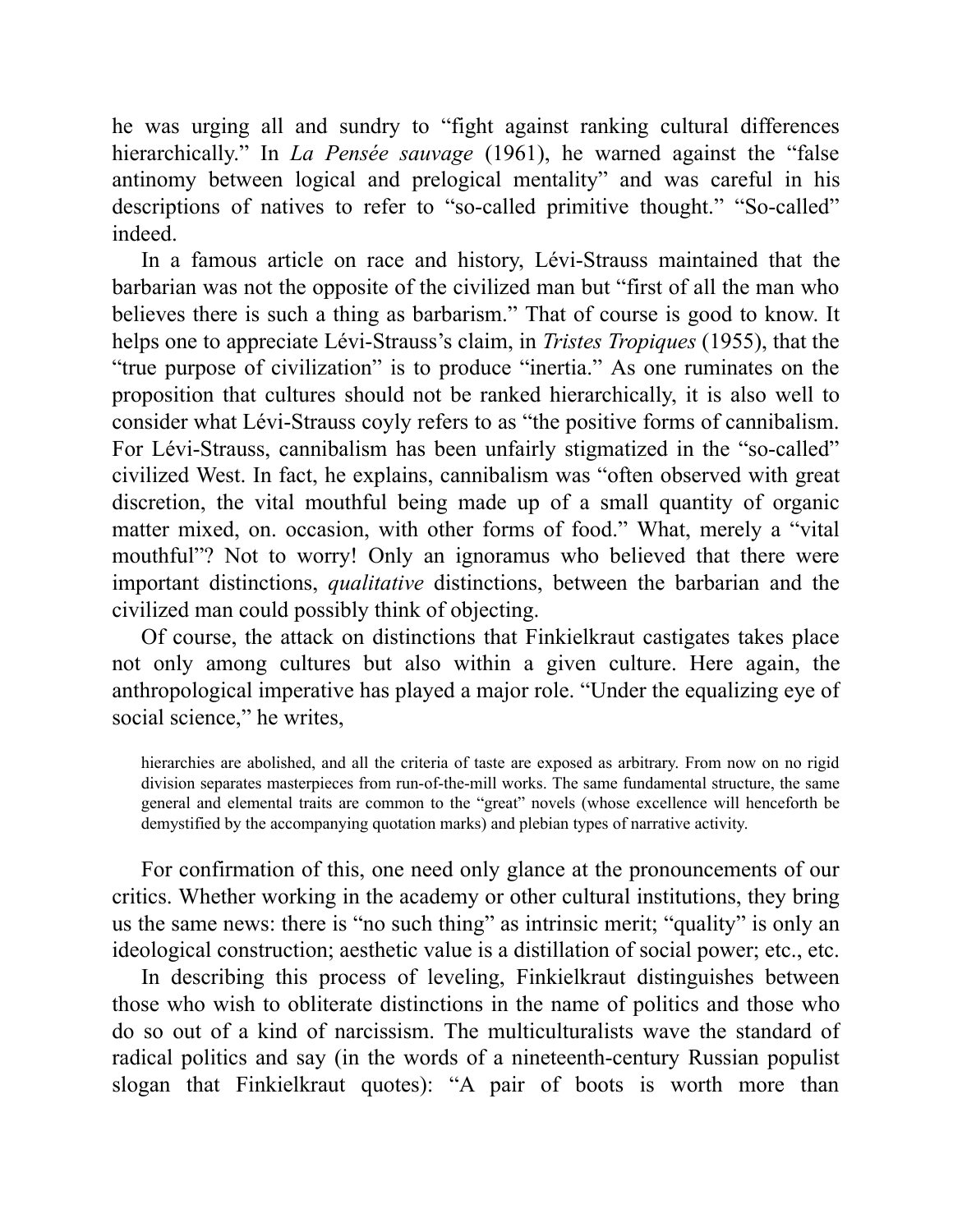Shakespeare." Those whom Finkielkraut calls "postmodernists," waving the standard of radical chic, declare that Shakespeare is no better than the latest fashion—no better, say, than the newest item offered by Calvin Klein. The litany that Finkielkraut recites is familiar:

A comic which combines exciting intrigue and some pretty pictures is just as good as a Nabokov novel. What little Lolitas read is as good as *Lolita.* An effective publicity slogan counts for as much as a poem by Apollinaire or Francis Ponge… . The footballer and the choreographer, the painter and the couturier, the writer and the ad-man, the musician and the rock-and-roller, are all the same: creators. We must scrap the prejudice which restricts that title to certain people and regards others as sub-cultural.

The upshot is not only that Shakespeare is downgraded, but also that the bootmaker is elevated. "It is not just that high culture must be demystified; sport, fashion and leisure now lay claim to high cultural status." A grotesque fantasy? Anyone who thinks so should take a moment to recall the major exhibition called "High & Low: Modern Art and Popular Culture" that the Museum of Modern Art mounted in the 1990s: it might have been called "Krazy Kat Meets Picasso." Few events can have so consummately summed up the corrosive trivialization of culture now perpetrated by those entrusted with preserving it. Among other things, that exhibition demonstrated the extent to which the apotheosis of popular culture undermines the very possibility of appreciating high art on its own terms. When the distinction between culture and entertainment is obliterated, high art is orphaned, exiled from the only context in which its distinctive meaning can manifest itself: Picasso *becomes* a kind of cartoon. This, more than any elitism or obscurity, is the real threat to culture today. As Hannah Arendt once observed, "there are many great authors of the past who have survived centuries of oblivion and neglect, but it is still an open question whether they will be able to survive an entertaining version of what they have to say."

#### **IV**

And this brings us to the question of freedom. Finkielkraut notes that the rhetoric of postmodernism is in some ways similar to the rhetoric of Enlightenment. Both look forward to releasing man from his "self-imposed immaturity." But there is this difference: Enlightenment looks to culture as a repository of values that transcend the self, postmodernism looks to the fleeting desires of the isolated self as the only legitimate source of value. Questions of "lifestyle" (ominous neologism!) come to occupy the place once inhabited by moral convictions and intellectual principles. For the postmodernist, then, "culture is no longer seen as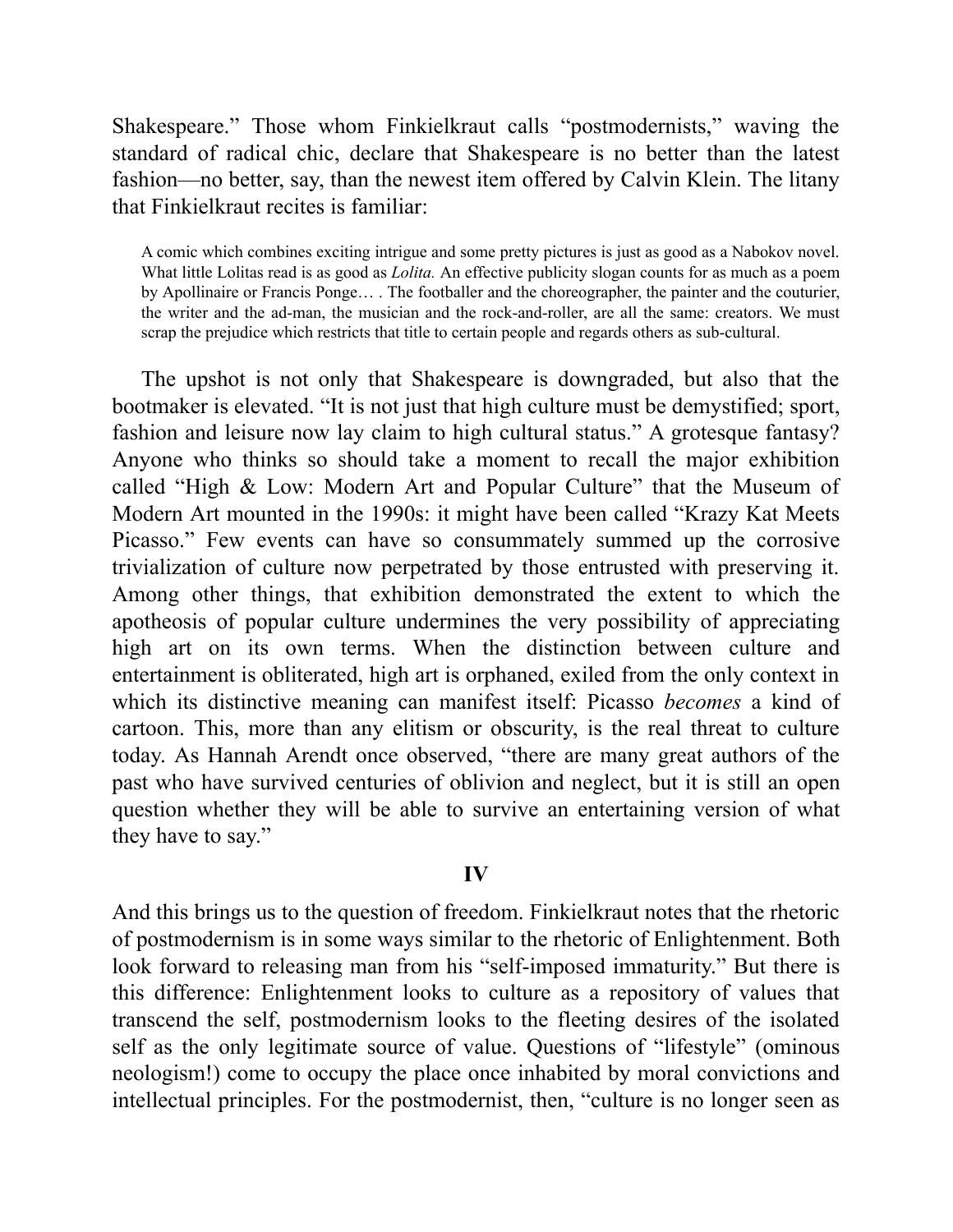a means of emancipation, but as one of the élitist obstacles to this." The postmodernist regards the products of culture as valuable only to the extent that they are sources of amusement or distraction. In order to realize the freedom that postmodernism promises—freedom understood as the emancipation from values that transcend the self—culture must be transformed into a field of arbitrary "options." "The post-modern individual" Finkielkraut writes, "is a free and easy bundle of fleeting and contingent appetites. He has forgotten that liberty involves more than the ability to change one's chains, and that culture itself is more than a satiated whim."

What Finkielkraut has understood with admirable clarity is that modern attacks on elitism represent not the extension but the destruction of culture. "Democracy," he writes, "once implied access to culture for everybody. From now on it is going to mean everyone's right to the culture of his choice." This may sound marvelous—it is after all the slogan one hears shouted in academic and cultural institutions across the country—but the result is precisely the opposite of what was intended. "'All cultures are equally legitimate and everything is cultural,' is the common cry of affluent society's spoiled children and of the detractors of the West." The irony, alas, is that by removing standards and declaring that "anything goes," one does not get more culture, one gets more and more debased imitations of culture. This fraud is the dirty secret that our cultural commissars refuse to acknowledge.

There is another, perhaps even darker, result of the undoing of thought. The disintegration of faith in reason and common humanity leads not only to a destruction of standards, but also involves a crisis of courage. "A careless indifference to grand causes," Finkielkraut warns, "has its counterpart in abdication in the face of force." As the impassioned proponents of "diversity" meet the postmodern apostles of acquiescence, fanaticism mixes with apathy to challenge the commitment required to preserve freedom. Communism may have been effectively discredited. But "what is dying along with it … is not the totalitarian cast of mind, but the idea of a world common to all men." Julien Benda took his epigraph for *La Trahison des clercs* from the nineteenth-century French philosopher Charles Renouvier: *Le monde souffre du manque de foi en une vérité transcendante*: "The world suffers from lack of faith in a transcendent truth." Without some such faith, we are powerless against the depredations of intellectuals who have embraced the nihilism of Callicles as their truth.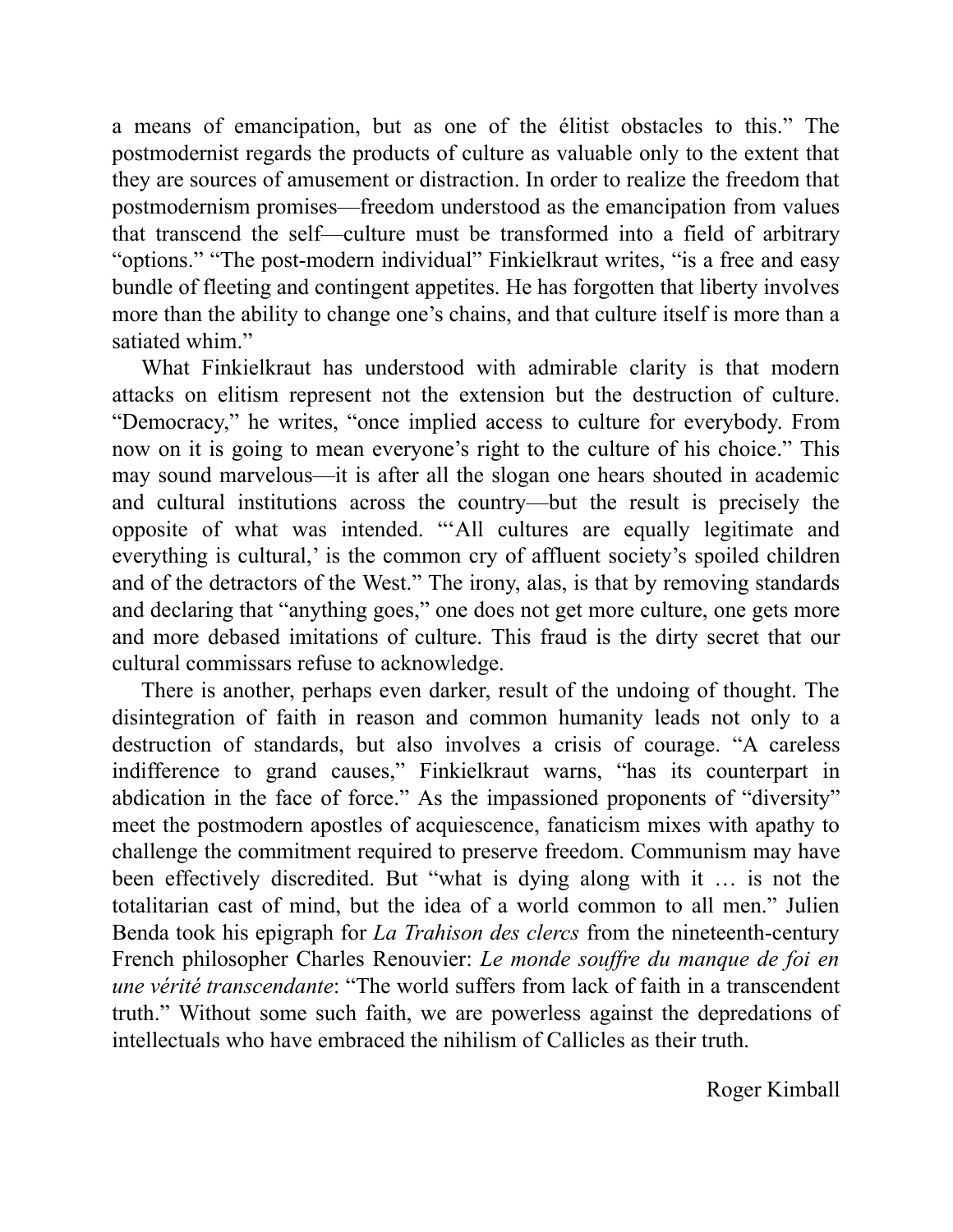#### **[Translator's](#page-6-1) Note**

<span id="page-18-0"></span>The *title of M. Benda's book is* La Trahison des Clercs. *The word "Clercs," which occurs throughout the book, is defined by* M. *Benda's as "all those who speak to the world in a transcendental manner" I do not know the English word for "all those who speak to the world in a transcendental manner." But in Chaucer's time the word "clerk" ("a clerke of Oxenforde") meant any one who was not a "layman," a word employed by* M. *Benda as the antithesis to "clerk" We still use the word in this sense when we speak of a "clerk in holy orders" and retain its root in "cleric" A "cleric" is the person described by M. Benda as "preëminently a clerk." If the words "in holy orders" are subtracted from "a clerk in holy orders" the remaining "clerk" is roughly what M*. *Benda means, though he also uses "clerk" to include "a clerk in holy orders" Nowadays a clerk is a person who performs sedentary labor in an of ice, and the word in England is pronounced "clark" In America a clerk (pronounced "clurrk") is what the English call a shop-assistant. In order to avoid a misleading title I have called this translation* The Treason of the Intellectuals, *giving* M. *Benda's title in brackets afterwards. Where the word "clerk" first occurs in the book, I have added the words "in the medieval sense," and throughout the text I have invariably written the word in inverted commas, "clerk" to avoid any possible misunderstanding.*

*I should add that the words "real" and "realism" are nearly always used in this book as the antithesis to "ideal" and "idealism." Other abstract words are used in a rather special sense which I hope will be plain from the context.*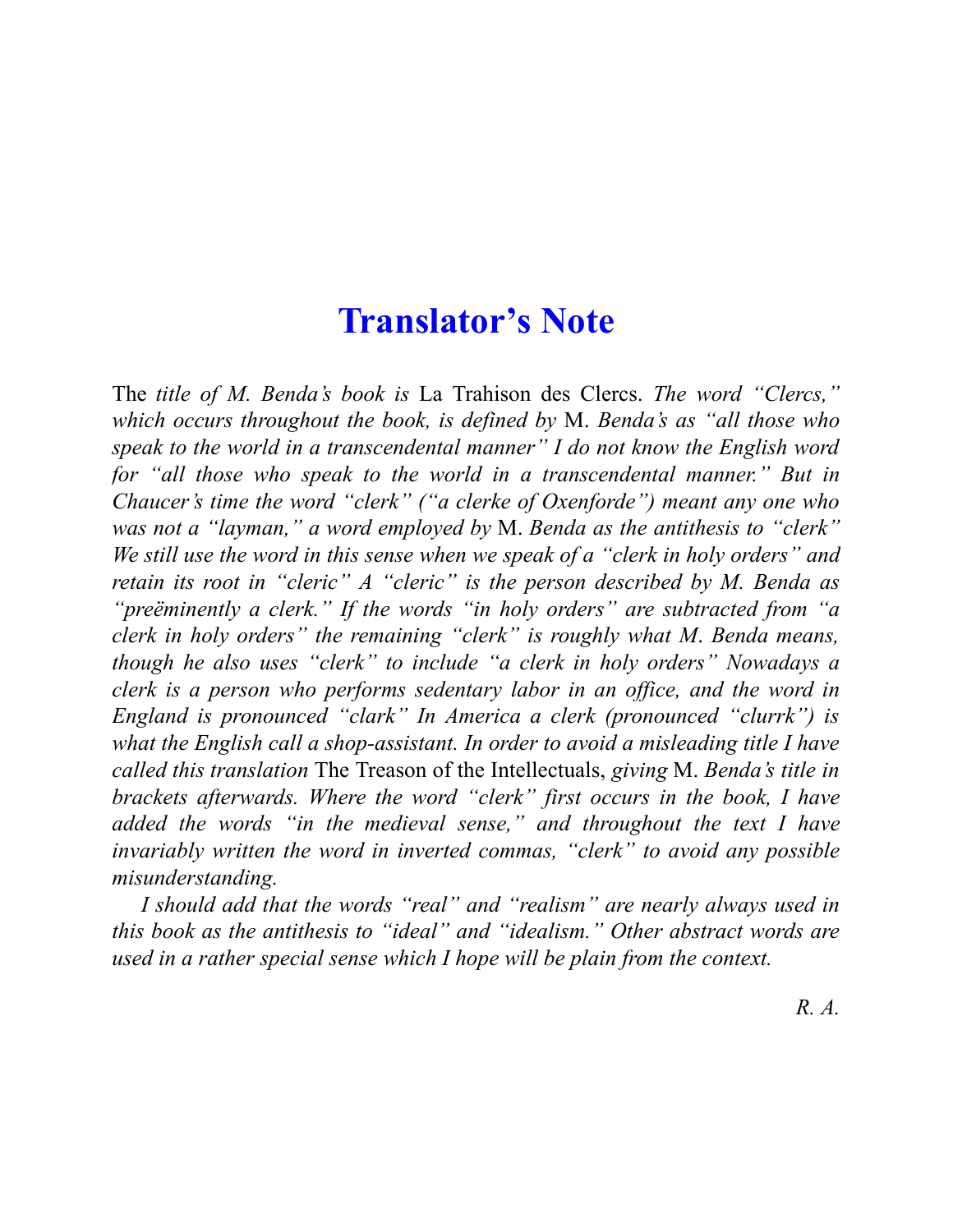#### **Author's [Foreword](#page-6-2)**

<span id="page-19-0"></span>Tolstoi relates that when he was in the Army he saw one of his brother officers strike a man who fell out from the ranks during a march. Tolstoi said to him:—

"Are you not ashamed to treat a fellow human being in this way? Have you not read the Gospels?"

The other officer replied:—

"And have you not read Army Orders?"

This retort will always be thrown back at the spiritual man who tries to take the direction of the material. To me it seems a very wise one. Those who lead men to the conquest of material things have no need of justice and charity.

Nevertheless I think It important that there should be men—even If they are scorned—who urge their fellow beings to other religions than the religion of the material. Now, those who should play this part (to whom I have given the name of "clerks" in the medieval sense of the word) have not only ceased to do so, but are playing an exactly contrary part. Most of the influential moralists of the past fifty years in Europe, particularly the men of letters in France, call upon mankind to sneer at the Gospel and to read Army Orders.

This new teaching seems to me all the more deserving of serious attention because it is addressed to a humanity which of its own volition is now established in materialism with a decisiveness hitherto unknown. And I shall begin by showing this to be true.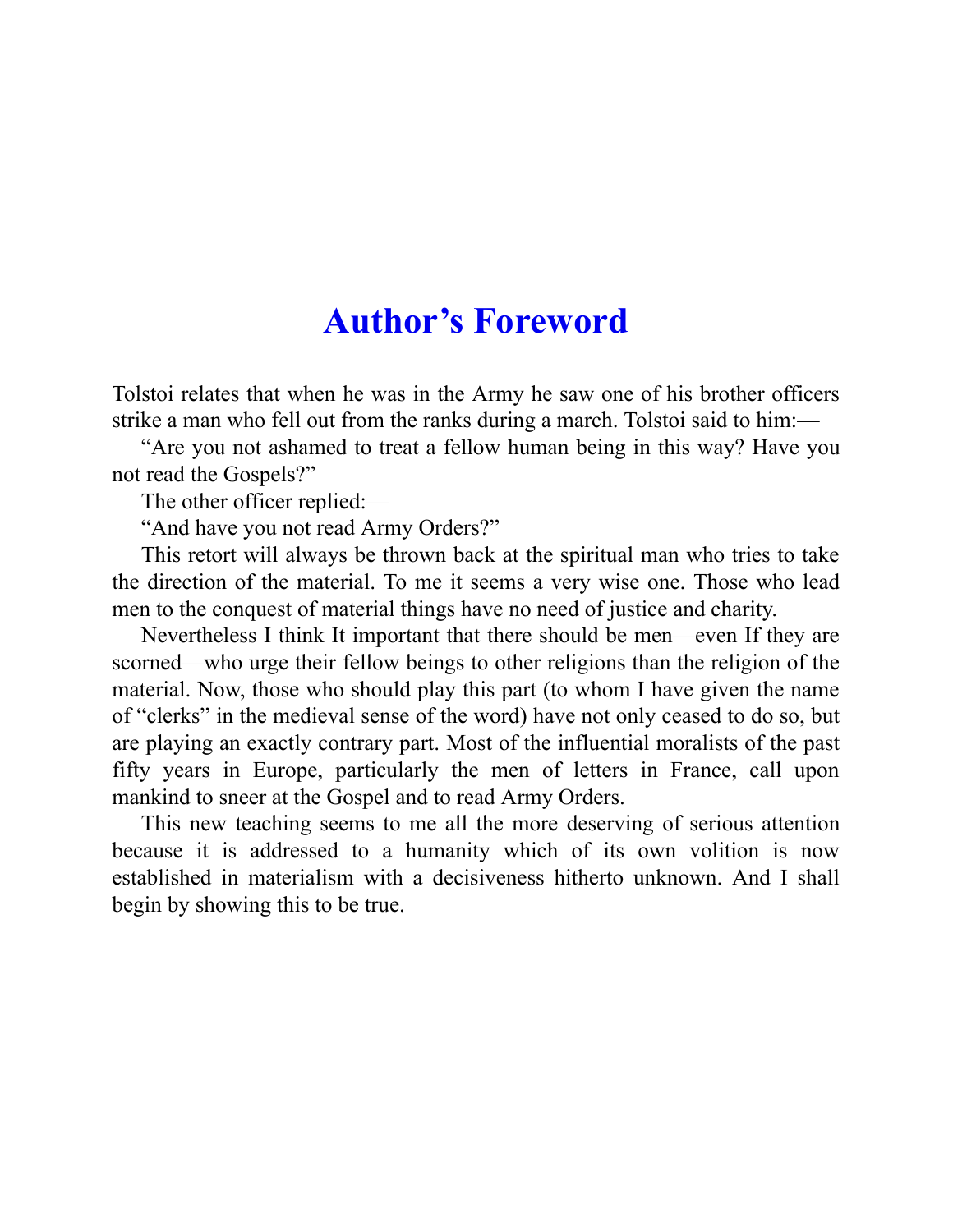[1](#page-6-3)

#### <span id="page-20-0"></span>**The Modern [Perfecting](#page-6-3) of Political Passions**

We are to consider those passions termed political, owing to which men rise up against other men, the chief of which are racial passions, class passions and national passions. Those persons who are most determined to believe in the inevitable progress of the human species, especially in its indispensable movement towards more peace and love, cannot deny that during the past century these passions have attained—and day by day increasingly so—in several most important directions, a degree of perfection hitherto unknown in history.

<span id="page-20-1"></span>In the first place they affect a large number of men they never before affected. When, for example, we study the civil wars which convulsed France in the sixteenth century, and even those at the end of the eighteenth century, we are struck by the small number of persons whose minds were really disturbed by these events. While history, up to the nineteenth century, is filled with long European wars which left the great majority of people completely indifferent, apart from the material losses they themselves suffered,  $\frac{1}{1}$  $\frac{1}{1}$  $\frac{1}{1}$  it may be said that today there is scarcely a mind in Europe which is not affected—or thinks itself affected—by a racial or class or national passion, and most often by all three. The same progress seems to have taken place in the New World, while immense bodies of men in the Far East, who seemed to be free from these impulses, are awakening to social hatred, the party system, and the national spirit insofar as it implies the will to humiliate other men. To-day political passions have attained a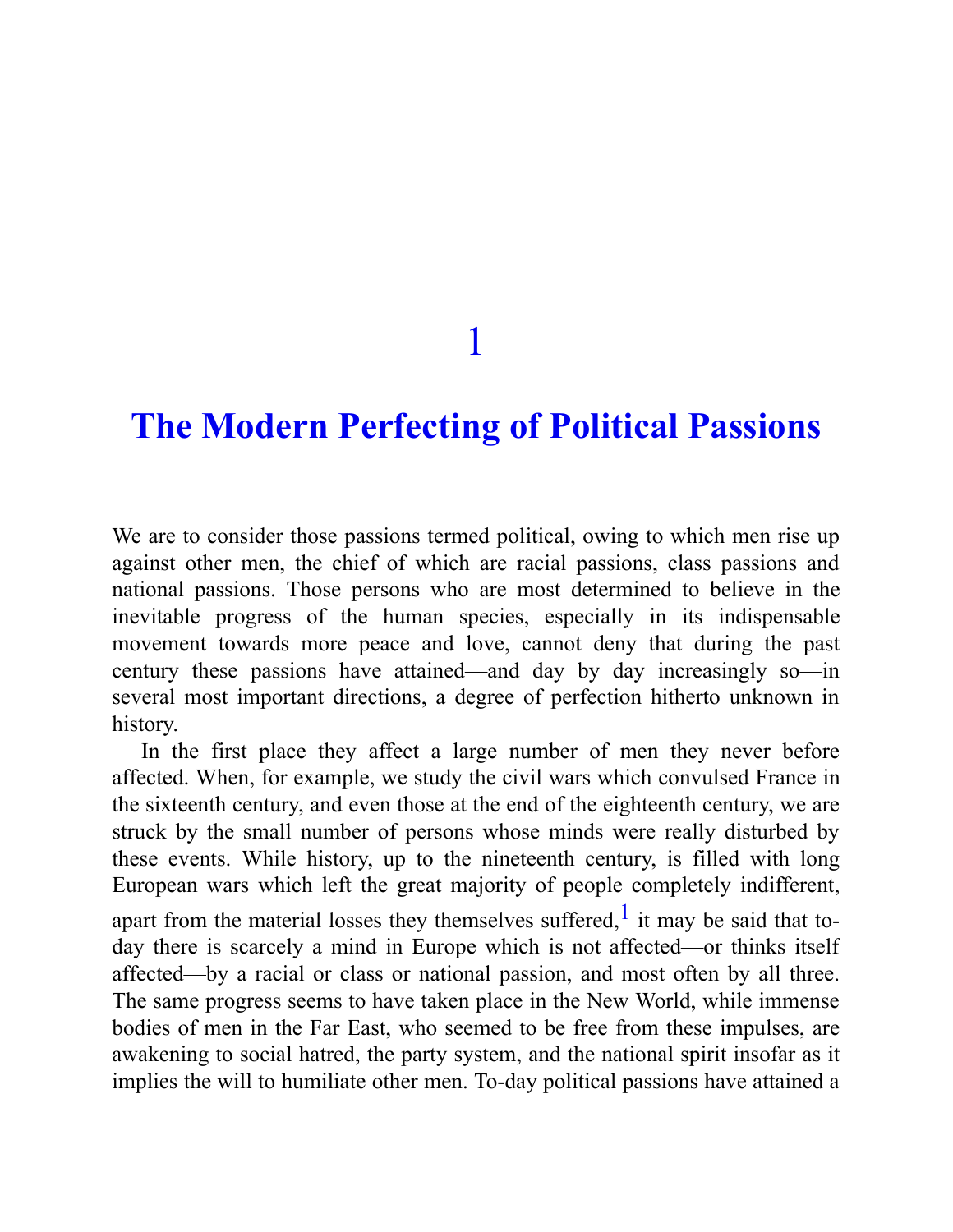*universality* never before known.

They have also attained *coherence.* Thanks to the progress of communication and, still more, to the group spirit, it is clear that the holders of the same political hatred now form a compact impassioned mass, every individual of which feels himself in touch with the infinite numbers of others, whereas a century ago such people were comparatively out of touch with each other and hated in a "scattered" way. This is singularly striking with respect to the working classes who, even in the middle of the nineteenth century, felt only a scattered hostility for the opposing class, attempted only dispersed efforts at war (such as striking in one town, or one union), whereas to-day they form a closely-woven fabric of hatred from one end of Europe to the other. It may be asserted that these coherences will tend to develop still further, for the will to group is one of the most profound characteristics of the modern world, which even in the most unexpected domains (for instance, the domain of thought) is more and more becoming the world of leagues, of "unions" and of "groups." Is it necessary to say that the passion of the individual is strengthened by feeling itself in proximity to these thousands of similar passions? Let me add that the individual bestows a mystic personality on the association of which he feels himself a member, and gives it a religious adoration, which is simply the deification of his own passion, and no small stimulus to its intensity.

The coherence just described might be called a surface coherence, but there is added to it a coherence of essence. For the very reason that the holders of the same political passion form a more compact, impassioned group, they also form a more *homogeneous,* impassioned group, in which individual ways of feeling disappear and the zeal of each member more and more takes on the color of the others. In France, for instance, one cannot but be struck by the fact that the enemies of the democratic system (I am speaking of the mass, not the highest points) display a passion which has little variety, shows very slight differences in different persons. How little this mass of hatred is weakened by personal and original manners of hating—one might almost say that this passion itself is obedient to "democratic leveling down"! How much more uniformity is shown now than a hundred years ago by the emotions known as anti-semitism, anti-Clericalism and Socialism, in spite of the immense number of varieties in the last-named! And do not those who are subject to these emotions now all tend *to say the same thing?* Political passions, as passions, seem to have attained the habit of discipline; they seem to obey a word of command even in the manner they are felt. It is easy to see what increase of strength they acquire thereby.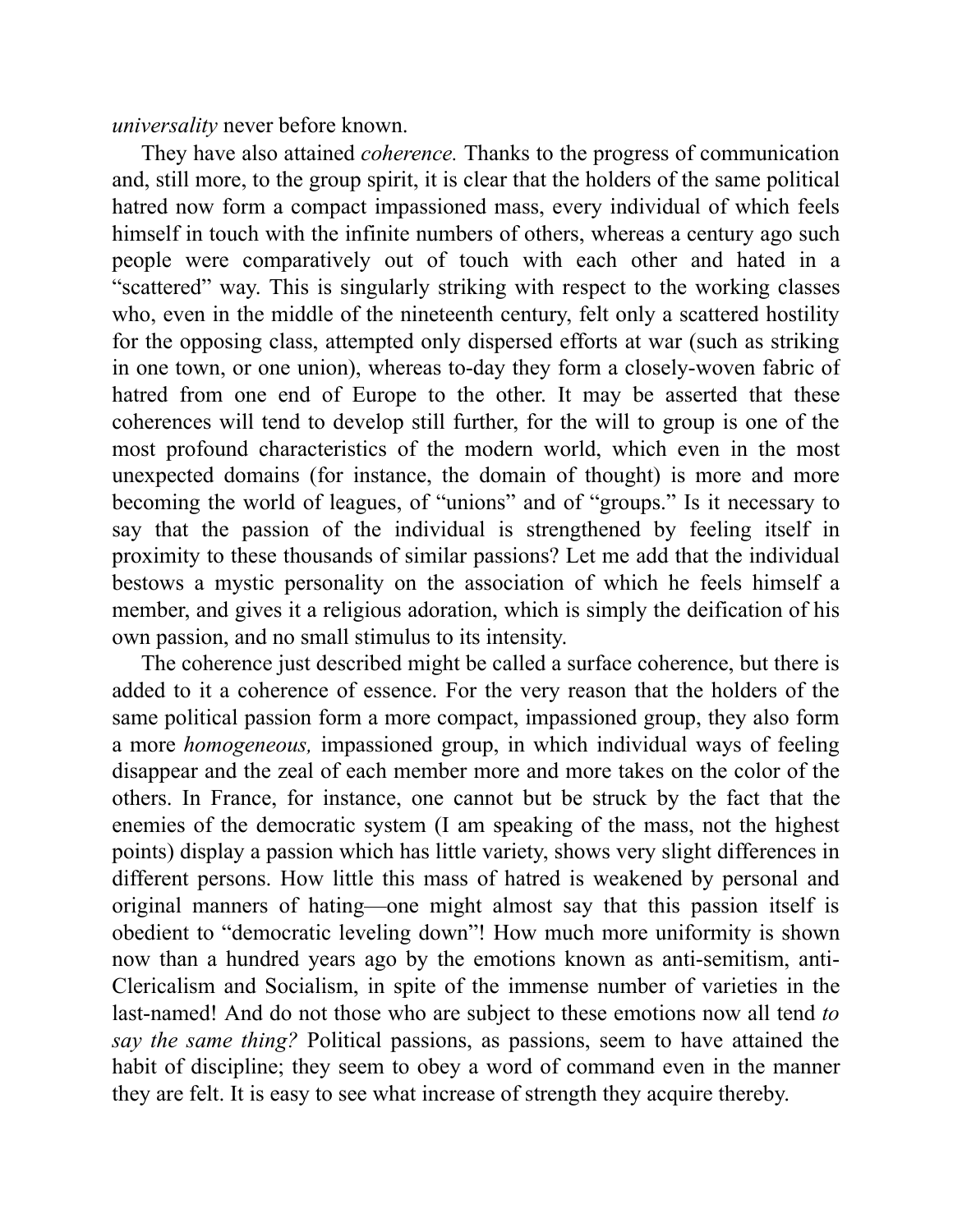With some of these passions the increase in homogeneousness is accompanied by an increased *precision.* For instance, we all know that a hundred years ago Socialism was a strong but vague passion with the great mass of its supporters. But to-day Socialism has more closely defined the object it wishes to attain, has determined the exact point where it means to strike its adversary and the movement it intends to create in order to succeed. The same progress may be observed in the anti-democratic movement. And we all know that hatred becomes stronger by becoming more precise.

There is another sort of perfecting of political passions. Throughout history until our own days I see these passions acting intermittently, blazing up and then subsiding. I see that the undoubtedly terrible and numerous explosions of class and race hatred were followed by long periods of calm, or at least of somnolence. Wars between nations lasted for years, but not hatred—even if we may say that it existed. To-day we have only to look every morning at any daily paper and we shall see that political hatreds do not cease for a single day. At best some of them are silent a moment for the benefit of one among them which suddenly claims all the subject's strength. This is the period of "national unions," which do not in the very least herald in the reign of love, but merely of a general hatred which for the moment dominates partial hatreds. To-day political passions have acquired *continuity,* which is so rare a quality in all feelings.

<span id="page-22-0"></span>Let us consider a moment the impulse which causes partial hatreds to abdicate in favor of another, more general hatred, which derives a new religion of itself and hence a new strength, from the feeling of its generality. Perhaps it has not been sufficiently observed that this sort of impulse is one of the essential characteristics of the nineteenth century. Twice during the nineteenth century, in Germany and in Italy, the age-old hatreds of petty States disappeared in favor of a great national passion. In the same period (more precisely, at the end of the eighteenth century) in France, the mutual hatred of the Court nobles and the country nobles was extinguished in the greater hatred of both parties for all who were not nobles; the hatred between the military and legal nobles disappeared in the same Impulse; the hatred between the upper and lower ranks of the clergy vanished in their common hatred of laicality; the hatred between clergy and nobility expired to the profit of their mutual hatred for the commons. And in our times the hatred between the three orders has melted into one hatred, that of the possessing classes for the working class. The condensation of political passions into a small number of very simple hatreds, springing from the deepest roots of the human heart, is a conquest of modern times. $2$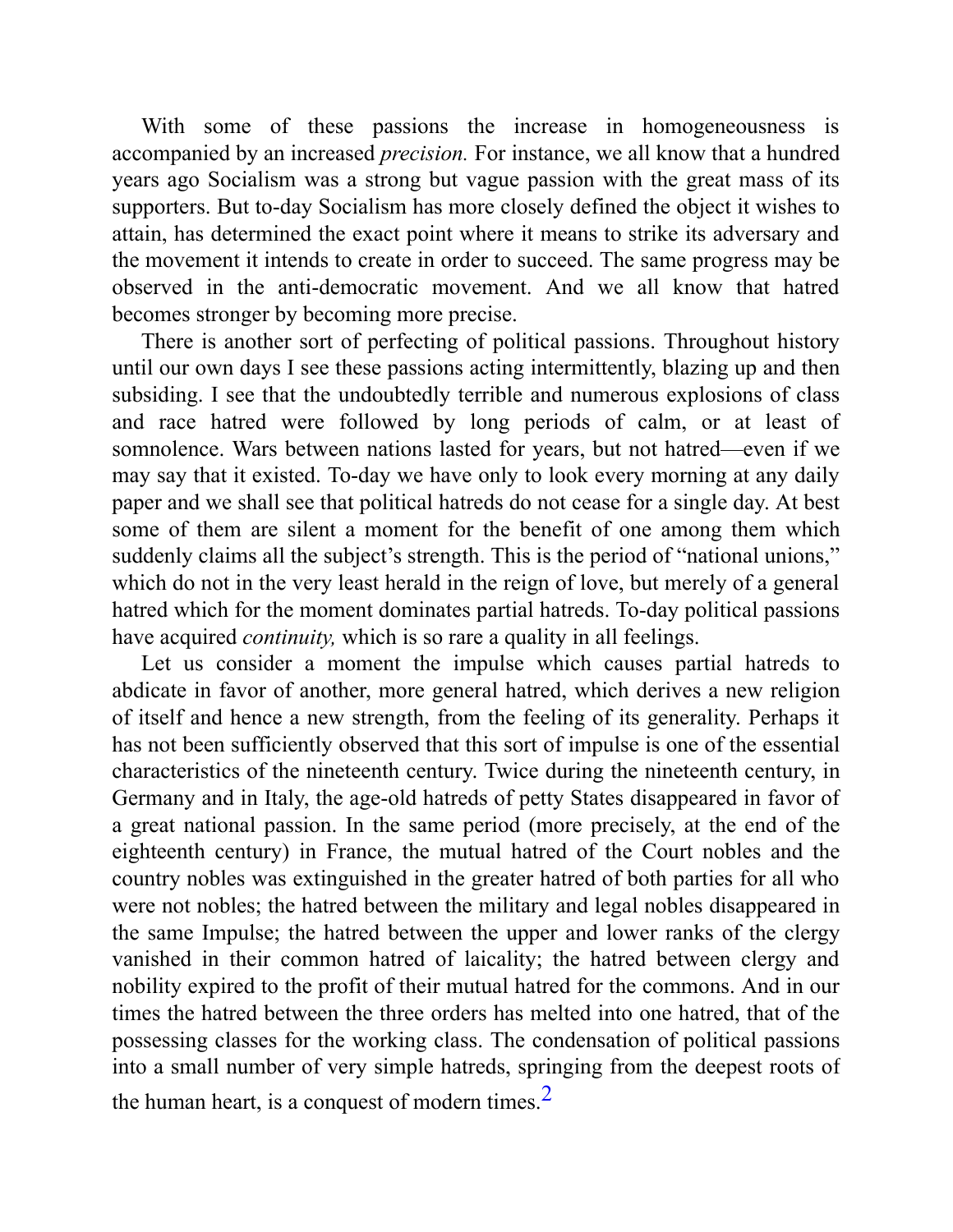<span id="page-23-0"></span>I also believe that I see a great progress in political passions to-day in their relation to other passions in the same person. Political passions undoubtedly occupied more of the attention of a bourgeois of ancient France than is usually supposed, but less than the love of money and pleasure, family feeling and the calls of vanity; while the least we can say of his modern equivalent is that when political passions take possession of him, they do so to the same extent as the other passions. Compare, for instance, the tiny place occupied by political passions in the French bourgeois as he appears in the Fabliaux, in medieval drama, the novels of Scarron, Furetière and Charles Sorel,  $3$  with the same bourgeois as drawn by Balzac, Stendhal, Anatole France, Abel Hermant and Paul Bourget, (Of course, I am not speaking of times of crisis, like the Ligue and the Fronde, when political passions occupied the whole individual as soon as they touched him at all.) The truth is that to-day political passions are invading most of the other passions in the bourgeoisie, and weakening the latter to their own profit. Every one knows that in our own days family rivalries, commercial enmities, ambitions and the competition for public honors are all tainted with political passion. An apostle of the modern mind clamors for "politics first." He might have observed that nowadays it is politics everywhere, politics always and nothing but politics.<sup>[4](#page-31-3)</sup> We have only to open our eyes to see when an increase of power is acquired by political passion when combined with other passions, so numerous, so constant and so strong themselves. Coming to the man of the people, we can measure the increase of his political passions in relation to his other passions in modern times by considering, as Stendhal puts it, how long his whole passion was limited to wishing (*a*) Not to be killed, (*b*) For a good warm coat.

<span id="page-23-2"></span><span id="page-23-1"></span>And then we may recollect that when a little less misery permitted him a few general ideas, how long it was before his vague desire for social changes was transformed into a passion, i.e. showing the two essential characteristics of passion: The fixed idea, and the need to put it into action.<sup>[5](#page-31-4)</sup> I think it may be said that political passions in all classes to-day have attained a degree of *preponderance over all other passions* in those affected such as hitherto had been unknown.

The reader will already have perceived an all-important factor in the impulses I have been describing. Political passions rendered universal, coherent, homogeneous, permanent, preponderant—every one can recognize there to a great extent the work of the cheap daily political newspaper. One cannot help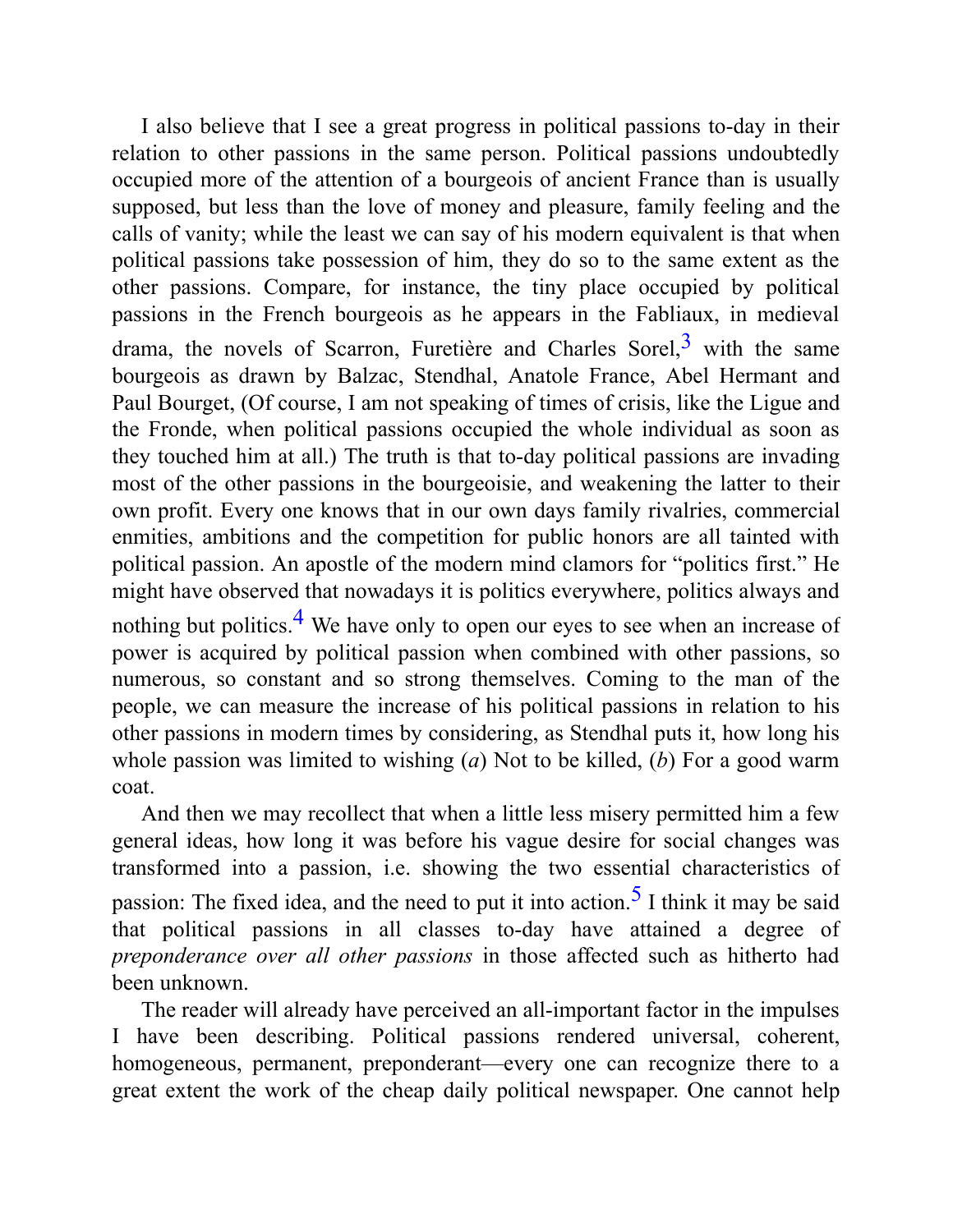reflecting and wondering whether it may not be that inter-human wars are only just beginning, when one thinks of this instrument for developing their own passions which men have just invented, or at least brought to a degree of power never seen before, to which they abandon themselves with all the expansion of their hearts every morning as soon as they are awake.

I have now showed what might be called the perfecting of political passions on the surface, in their more or less exterior aspects. But they have also become strangely perfected in depth and inner strength.

In the first place they have made an immense advance in consciousness of themselves. Here again, largely owing to the influence of the newspaper, it is clear that the mind affected by political hatred to-day becomes conscious of its own passion, formulates it, sees it, with an accuracy unknown to the same sort of mind fifty years ago. There is no need to say how much the passion is intensified by this. And while I am on this subject I should like to point to two passions, which have certainly not come to birth In our times but have attained consciousness of themselves, self-assertion, a pride in themselves.

The first is what I shall call a certain *Jewish nationalism.* In the past, when the Jews were accused in various countries of forming an inferior race, or at any rate a peculiar people not to be assimilated, they replied by denying their peculiarity, by trying to get rid of all appearance of peculiarity, and by refusing to admit the reality of race. But in the last few years we see some of them laboring to assert this peculiarity, to define its characteristics—or what they think such—taking a pride in it, and condemning every effort at assimilation with their opponents (see the works of Israel Zangwill, of André Spire, and the *Revue Juive).* Here I am not trying to discover whether the impulse of these Jews is or is not nobler than the efforts of so many others to have their origin pardoned them; I am simply pointing out to those interested in the progress of peace in the world that our age has added one more arrogance to those which set men against each other, at least to the extent that it is conscious and proud of itself. [6](#page-31-5)

<span id="page-24-0"></span>The other impulse I am thinking of is "*bourgeoisism"* by which I mean the passion of the bourgeois class in asserting itself against the class by which it is threatened. It may be said that until our own times, "class hatred," as a conscious hatred proud of itself, was chiefly the hatred of the laborer for the bourgeois. The reciprocal hatred was much less clearly confessed. Ashamed of an egotism they thought peculiar to their own caste, the bourgeois temporized with this egotism, would not admit even to themselves that it existed, tried to convince themselves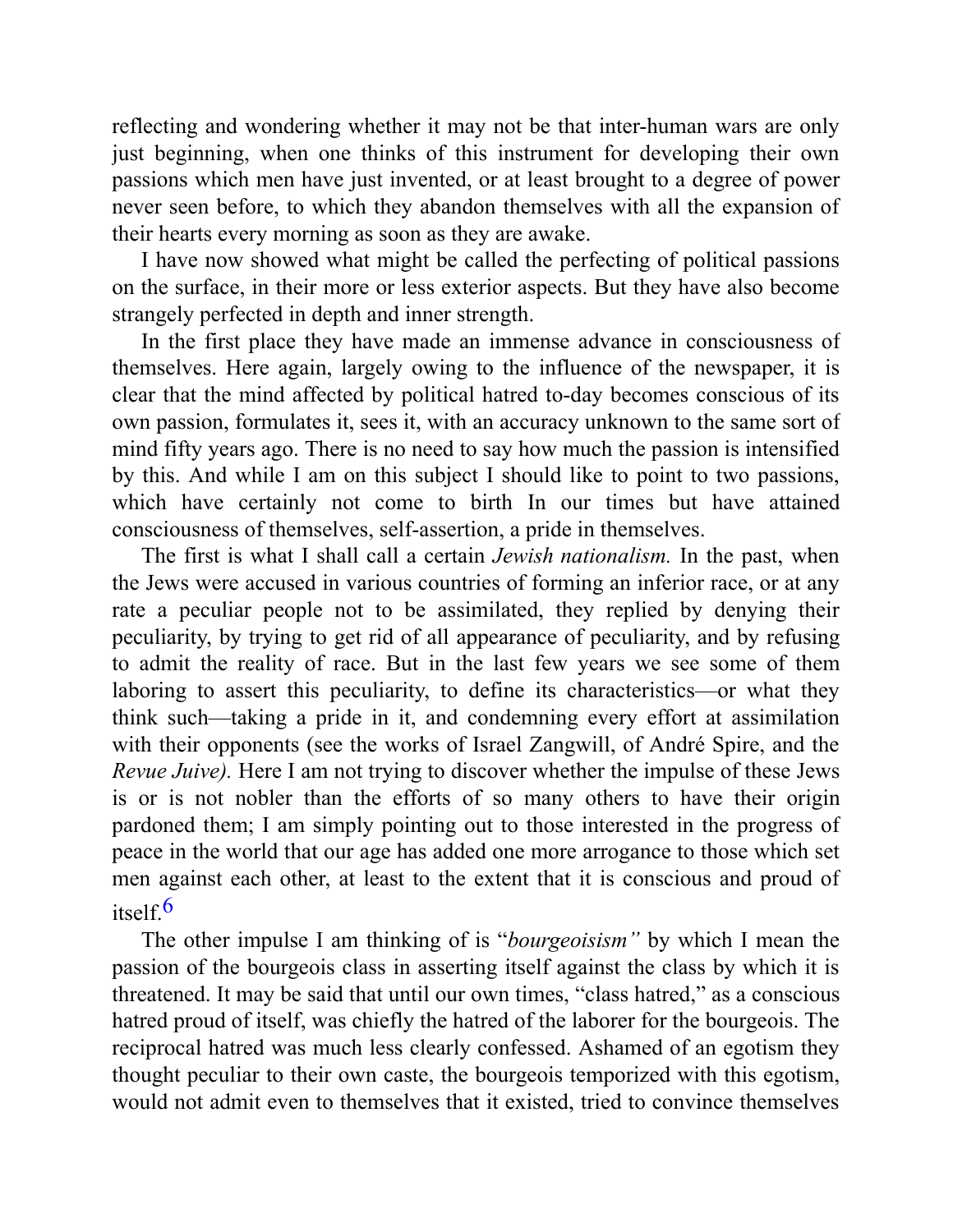<span id="page-25-1"></span><span id="page-25-0"></span>and others that It was a form of interest In the common good.<sup>[7](#page-31-6)</sup> The bourgeois replied to the dogma of the class war by denying that there really are any classes, thereby showing that while they felt an inalterable opposition to the adverse party, they were unwilling to admit that they felt it. Today we have only to think of Italian "Fascism," of a certain "Eloge du Bourgeois Français," and numerous other manifestations of the same kind,  $\frac{8}{3}$  $\frac{8}{3}$  $\frac{8}{3}$  and we shall see that the bourgeoisie are becoming fully conscious of their specific egotisms, are proclaiming and venerating them as such and as though these egotisms were bound up with the supreme interests of the human race, that they are proud of this veneration and of setting up these egotisms against those which are trying to destroy the bourgeoisie. In our time there has been created the "mysticism" of bourgeois passion in its opposition to the passions of the other class.<sup>[9](#page-31-8)</sup> Here again our age enters in the balance-sheet of humanity the arrival of yet one more passion at full possession of itself.

<span id="page-25-2"></span>The progress of political passions in depth during the past century seems to me most remarkable in the case of national passions.

<span id="page-25-3"></span>First of all, owing to the fact that they are experienced to-day by large masses of men, these passions have become *far more purely passionate.* When the national feeling was practically confined to Kings or their Ministers, it consisted chiefly in attachment to some *interest* (desire for territorial expansion, search for commercial advantages and profitable alliances), whereas to-day when this national feeling is continually experienced by common minds, it consists chiefly in the exercise of *pride.* Every one will agree that nationalist passion in the modern citizen is far less founded on a comprehensive knowledge of the national interests (he has an imperfect perception of these interests, he lacks the information necessary and does not try to acquire it, for he is indifferent to questions of foreign policy) than on the pride he feels in his nation, on his will to feel himself one with the nation, to react to the honors and insults he thinks are bestowed on it. No doubt he wants his nation to acquire territories, to be prosperous and to have powerful allies; but he wants all this far less on account of the material results which will accrue to the nation (how much is he conscious of these results?) than on account of the glory, the prestige which the nation will acquire. By becoming popular, national feeling has become national pride, national susceptibility.<sup>[10](#page-31-9)</sup> To measure how much more purely passionate it has become, how much more perfectly irrational (and therefore stronger) one has only to think of Jingoism, the form of patriotism specially invented by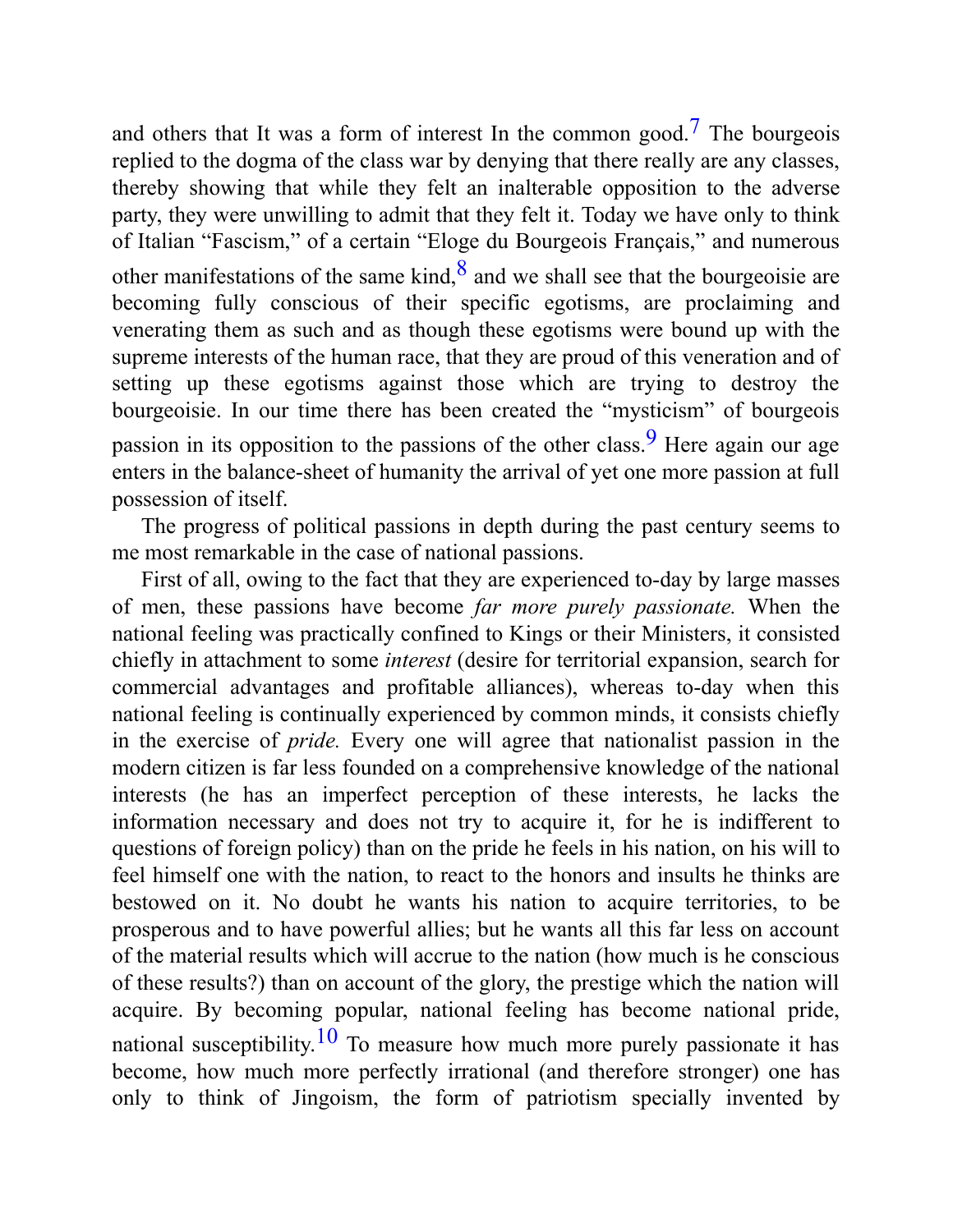democracies. If, in accordance with current opinion, you think that pride is a weaker passion than self-interest, you may be convinced to the contrary by observing how commonly men let themselves be killed on account of a wound to their pride, and how infrequently for some infraction of their interests.

<span id="page-26-1"></span><span id="page-26-0"></span>The susceptibility developed by national sentiment as it has become popular makes the possibility of wars far greater to-day than in the past. Obviously, with the peoples and with the aptitude of these new "sovereigns" to rise up in a rage as soon as they think they are insulted, peace runs an additional danger which did not exist when it depended only upon Kings and their Ministers, who were far more purely practical persons, fully self-controlled, and quite willing to put up with insults when they did not think themselves the stronger party.<sup>[11](#page-32-0)</sup> And, in fact, how many times during the last hundred years has the world almost flamed up in war solely because some nation thought its honor had been wounded?<sup>[12](#page-32-1)</sup> To this must be added the fact that this national susceptibility provides the leaders of nations with a new and most effective method of starting the wars they need, whether it is employed at home or abroad. They have not failed to see this, which is amply proved by the example of Bismarck and the means by which he provoked war with Austria and with France. From this point of view it seems to me quite correct to say with the French monarchists that "democracy is war," provided that by democracy is meant the attainment of national susceptibility by the masses, and provided that it is recognized that no change in the system of government would destroy this phenomenon.<sup>[13](#page-32-2)</sup>

<span id="page-26-4"></span><span id="page-26-3"></span><span id="page-26-2"></span>Another considerable deepening of national passions comes from the fact that the nations are now conscious of themselves not only as regards their material existence, their military power, their territorial possessions, and their economic wealth, but as regards their *moral* existence. With a hitherto unknown consciousness (prodigiously fanned by authors) every nation now hugs itself and sets itself up against all other nations as superior in language, art, literature, philosophy, civilization, "culture." Patriotism to-day is the assertion of one form of mind against other forms of mind.<sup>[14](#page-32-3)</sup> We know how much this passion increases its inner strength in this way and that the wars it determines are fiercer than those waged by the Kings, who merely desired the same piece of territory. The prophecy of the old Saxon bard is completely fulfilled: "In those days countries will be something they have not yet become—they will be persons. They will feel hatred, and these hatreds will cause wars more terrible than any that have yet been seen." $15$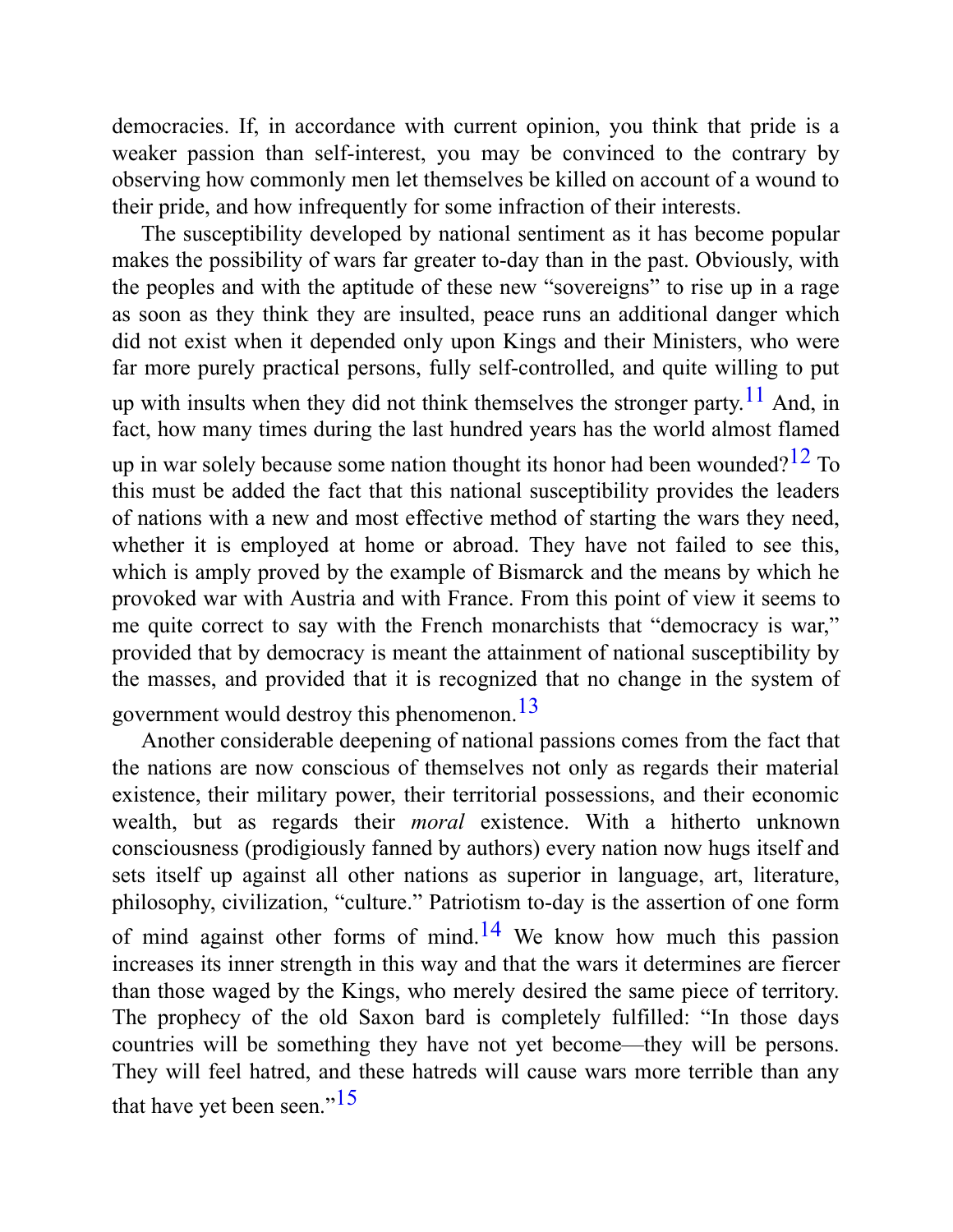<span id="page-27-0"></span>It is impossible to over-stress the novelty of this form of patriotism in history. It is obviously bound up with the adoption of this passion by the masses of the populace, and seems to have been inaugurated in 1813 by Germany, who is apparently the real teacher of humanity in the matter of democratic patriotism, if by this word is meant the determination of a nation to oppose others in the name of its most fundamental characteristics.<sup>[16](#page-32-5)</sup> (The France of the Revolution and the Empire never dreamed of setting itself up against other nations in the name of its language or of its literature.) This form of patriotism was so little known to preceding ages that there are countless examples of nations adopting the cultures of other nations, even of those with whom they were at war, and in addition reverencing the culture adopted. Shall I refer to the profound respect of Rome for the genius of Greece, though Rome had felt it necessary to crush Greece politically? To the respect of the conquerors of Rome, such as Ataulf and Theodoric, for Roman genius? And, nearer to ourselves, shall I mention Louis XIV annexing Alsace and not for one moment thinking of forbidding the German language?<sup>[17](#page-33-0)</sup> In the past, nations displayed their sympathy for the culture of other nations with whom they were at war, or invited them to adopt their own. The Duke of Alba took measures to protect the learned men in the towns of Holland, against which he was directing his army; in the eighteenth century, the small German States, allied with Frederick the Great against the French, adopted more freely than ever French ideas, French fashions, French<sup>[18](#page-33-1)</sup> literature; in the midst of the struggle with England, the Convention sent a deputation there to urge the English to adopt the French metric system.<sup>[19](#page-33-2)</sup> The notion that political warfare involves a war of cultures is entirely an invention of modern times, and confers upon them a conspicuous place in the moral history of humanity.

<span id="page-27-3"></span><span id="page-27-2"></span><span id="page-27-1"></span>Another strengthening of national passions comes from the determination of the peoples to be conscious of *their past,* more precisely to be conscious of their ambitions as going back to their ancestors, and to vibrate with "centuries-old" aspirations, with attachments to "historical" rights. This Romantic patriotism is also a characteristic of patriotism as practiced by popular minds (by "popular" I here mean all minds governed by the imagination, that is, in the first place, society people and men of letters). I have an idea that when Hugues de Lionne desired for the nation the conquest of Flanders or when Siéyes wanted the Low Countries, they did not think they felt the soul of ancient Gauls reviving in them, any more than Bismarck thought (I am not talking of what he said) of reviving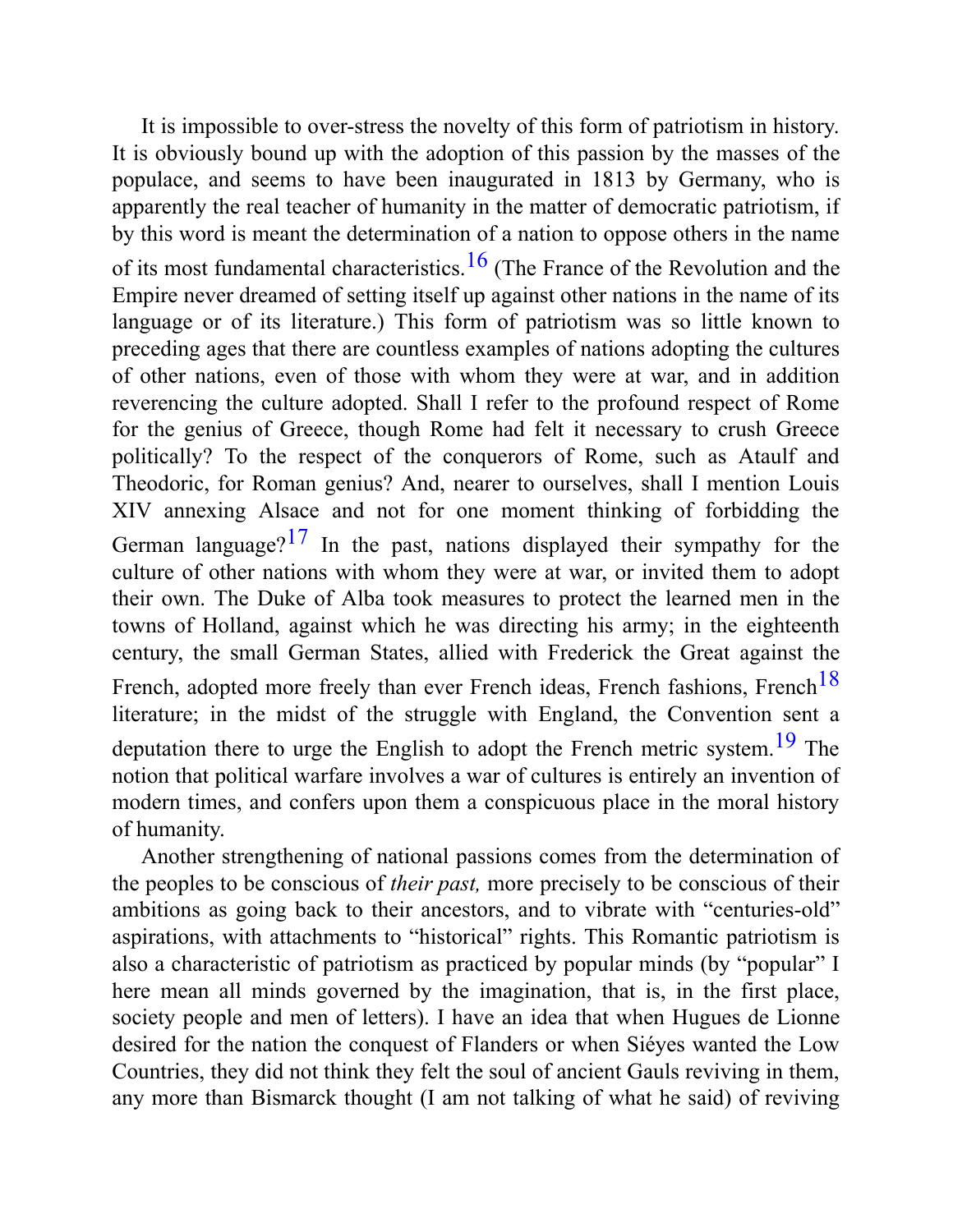<span id="page-28-0"></span>the Teutonic Knights when he coveted the Danish Duchies. $20$ 

<span id="page-28-1"></span>Those who wish to estimate the increase of violence given to national passion by this solemnizing of its desires have only to observe what has happened to this feeling among the Germans, with their claim to be carrying on the spirit of the Holy Roman Empire, and among the Italians since they have set up their aspirations as the revival of those of the Roman Empire. $2<sup>1</sup>$  There once again the leaders of the State find in popular sentimentality a new and excellent instrument for carrying out their practical designs, an instrument they well know how to use. To mention only one recent example—think of the result the Italian government was able to obtain from the amazing aptitude of its compatriots to wake up one fine morning and discover that the claim to Fiume was a "centuriesold" claim.

Speaking generally, it may be said that national passions, owing to the fact that they are now exerted by plebeian minds, assume the character of *mysticism,* of a religious adoration almost unknown in these passions in the practical minds of the great nobles. It is unnecessary to add that this makes these passions deeper and stronger. Here once more this plebeian form of patriotism is adopted by all who practice this passion, even when they are the noisiest champions of the aristocracy of the mind. M. Maurras talks of the "goddess France," just as Victor Hugo does. Let me add that this mystical adoration of the nation is not only to be explained by the nature of those who adore, but also by the changes which have taken place in the adored object. There is first of all the spectacle of the military force and organization of modern States, which is something far more imposing than of old. And when these States are seen to make war for an indefinite period after they have no more men, and go on subsisting for long years after they have no more money, it is easy to understand why a man who has some tincture of religion in his mind may be led to believe that these States are of an essence different from that of ordinary natural beings.

I shall point out another great increase of power in national sentiment which has occurred in the last half-century. I mean that several very powerful political passions, which were originally independent of nationalist feeling, have now become incorporated with it. These passions are: (*a*) The movement against the Jews; (*b*) the movement of the possessing classes against the proletariat; (*c*) the movement of the champions of authority against the democrats. To-day each one of these passions is identified with national feeling and declares that its adversary implies the negation of nationalism. I may add that when a person is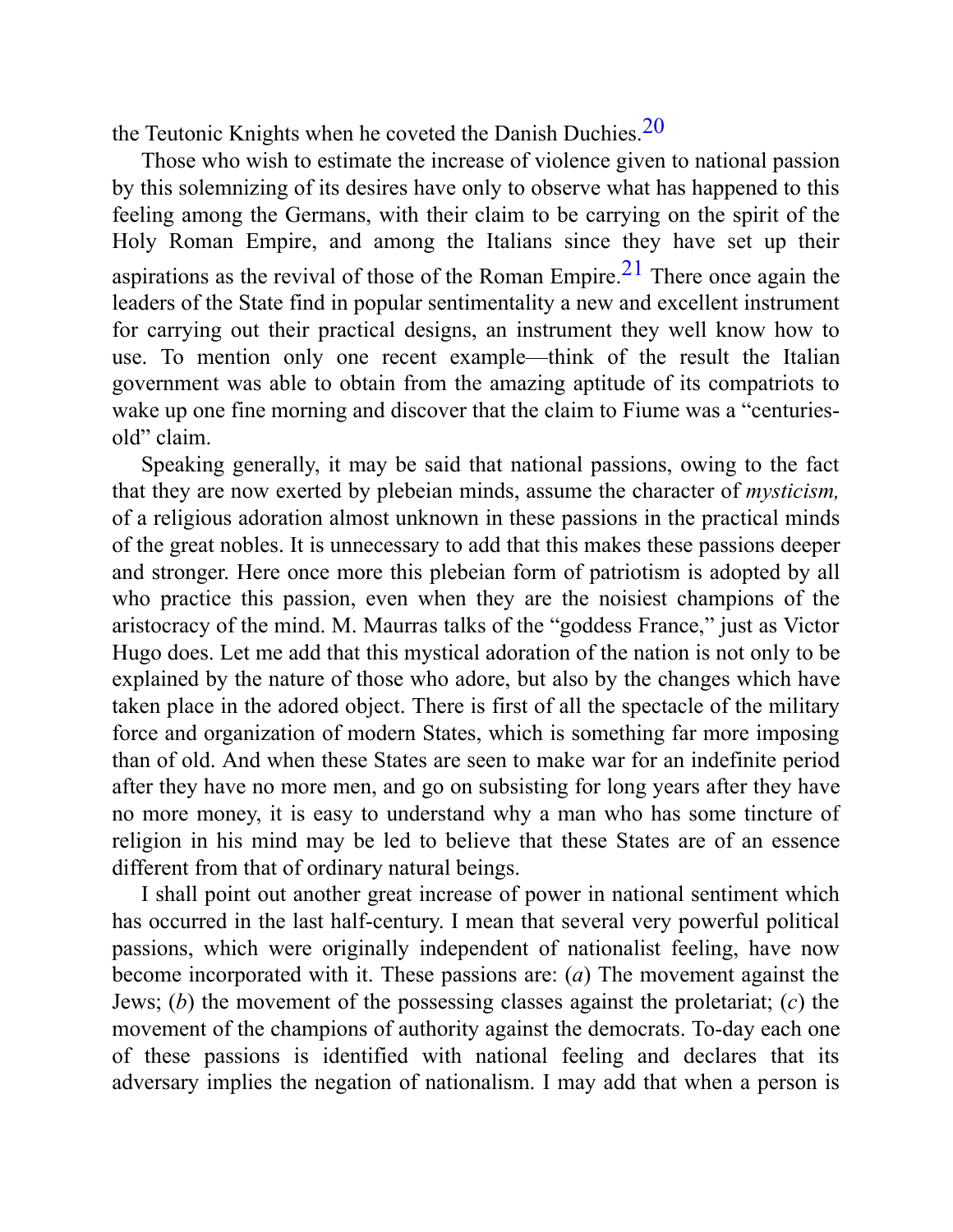affected by one of these passions he is generally affected by all three; consequently nationalist passion is usually swelled by the addition of all three. Moreover this increase is reciprocal, and it may be said that to-day capitalism, anti-semitism and the party of authority have all received new strength from their union with nationalism. (For additional proof of the strength of these unions, see Note C at the end of this book.)

I cannot drop the subject of the modern perfecting of political passions without mentioning one more characteristic: In all nations the number of persons who feel a direct interest in belonging to a powerful nation is incomparably greater now than in the past. In all the great States to-day I observe that not only the world of industry and big business but a considerable number of small tradesmen, small bourgeois, doctors, lawyers, and even writers and artists, and working men too, feel that for the sake of the prosperity of their own occupations it is essential for them to belong to a powerful group which can make itself feared. Those who are in a position to give an opinion on this sort of change agree that the feeling did not exist, at least in the same clearly defined way as to-day, thirty years ago among the small tradesmen of France, for instance. It seems an even newer thing among the men who belong to the socalled liberal professions; it is certainly something new to hear artists constantly girding at the government of their country because it "does not give the nation enough prestige to impose their art on foreigners." The feeling that from a professional point of view they have an interest in belonging to a powerful nation is also very recent among the working classes. The party of "Nationalist Socialists," which seems to exist everywhere except in France, is a quite modern political development. Among the masters of industry the new development is, not that they feel how much it is to their interest that their nation should be powerful, but that the feeling is to-day transformed into action, into formal pressure on their governments. $22$  This extension of patriotism based on interest certainly does not prevent this sort of patriotism (as I said above) from being much less wide-spread than the patriotism<sup>[23](#page-33-6)</sup> based on pride; nevertheless it brings another increase of strength to nationalist passions.

<span id="page-29-1"></span><span id="page-29-0"></span>I shall now point out a last important perfecting of all political passions today, whether of race, class, party or nation. When I observe these passions in the past, I see them consisting in purely passionate impulses, natural explosions of instinct, devoid of all extension of themselves in ideas and systems—atleast among the majority. The revolt of the workers in the fifteenth century against the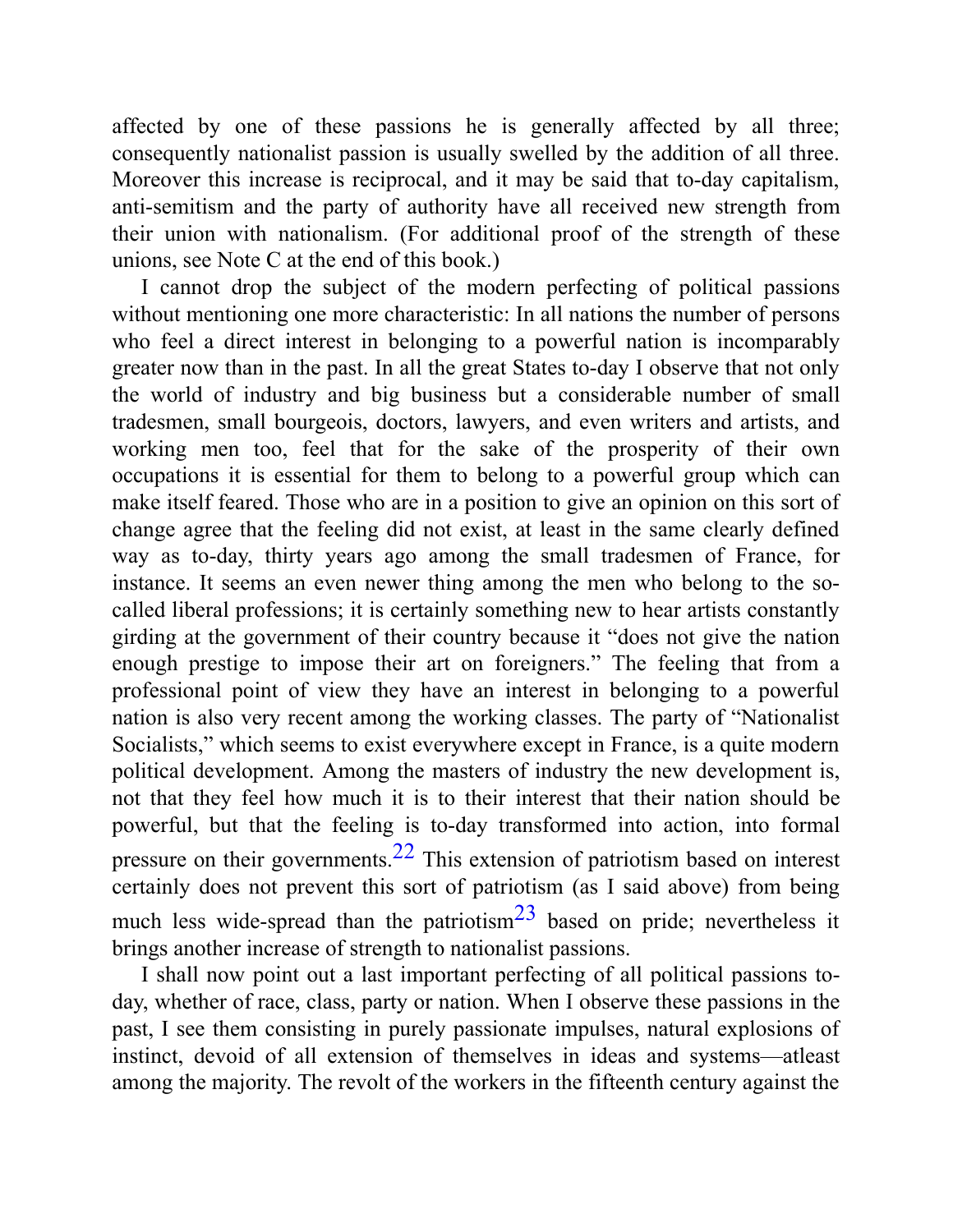possessing classes was apparently not accompanied by any sort of teaching about the origin of property or the nature of capital. Those who massacred the Ghettos seem to have had no views on the philosophical values of their action. And when the troops of Charles V attacked the defenders of Mezières, it does not appear that the assault was enlivened by a theory about the predestination of the Germanic race and the moral baseness of the Latin world. To-day I notice that every political passion is furnished with a whole network of strongly woven doctrines, the sole object of which is to show the supreme value of its action from every point of view, while the result is a redoubling of its strength as a passion. We must look at the system of ideology of German nationalism known as "Pangermanism" and at the similar ideology of the French Monarchists, if we wish to realize the point of perfection to which our age has carried these systems, with what tenacity each passion has built up in every direction the theories apt to satisfy it, with what precision these theories have been adapted to this satisfaction, with what opulence of research, what labor, what profound investigation they have been carried on in all directions. Our age is indeed the age of the *intellectual organization of political hatreds.* It will be one of its chief claims to notice in the moral history of humanity.

Ever since these systems have been in existence, they have consisted in establishing for each passion that it is the agent of good in the world and that its enemy is the genius of evil. But to-day these passions desire to establish this not only politically, but morally, intellectually and esthetically. Anti-semitism, Pangermanism, French Monarchism, Socialism are not only political manifestations; they defend a particular form of morality, of intelligence, of sensibility, of literature, of philosophy and of artistic conceptions. Our age has introduced two novelties into the theorizing of political passions, by which they have been remarkably intensified. The first is that every one to-day claims that his movement is in line with "the development of evolution" and "the profound unrolling of history." All these passions of to-day, whether they derive from Marx, from M. Maurras or from Houston Chamberlain, have discovered a "historical law," according to which their movement is merely carrying out the spirit of history and must therefore necessarily triumph, while the opposing party is running counter to this spirit and can enjoy only a transitory triumph. That is merely the old desire to have Fate on one's side, but it is put forth in a scientific shape. And this brings us to the second novelty: To-day all political ideologies claim to be founded on science, to be the result of a "precise observation of facts." We all know what self-assurance, what rigidity, what inhumanity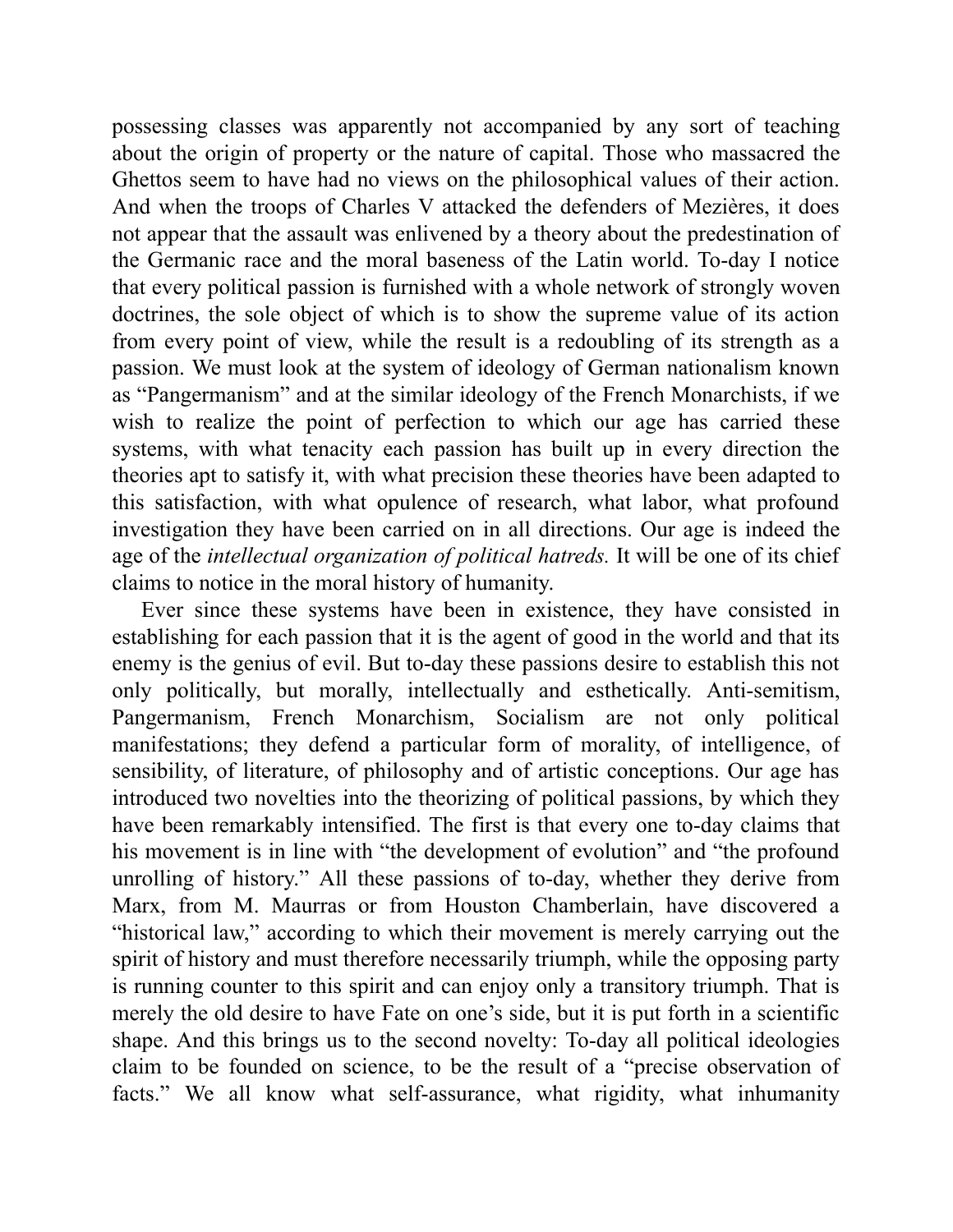(comparatively new traits in the history of political passions, of which modern French monarchism is a good example) are given to these passions to-day by this claim.

To summarize: To-day political passions show a degree of universality, of coherence, of homogeneousness, of precision, of continuity, of preponderance, in relation to other passions, unknown until our times. They have become conscious of themselves to an extent never seen before. Some of them, hitherto scarcely avowed, have awakened to consciousness and have joined the old passions. Others have become more purely passionate than ever, possess men's hearts in moral regions they never before reached, and have acquired a mystic character which had disappeared for centuries. All are furnished with an apparatus of ideology whereby, in the name of science, they proclaim the supreme value of their action and its historical necessity. On the surface and in the depths, in spatial values and in inner strength, political passions have to-day reached a point of perfection never before known in history. The present age is essentially the age of politics.

#### **Notes**

- <span id="page-31-0"></span>[1](#page-20-1). See Note A at the end of this book.
- <span id="page-31-1"></span>[2](#page-22-0). It is to be noted that a little more than a century ago French working men from different provinces frequently engaged in desperate fights among themselves. (See Martin Nadaud, *Mémoires de Léonard,* p. 93.)
- <span id="page-31-2"></span>[3](#page-23-0). See Petit de Julleville, *La Comédie et les Moeurs en France au moyen age*, and André Le Breton, *Le Roman au XVIIe Siécle*.
- <span id="page-31-3"></span>[4](#page-23-1). The great novelty is that to-day people accept the position that everything should be political, that they should proclaim it and take a pride in it. Otherwise it is perfectly obvious that men, shopkeepers, or poets, have not waited for the present time to try to get rid of a rival by political means. Remember how La Fontaine's rivals kept him out of the Académie for ten years.
- <span id="page-31-4"></span>[5](#page-23-2). As de Tocqueville profoundly remarks, these only occurred when a first improvement in his condition encouraged the man of the people to want more; i.e. towards the end of the eighteenth century.
- <span id="page-31-5"></span>[6](#page-24-0). I am here speaking of Western Jews of the bourgeois class. The Jewish proletariat did not await our time to plunge into the feeling of its racial peculiarity. However, it does so without giving provocation.
- <span id="page-31-6"></span>[7](#page-25-0). This was the notion expressed by Benedict XV when he told the poor "to take delight In the prosperity of elevated persons and to expect confidently their assistance."
- <span id="page-31-7"></span>[8](#page-25-1). For example, M. Paul Bourget's *La Barricade,* where the author, a disciple of Georges Sorel, exhorts the bourgeoise not to leave to the proletariat the monopoly of class passion and violence. See also André Beaunier, *Les Devoirs de la Violence* (quoted by Halperine-Kaminski in the preface to Tolstoi's book, *The Law of Love and the Law of Violence).*
- <span id="page-31-8"></span>[9](#page-25-2). "The phrase, *the sublime bourgeois,* which would have caused so much laughter twenty years ago, has now acquired for the French bourgeoisie a mystic plenitude owing to its fusion with the highest social and national values." *(Eloge du Bourgeois Français,* p. 284.)
- <span id="page-31-9"></span>[10](#page-25-3). Let me define more precisely what is new here. In the seventeenth century the citizen already had the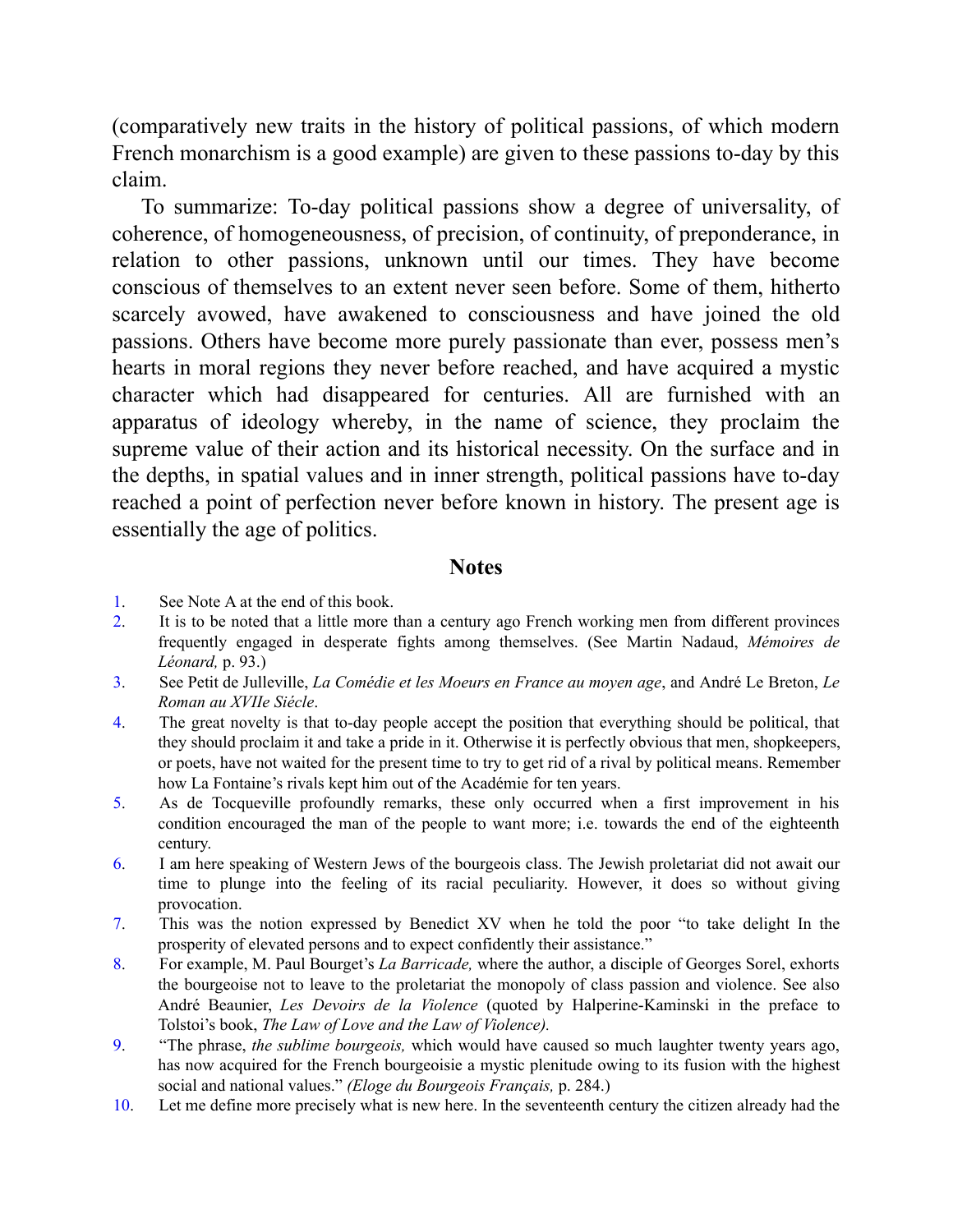notion of national honor; Racine's Letters would be sufficient to prove it (see a significant page in the *Mémoires* of de Pontis, Book XIV); but he left it to the King to decide what this honor demanded; indignation like Vauban's against the peace of Ryswick "which dishonours the King and the whole nation," is a very exceptional emotion under the old *régime.* The modern citizen claims to feel for himself what is demanded by the national honor, and he is ready to rise up against his leaders if they have a different conception of it. This new development is not peculiar to the nations living under democratic systems; in 1911 the citizens of the German monarchy thought that the concessions made to their country by France in exchange for German abstention in Morocco were insufficient, and they were extremely angry with their Sovereign who had accepted these conditions which, in their opinion, were an insult to German honor. It may be asserted that the same thing would be true of France if she ever became a monarchy again and if the King took it upon himself to feel the interest of national honor in a different manner to his subjects. Moreover, this actually happened throughout the reign of Louis-Philippe.

- <span id="page-32-0"></span>[11](#page-26-0). For example, the humiliation of Olmüts in 1805. It may be asserted that no democracy would have endured it, at least with the philosophy displayed by the King of Prussia and his government. On the other hand, is it necessary to stress the other dangers to peace which existed under the Kings? It is sufficient to quote Montesquieu's remark; "The spirit of the Monarchy is war and aggrandisement."
- <span id="page-32-1"></span>[12](#page-26-1). In 1886, the Schnæbele affair; in 1890, the incident in Paris where the King of Spain in the uniform of a Colonel of Uhlans was hooted; in 1891, the incident of the Empress of Germany passing through Paris; in 1897, Fashoda; in 1904, the incident of the British trawlers sunk by the Russian Fleet, etc. Of course, I do not claim that the Kings only waged practical wars, although with them the allegation of "wounded honor" was very often a mere pretext. Louis XIV obviously did not make war on Holland because the Dutch struck a medal insulting him. Moreover, I shall grant that from time to time the Kings indulged in military invasions, a type of elegance which appears to be less and less tempting to the democracies; one cannot now imagine the peace of the world disturbed by excursions like those of Charles VIII into Italy or Charles XII into the Ukraine.
- <span id="page-32-2"></span>[13](#page-26-2). Is it necessary to point out that wars started by public passion against the will of the government have often occurred under monarchies? And not only under constitutional monarchies, like the war of France with Spain in 1823 and with Turkey in 1826, but under absolute monarchies. For instance, the War of the Austrian Succession imposed on Fleury by an uprising of public opinion; the War of American Independence under Louis XVI; in 1806 the war of Prussia against Napoleon. In 1813 the war of Saxony. It seems probable that in 1914 war was imposed on absolute sovereigns like Nicholas II and Wilhelm II by popular passions which they had been exciting for years and then found themselves unable to restrain.
- <span id="page-32-3"></span>[14](#page-26-3). "But what is much more important than material facts is the soul of nations. Among all races a kind of effervescence is to be noticed; some defend certain principles, others the opposing principles. By becoming members of the League of Nations, the different peoples do not abandon their *national morality.*" (Speech of the German Minister for Foreign Affairs at Geneva, on the occasion of the entry of Germany into the League of Nations, 10th September, 1926.) The orator went on: "Yet this should not result in raising up nation against nation." One is surprised that he did not add: "On the contrary." How much nobler, and at the same time more respectful of the truth, is the language of Treitschke: "This consciousness of themselves which the nations are acquiring and which can only be strengthened by culture, this consciousness means that war will never disappear from the earth, in spite of the closer linking up of interests, in spite of the growing uniformity of customs and the exterior forms of life." (Quoted by Charles Andler in *Les Origines du Panger-manisme,* p. 223.)
- <span id="page-32-4"></span>[15](#page-26-4). This is what Mirabeau seems to have foreseen when he announced to the Constituent Assembly that the wars of the "free nations" would cause the wars of the Kings to be regretted.
- <span id="page-32-5"></span>[16](#page-27-0). The religion of the "national soul" is obviously and logically an emanation of the popular soul. Moreover, it has been sung by an eminently democratic literature: Romanticism. It is to be observed that the worst enemies of Romanticism and of Democracy have adopted it; it is constantly to be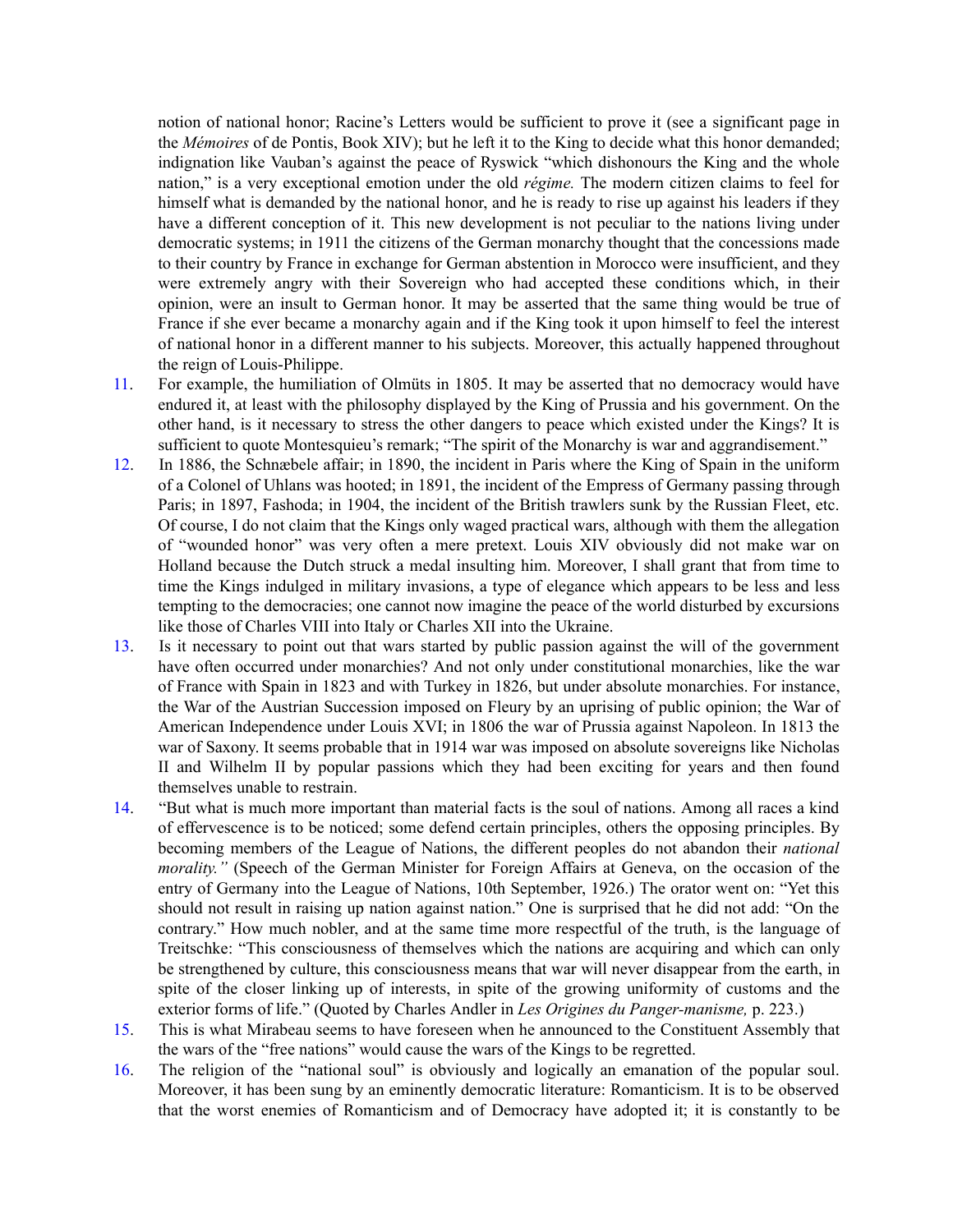found in the Action Française. To such an extent is it now impossible to be a patriot without flattering democratic passions.

- <span id="page-33-0"></span>[17](#page-27-1). See Note B at the end of the book.
- <span id="page-33-1"></span>[18](#page-27-2). See Brunot, *Histoire de la Langue Française,* t. v, liv. iii.
- <span id="page-33-2"></span>[19](#page-27-3). On this topic see some excellent remarks of Auguste Comte, *Cours de Philosophie Positive,* 57 e lecon.
- <span id="page-33-3"></span>[20](#page-28-0). As a matter of fact, the peoples do not believe either that their ambitions go back to their ancestors; they are ignorant of history and do not believe it to be so even when it is true; they believe they believe, or, more exactly, they want to believe that they believe. However, that is enough to make them ferocious, perhaps more so than if they really believed it.
- <span id="page-33-4"></span>[21](#page-28-1). France is here in a position of manifest inferiority in regard to her neighbors. The modern French feel very slight inclinations to claim that they reincarnate the ambitions of Charlemagne or even of Louis XIV, despite the proclamations of certain men of letters.
- <span id="page-33-5"></span>[22](#page-29-0). For instance, the address of the "six great industrial and agricultural associations of Germany" to Herr von Bethmann-Hollweg in May, 1914, which was not very different from that drawn up in 1815 by the Prussian metallurgists to pointout to their government what annexations should be made in the interests of their industry. (See Vidal de La Blache, *La France de l'Est,* chap. xix.) Moreover, some Germans are urgent in boldly proclaiming the economic character of their nationalism. "Let us not forget," says a well-known Pan-germanist, "that the German Empire, which is generally considered abroad as a purely military State, is in its origin (Zollverein) chiefly economic." And again: "For us war is only the continuation of our commercial activity in times of peace, with other means but the same methods." (Naumann, *L'Europe Centrale*, pp. 112, 247; see the whole book.) Germany seems to be not indeed the only country to practise commercial patriotism (England has done so just as much and for a much longer time) but the only country to boast of it ..."
- <span id="page-33-6"></span>[23](#page-29-1). And to build up a much less passionate patriotism. Think, for instance, of the agreements with foreigners accepted by patriotism based on interest (such as the Franco-German iron cartel), against which the patriotism based on pride rises up in revolt.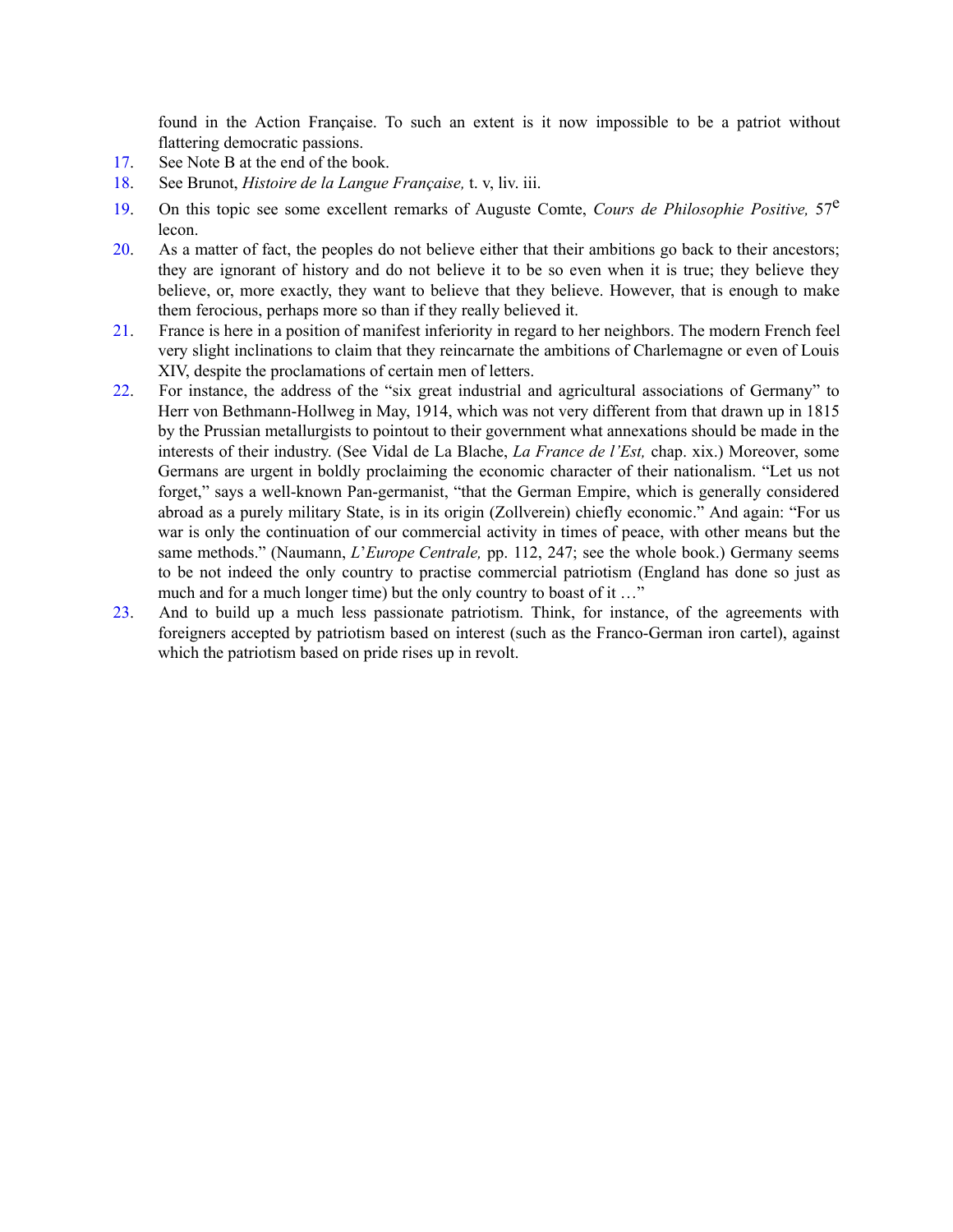[2](#page-6-4)

#### <span id="page-34-0"></span>**Significance of this [Movement—Nature](#page-6-4) of Political Passions**

What is the significance of this movement? Of what simple and profound human tendency does it show the progress and triumph? The question comes down to inquiring what is the nature of political passions, of what more general and more essential state of mind are they the expression, what—as the schools say—is their psychological foundation?

It seems to me that these passions can be reduced to two fundamental desires: (*a*) The will of a group of men to get hold of (or to retain a hold on) some *material* advantage, such as territories, comfort, political power and all its material advantages; and (*b*) the will of a group of men to become conscious of themselves as *individuals,* insofar as they are *distinct* in relation to other men. It may also be said that these passions can be reduced to two desires, one of which seeks the satisfaction of an *interest,* the other of a *pride* or self-esteem. These two desires enter into political passions in very different proportions, according to which passion is involved. It appears that racial passion, insofar as it is not one with national passion, is chiefly based on the will of a group of men to set themselves up as distinct from others; the same thing may be said of religious passion, if we consider it in its pure state. On the other hand, class passion, atleast as we see it in the working classes, apparently consists solely in the will to obtain possession of material advantages. The desire to feel himself distinct, which George Sand and the apostles of 1848 had begun to inculcate in the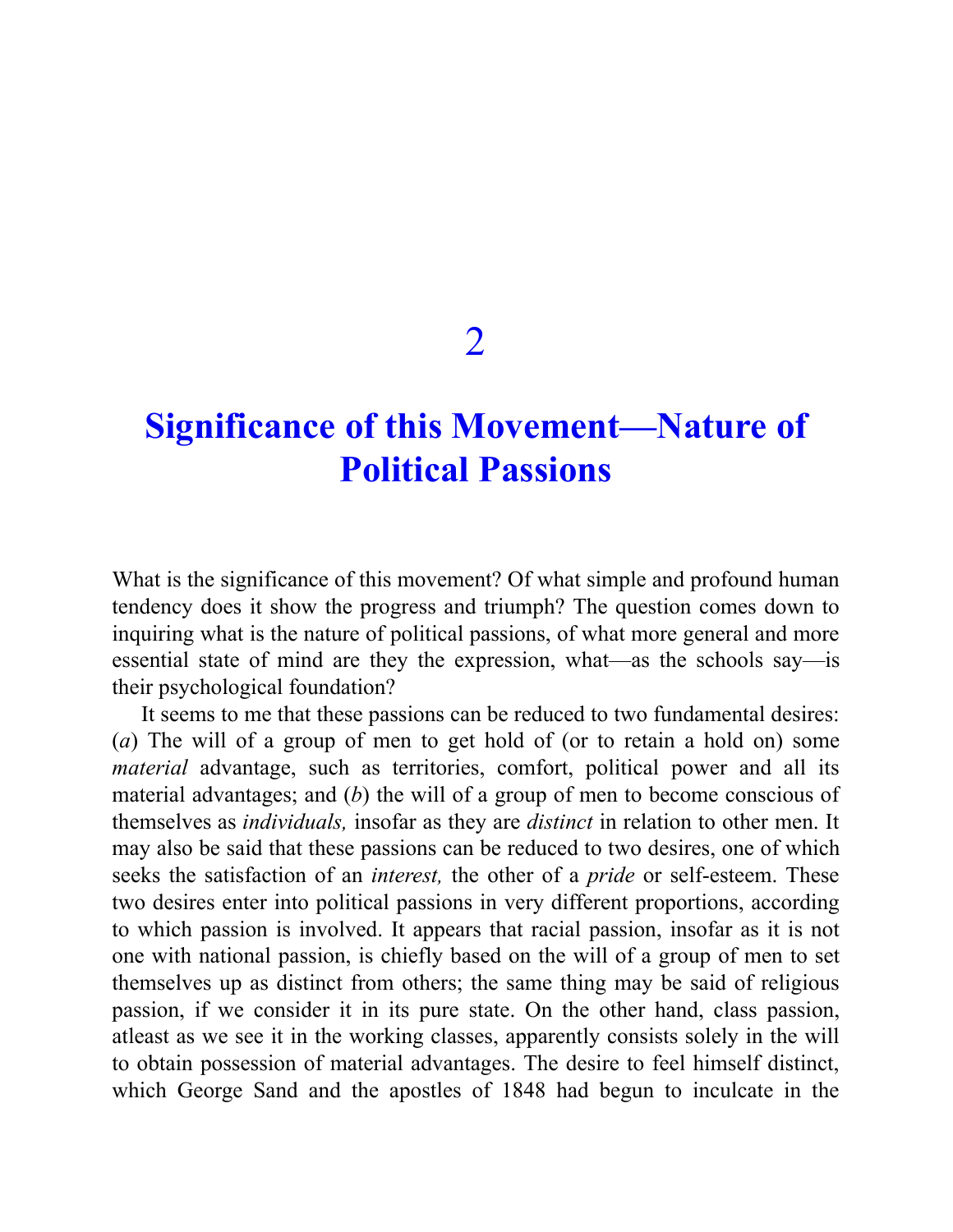working man, now seems to be abandoned by him, at least in his utterances. National passion contains both factors. The patriot wants to obtain material advantages and he wants to set himself up as distinct from others. This is the secret of the evident superiority in strength of this passion (when it is really a passion) over all other passions, especially over Socialism. A passion whose sole motive is interest is too weak to contend with another which combines interest and pride. This too is one of the weaknesses of Socialism when opposed to class passion as exerted by the bourgeoisie, for the bourgeois wants both to possess material advantages and to feel himself distinct from others. I shall add to this that in my opinion the relative strengths of these two passions (one based on interest and the other on pride or self-esteem) are very unequal, and that the more powerful of the two is not that which tries to satisfy interest.

Now, when I come to ask what is signified in their turn by these fundamental desires of political passions, I find they appear to me as the two essential composites of man's will to situate himself *in real life.* To want real life is to want (*a*) To possess some material advantages, and (*b*) to be conscious of oneself as an individual. Every life which despises these two desires, every life which pursues only spiritual advantage or sincerely asserts itself in the universal, situates itself *outside the real.* Political passions, especially national passions insofar as they unite the two desires mentioned, seem to me essentially *realist* passions.

Here many persons will protest: "Yes," they will say, "the desires which make up political passions are realist desires, but the individual shifts these desires from himself to the group of which he is a part. The working man wants to obtain possession of material advantages for his class, not for his own limited person. The patriot wants to possess territories for his nation, not for his own narrow ego; he wants to be distinct from other men through his nation. Do you apply the term 'realist' to passions which imply such a transfer from the individual to the collective body?" Is it necessary to reply that when the individual transfers these desires to the body of which he is a part, he does not thereby alter their nature? And that all he does is simply to increase their dimensions immeasureably? To wish to possess material advantages *in one's nation,* to want to feel distinct from other men *in one's nation,* is still the desire to possess material advantages, still the desire to feel distinct from other men. It only means that, if you are a Frenchman, you want to possess Brittany, Provence, Guyenne, Algeria, Indo-China; and you want to feel yourself distinct from other men in Jeanne d'Arc, Louis XIV, Napoleon, Racine, Voltaire, Victor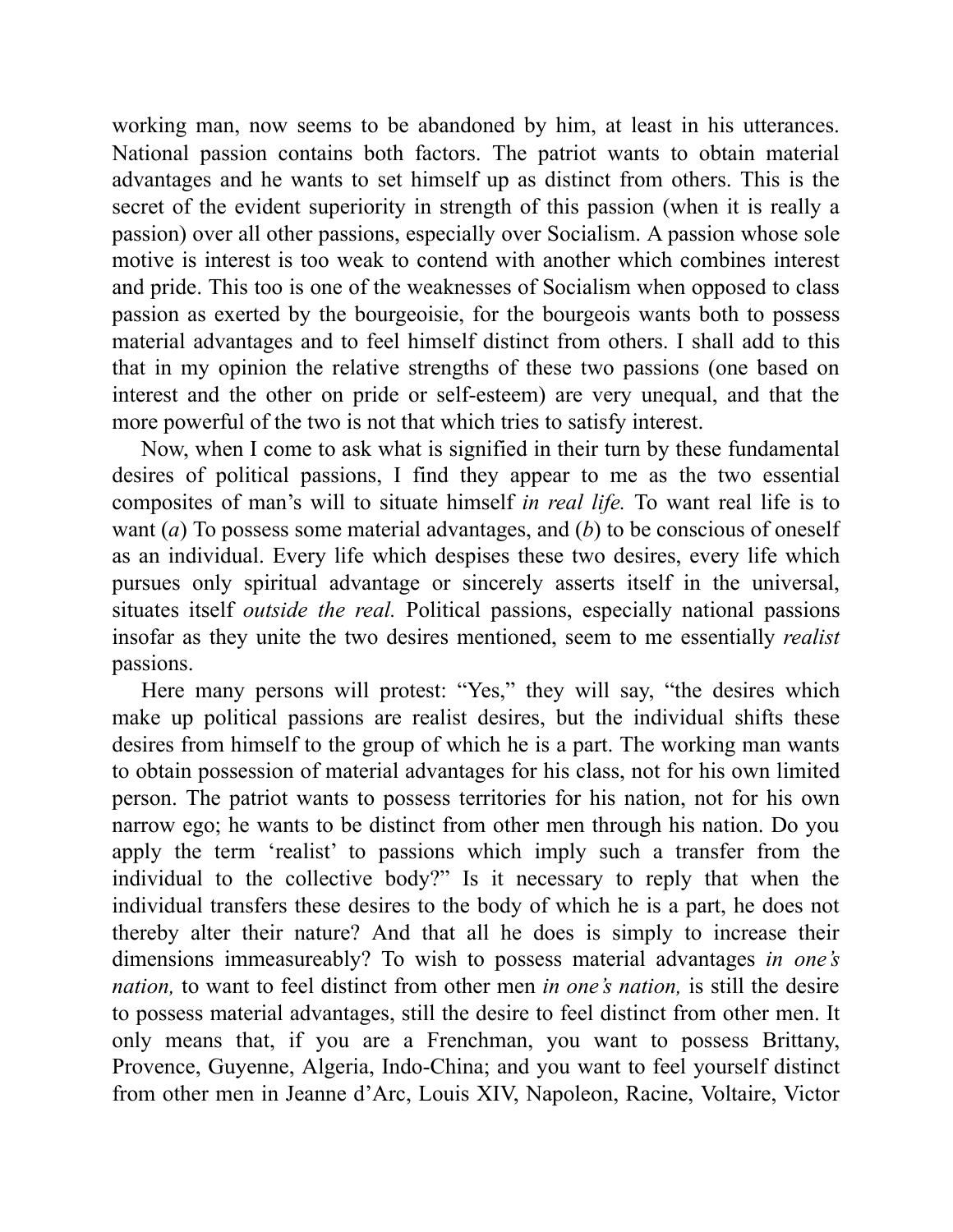Hugo, Pasteur. Add to this that at the same time you attach these desires, not to a transitory and precarious single existence, but to an "eternal" existence, and feel them in that way. Not only does national egotism not cease to be egotism because it is national, but it becomes "sacred" egotism.<sup>[1](#page-37-0)</sup> Let me complete my definition by saying that political passions are realism of a particular quality, which is an important element of strength in them: They are *divinized* realism.<sup>[2](#page-37-1)</sup>

<span id="page-36-1"></span><span id="page-36-0"></span>If, therefore, we desire to express this perfecting of political passions which I have described, in terms of a more profound and essential order of things, we may say that men to-day are displaying, with a hitherto unknown knowledge and consciousness, the desire to situate themselves in the *real* or practical manner of existence, in opposition to the *disinterested* or *metaphysical* manner. Moreover, it is remarkable to see how political passions to-day more and more expressly assert their derivation from this realism and from it alone. On the one hand we have a Socialism which constantly declares that it has no interest in universal man, no interest in procuring justice for him or any other "metaphysical phantom," but solely desires to obtain possession of material advantages for the benefit of its class. On the other hand we have the nationalist mind which everywhere takes a pride in being purely realistic. The French people who fought in the past to carry to other nations a doctrine they believed would bring happiness (I say the people, for its rulers never shared in that simple-minded belief) would now blush to have it even suspected that they would fight "for principles."<sup>[3](#page-37-2)</sup> Is it not suggestive to observe that the only wars of the past which, to some extent, brought into play passions that were a little disinterested—the wars of religion—are the only wars from which humanity has freed itself?<sup>[4](#page-37-3)</sup> And that immense idealistic upheavals like the crusades (idealistic at least with humble people) should now be something which makes the modern man smile, like the spectacle of children at play? Is it not also significant that the national passions (which I have shown are the most perfectly realist of all political passions) should be those which I have been able to point out have most absorbed all other passions?<sup>[5](#page-37-4)</sup> Let me add to this, that these passions, insofar as they are the will of a group of men to set themselves up as distinct from others, have attained a hitherto unknown degree of consciousness. <sup>[6](#page-37-5)</sup> Finally, the supreme attribute we have discovered in political passions, i.e. the divinization of their

<span id="page-36-5"></span><span id="page-36-4"></span><span id="page-36-3"></span><span id="page-36-2"></span>realism, is now openly admitted, with a plainness never seen before. The State, Country, Class, are now frankly God; we may even say that for many people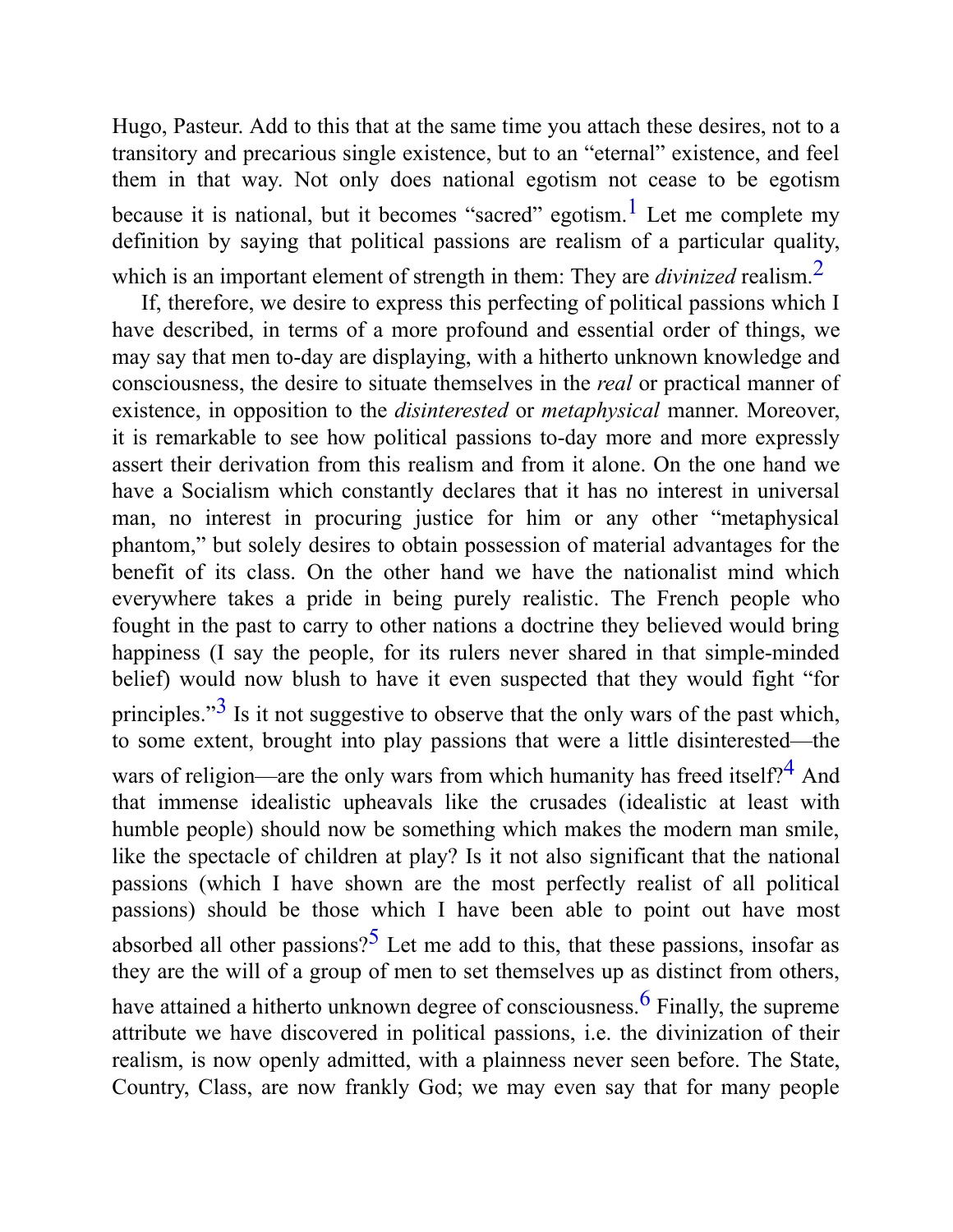(and some are proud of it) they alone are  $God. 7$  $God. 7$  Humanity, by its present practice of political passions, thereby declares that it has become more realist, more exclusively and more religiously realist than it has ever been.

#### <span id="page-37-7"></span>**Notes**

- <span id="page-37-0"></span>[1](#page-36-0). "Love of country is a real love of oneself." (Saint-Evremond.)
- <span id="page-37-1"></span>[2](#page-36-1). The divinizing of realism, of which patriotism specially consists, is expressed with all desirable candor in the "Addresses to the German People" (Eighth Address): Fichte at tacks religion for its claim to situate the superior life outside all interest in earthly matters: "It is an abuse of religion to force it, as Christianity has so often done, to extol complete indifference to the business of the State and the nation as the true religious spirit. Men," he declares, "are determined to find heaven on earth and to impregnate their earthly labours with something durable." He then shows, with great warmth, that this desire is the essence of patriotism, and it is evident that for him earthly labors become divine by becoming durable. This, indeed, is the only means men have discovered for divinizing their institutions.
- <span id="page-37-2"></span>[3](#page-36-2). Is it necessary to recall that the United States did not enter the last war "in defence of principles," but with the very practical object of safeguarding their prestige, which had been lowered by the facts that the Germans had torpedoed three of their ships? Nevertheless, their desire to pose as having been purely idealistic in this affair is noteworthy.
- <span id="page-37-3"></span>[4](#page-36-3). It may be said that religious passions, at least in the West, only exist as a reënforcement to national passions; in France, a man sets up as a Catholic in order to pose as being "more French"; in Germany as a Protestant in order to declare himself "more German."
- <span id="page-37-4"></span>[5](#page-36-4). Here are two remarkable cases of idealistic passions which in the past successfully opposed national passion and are now submissive to it: (*a*) In France, the monarchic passion, which in 1792 was stronger than national feeling in many people, whereas in 1914 it was completely effaced by national feeling. (Every one will agree that attachment to a certain form of government, i.e. at bottom, the attachment to a certain metaphysical conception, is an infinitely more idealistic passion than nationalist passion; however, I do not claim that all the Emigrés were inspired by this idealism.) (*b*) In Germany, the religious passion, which only fifty years ago was stronger than national feeling in more than fifty per cent of Germans, and to-day is entirely subject to national feeling (in 1866 the German Catholics desired the defeat of Germany; in 1914 they ardently desired it to be victorious). The Europe of to-day, compared with the Europe of the past, seems to contain many less chances of civil wars and many more chances of national wars; nothing could show better how much Europe has lost in idealism. (See Note D at the end of this book for additional matter on the attitude of the modern Catholics towards Catholicism when it is in opposition to their nationalism.)
- <span id="page-37-5"></span>[6](#page-36-5). For example, in words like the following, uttered at Venice on the 11th December, 1926, by the Italian Minister of Education and Fine Arts: "Artists must prepare themselves for the new imperialist function which must be carried out by our art. Above everything, we must categorically impose a principle of *Italianita.* Whoever copies a foreigner is guilty of *lèse-nation* (an insult to the nation) like a spy who admits an enemy by a secret doorway." These words have to be approved by every adept of *"integral* nationalism." Moreover, we hear much the same thing in France from certain adversaries of Romanticism.
- <span id="page-37-6"></span>[7](#page-37-7). "Discipline from the lowest to the highest must be essential and of a religious type." (Mussolini, 25th October, 1925.) This is new language in the mouth of a statesman, even of the most realist kind; it may be asserted that neither Richelieu nor Bismarck would have applied the word "religious" to an activity whose object is exclusively materialistic.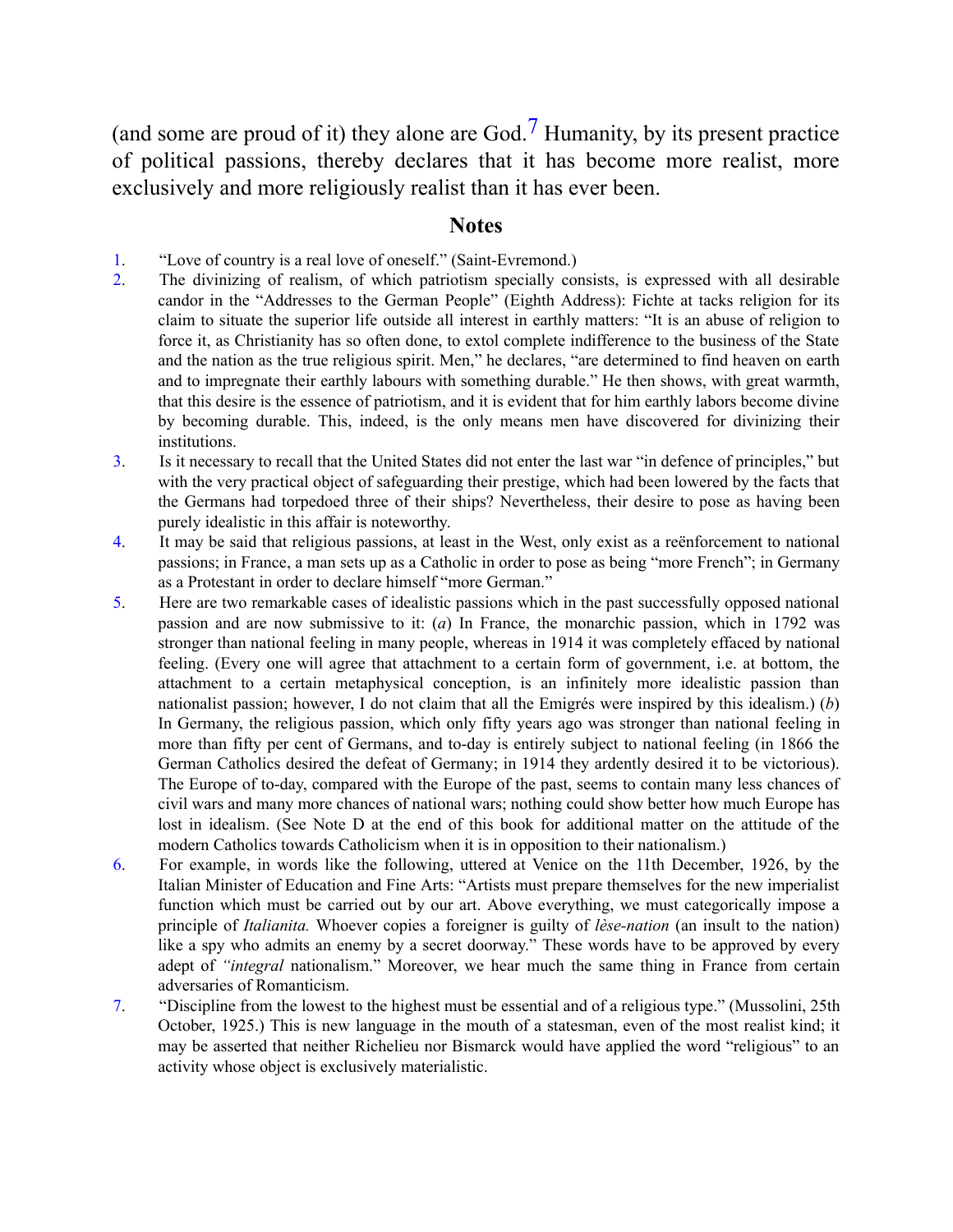[3](#page-6-0)

# **The ["Clerks"—The](#page-6-0) Great Betrayal**

*"I created him to be spiritual in his flesh; and now he has become carnal even in the spirit." — (Bossuet, Élevations, VII, 3.)*

In all that I have said hitherto I have been considering only masses, whether bourgeois or proletarian, kings, ministers, political leaders, all that portion of the human species which I shall call "the laymen," whose whole function consists essentially in the pursuit of material interests, and who, by becoming more and more solely and systematically realist, have in fact only done what might be expected of them.

Side by side with this humanity whom the poet has described in a phrase —"O curvae in terram animae et celestium inanes"—there existed until the last half century another, essentially distinct humanity, which to a certain extent acted as a check upon the former. I mean that class of men whom I shall designate *"the clerks,"* by which term I mean all those whose activity essentially is *not* the pursuit of practical aims, all those who seek their joy in the practice of an art or a science or metaphysical speculation, in short in the possession of nonmaterial advantages, and hence in a certain manner say: "My kingdom is not of this world." Indeed, throughout history, for more than two thousand years until modern times, I see an uninterrupted series of philosophers, men of religion, men of literature, artists, men of learning (one might say almost all during this period), whose influence, whose life, were in direct opposition to the realism of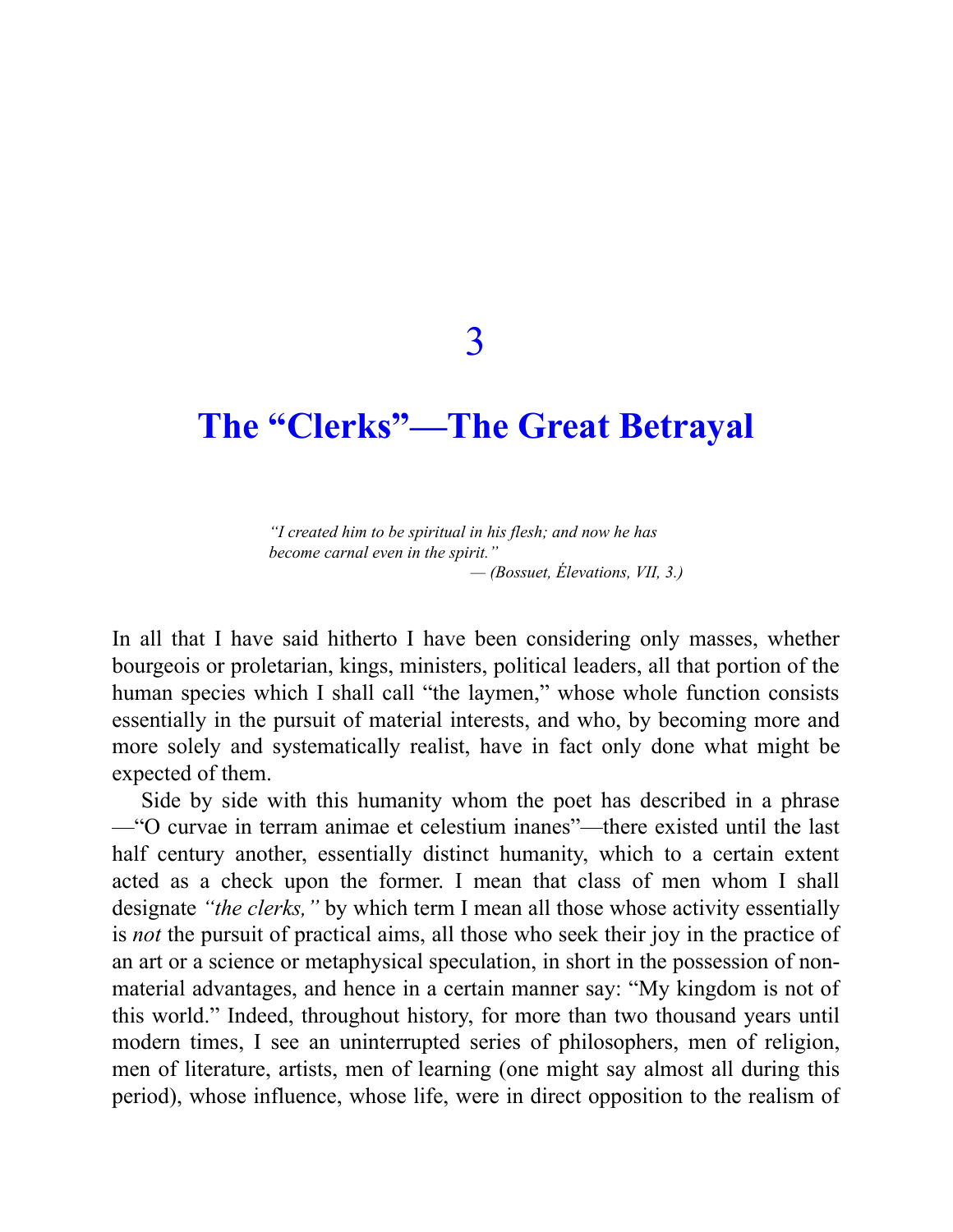the multitudes. To come down specifically to the political passions—the "clerks" were in opposition to them in two ways. They were either entirely indifferent to these passions, and, like Leonardo da Vinci, Malebranche, Goethe, set an example of attachment to the purely disinterested activity of the mind and created a belief in the supreme value of this form of existence; or, gazing as moralists upon the conflict of human egotisms, like Erasmus, Kant, Renan, they preached, in the name of humanity or justice, the adoption of an abstract principle superior to and directly opposed to these passions. Although these "clerks" founded the modern State to the extent that it dominates individual egotisms, their activity undoubtedly was chiefly theoretical, and they were unable to prevent the laymen from filling all history with the noise of their hatreds and their slaughters; *but the "clerks" did prevent the laymen from setting up their actions as a religion, they did prevent them from thinking themselves great men as they carried out these activities.* It may be said that, thanks to the "clerks," humanity did evil for two thousand years, but honored good. This contradiction was an honor to the human species, and formed the rift whereby civilization slipped into the world.

Now, at the end of the nineteenth century a fundamental change occurred: *the "clerks" began to play the game of political passions.* The men who had acted as a check on the realism of the people began to act as its stimulators. This upheaval in the moral behavior of humanity operated in several ways.

#### **First: The "Clerks" Have Adopted Political Passions**

First of all the "clerks" have adopted political passions. No one will deny that throughout Europe to-day the immense majority of men of letters and artists, a considerable number of scholars, philosophers, and "ministers" of the divine, share in the chorus of hatreds among races and political factions. Still less will it be denied that they adopt national passions. Doubtless, the names of Dante, Petrarch, d' Aubigné, certain apologists of Caboche or preachers of the Ligue will suffice to show that certain "clerks" did not wait for our era to indulge in these passions with all the strength of their souls. But, upon the whole, these "clerks" of the forum were exceptions, at least among the great ones. If, in addition to the great masters named above, I evoke the phalanx of Thomas Aquinas, Roger Bacon, Galilei, Rabelais, Montaigne, Descartes, Racine, Pascal, Leibniz, Kepler, Huyghens, Newton, and even Voltaire, Buffon and Montesquieu (to mention only a few) I think I may repeat that until our own days the men of thought or the honest men remained strangers to political passions, and said with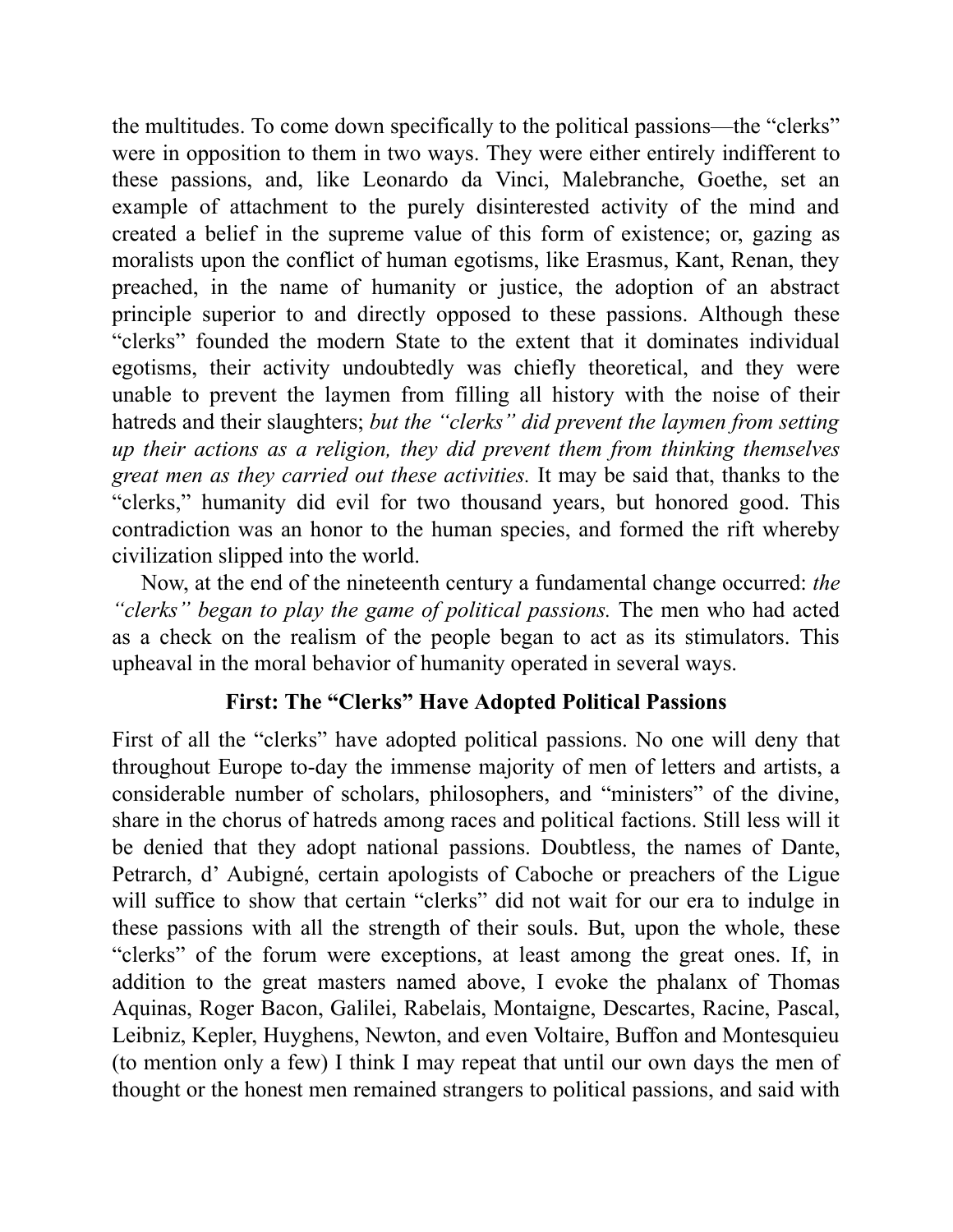Goethe: "Let us leave politics to the diplomats and the soldiers." Of if, like Voltaire, they took these passions into account, they adopted a critical attitude towards them, did not espouse them as passions. Or if, like Rousseau, Maistre, Chateaubriand, Lamartine, even Michelet, they did take these passions to heart, they did so with a generalizing of feeling, a disdain for immediate results, which in fact make the word "passions" incorrect. To-day, if we mention Mommsen, Treitschke, Ostwald, Brunetière, Barrès, Lemaître, Péguy, Maurras, d'Annunzio, Kipling, we have to admit that the "clerks" now exercise political passions with all the characteristics of passion—the tendency to action, the thirst for immediate results, the exclusive preoccupation with the desired end, the scorn for argument, the excess, the hatred, the fixed ideas. The modern "clerk" has entirely ceased to let the layman alone descend to the market place. The modern "clerk" is determined to have the soul of a citizen and to make vigorous use of it; he is proud of that soul; his literature is filled with his contempt for the man who shuts

himself up with art or science and takes no interest in the passions of the State.<sup>[1](#page-93-0)</sup> He is violently on the side of Michelangelo crying shame upon Leonardo da Vinci for his indifference to the misfortunes of Florence, and against the master of the Last Supper when he replied that indeed the study of beauty occupied his whole heart. The time has long past by since Plato demanded that the philosopher should be bound in chains in order to compel him to take an interest in the State. To have as his function the pursuit of eternal things and yet to believe that he becomes greater by concerning himself with the State—that is the view of the modern "clerk." It is as natural as it is evident that this adhesion of the "clerks" to the passions of the laymen fortifies these passions in the hearts of the latter. In the first place, it abolishes the suggestive spectacle (which I mentioned above) of a race of men whose interests are set outside the practical world. And then especially, the "clerk" by adopting political passions, brings them the tremendous influence of his sensibility if he is an artist, of his persuasive power if he is a thinker, and in either case his moral prestige.<sup>[2](#page-93-1)</sup>

Before proceeding any further, I feel I ought to make myself clear on certain points:—

(*a*) I have been talking of the *whole* of the men of thought anterior to our own age. When I say that the "clerks" in the past opposed the realism of the laymen and that the "clerks" of to-day are in its service, I am considering each of these groups as a whole; I am contrasting one general characteristic with another. This means that I shall not feel myself contradicted by a reader who takes pains to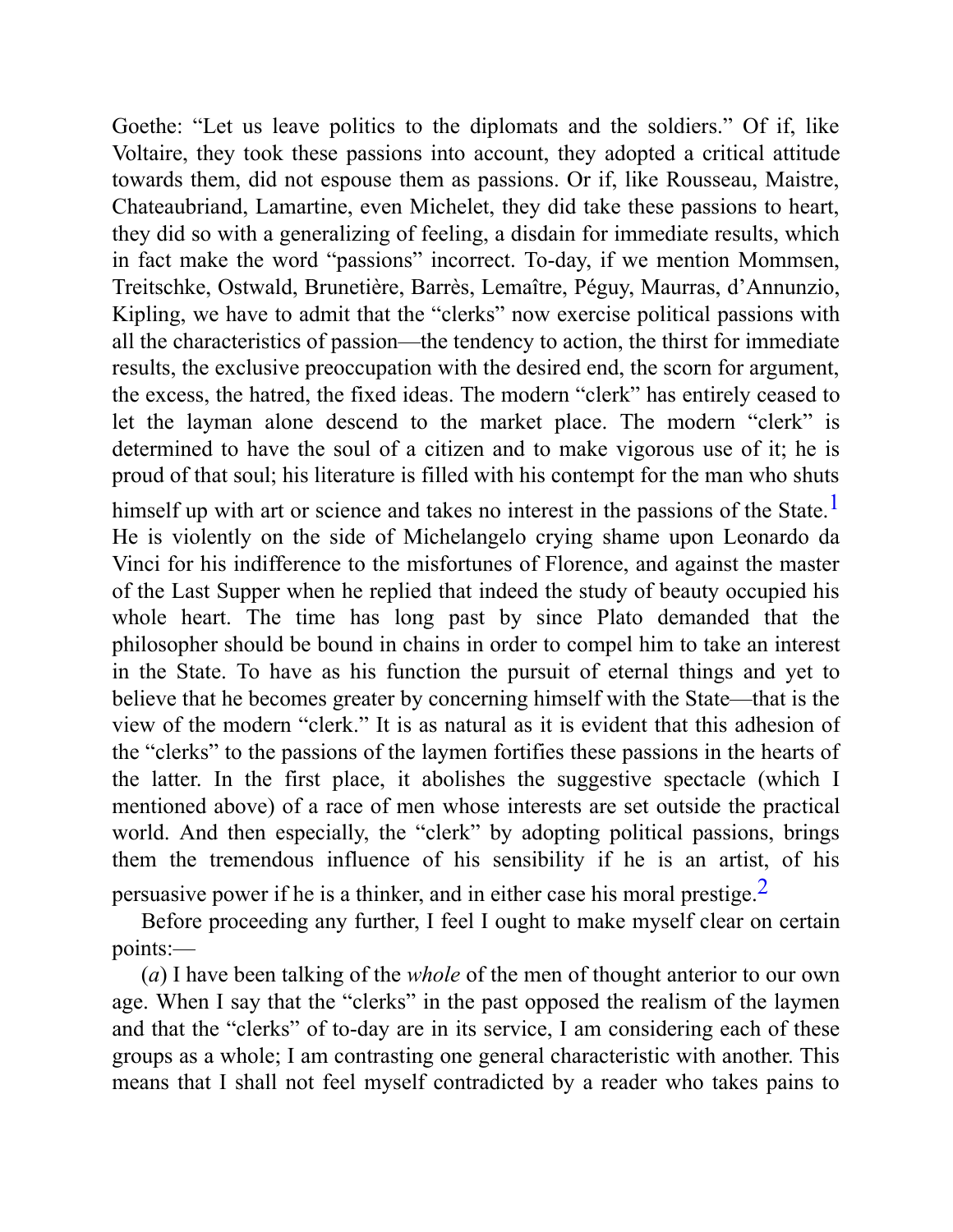point out to me that so-and-so in the former group was a realist, and that so-andso in the second is not, so long as this reader is obliged to admit that as a whole each of these groups does manifest the characteristic I have indicated. And also, when I speak of a single "clerk," I am thinking of his work in its chief characteristic, i.e. in that part of his teaching which dominates all the rest, even if the remainder sometimes contradicts this dominant teaching. This means that I do not consider that I ought to refrain from looking upon Malebranche as a master of liberal thought because a few lines of his "Morale" seem to be a justification of slavery, or upon Nietzsche as a moralist of war because the end of "Zarathustra" is a manifesto of fraternity which outdoes the Gospels. And I see the less reason for doing so, since Malebranche as a defender of slavery and Nietzsche as a humanitarian have had no influence at all, and my subject is the influence which the "clerks" have had in the world, and not what they were in themselves.

(*b*) Some will object to me: "How can you treat men like Barrès and Péguy as 'clerks' and blame them for lacking the true spirit of 'clerks' when they are so openly men of action, with whom political thought is obviously occupied solely with the needs of the present hour, solely spurred on by the events of the day, while the former scarcely ever gave expression to his political thought except in newspaper articles?" I reply, that this thought, which in truth is practically nothing but a form of immediate action, is given out by its authors as the fruits of the highest speculative intellectual activity, the result of the most truly philosophical meditation. Barrès and Péguy would never have consented to be

looked upon as mere polemical writers, even in their polemical works.<sup>[3](#page-93-2)</sup> These men, who indeed are not "clerks," gave themselves out to be "clerks" and were considered as such (Barrès gave himself out to be a thinker who condescended to the arena), and it is precisely as such that they enjoy a particular prestige among men of action. In this study my subject is not the "clerk" such as he is, but the "clerk" such as he is considered to be and as he acts upon the world in that capacity.

I shall make the same answer with regard to M. Maurras and the other instructors of the *Action Française,* of whom it will be said even more truly that they are men of action and that it is indefensible to cite them as "clerks." These men claim to carry out their action by virtue of a doctrine derived from a wholly objective study of history, from the exercise of the most purely scientific spirit. And they owe the special attention with which they are listened to by men of action entirely to this claim that they are *men of learning,* men who are fighting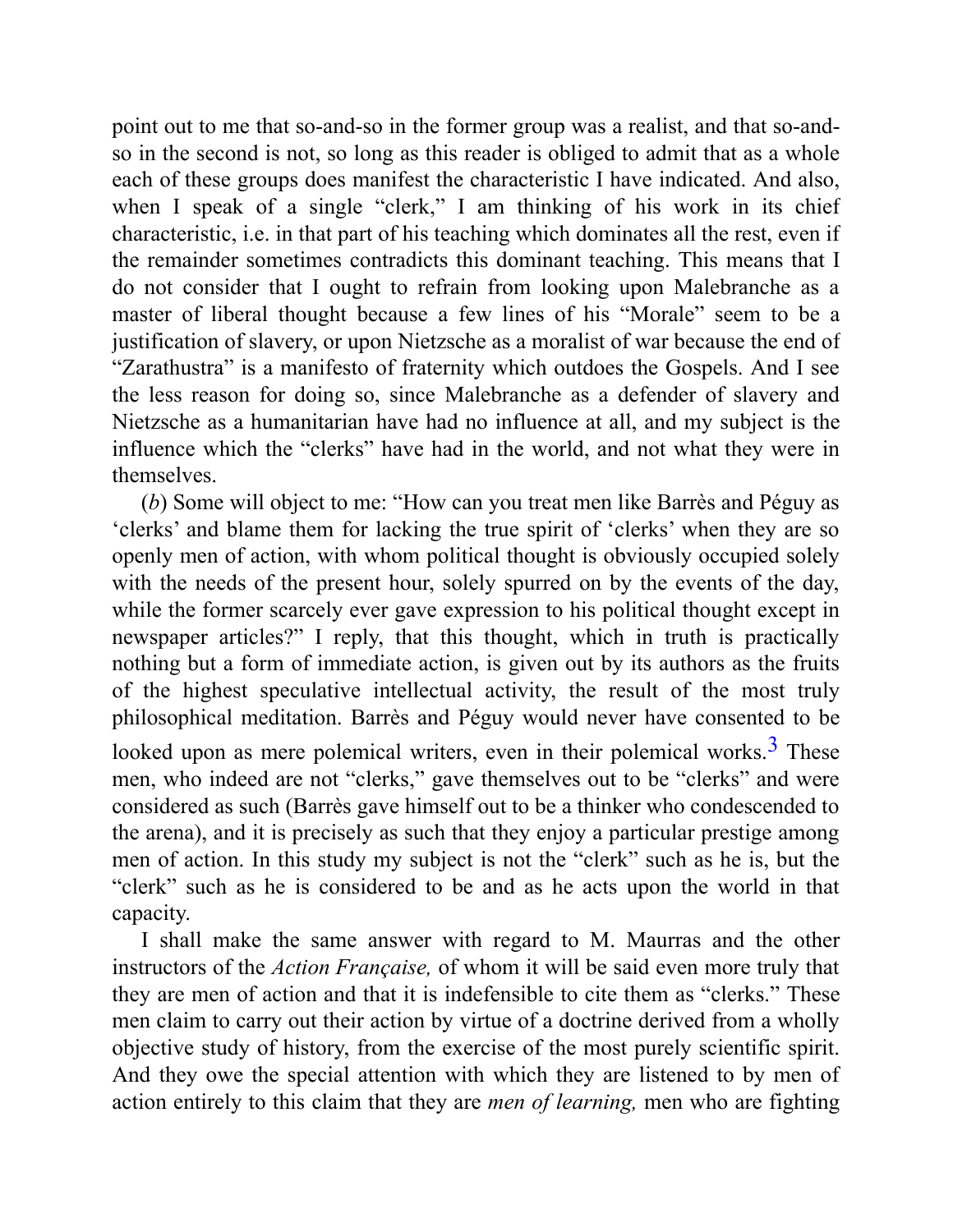for a truth discovered in the austerity of the laboratory. They owe it to their pose as combative "clerks," but essentially *as "clerks."*

(*c*) Finally I should like to define my views on another point and to say that when the "clerk" descends to the market place I only consider that he is failing to perform his functions when he does so, like those I have mentioned, for the purpose of securing the triumph of a realist passion, whether of class, race or nation. When Gerson entered the pulpit of Notre Dame to denounce the murderers of Louis d'Orléans; when Spinoza, at the peril of his life, went and wrote the words "Ultimi barbarorum" on the gate of those who had murdered the de Witts; when Voltaire fought for the Calas family; when Zola and Duclaux came forward to take part in a celebrated lawsuit (Dreyfus affair); all these "clerks" were carrying out their functions as "clerks" in the fullest and noblest manner. They were the officiants of abstract justice and were sullied with no passion for a worldly object.<sup>[4](#page-93-3)</sup> Moreover, there exists a certain criterion by which we may know whether the "clerk" who takes public action does so in conformity with his true functions; and that is, that he is immediately reviled by the laymen, whose interests he thwarts (Socrates, Jesus). We may say beforehand that the "clerk" who is praised by the laymen is a traitor to his office.

But let us return to the modern "clerk's" adhesion to political passions.

It is concerning national passions that this adhesion seems to me particularly novel and big with results. Once again, of course humanity did not have to wait for the present age to see the "clerks" indulge in this passion. Without mentioning the poets, whose tender hearts have always sighed, "Nescio qua natale dulcedine solum cunctos Ducit"; and, as regards the philosophers, without going back to antiquity when all, previous to the Stoics, were ardent patriots; we may yet observe in history (since the coming of Christianity and long before our own days) writers, men of learning, artists, moralists, even ministers of the "Universal" Church, who more or less explicitly displayed a special attachment for the group to which they belonged. But this affection among these men was based on reason; it showed itself capable of judging its object, of denouncing its errors when they believed such errors had been committed. Need I recall how Fénelon and Massillon denounced certain wars of Louis XIV? How Voltaire condemned the destruction of the Palatinate? How Renan denounced the violences of Napoleon? Buckle, the intolerance of England towards the French Revolution? And, in our own times, Nietzsche, the brutalities of Germany towards France?<sup>[5](#page-93-4)</sup> It was reserved for our own time to see men of thought, or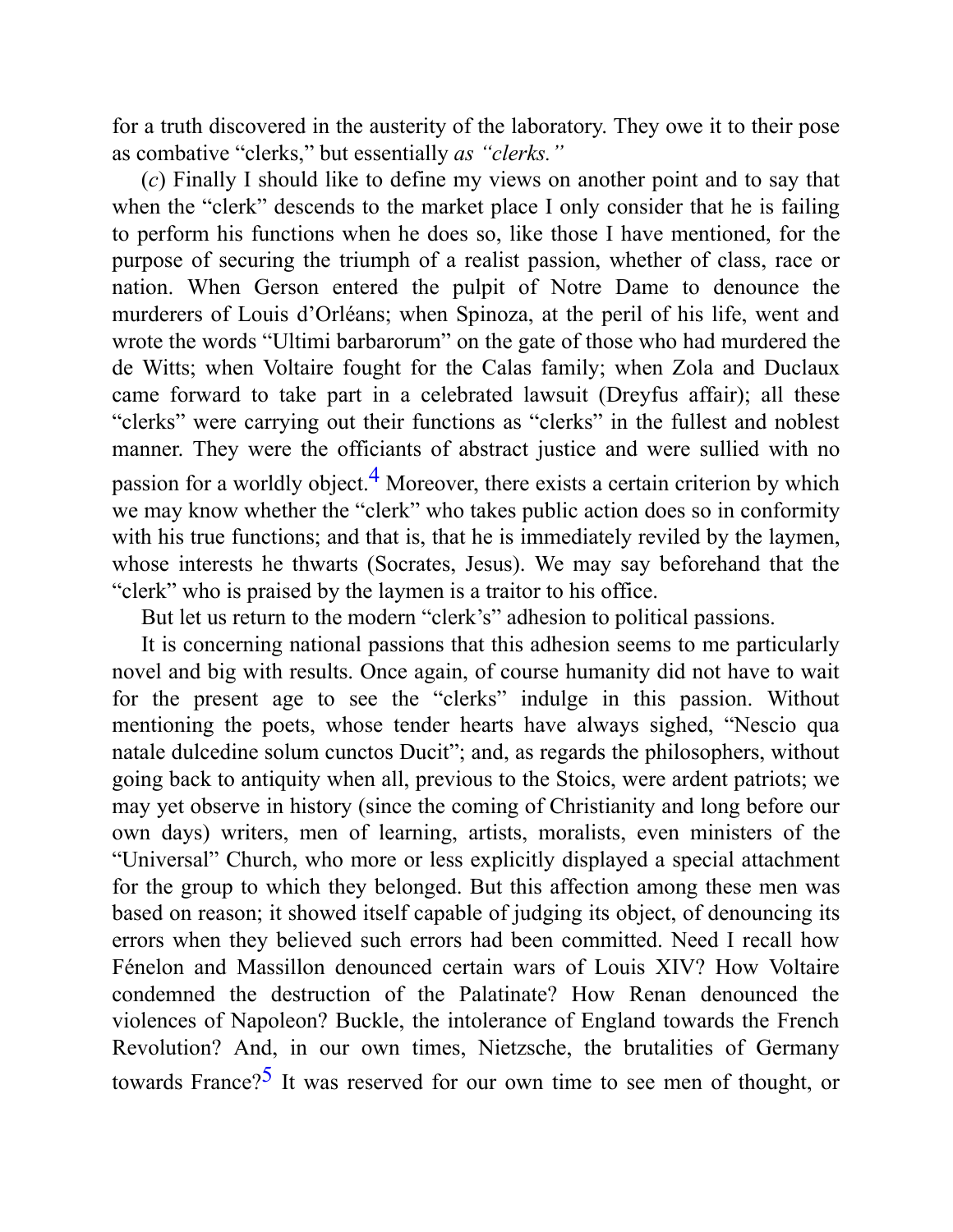men giving themselves out as such, professing openly that they would not submit their patriotism to any check on the part of their judgment, proclaiming (like Barrès) that "even if the country is wrong, we must think it in the right," denouncing as "traitors to the nation" those of their compatriots who retain their liberty of mind, or at least of speech, in regard to their country. In France we have not forgotten how, during the last war, so many "thinkers" attacked Renan

for the liberty of his judgments on the history of his country.<sup>[6](#page-93-5)</sup> Nor have we forgotten how, a little before that, a whole set of young men (who claimed to share in the life of the spirit) bristled up against one of their masters (Jacob) who tried to teach them a patriotism which did not exclude all right of criticism. After the violation of Belgium and other excesses of the Germans, in October, 1914, a

German teacher said: "There is nothing for which we need make excuses."<sup>[7](#page-93-6)</sup> Now, if their own countries had been in a similar position, the same thing would have been said by most of the spiritual leaders of that time; by Barrès in France, by d'Annunzio in Italy, by Kipling in England, if we may judge by his conduct during the attack of his nation upon the Boers, and by William James in the United States, if we recall his attitude when his compatriots seized the island of Cuba. $8$  I am quite ready to agree that this sort of blind patriotism makes powerful nations, and that the patriotism of Fénelon or of Renan is not the sort which secures empires. It remains to determine whether the function of "clerks"

is to secure empires.

This adhesion of the "clerks" to national passion is particularly remarkable among those whom I shall call "preëminently clerks"; I mean the Churchmen. In all European countries during the past fifty years, the immense majority of these men have not only given their adhesion to the national feeling<sup>[9](#page-93-8)</sup> and therefore have ceased to provide the world with the spectacle of hearts solely occupied with God—but they seem to have adopted this feeling with the same passion as that I have pointed out as existing among men of letters, and they too appear to be ready to support their own countries in the most flagrant injustices. During the last war this could be most clearly seen in the German clergy, from whom no one could drag the shadow of a protest against the excesses committed by their nation, and whose silence does not appear to have been caused solely by prudence.<sup>[10](#page-93-9)</sup> In contrast to this attitude I refer the reader to that of the Spanish theologians of the sixteenth century, to men like Bartholomew de las Casas and Vittoria, earnestly denouncing the cruelties committed by their compatriots in the conquest of America. I do not claim that similar behavior was then the rule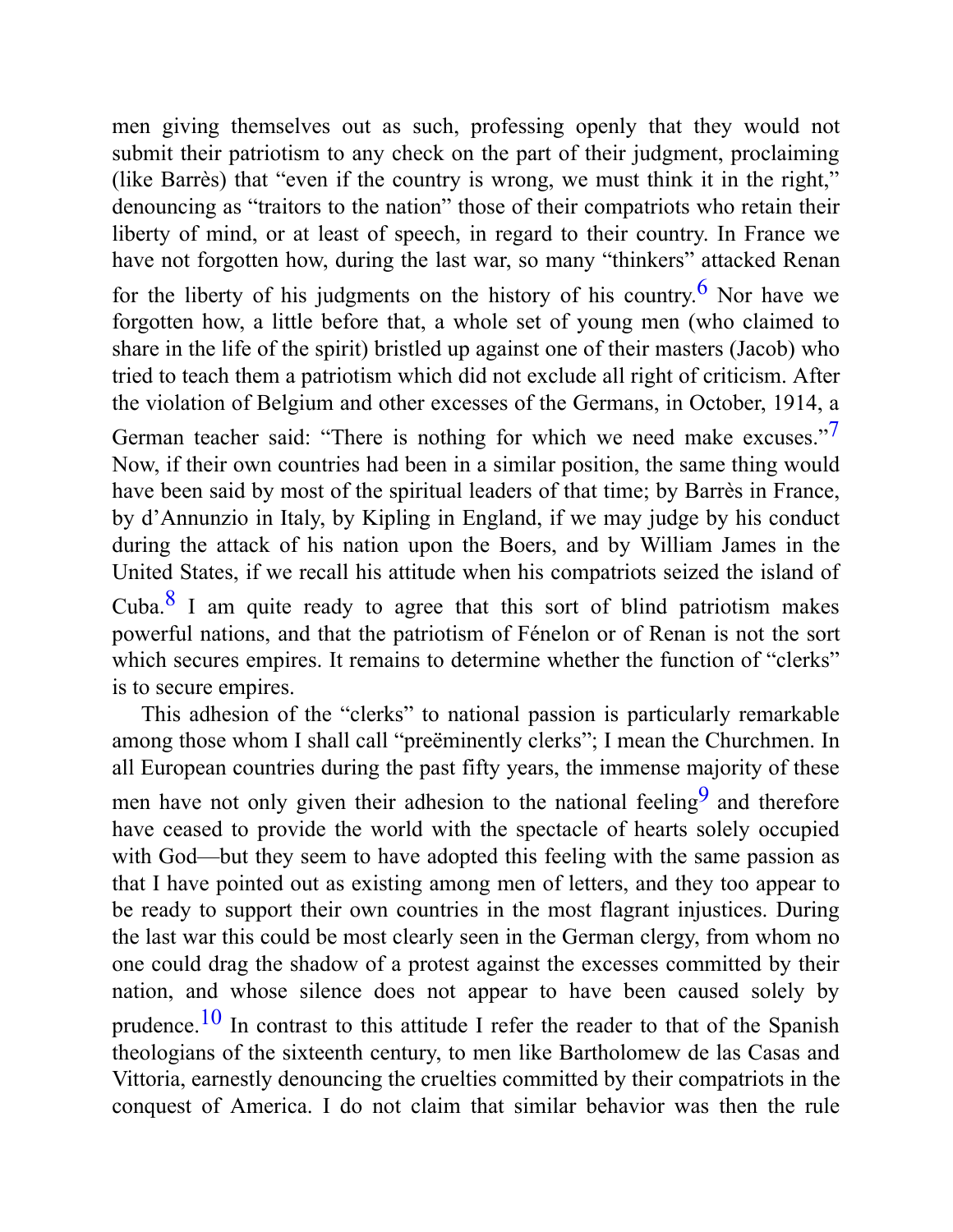among Churchmen, but I should like to ask whether there is a single country today where they would do likewise, or where they would even wish to be permitted to do so? $11$ 

I shall point out another characteristic of patriotism in the modern "clerk": xenophobia. The hatred of man for "the man from outside" (the *horsain*), his rejection of and scorn for everything which is not "from his own home," all these impulses, so constant among peoples and apparently necessary to their existence, have been adopted in our days by the so-called men of thought, and adopted with a seriousness of application, *an absence of simple-mindedness,* which go far towards making this adoption worthy of notice. We know how systematically the mass of German teachers in the past fifty years have announced the decline of every civilization but that of their own race, and how in France the admirers of Nietzsche or Wagner, even of Kant or Goethe, were treated by Frenchmen who claimed to share in the life of the spirit.<sup>[12](#page-94-1)</sup> You may estimate how curiously new this form of patriotism is among the men of thought in France by thinking of Lamartine, Victor Hugo, Michelet, Proudhon, Renan, to name only patriotic "clerks" in the age immediately preceding that we are considering. Is it necessary to say once again how much the "clerks" have stimulated the passion of the laymen by adopting this xenophobia?

I shall be told that during the past fifty years, and especially during the twenty years before the war, the attitude of foreigners to France was such that the most violent national partiality was forced upon all Frenchmen who wished to safeguard the nation, and that the only true patriots were those who consented to this fanaticism. I say nothing to the contrary; I only say that the "clerks" who indulged in this fanaticism betrayed their duty, which is precisely to set up a corporation whose sole cult is that of justice and of truth, in opposition to the peoples and the injustice to which they are condemned by their religions of this earth. It is true indeed that these new "clerks" declare that they do not know what is meant by justice, truth, and other "metaphysical fogs," that for them the true is determined by the useful, the just by circumstances. All these things were taught by Callicles, but with this difference; he revolted all the important thinkers of his time.

It must be admitted that the German "clerks" led the way in this adhesion of the modern "clerk" to patriotic fanaticism. The French "clerks" were, and long remained, animated with the most perfect spirit of justice towards foreign cultures (think of the cosmopolitanism of the Romantics!), when already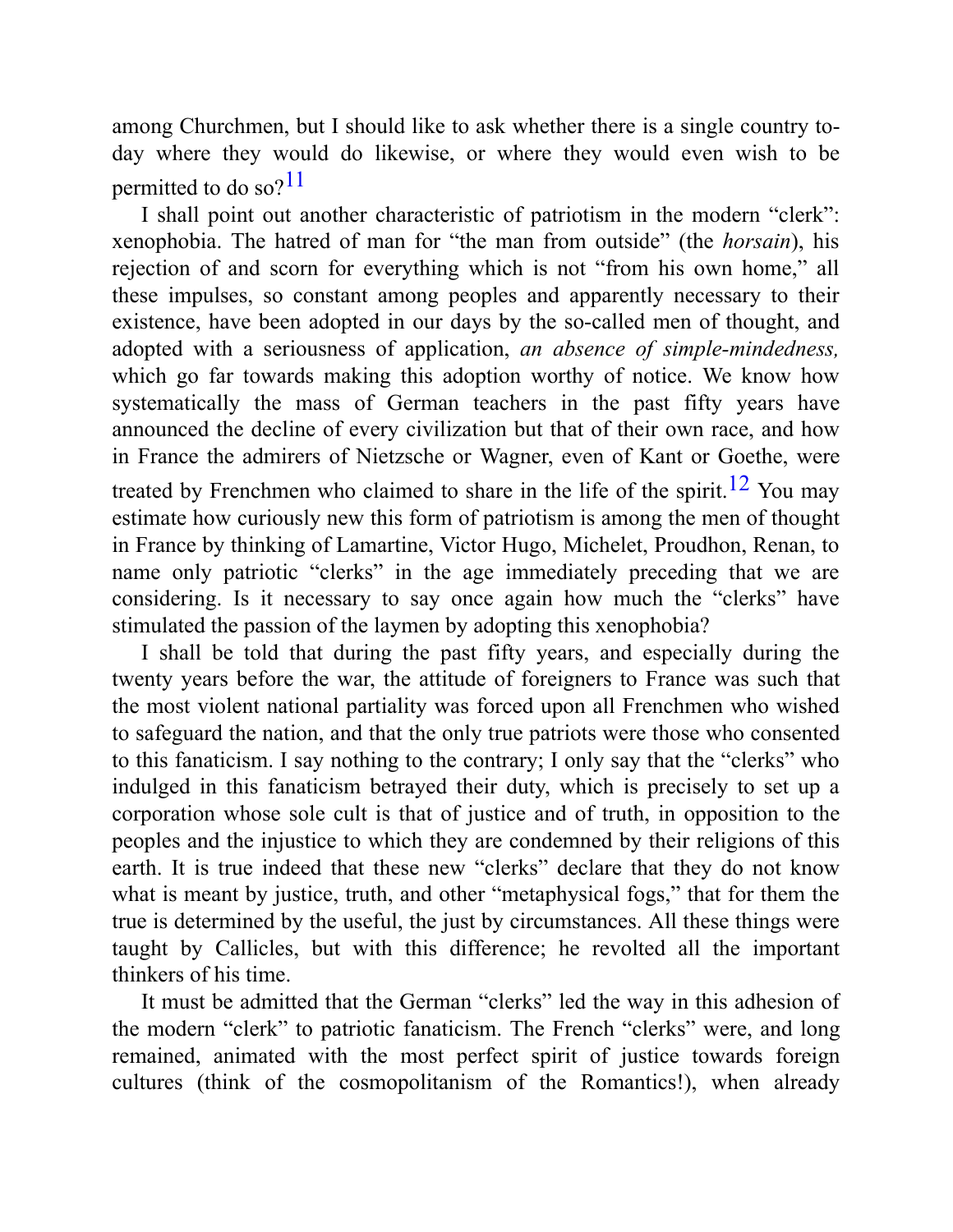Lessing, Schlegel, Fichte, Goerres were organizing in their hearts a violent adoration for "everything German," and a scorn for everything not German. The nationalist "clerk" is essentially a German invention. This, moreover, is a theme which will frequently recur in this book, i.e. that most of the moral and political attitudes adopted by the "clerks" of Europe in the past fifty years are of German origin, and that in the world of spiritual things the victory of Germany is now complete.

It may be said that Germany, by creating for herself the nationalist "clerk" and thereby acquiring the additional strength we know she has acquired, made this species of "clerk" necessary to all other countries. It is undeniable that from the moment when Germany had a Mommsen, France especially was bound to have a Barrès, under penalty of finding herself in a position of great inferiority in nationalist fanaticism, and of seeing her existence seriously menaced. Every Frenchman attached to the continuance of his nation must rejoice that in the last half century France has possessed a fanatically nationalist literature. Yet one would like this Frenchman to rise for a moment superior to his interest, and, faithful in this to the honor of his race, to think it sad that the course of events in the world should force him to rejoice in such a thing.

More generally, it may be admitted that a realist attitude has been imposed on the modern "clerks," chiefly the French "clerks," by exterior and interior political conditions which have arisen in their nations. However serious this may be, it would be much less serious if we found that the "clerks" deplored it while they submitted to it, if they felt how much their own value is diminished by it, how greatly civilization is menaced by it, to what an extent the universe is rendered ugly by it. But this is exactly what we do not see. On the contrary, we see them joyfully carrying out this realism; we see them believing that they are rendered greater by their nationalist fury, that it is a service to civilization, an embellishment to humanity. Then one feels that one is confronted by something different from a function thwarted by the events of the moment, and faced with a cataclysm of moral notions in those who educate the world.

I should like to point out two other characteristics in the patriotism of the modern "clerks" which seem new to me, the second of which has not failed to stimulate this passion greatly among the peoples.

The first can best be brought out by contrast with the lines written by an author of the fifteenth century, lines which are the more remarkable since he who wrote them proved by his deeds how deep was his love for his native country. "All cities," says Guicciardini, "all States, all Kingdoms, are mortal; everything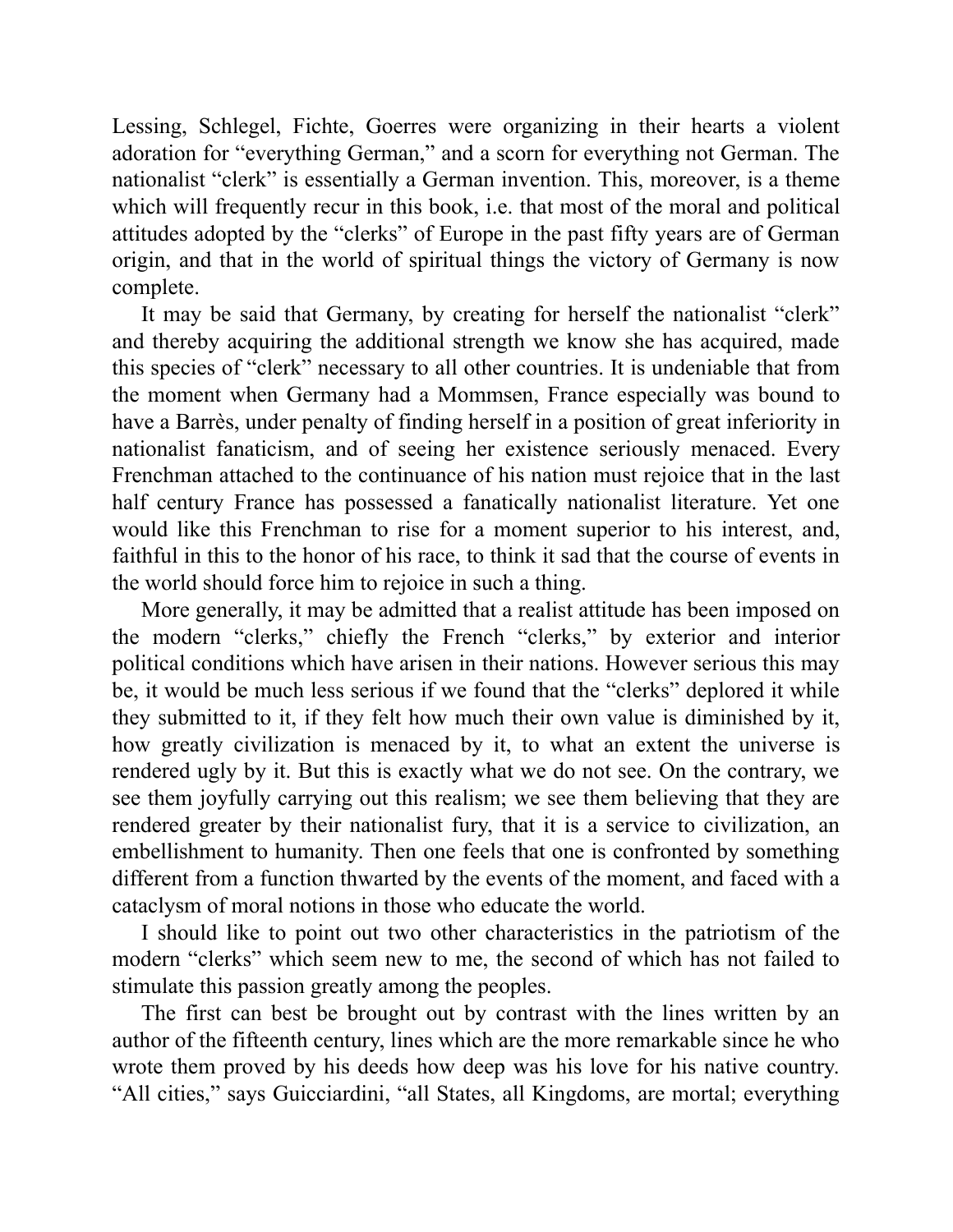comes to an end, either by accident or by the course of nature. That is why a citizen who witnesses the end of his country cannot feel so distressed at her misfortune with so much reason as he would lament his own ruin. His country has met the fate which in every way she was bound to meet; the misfortune is wholly for him whose unhappy lot has caused him to be born in a time when such a disaster had to occur." One wonders whether there is a single modern thinker, attached to his country as the author of that passage was to his, who would dare to form, still less to express, a judgment of her so extraordinarily free in its melancholy. And here we come upon one of the great impieties of the moderns: The refusal to believe that above their nations there exists a development of a superior kind, by which they will be swept away like all other things. The ancients, so completely the adorers of their States, nevertheless placed them beneath Fate. The ancient City was under divine protection, but in no wise believed that she herself was divine and necessarily eternal. All the literature of the ancients shows us that, in their opinion, the duration of their institutions was a precarious thing, solely due to the favor of the Gods, who at any time might withdraw that favor.  $13$  We have Thucydides contemplating the image of a world in which Athens should have ceased to exist; we have Polybius showing us the conqueror of Carthage meditating over the burning town: "And Rome too shall meet her fatal hour." We have Virgil praising the peasant of the fields for whom "res romanae et peritura regna" are of no value.

It was reserved for the moderns to make of their City a tower which defies the heavens, and to do it with the aid of their "clerks."

The second characteristic of the patriotism of the modern "clerks" is a desire to relate the form of their own minds to a form of the *national* mind, which they naturally brandish against other national forms of mind. We all know how, during the last fifty years, so many men of learning on both banks of the Rhine have asserted their views in the name of *French* science, of *German* science. We know how acridly so many of our writers in the same period have vibrated with *French* sensibility, *French* intelligence, *French* philosophy. Some declare that they are the incarnation of Aryan thought, Aryan painting, Aryan music, to which others reply by discovering that a certain master had a Jewish grandmother, and so venerate Semitic genius in him. Here it is not a question of inquiring whether the form of mind of a scholar or an artist is the signature of his nationality or his race and to what extent, but of noting the desire of the modern "clerks" that it should be so, and noting how new a thing this is. Racine and La Bruyère never dreamed of setting up their works before themselves and before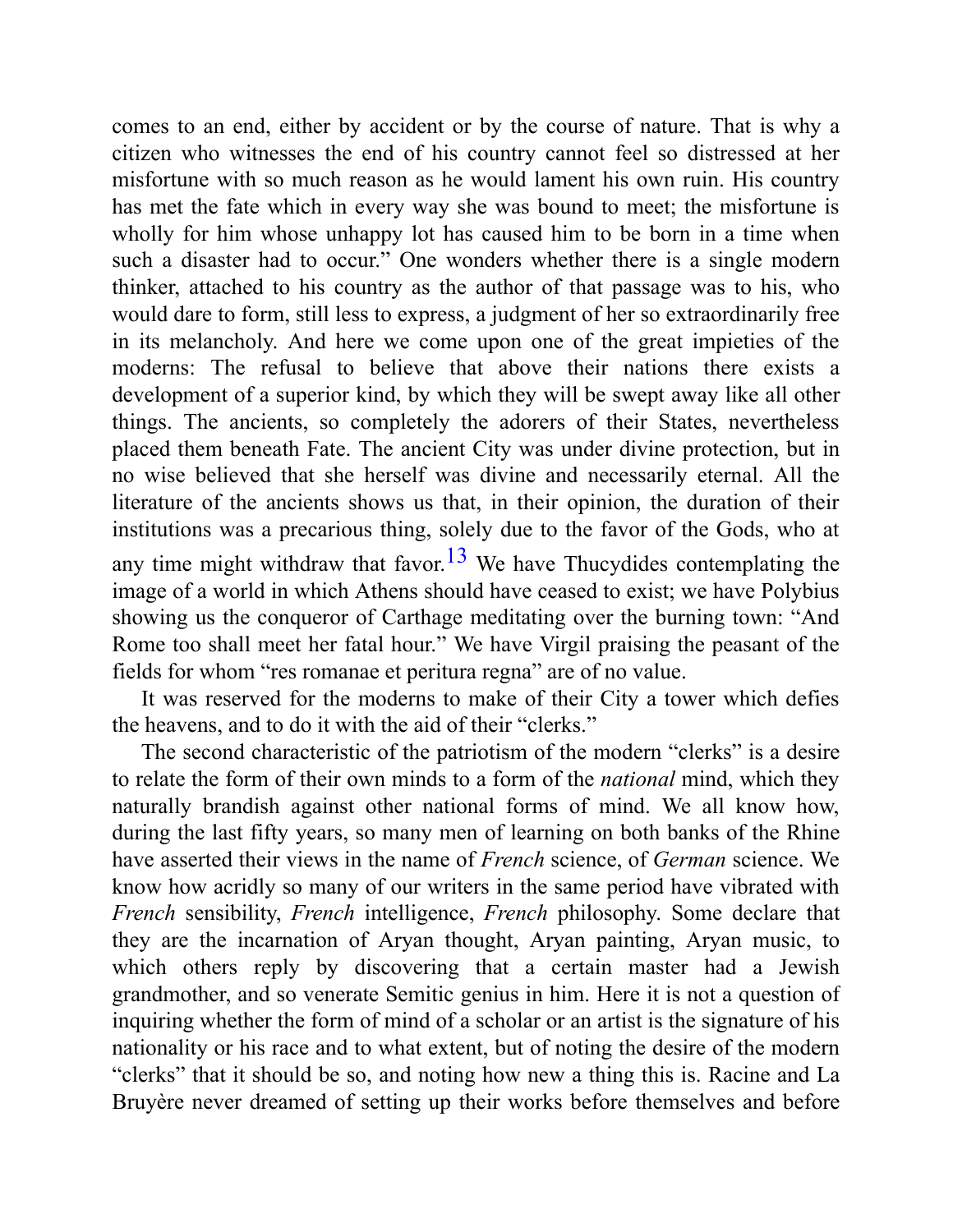the world as manifestation of the French mind, nor did Goethe and Wincklemann relate theirs to the genius of Germany.  $^{14}$  $^{14}$  $^{14}$  Here, chiefly among the artists, is a very remarkable fact. It is very remarkable to see men whose activity consists, one might say professionally, in the assertion of individuality, men who became so violently conscious of this truth a century ago with the Romantic movement, now (as it were) abdicating this sort of consciousness and trying to feel themselves as the expression of some general existence, a manifestation of a collective mind. It is true that this abdication of the individual in favor of "a great impersonal and eternal Whole" satisfies another sort of Romanticism. It is true that this impulse of the artist may also be explained by the desire (which Barrès does not conceal) to increase the enjoyment of himself by himself, since the consciousness of the individual ego is doubled in profundity by consciousness of the national ego, while at the same time the artist finds new lyrical themes in this second consciousness. It may also be admitted that the artist is not blind to his own interest in calling himself the expression of the genius of his nation, thereby inviting the whole race to applaud itself in the work he put before it.<sup>[15](#page-94-4)</sup> Whatever their motives may have been, the great minds or the minds reputed such, by relating the whole of their value so noisily to their nation, have labored in a direction contrary to that expected of them; they have flattered the vanity of nations, they have fed full the arrogance with which each

nation flings its superiority in the face of its neighbors.  $16$ 

I cannot better bring out all the novelty of this attitude of the "clerk" than by quoting the remark of Renan, which would be signed by all men of thought from Socrates onwards: "Man belongs neither to his language nor to his race; he belongs only to himself, for he is a free being, that is, a moral being." To this Barrès replies, amid the applause of his compeers: "To be moral is *not to wish to be free from one's race."* Here, obviously, is an exaltation of the gregarious spirit which the nations had heard little of before from the priests of the spirit.

The modern "clerks" do better still. They declare that their thought cannot be good, that it cannot bear good fruit, unless they remain on their native soil, unless they are not "uprooted" *("déracinés").* They congratulate A on working in *his* Bearn, B in *his* Berry, C in *his* Brittany. And they not only proclaim this law for the poets, but for critics, moralists, philosophers, the servants of purely intellectual activity. To declare the mind good to the extent of its refusal to liberate itself from the earth is something which will make the modern "clerks" certain of a conspicuous place in the annals of the spiritual life. Obviously, the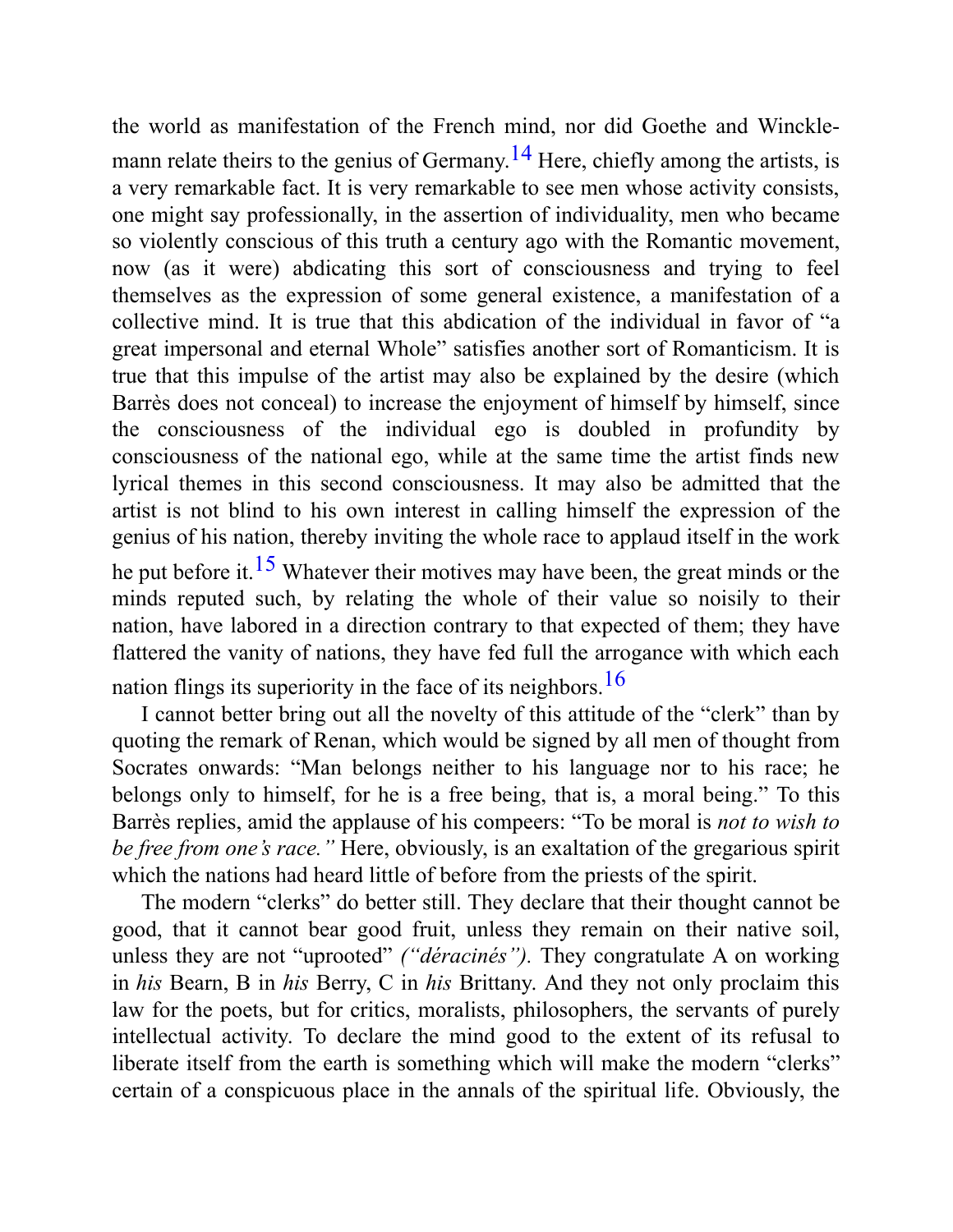feelings of this class of men have changed since Plutarch taught: "Man is not a plant created to be immobile and to have his roots fixed in the soil where he was born," and since Antisthenes replied to his colleagues who boasted that they were native to the soil, that "they shared this honour with the slugs and grasshoppers."

Need I say that I am only denouncing this desire of the "clerk" to feel himself determined by his race and to remain fixed to his native soil to the extent that it becomes in him a political attitude, a nationalist provocation. The best way for me to define this is by quoting this hymn of a modern "clerk" to "his soil and his dead," a hymn completely void of political passion:

"And the old oak under which I am sitting speaks in its turn, and says to me:

"'Read, read in my shadow those Gothic songs whose refrains I heard in the past mingle with the rustling of my leaves. The souls of your ancestors are in these songs that are older than I am. Learn to know those humble ancestors, share their past joys and sorrows. Thus, O transitory creature, shalt thou live long ages in a few years. Be pious, venerate the soil of your country. Never take up a handful in your hand without remembering that it is sacred. Love all those far-off relatives whose dust mingled with earth has fed me for centuries, whose minds have passed into you, their Benjamin, the child of better days. Reproach not your ancestors with their ignorance, nor with the feebleness of their thought, nor even with the illusions of fear which sometimes rendered them cruel. As well reproach yourself for having been a child. Remember that they laboured, that they suffered, that they hoped for you, and that you owe everything to them! $\cdot$ <sup>[17](#page-94-6)</sup>

#### **Second: They Bring Their Political Passions into Their Activities as "Clerks"**

The "clerks" have not been content simply to adopt political passions, if by this one means that they have made a place for these passions side by side with the activities they are bound to carry on as "clerks." They have introduced these passions into those activities. They permit, they desire them to be mingled with their work as artists, as men of learning, as philosophers, to color the essence of their work and to mark all its productions. And indeed never were there so many political works among those which ought to be the mirror of the disinterested intelligence.

You may refuse to be surprised by this in the case of poetry. We must not ask the poets to separate their works from their passions. The latter are the substance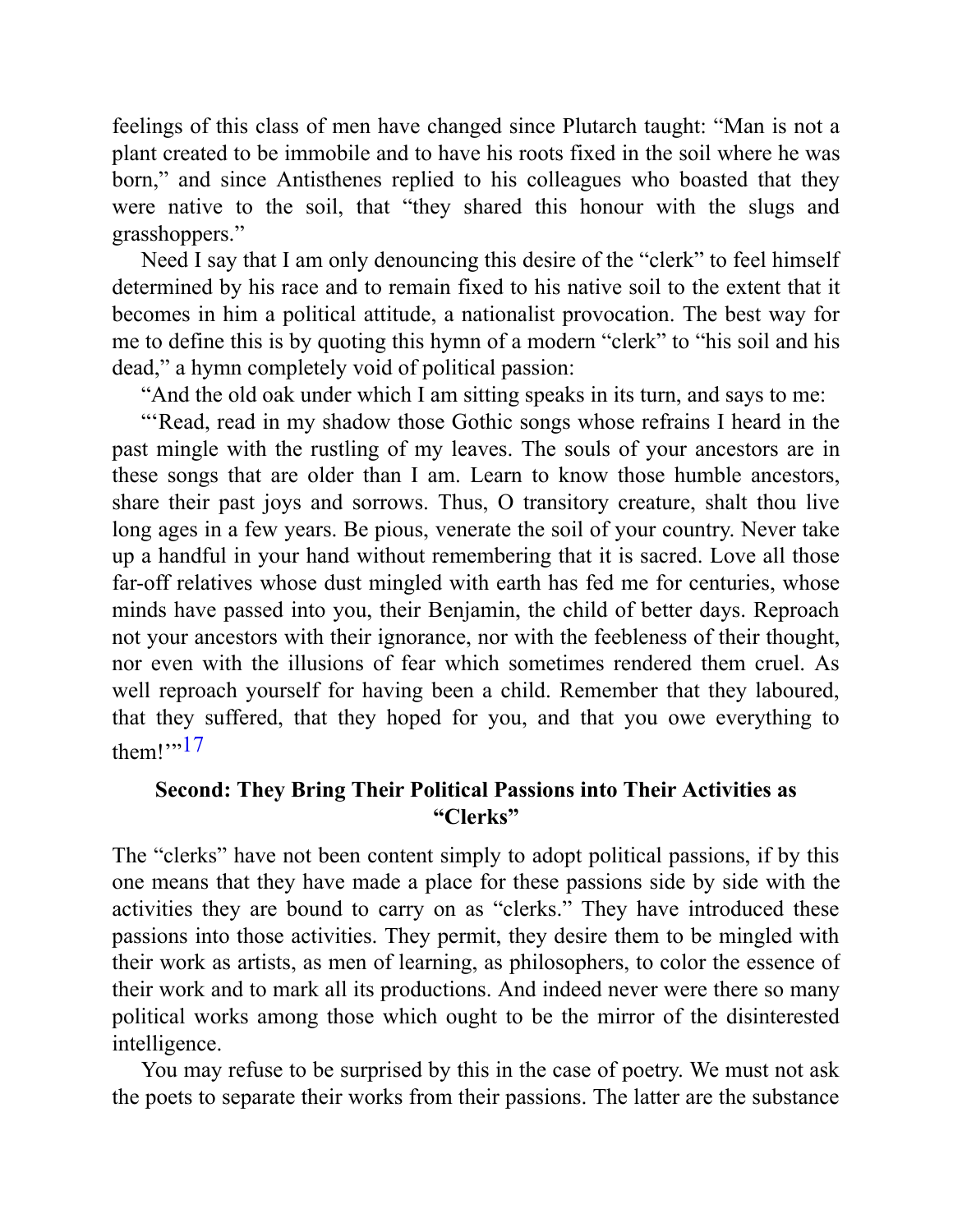of the former, and the only question to ask is whether they write poems to express their passions or whether they hunt for passions in order to write poems. In either case one does not see why they should exclude national passion or the spirit of party from their vibrant material. Our political poets, who are not numerous however, have only followed the example of Virgil, Claudian, Lucan, Dante, d'Aubigné, Ronsard, and Hugo. Yet we cannot deny that political passion, as it is expressed by Claudel or d'Annunzio, a conscious and organized passion *lacking all simplicity,* coldly scornful of its adversary, a passion which in the second of these poets displays itself as so precisely political, so cunningly adapted to the profound cupidity of his compatriots and the exact point of weakness in the foreigner—we cannot deny, I say, that this political passion is something different from the eloquent generalities of the "Tragiques of the Année Terrible." A work like *La Nave,* with its national plan as exact and practical as that of a Bismarck wherein the lyric gift is used to extol this practical character, seems to me something new in the history of poetry, even of political poetry. The result of this new departure on the minds of laymen may be judged

by the present state of mind of the Italian people.<sup>[18](#page-95-0)</sup> But in our day the most remarkable example of the poets' applying their art to the service of political passions is that literary form which may be called "lyrical philosophy," the most brilliant symbol of which is the work of Barrès. It begins by taking as its centers of vibration certain truly philosophical states of mind, such as pantheism, a loftily skeptical intellectualism) and then entirely devotes itself to serving racial passion and national feeling. Here the action of the lyric spirit is doubled by the prestige of the spirit of abstract thought (Barrès admirably caught the appearance of that spirit—he stole the tool, a philosopher has said of him), and in France as elsewhere the "clerks" have thereby stimulated political passions among the laymen, at least in that very important section of them who read and believe they think. Moreover, in regard to poets and especially the poet I have just named, it is difficult to know whether the lyrical impulse lends its aid to a genuine and preëxisting political passion, or whether on the contrary this passion puts itself at the service of a lyrical impulse which is seeking inspiration. Alius judex erit.

But there are other "clerks" who introduce political passion into their works with a remarkable consciousness of what they are doing, in whom this derogation seems more worthy of notice than in the poets. I mean the novelists and dramatists, i.e. "clerks" whose function is to portray in as objective a manner as possible the emotions of the human soul and their conflicts—a function which, as Shakespeare, Molière, and Balzac have proved, may be carried out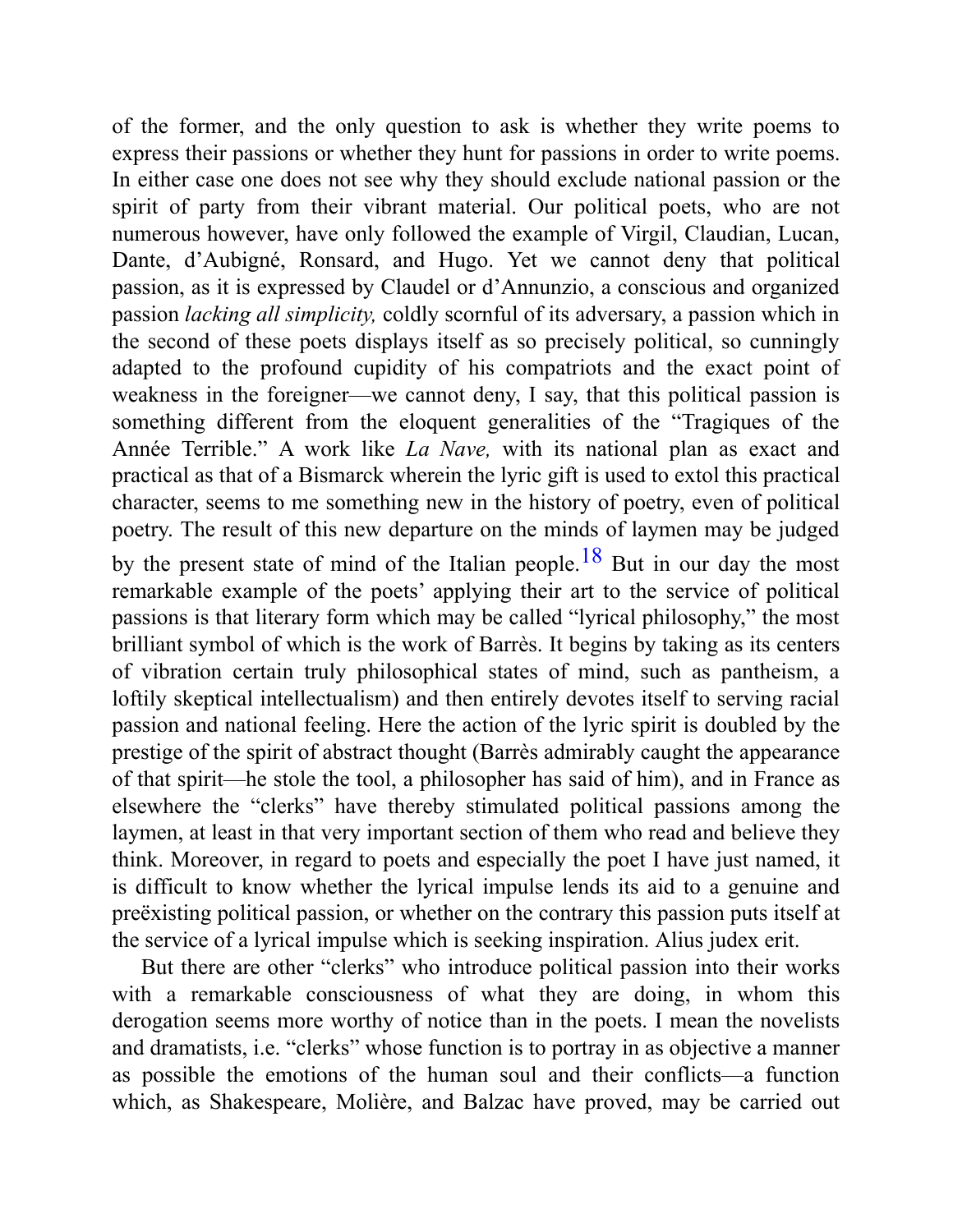with all the purity I have here assigned to it. One may show how this function has been more than ever perverted by its subjection to political ends by the example of many contemporary novelists, not because they scatter "tendencious" reflections throughout their narratives (Balzac constantly does so), but because instead of making their heroes feel and act in conformity with a true observation of human nature, they make them do so as the passion of the authors requires. Shall I cite those novels where the traditionalist, whatever his errors, always finally displays a noble soul, whereas the character without religion inevitably, and in spite of all his efforts, is capable of none but vile actions?  $19$  Or the other novels where the man of the people possesses every virtue and vileness is the exclusive portion of the bourgeois?<sup>[20](#page-95-2)</sup> Or the novels where the author displays his compatriots in contact with foreigners and, more or less frankly, gives all moral superiority to his own people?<sup>[21](#page-95-3)</sup> There is a two-fold evil in this proceeding; not only does it considerably inflame political passion in the breast of the reader, but it deprives him of one of the most eminently civilizing effects of all works of art, i.e. that self-examination to which every spectator is impelled by a representation of human beings which he feels to be true and solely preoccupied with truth. $22$  From the point of view of the artist and of the value of his activity alone, this partiality indicates a great degradation. The value of the artist, the thing which makes him the world's high ornament, is that he *plays* human passions instead of living them, and that he discovers in this "play" emotion the same source of desires, joys and sufferings as ordinary men find in the pursuit of real things. Now, if this accomplished type of exuberant activity places itself at the service of the nation or of a class, if this fine flower of disinterestedness becomes utilitarian, then I say with the poet of the "Vierge aux Rochers" when the author of *Siegfried* exhales his last sigh: "The world has lost its import."

I have pointed out that certain "clerks" have put their activities as "clerks" at the service of political passions. These are the poets, the novelists, the dramatists, the artists, i.e. they are men who may be permitted to give passion, even willful passion, a predominant place in their works. But there are other "clerks" in whom this derogation from the disinterested activity of the mind is far more shocking, "clerks" whose influence on the laymen is much more profound by reason of the prestige attached to their functions. I mean the historians. Here, as with the poets, the phenomenon is a new one on account of the point of perfection it has reached. Assuredly, humanity did not await our age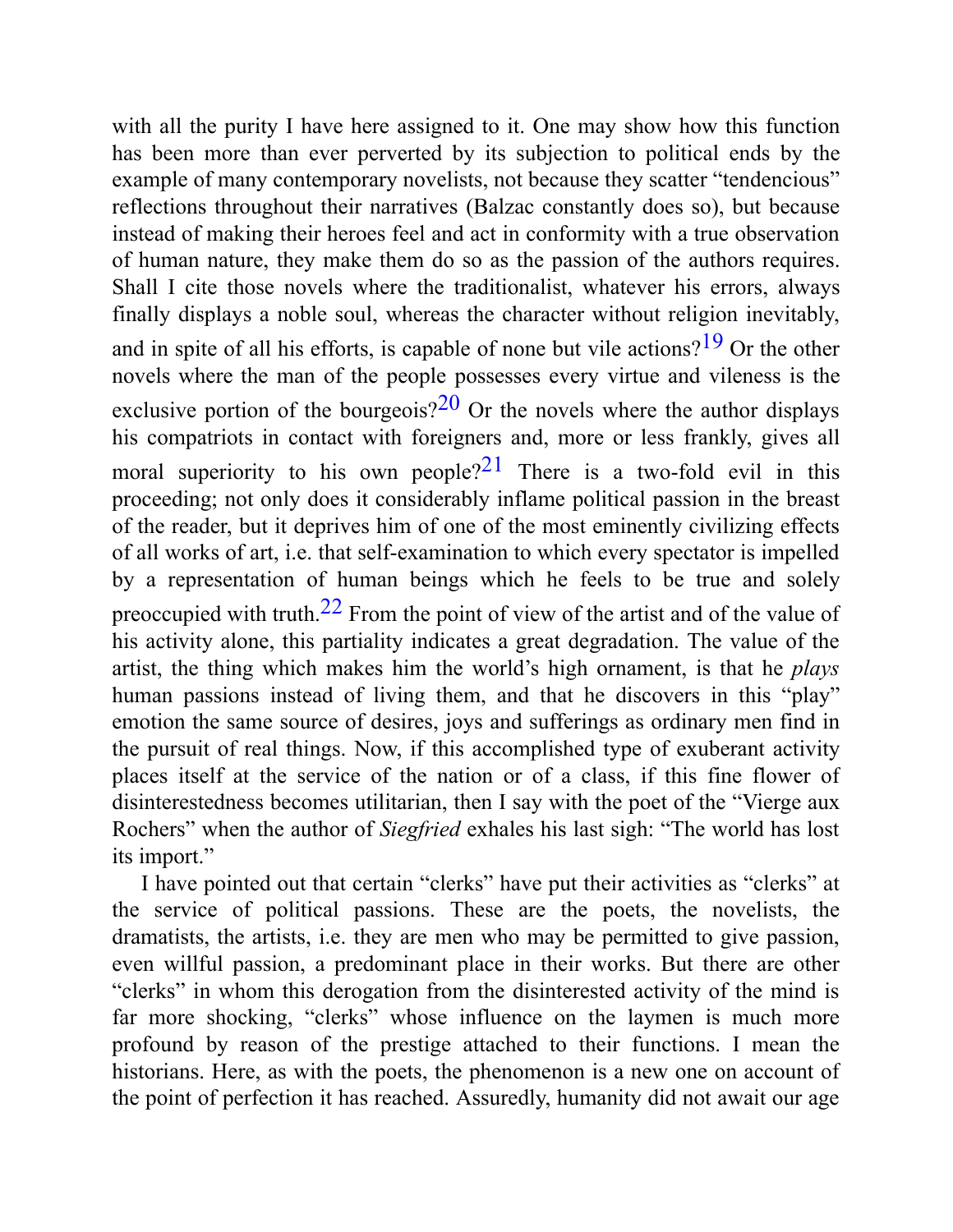to see History putting itself at the service of the spirit of party or of national passion. But I think I may assert that it has never seen this done with the same methodical spirit, the same intensity of consciousness which may be observed in German historians of the past half century and in the French Monarchists of the past twenty years. The case of the latter is the more remarkable since they belong to a nation which has acquired eternal honor in the history of human intelligence by explicitly condemning pragmatic history and formulating, as it were, the charter of disinterested history, through the works of Beaufort, Fréret, Voltaire, Thierry, Renan, Fustel de Coulanges. $2<sup>3</sup>$  Yet the true novelty here is the admission of this spirit of partiality, the expressed intention to employ it as a legitimate method. "A true German historian," declares a German master, "should especially tell those facts which conduce to the grandeur of Germany." The same scholar praises Mommsen (who himself boasted of it) for having written a Roman history "which becomes a history of Germany with Roman names." Another (Treitschke) prided himself on his lack of "that anemic objectivity which is contrary to the historical sense." Another (Guisebrecht) teaches that "Science must not soar beyond the frontiers, but be national, be German." Our Monarchists do not lag behind. Recently one of them, the author of a *History of France,* which tried to show that the French Kings since Clovis were occupied in trying to prevent the war of 1914, defended the historian who presents the past from the point of view of the passions of his own time.<sup>[24](#page-95-6)</sup> By his determination in bringing this partiality to historical narrative the modern "clerk" most seriously derogates from his true function, if I am right in saying that his function is to restrain the passions of the laymen. Not only does he inflame the laymen's passions more cunningly than ever, not only does he deprive them of the suggestive spectacle of a man solely occupied by the thirst for truth, but he prevents the laymen from hearing speech different from that of the market place, speech (Renan's is perhaps the finest example) which, coming from the heights, shows that the most opposite passions are equally justified, equally necessary to the earthly State, and thereby incites every reader who has any capacity for getting outside himself to relax the severity of his passions, at least for a moment.

Let me say, however, that indeed men like Treitschke and his French equivalents are not historians; they are men of politics who make use of history to support a cause whose triumph they desire. Hence, it is natural that the master of their method should not be Lenain de Tillemont but Louis XIV, who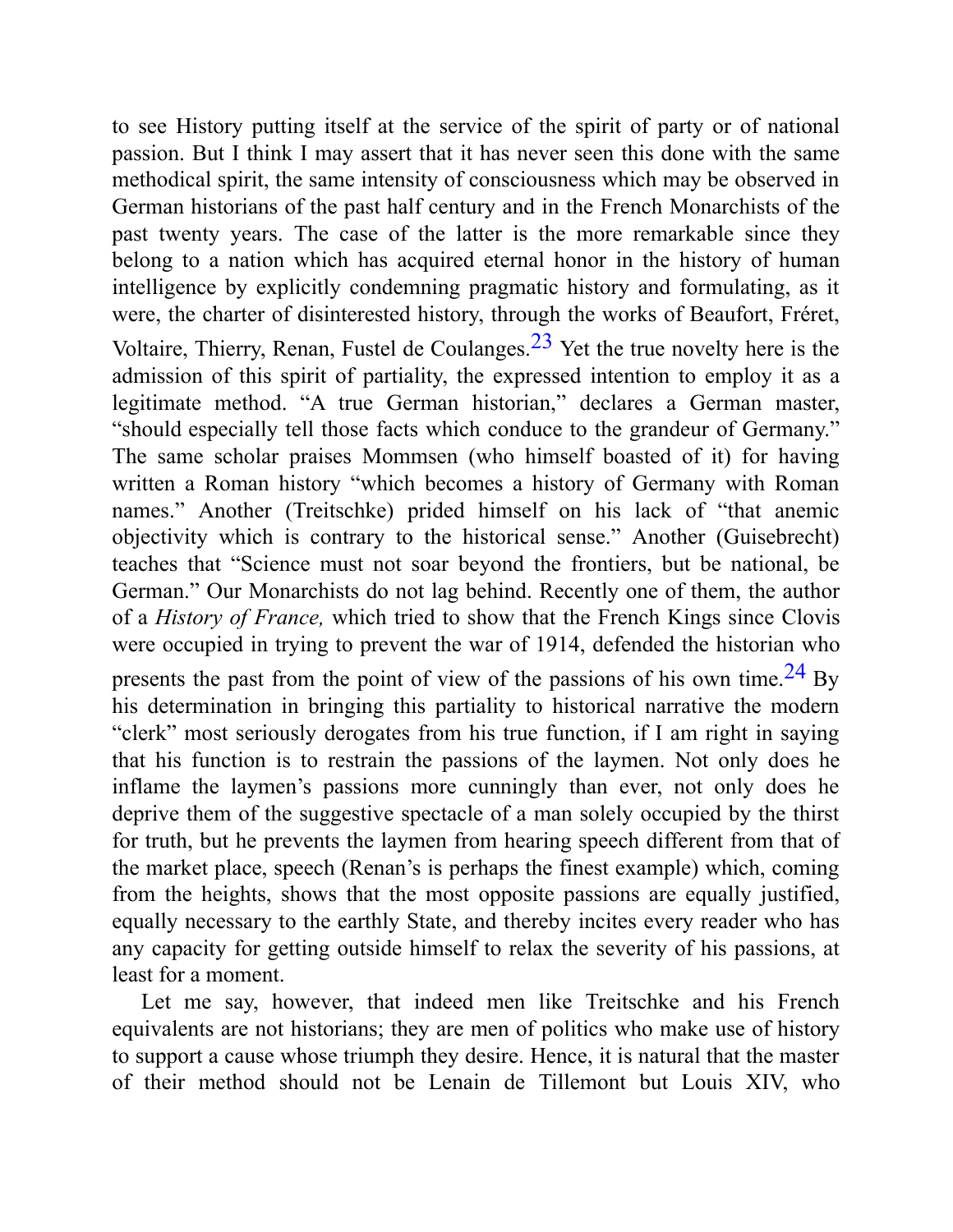threatened to withdraw Mezeray's pension if the historian persisted in pointing out the abuses of the old monarchy; or Napoleon, who ordered the chief of police to take measures for the history of France to be written in a manner favorable to his own throne. Nevertheless, the really cunning ones assume the mask of disinterestedness.<sup>[25](#page-95-7)</sup>

I believe that many of those whom I am here accusing of betraying their spiritual ministry, that disinterested activity which should be theirs by the mere fact of their being historians, psychologists, moralists, would reply to me as follows, if such a confession did not destroy their influence: "We are not in the least the servants of spiritual things; we are the servants of material things, of a political party, of a nation. Only, instead of serving it with the sword, we serve it with the pen. We are *the spiritual militia of the material."*

Among those who ought to show the world an example of disinterested intellectual activity and who nevertheless turn their function to practical ends, I shall also mention the critics. Every one knows that innumerable critics to-day consider that a book is only good insofar as it serves the party which is dear to them, or as it manifests "the genius of the nation," or as it illustrates a political doctrine in harmony with their own political system, or for other reasons of the like purity. The modern "clerks," I said before, insist that the just shall be determined by the useful. They also want the useful to determine the beautiful, which is not one of their least originalities in history. Nevertheless, here again those who adopt such a form of criticism are not truly critics, but men of politics, who make criticism serve their practical designs. Here is a perfecting of political passion, the whole honor of which must be given to the moderns. Neither Pius XIV nor Napoleon apparently thought of using literary criticism in support of the social system in which they believed. $26$  This new departure has brought forth its fruits. For instance, if you assert with the French Monarchists that the democratic ideal is inevitably bound up with bad literature, you are dealing that ideal a real blow in a country like France, which has a real devotion to literature, at least among those who will consent to believe that Victor Hugo and Lamartine were mere scribblers.<sup>[27](#page-95-9)</sup>

But the most remarkable thing about the modern "clerk" in his desire to bring political passion into his work, is that he has done so in philosophy, more precisely, in metaphysics. It may be said that until the nineteenth century metaphysics remained the inviolate citadel of disinterested speculation. Among all forms of spiritual labor metaphysics best deserved the admirable tribute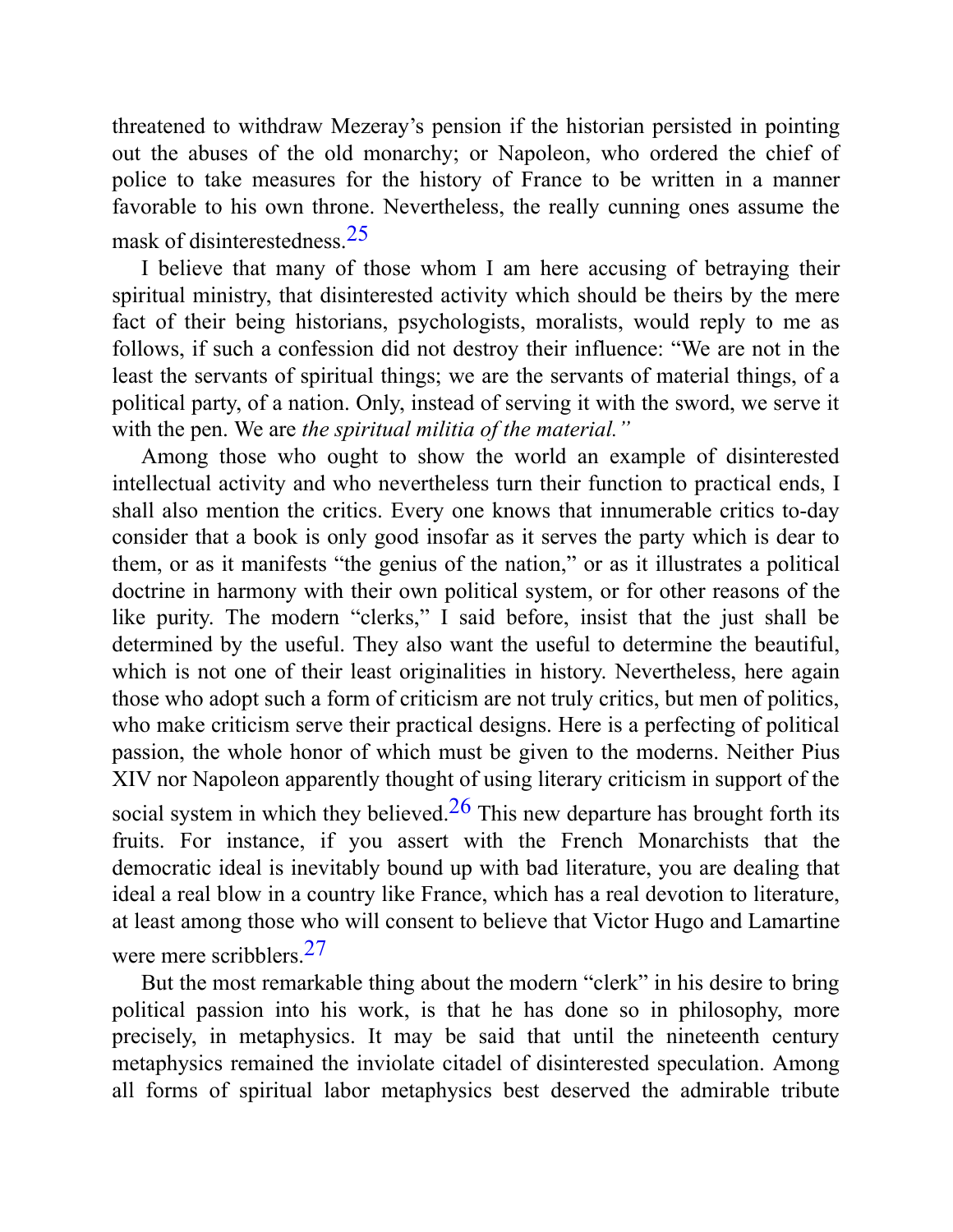which a mathematician rendered the theory of numbers above all branches of mathematics, when he said: "This is the really pure branch of our science, by which I mean that it is unsullied by any contact with practical application." In fact thinkers free from any sort of earthly preference, like Plotinus, Thomas Aquinas, Descartes, Kant, and even thinkers strongly imbued with the superiority of their class or nation (like Plato and Aristotle), never thought of directing their transcendental speculations towards a demonstration of this superiority or the necessity of this adoption by the whole world. It has been said that the morality of the Greeks was national, but their metaphysics were universal. The Church itself, so often favorable to class or national interests in its morality, thinks only of God and Man in its metaphysics. It was reserved for our own age to see metaphysicians of the greatest eminence turning their speculations to the exaltation of their own countries and to the depreciation of other countries, fortifying the will to power of their compatriots with all the power of abstractive genius. Fichte and Hegel made the triumph of the German world the supreme and necessary end of the development of Being, and history has showed whether the action of these "clerks" had an effect on the hearts of their laymen. Let me hasten to add that this spectacle of patriotic metaphysics is provided by Germany alone. In France, even in this age of nationalist "clerks," we have not yet seen any philosopher (at least one who is taken seriously) build up a metaphysical system to the glory of France. Neither Auguste Comte nor Renouvier nor Bergson ever thought of making a French hegemony the necessary result of the world's development. Need I add what a degradation this has been for metaphysics, as it has been for art? It will be the eternal shame of the German philosophers to have transformed the patrician virgin who honored the Gods into a harpy engaged in shrieking the glory of her children.

#### **Third: The "Clerks" Have Played the Game of Political Passions by Their Doctrines**

But where the "clerks" have most violently broken with their tradition and resolutely played the game of the laymen in their eagerness to place themselves in the real, is by their doctrines, by the scale of values they have set up for the world. Those whose preaching for twenty centuries had been to humiliate the realist passions in favor of something transcendental, have set themselves (with a science and a consciousness which will stupefy history) to the task of making these passions, and the impulses which ensure them, the highest of virtues, while they cannot show too much scorn for the existence which in any respect raises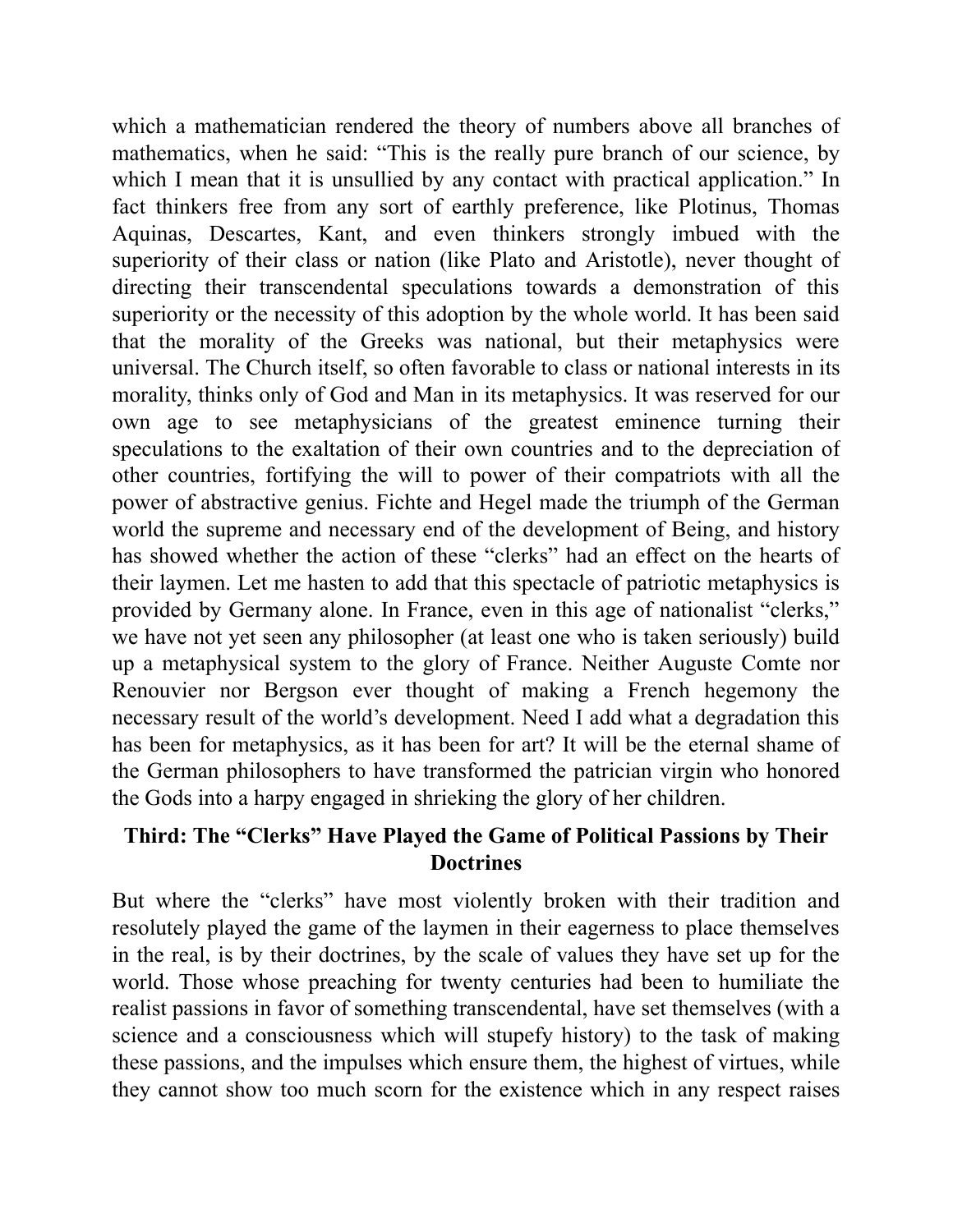itself beyond the material. I shall now describe the principal aspects of this phenomenon.

### *A. The "Clerks" Praise Attachment to The Particular and Denounce The Feeling of The Universal*

In the first place, the "clerks" have set out to exalt the will of men to feel conscious of themselves as distinct from others, and to proclaim as contemptible every tendency to establish oneself in a universal. With the exception of certain authors like Tolstoi and Anatole France, whose teaching moreover is now looked on with contempt by most of their colleagues, all the influential moralists of Europe during the past fifty years, Bourget, Barrès, Maurras, Péguy, d' Annunzio, Kipling, the immense majority of German thinkers, have praised the efforts of men to feel conscious of themselves in their nation and race, to the extent that this distinguishes them from others and opposes them to others, and have made them ashamed of every aspiration to feel conscious of themselves as men in the general sense and in the sense of rising above ethnical aims. Those whose activity since the time of the Stoics had been devoted to preaching the extinction of national egotism in the interest of an abstract and eternal entity, set out to denounce every feeling of this kind and to proclaim the lofty morality of that egotism. In our age the descendants of Erasmus, Montaigne, Voltaire, have denounced humanitarianism as a moral degeneration, nay, as an intellectual degeneration, in that it implies "a total absence of practical common sense"; for practical common sense has become the measure of intellectual values with these strange "clerks."

I should like to draw a distinction between humanitarianism as I mean it here —a sensitiveness to the abstract quality of what is human, to Montaigne's "whole form of human condition"—and the feeling which is usually called humanitarianism, by which is meant the love for human beings existing in the concrete. The former impulse (which would more accurately be called humanism) is the attachment to a concept. It is a pure passion of the intelligence, implying no terrestrial love. It is quite easy to conceive of a person plunging into the concept of what is human without having the least desire even to see a man. This is the form assumed by love of humanity in the great patricians of the mind like Erasmus, Malebranche, Spinoza, Goethe, who all were men, it appears, not very anxious to throw themselves into the arms of their neighbors. The second humanitarianism is a state of the heart and therefore the portion of plebeian souls. It occurs among moralists in periods when lofty intellectual discipline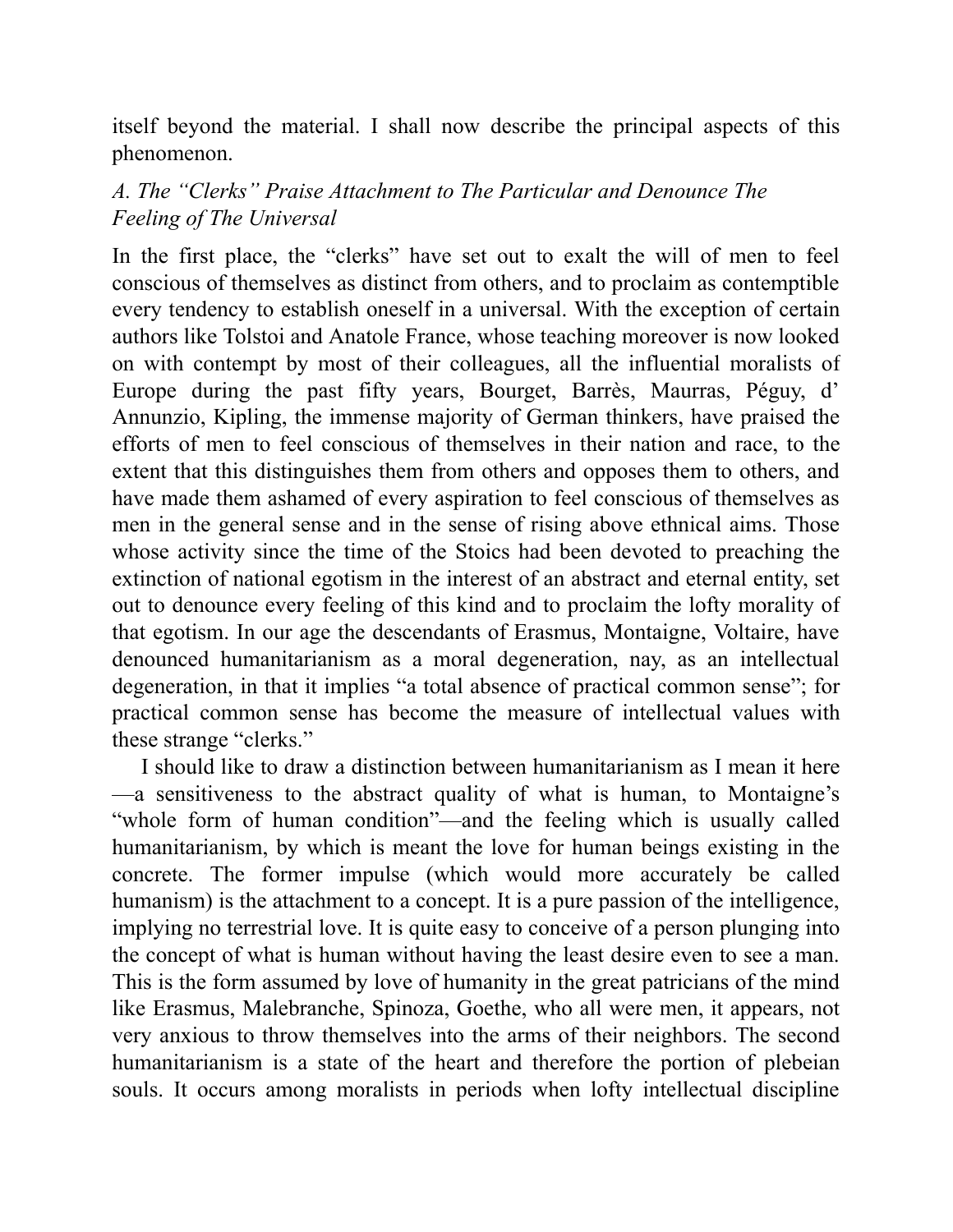disappears among them and gives way to sentimental exaltation, I mean in the eighteenth century (chiefly with Diderot) and above all in the nineteenth century, with Michelet, Quinet, Proudhon, Romain Rolland, Georges Duhamel. This sentimental form of humanitarianism and forgetfulness of its conceptual form explain the unpopularity of this doctrine with so many distinguished minds, who discover two equally repulsive commonplaces in the arsenal of political ideology. One of them is "the patriotic bore" and the other "the universal embrace."<sup>[28](#page-95-10)</sup>

The humanitarianism which holds in honor the abstract quality of what is human, is the only one which allows us to love *all* men. Obviously, as soon as we look at men in the concrete, we inevitably find that this quality is distributed in different quantities, and we have to say with Renan: "In reality one is *more or less* a man, *more or less* the son of God … I see no reason why a Papuan should be immortal." Modern equalitarians, by failing to understand that there can be no equality except in the abstract and that inequality is the essence of the concrete, have merely displayed the extraordinary vulgarity of their minds as well as their amazing political clumsiness.<sup>[29](#page-95-11)</sup>

Humanism, as I have defined it, has nothing to do with internationalism. Internationalism is a protest against national egotism, not on behalf of a spiritual passion, but on behalf of another egotism, another earthly passion. It is the impulse of a certain category of men—laborers, bankers, industrialists—who unite across frontiers in the name of private and practical interests, and who only oppose the national spirit because it thwarts them in satisfying those interests.  $30$ 

In comparison with such impulses, national passion appears an idealistic and disinterested impulse. In short, humanism is also something entirely different from cosmopolitanism, which is the simple desire to enjoy the advantages of all nations and all their cultures, and is generally exempt from all moral dogmatism. $31$  But let us come back to this movement of the "clerks" exhorting the peoples to feel conscious of themselves in what makes them distinct from others.

What will especially amaze history in this movement of the "clerks" is the perfection with which they have carried it out. They have exhorted the peoples to feel conscious of themselves in what makes them *the most distinct* from others, in their poets rather than in their scientists, in their legends rather than in their philosophies, since poetry (as they perfectly well perceived) is infinitely more national, more separating than the products of pure intelligence.<sup>[32](#page-96-0)</sup> They have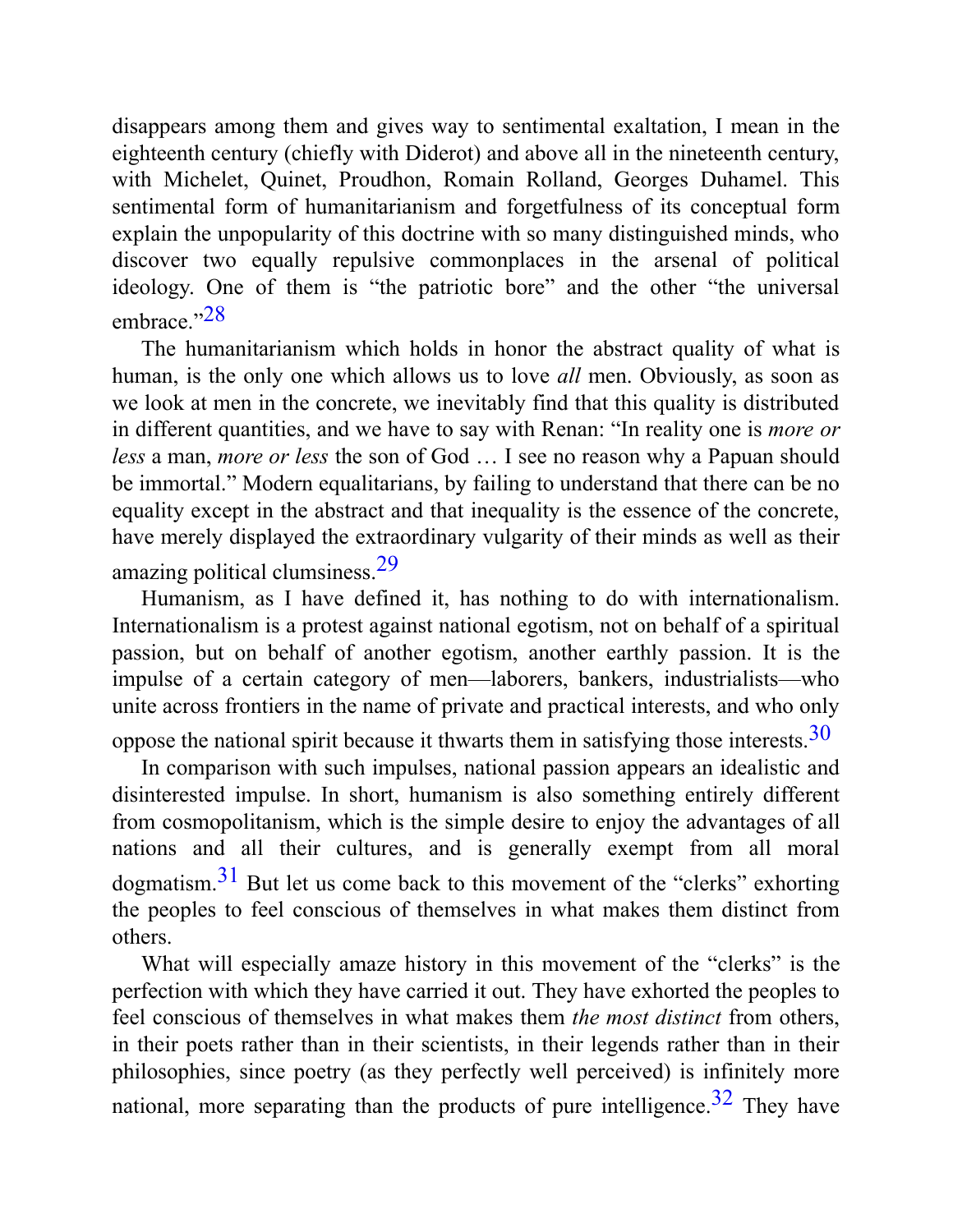exhorted the peoples to honor their poets' characteristics insofar as they are peculiar to them and are not universal. Recently a young Italian writer praised his language because it is only used in Italy, and poured scorn on French because it is employed universally.<sup>[33](#page-96-1)</sup> They have exhorted the peoples to feel conscious of themselves in *everything* which makes them distinct from others, not only in their language, art, and literature, but in their dress, houses, furniture, and food. During the past half century it has been a common experience to see serious writers (to go no further than France) exhorting their compatriots to remain faithful to French fashions, French hair-dressing, French dining rooms, French cooking, French cars. They have exhorted the peoples to feel themselves distinct even in their vices. The German historians, says Fustel de Coulanges, urge their nation to be intoxicated with its personality, even to its barbarity. The French moralist does not lag behind and desires his compatriots to accept their "national determinism" in its "indivisible totality," with its injustices as well as its wisdom, with its fanaticism as well as its enlightenment, its pettiness as well as its grandeur. Another (Maurras), declares: "Good or bad, our tastes are ours and it is always permissible to take ourselves as the sole judges and models of our lives." Once again, the remarkable thing here is not that such things should be said, but that they should be said by the "clerks," by a class of men whose purpose hitherto has been to urge their fellow-citizens to feel conscious of themselves in what is common to all men, that they should be said in France by the descendants of Montaigne, Pascal, Voltaire, and Renan.

This glorifying of national particularism, so unexpected among all "clerks" is especially so among those whom I described as "preëminently clerks"— the Churchmen. Those who for centuries have exhorted men, at least theoretically, to deaden the feeling of their differences in order to take cognizance of each other in the divine essence which brings all men together, have now come to praise them, according to where the sermon is given, for their "fidelity to the French soul," for "the immutability of their German consciousness," for the "fervour of their Italian hearts." $34$  The sight is indeed surprising and remarkable! What would be thought by him who, by the mouth of his apostle, declared: "There is neither Greek nor Jew nor barbarian, but Christ is in all things," if to-day he entered one of his churches and saw offered to the veneration of his faithful, a national heroine with a sword on her thigh and a flag in her hand  $2^{35}$  $2^{35}$  $2^{35}$ 

This glorification of national particularisms, at least with the precision observable to-day, is undoubtedly something new in the history of the Church. It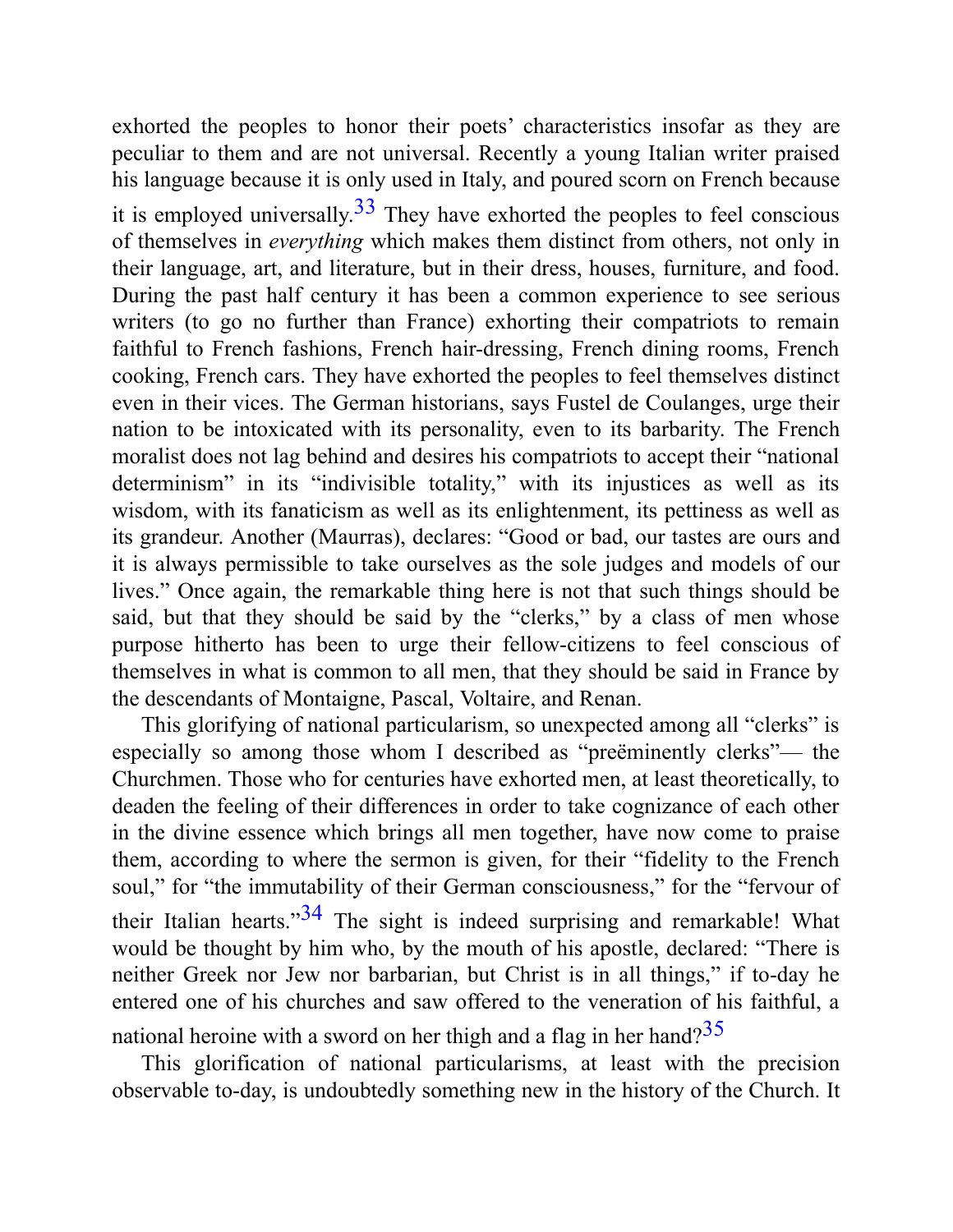is not necessary to go back as far as Saint Augustine, who preached the extinction of all patriotisms in the embrace of "the City of God"; nor even to Bossuet, who shows us the indignation of Jesus at observing "that because we are separated by a few rivers or mountains, we seem to have forgotten that we are all of one nature." So recently as 1849 a lofty assembly of prelates asserted that "this movement of nationalities is a relic of paganism, differences of language are a consequence of sin and the fall of man." Certainly this declaration was an interested one, since it was provoked by the Most Catholic Francis Joseph to check the separatist tendencies among the peoples of his Empire; but I dare to assert that the Church would no longer make such a declaration, even for motives of interest. I shall be told that even if the Church wished to do so, she could only do it under penalty of delivering up her ministers to a terrible unpopularity among their respective peoples. As if the "clerk's" function were not to tell the laymen truths which are displeasing to them, and to pay the price at the expense of his own peace!

I do not ask so much. Is there a single prelate in any pulpit of Europe who would now dare to pronounce: "The Christian is both a cosmopolitan and a patriot. These two qualities are not incompatible. The world indeed is one common fatherland, or, to speak in more Christian terms, one common exile." (Pastoral letter "On the pretended philosophy of modern infidels," by Le Franc de Pompignon, Bishop of Puy, 1763. The "infidels" here are those who refuse the Church the right to be cosmopolitan.)

Some "clerks" do better, and assert that by extolling national particularisms they are in complete harmony with the fundamental spirit of the Church, especially with the teaching of the great Doctors of the Middle Ages. (This is the thesis which opposes Catholicism to Christianity.) Need I recall the fact that the most national of these Doctors limited themselves to considering national particularisms as an inevitable condition of an earthly and inferior world, which must be respected like everything else which is the will of God? Or that they never exhorted men to intensify this feeling in their hearts, still less did they ever think of putting this intensification before them as an exercise in moral selfperfection?

When the Church in past times did approve of something in patriotism, it was fraternity among fellow-citizens, like love of man for other men, but not his opposition to other men. She approved of patriotism as an extension of human love, and not as a limitation of it.  $36$ 

But the most remarkable thing in all this is that recently—precisely since the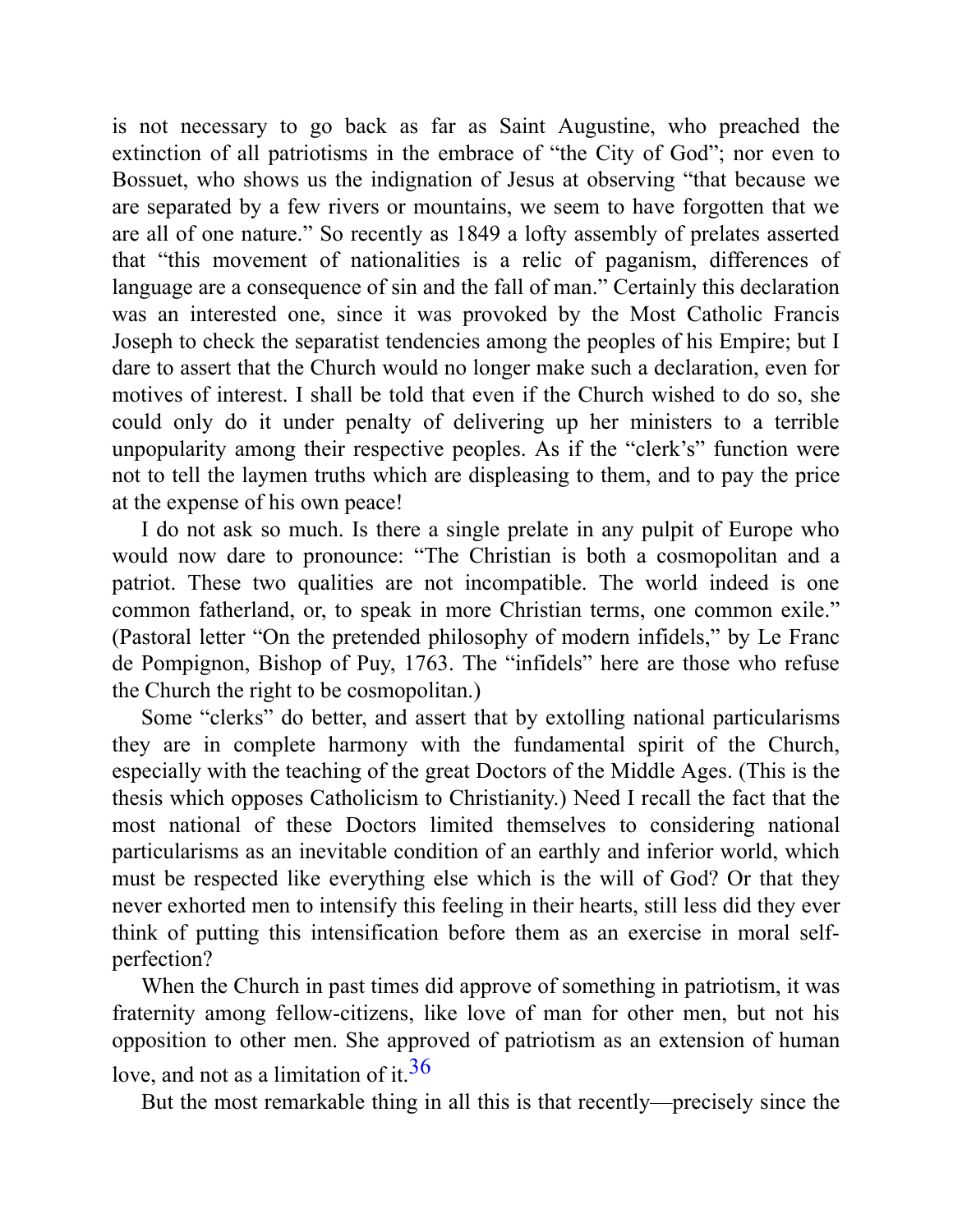time when Benedict XV was reproached during the last war for not having denounced the arrogance of German nationalism—there has arisen a school in the bosom of the Church which tries to prove that by acting in this way the Holy Father had simply obeyed the teaching of his Divine Master, who is supposed to have preached explicitly the love of a man for his own nation. Could anything better symbolize the determination of the modern "clerks" to place their credit and their activities at the service of lay passions than these Churchmen making Jesus an apostle of nationalism?

These strange Christians express themselves thus:

"Jesus does not look beyond the frontiers of his own country with the idea of bestowing his benefactions upon other nations. He declares to the Canaanitish woman, whose daughter he heals against his own wish, that 'his mission is only to the lost sheep of the house of Israel' (Matt. xv, 24). He sent his first disciples among the Israelites. And notice how he insists that they shall not go elsewhere. '*Go* not on the paths of the Gentiles, and enter not the cities of the Samaritans, but go first to the lost sheep of the house of Israel.' (Matt. x, *6.)* Later on, it will be time enough to announce the good news to foreigners, but first of all we must bring it to our own people. This is what he means by the words, so full of patriotic meaning and love: 'the house of Israel.' A group of human beings possessing the same blood, the same language, the same religion, the same tradition, form 'a house.' These particularities are so many dividing walls." $37$ 

They also say:

"The most striking thing about Jesus when he consents to pay tribute to Caesar and refuses the crown which the people offer him in the desert, is not so much his prudence and his disinterestedness, as his patriotism… . One of the most important characteristics of Jesus's teaching is its absolutely national character...<sup>"[38](#page-96-6)</sup>

If the reader desires, he will himself go and find out the solidity of the proofs on which these teachers base their thesis (one of these proofs is that Jesus was strongly attached to the institutions of his nation, which he showed by accepting circumcision eight days after he was born). The point I wish to insist on is the eagerness of these Christians to make their Master a supporter of national egotism, at least at one period of his life.

These views on the attitude of the Church towards nationalism seem to me to remain unmodified by the recent declarations of the Holy See concerning a certain type of French nationalism, for these declarations only condemn an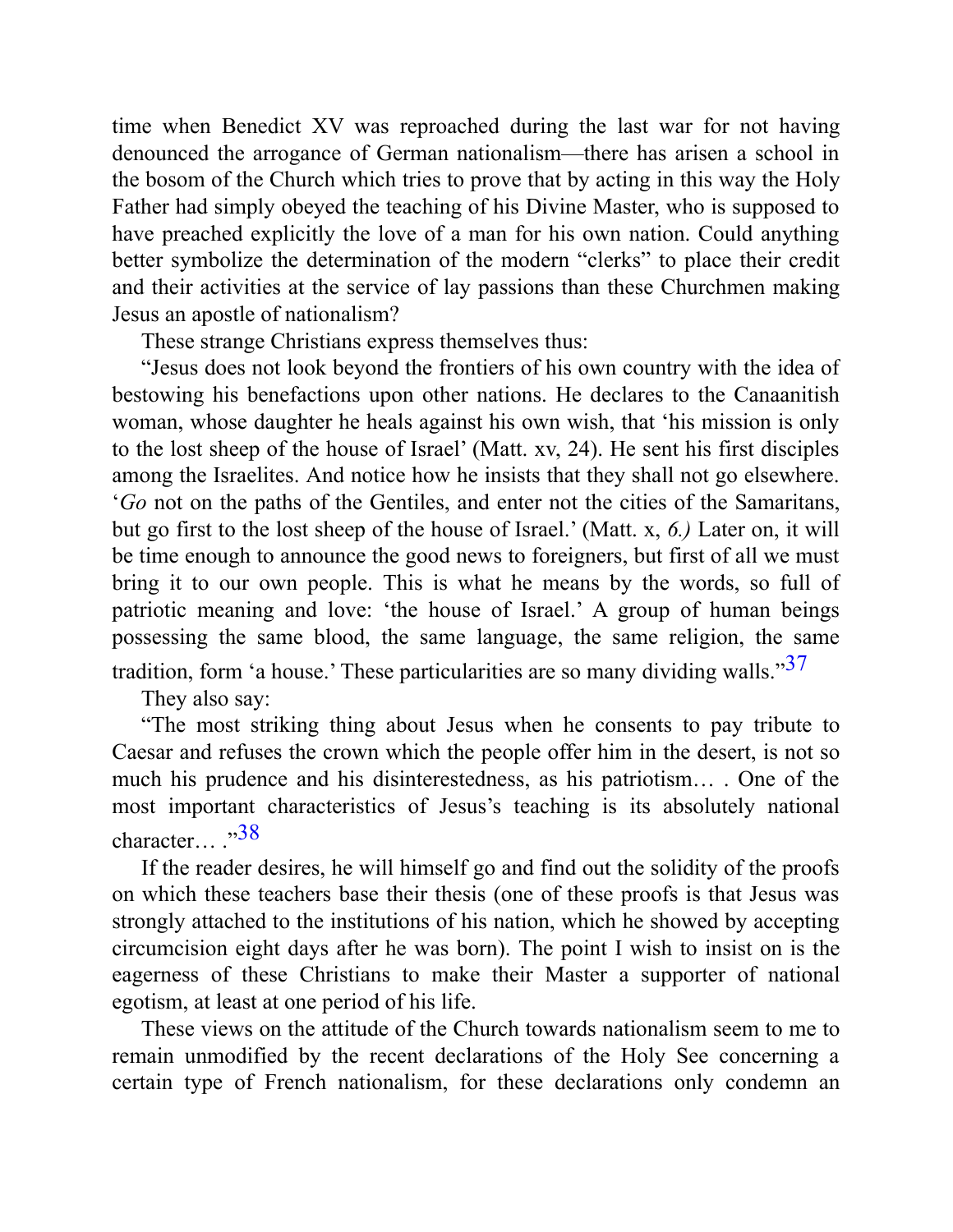openly anti-Christian nationalism (hence a very exceptional form of nationalism) and do not utter a word of blame for the desire of the peoples to set themselves up as distinct from others and to reject universalism. Moreover, this is how a universalist is answered by a publication which is to some extent the official organ of Pontifical views:

"Yes, all men are sons of one Father; but they were divided in the beginning and have never been brought together again. The family was broken up and never joined up again. On the contrary. Certainly, I am glad to recognize the fraternity of all living beings; but are all the dead our fathers? Have they all loved us? Have they all suffered and laboured for us? Some lived on the other side of the globe, and, so to speak, in another world. Some laboured against us, or, if they supported our ancestors, it was in the hope of safeguarding or enriching their own bequest to others, not to us. Where is the debt? If the home is open to all comers, it is no longer a home but an inn." $39$ 

It appears that we must look among those who have left the Church, to find Christian ministers who proclaim the true teaching of their Master, and who declare with no beating about the bush: "The Gospel of Jesus does not imply any country, but obliterates the fatherland." $40$ 

The modern "clerk" denounces the feeling of universalism, not only for the profit of the nation, but for that of a class. Our age has beheld moralists who have declared to the bourgeois world (or to the working classes) that, far from trying to check the feeling of their differences from others and to feel conscious of their common human nature, they should on the contrary try to feel conscious of this difference in all its profundity and irreducibleness, and that this effort is fine and noble, whereas every desire for union is here a sign of baseness and cowardice, and also of weakness of mind. This, as every one knows, is the thesis of the *Reflections on Violence,* which has been praised by a whole galaxy of apostles of the modern soul. There is certainly something more novel in this attitude of the "clerks" to class differences than in their attitude towards national differences. To discover the results of this teaching and the additional hatred (hitherto unknown) which it has given to either class in doing violence to its adversary, you have only to look at Italian Fascism for the bourgeois class, and at Russian Bolshevism for the working class. $41$ 

Here again we see realism trying to shelter under cover of the Church. We see certain Catholic teachers striving to prove that, by encouraging the bourgeois class, *in the name of morality,* to feel conscious of themselves as distinct from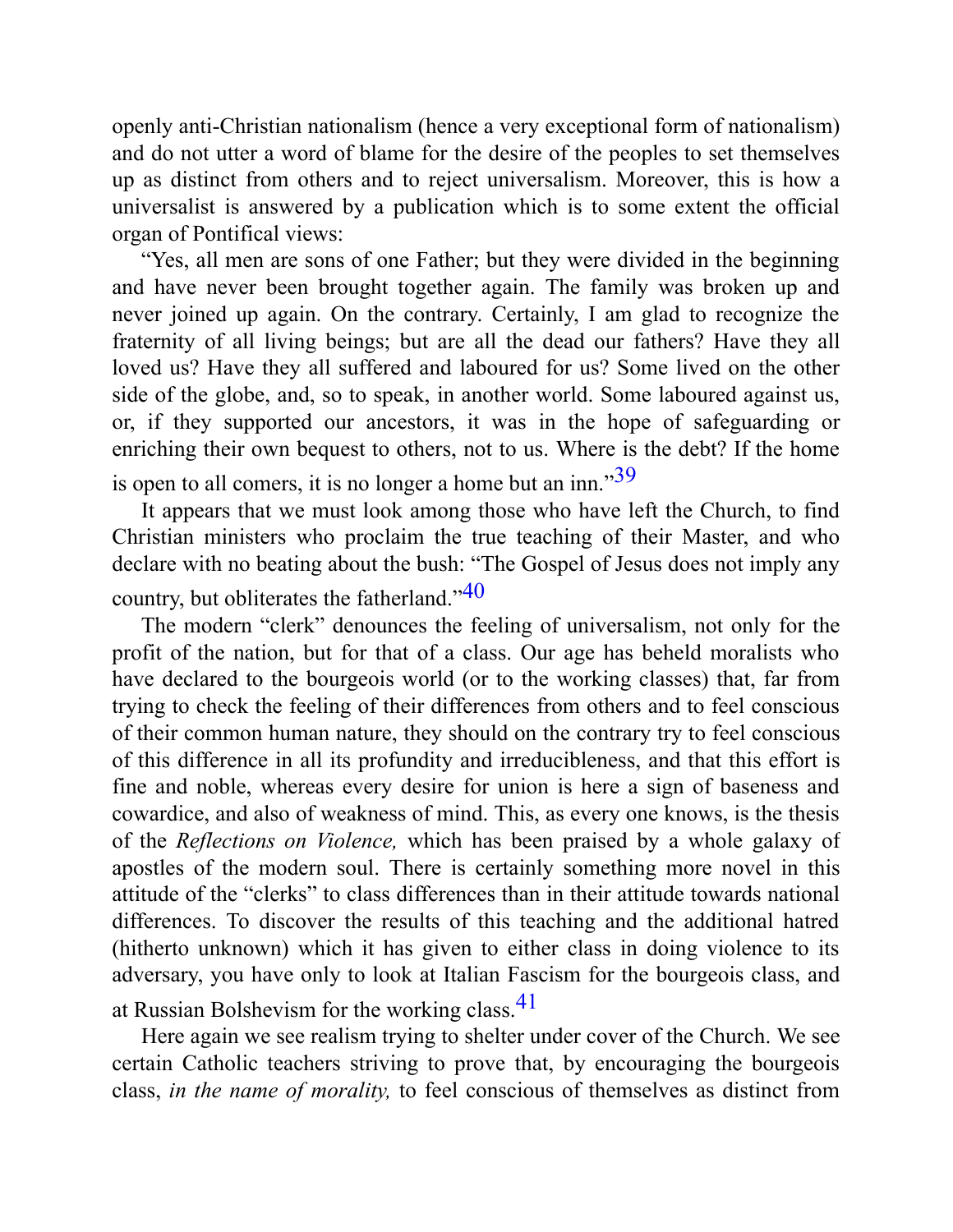the opposing class, to plunge religiously into consciousness of the characteristics which are proper to their own class, and especially (Johannet) to *intensify their feeling of property,* these teachers are merely acting in conformity with the teaching of the Church.<sup>[42](#page-96-10)</sup>

It is easy to point out the equivocation upon which this claim is based. The Church does indeed admit class distinctions. She exhorts the faithful to recognize and even to respect them, as something imposed by God upon a fallen world. She also exhorts the privileged to accept their situation, to carry out the activities it implies, and to perform "the duties of their state of life." She even tells them that by performing these duties they are pleasing God and "making an act of prayer." But the Church never exhorted them to glorify in themselves the feeling of this distinction, still less did she ever do so in the name of morality. On the contrary, she exhorted them in the name of morality to extinguish (beneath this privileged life) all belief in a particularity of essence in their persons, and told them to feel conscious of themselves in that humanity which is common to all men beneath the inequality of ranks and states of life. $43$  Jesus Christ, the Church states explicitly and constantly, *only accepts the man who is reconciled,* i.e. the man who has obliterated from his heart every feeling of difference between himself and other men. (See Bossuet's *Sermon on Reconciliation.)* It seems unnecessary to insist further on the unimpeachable character of this Christian teaching—I am speaking of teaching, not of practice. But one cannot meditate too much on the eagerness of so many modern Church teachers to try to find some means of sanctifying bourgeois egotism through the words of the Gospels.<sup>[44](#page-97-1)</sup>

Let me point out another and remarkable form of this extolling of particularism by the "clerks": the extolling of particular systems of morality and the scorn for universal morality. During the past half century a whole school, not only of men of action but of serious philosophers, has taught that a people should form a conception of its rights and duties from a study of its particular genius, its history, its geographical position, the particular circumstances in which it happens to be, and not from the commands of a so-called conscience of man in all times and places. Moreover, this same school teaches that a class should construct a scale of good and evil, determined by an inquiry into its particular needs, its particular aims, the particular conditions surrounding it, and should cease to encumber itself with such sensibilities as "justice in itself," "humanity in itself" and other "rags and tatters" of general morality. To-day with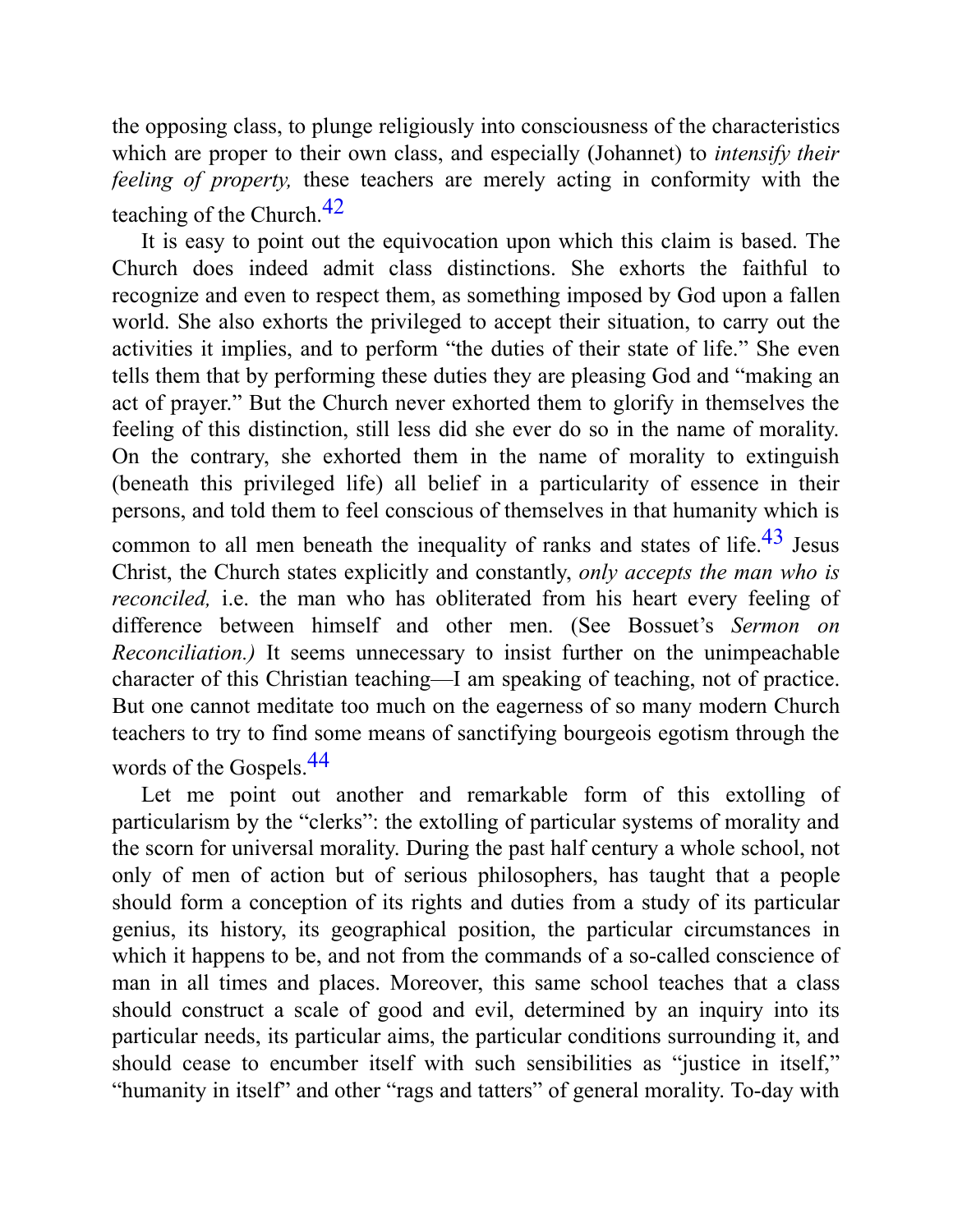Barrès, Maurras, Sorel, even Durckheim<sup>[45](#page-97-2)</sup> we are witnessing the complete bankruptcy among the "clerks" of that form of soul which, from Plato to Kant, looked for the notion of good in the heart of eternal and disinterested man. The example of Germany in 1914 shows the results of this teaching which exhorts a group of men to set themselves up as the sole judges of the morality of their actions, shows what deification of their appetites it leads to, what codification of their violence, what tranquillity in carrying out their plans. One day perhaps we shall see the same thing throughout Europe exemplified by the bourgeois class, unless the doctrines of that class are turned against itself and we see it exemplified by the working classes.<sup>[46](#page-97-3)</sup>

I dare to say that the indignation of certain French moralists at the action of Germany in 1914 surprises me, when I reflect that some sixteen years earlier, during the famous "affair" which I have already mentioned, these moralists preached to their compatriots exactly the same doctrines, urging them to reject the concept of absolute justice, and to desire only a form of justice "adapted to France," to its particular genius, its particular history, its particular, eternal, and present needs.<sup>[47](#page-97-4)</sup> For the honor of these thinkers—I mean for the honor of their consistency—one likes to think that their indignation in 1914 was not the result of any moral conviction, but only of the desire to place the enemy of their nation in the wrong with a naïve universe.

This last-named activity of the "clerks" seems to me one of those which best display their determination and skill in serving the passions of the laymen. If a man exhorts his compatriots to recognize only a personal morality and to reject all universal morality, he is showing himself a master of the art of encouraging them to want to be distinct from all other men, i.e. of the art of perfecting national passion in them, at least in one of its aspects. The desire to take none but oneself as a judge of one's actions and to scorn every opinion of other people is undoubtedly a source of strength to a nation, as every exertion of pride is a source of strength to an institution, whose fundamental principle—whatever may be said to the contrary—is the assertion of an ego against a non-ego. What ruined Germany in the last war was not its "irritating arrogance," as is asserted by certain visionaries who have made up their minds that malevolence of soul must be an element of weakness in practical life, but the fact that its material strength was not equal to its arrogance. When arrogance finds an equivalent material power at its disposal, it is very far from ruining nations; witness Rome and the Prussia of Bismarck. The "clerks" who, thirty years ago, exhorted France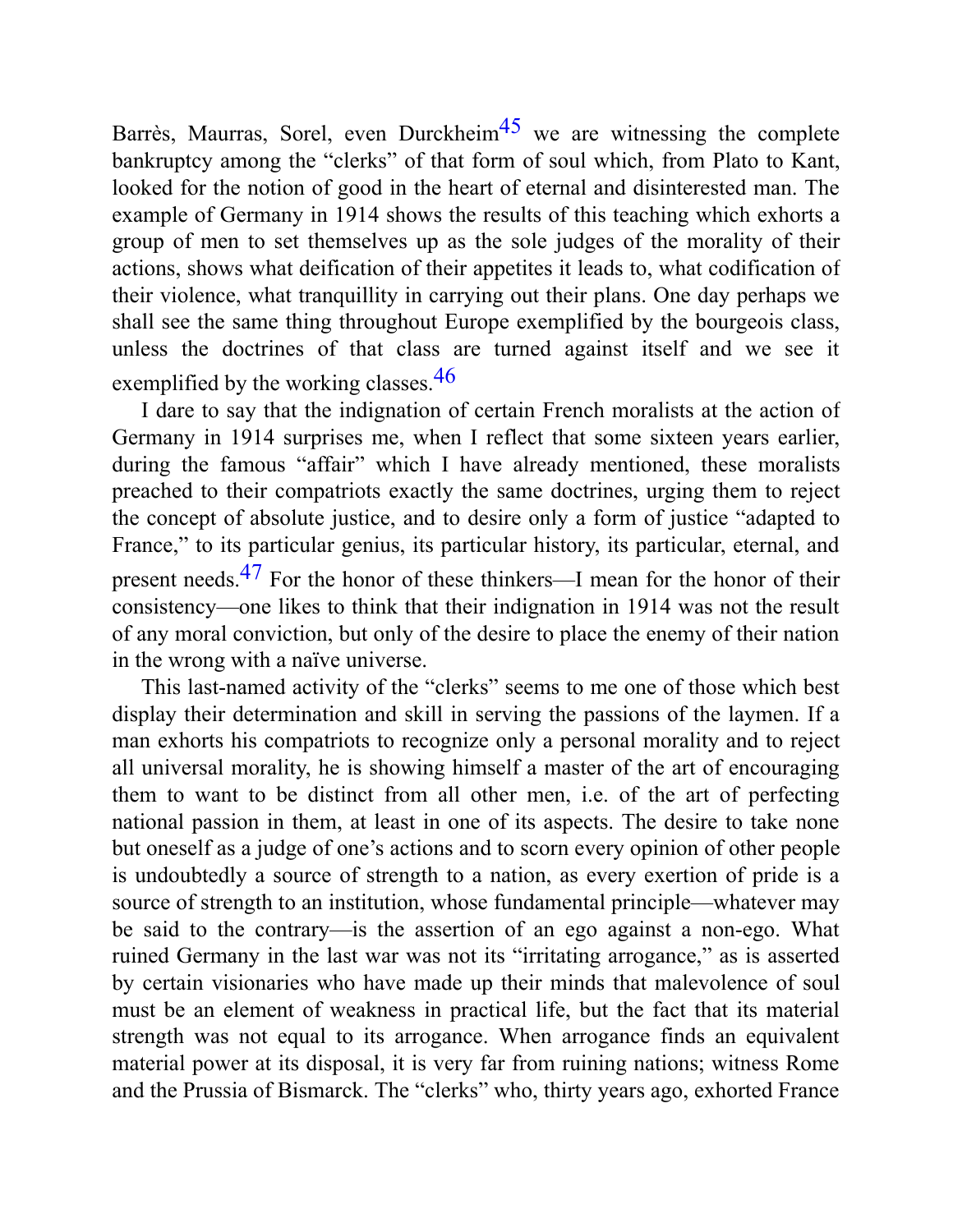to make herself the sole judge of her own actions and to despise eternal morality, showed that they possessed in the highest degree the perception of the national interest, insofar as that interest is wholly realist and has nothing to do with disinterested passion. It remains to be seen, once more, whether the function of the "clerks" is to serve this sort of interests.

But the modern "clerks" have held up universal truth to the scorn of mankind, as well as universal morality. Here the "clerks" have positively shown genius in their effort to serve the passions of the laymen. It is obvious that truth is a great impediment to those who wish to set themselves up as distinct; from the very moment when they accept truth, it condemns them to be conscious of themselves in a universal. What a joy for them to learn that this universal is a mere phantom, that there exist only particular truths, "Lorrain truths, Provençal truths, Britanny truths, the harmony of which in the course of centuries constitutes what is beneficial, respectable, *true in Trance"* [48](#page-97-5) (the neighbor similarly speaks of what is *true in Germany*), that in other words Pascal had the mind of a clown, and that what is true on one side of the Pyrenees may perfectly well be error on the other side! Humanity hears the same teaching about the classes and learns that there is a bourgeois truth and a working-class truth; better still, that the functioning of our minds should be different according to whether we are working men or bourgeois. The source of your troubles (Sorel teaches the working classes) is that you do not think in the mental way suited to your class. His disciple, Johannet, says the same thing to the capitalist class. Perhaps we shall soon see the results of this truly supreme art of the "clerks" in exasperating the feeling of their differences among the classes.

The cult for the particular and the scorn for the universal is a reversal of values quite generally characteristic of the teaching of the modern "clerks," who proclaim them in a far higher sphere of thought than politics. The metaphysics adopted in the last twenty years by almost all those who think or pretend to think, set up as the supreme state of human consciousness that state —"duration"—where we succeed in taking cognizance of ourselves in what is most individual, most distinct from everything not ourselves, and in freeing ourselves from those forms of thought (concept, reason, habits of speech) through which we can only become conscious of ourselves in what is common to us and others. These metaphysics put forward as a superior form of cognizance of the world that which grasps each thing by what is unique in it, distinct from every other, and is full of scorn for the mind which seeks to discover general states of being. Our age has seen a fact hitherto unknown, at least from my point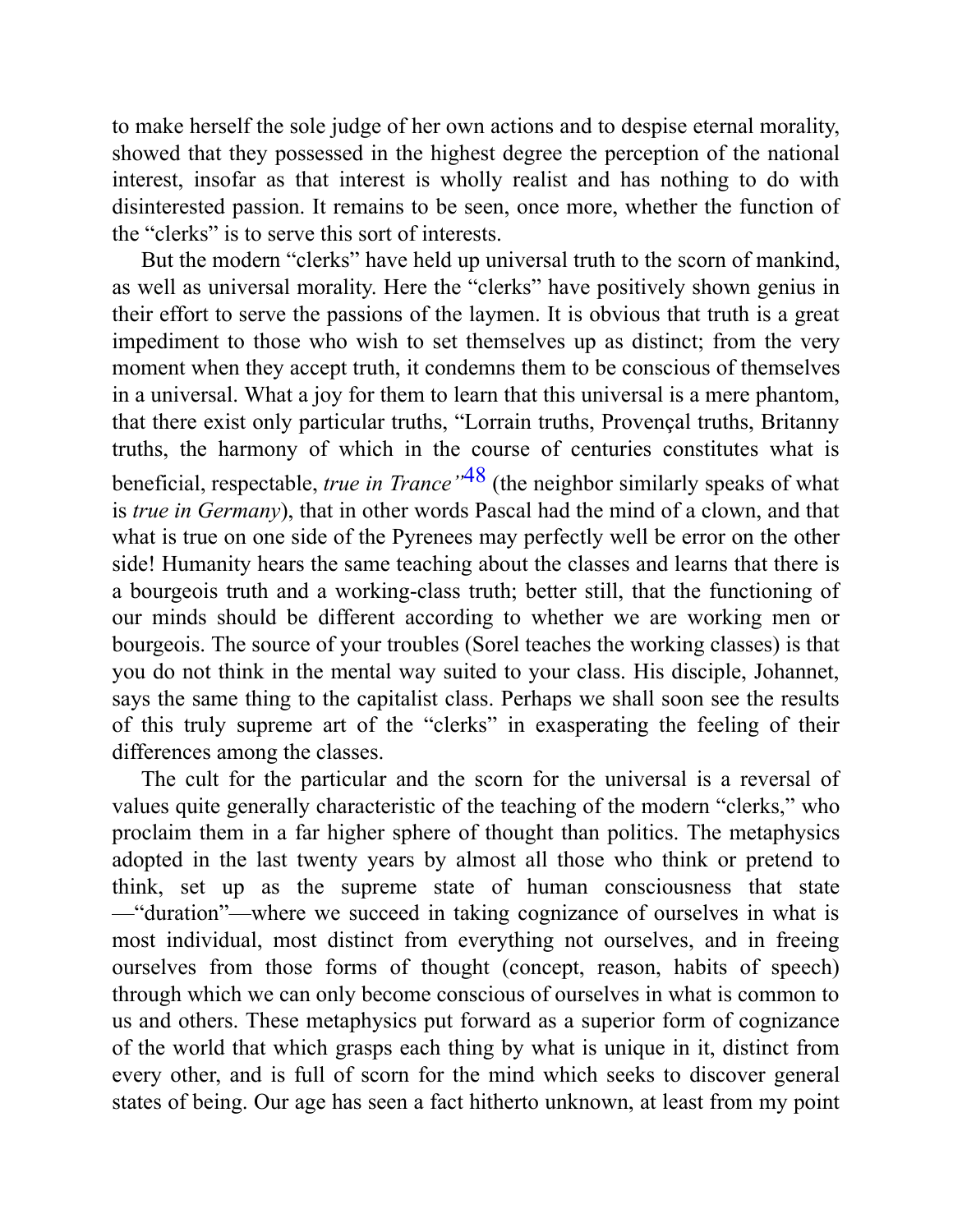of view; and this in metaphysics preaching adoration for the contingent, and scorn for the eternal.<sup>[49](#page-97-6)</sup> Nothing could show better how profound is the modern "clerk's" desire to exalt the real, the practical side of existence, and to degrade the ideal, the truly metaphysical side. In the history of philosophy this veneration for the individual comes from the German thinkers (Schlegel, Nietzsche, Lotze), while the metaphysical cult of the universal (added to a certain contempt for the experimental) is preëminently a legacy of Greece to the human mind. So here again, and moreover in its profoundest part, the teaching of the modern "clerks" shows the triumph of Germanic values and the bankruptcy of Hellenism.

I should like to point out another form, not the least remarkable, which this preaching of particularism assumes among the "clerks." I mean their exhortations to consider everything only as it exists *in time,* that is as it constitutes a succession of particular states, a "becoming," a "history," and never as it presents a state of permanence beyond time under this succession of distinct cases. I mean especially their assertion that this view of things in their historical aspect is the only serious and philosophical view, and that the need to look at them in their eternal aspect is a form of the child's taste for ghosts, and should be merely smiled at. Need I point out that this conception inspires the whole of modern thought? It exists among a whole group of literary critics, who, on their own showing, inquire far less whether a work is beautiful than whether it expresses "the present" aspirations of "the contemporary soul."<sup>[50](#page-97-7)</sup> It may be seen in a whole school of moralist-historians who admire a doctrine, not because it is just or good, but because it embodies the morality *of its time,* the scientific spirit *of its time.* (This is the principal reason why Sorel admires Bergsonism and why Nietzsche admires the philosophy of Nicolas de Cuse.) It may be seen especially in all our metaphysicians. Whether they put forward *Entwickelung* or *Duration* or *Creative Evolution* or *Pluralism* or *Integral Experience* or the *Concrete Universal,* they all teach that the absolute is developed *in time,* in the circumstantial, and proclaim the decadence of that form of mind which, from Plato to Kant, hallows existence as conceived beyond change.<sup>[51](#page-97-8)</sup> If, with Pythagoras, we assume that the Cosmos is the place of regulated and uniform existence, and the Ouranos the place of the becoming and the moving, we may say that all modern metaphysics place the Ouranos at the top of their scale of values and hold the Cosmos in very slight esteem. Is it not remarkable to see the "clerks," even in the lofty function of metaphysicians, teaching the laymen that the real alone is worthy of consideration, and that the supersensible is only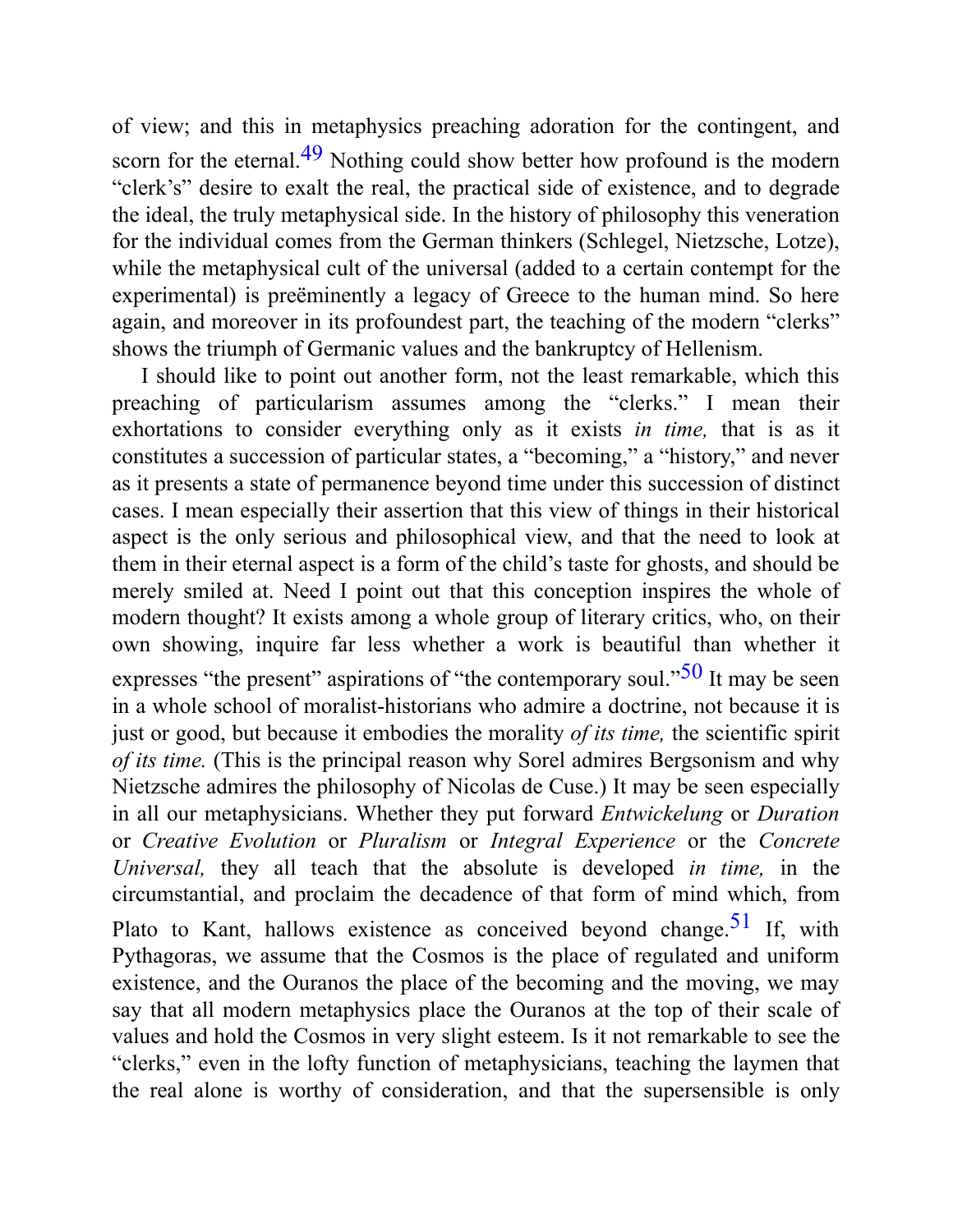## worthy of derisive laughter? $52$

### *B. The "Clerks" Praise Attachment to The Practical, and Denounce Love of The Spiritual*

But the "clerks" with their doctrines have inflamed the realism of the laymen in other ways besides praising the particular and denouncing the universal. At the very top of the scale of moral values they place the possession of concrete advantages, of material power and the means by which they are procured; and they hold up to scorn the pursuit of truly spiritual advantages, of non-practical or disinterested values.

This they have done, first of all, as regards the State. For twenty centuries the "clerks" preached to the world that the State should be just; now they proclaim that the State should be strong and should care nothing about being just. (Remember the attitude of the chief French teachers during the Dreyfus affair.) Convinced that the strength of the State depends upon authority, they defend autocratic systems, arbitrary government, the reason of State, the religions which teach blind submission to authority, and they cannot sufficiently denounce all institutions based on liberty and discussion.<sup>[53](#page-98-0)</sup> This denunciation of liberalism, notably by the vast majority of contemporary men of letters, will be one of the things in this age most astonishing to History, especially on the part of the French. With their eyes fixed on the powerful State, they have praised the State disciplined in the Prussian manner, where every one has his post, and under orders from above, labors for the greatness of the nation, without there being any place left for particular wills.<sup>[54](#page-98-1)</sup> Owing to their cult of the powerful State (and also for other reasons I shall mention later), they want the military element to preponderate in the State, they want it to have a right to privileges and they want the civil element to agree to this right. (See *L'Appel au Soldat,* and the declarations of numerous writers during the Dreyfus affair.) It is certainly something new to see men of thought preaching the abasement of the toga before the sword, especially in the country of Montesquieu and Renan. And then they preach that the State should be strong and contemptuous of justice, above all in its relations with other States. To this end they praise in the head of the State the will to aggrandisement, the desire for "strong frontiers," the effort to keep his neighbors under his domination. And they glorify those means which to them seem likely to attain these ends, i.e. sudden aggression, trickery, bad faith, contempt for treaties. This apology for Machiavellianism has inspired all the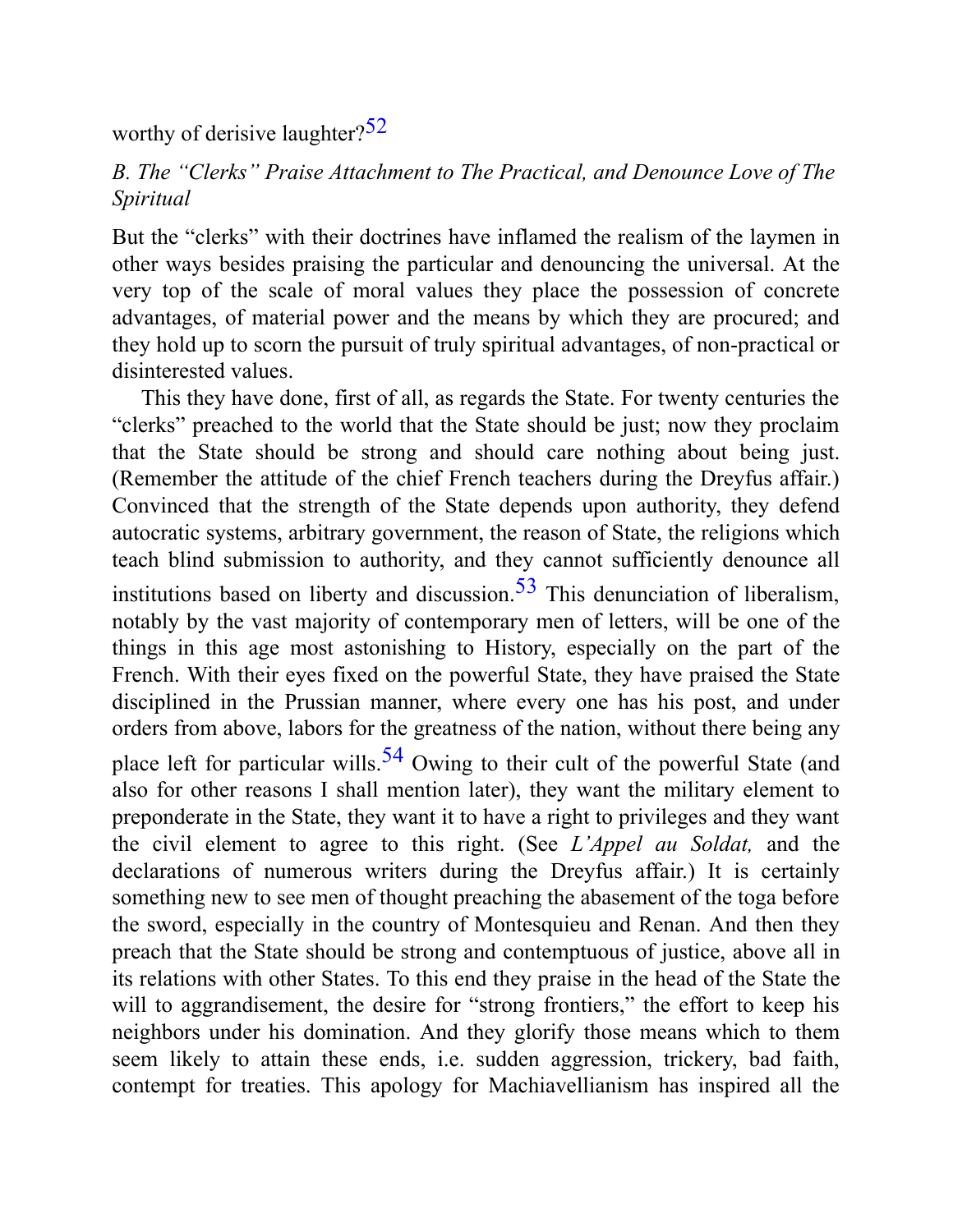German historians for the past fifty years, and in France it is professed by very influential teachers, who exhort France to venerate her Kings because they are supposed to have been models of the purely practical spirit, exempt from all respect for any silly justice in their relations with their neighbors.

The novelty of this attitude among the "clerks" can best be displayed by quoting the famous answer of Socrates to the realist in the *Georgias:*

"In the persons of Themistocles, Cimon and Pericles, you praise men who made their fellow citizens good cheer, by serving them with everything they desired without caring to teach them what is good and right in food. They have enlarged the State, cry the Athenians, but they do not see that this enlargement is nothing but a swelling, a tumour filled with corruption. This is all that has been achieved by these former politicians by filling the city with ports, arsenals, walls, tributes, and the like follies, and by not adding Temperance and Justice."

Up to our own times, in theory at least (but it is with theories I am dealing here) the supremacy of the spiritual proclaimed in those words has been adopted by all those who, explicitly or otherwise, have proposed a scale of values to the world, whether through the Church, or the Renaissance, or the eighteenth century. One can guess the derisive laughter of a Barrès or any Italian moralist (to speak only of the Latin races) at this disdain of power for the benefit of justice, and their severity for the manner in which this son of Athens judges those who made his city materially powerful. For Socrates, in this respect the perfect model of the "clerk" who is faithful to his essential function, ports, arsenals, walls are "follies," and the serious things are justice and temperance. Those who today should perform the duties of a Socrates consider that it is justice which is a folly—"a cloud"—and the serious things are the arsenals, the walls. To-day the "clerk" has made himself Minister of War. Moreover, one of the most revered modern moralists definitely approves of the judges who condemned Socrates, as good guardians of worldly interests.<sup>[55](#page-98-2)</sup> And that is something which has not been seen among the educators of the human soul since the evening when Crito closed his master's eyelids.

I say that the modern "clerks" have *preached* that the State should be strong and care nothing about being just; and in fact the "clerks" do give this assertion the characteristic of preaching, of moral teaching. I cannot insist too often that in this lies their great originality. When Machiavelli advises the Prince to carry out the Machiavellian scheme of action, he invests those actions with no sort of morality or beauty. For him morality remains what it is for every one else, and does not cease to remain so because he observes (not without melancholy) that it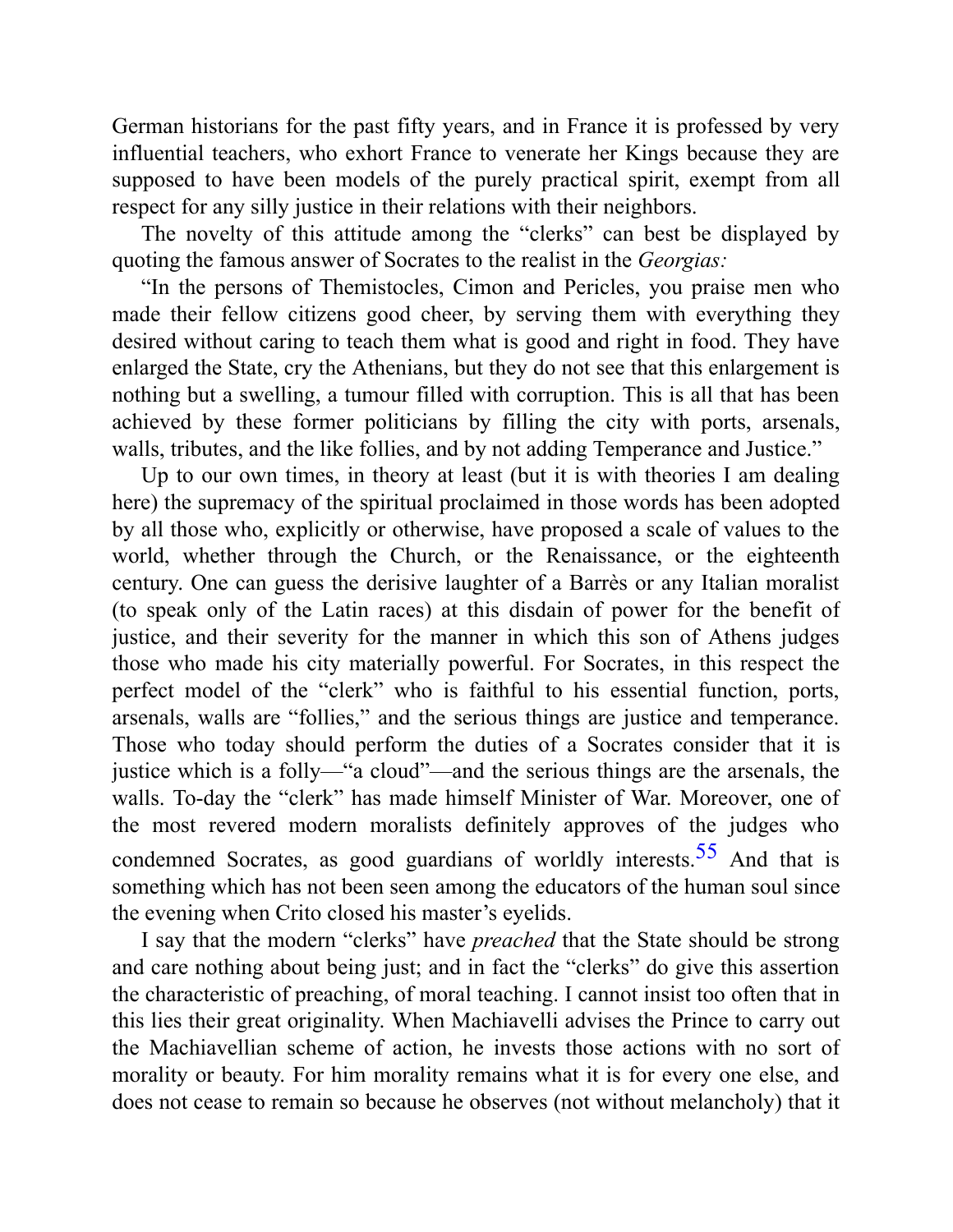is incompatible with politics. "The Prince," says Machiavelli, "must have an understanding always ready to do good, but he must be able to enter into evil when he is forced to do so"; thereby showing that for him evil, even if it aids politics, still remains evil. The modern realists are the *moralists* of realism. For them, the act which makes the State strong is invested with a moral character by the fact that it does so, and this whatever the act may be. The evil which serves politics ceases to be evil and becomes good. This position is evident in Hegel, in the Pangermanists and in Barrès; it is no less evident among realists like M. Maurras and his disciples, in spite of their insistence in declaring that they profess no morality. Perhaps these teachers do not profess any morality, at least expressly, in what concerns private life, but they very clearly profess a morality in the political order of things, if by morality is meant everything which puts forward a scale of good and evil. For them as for Hegel, the practical in politics *is the moral,* and if what the rest of the world calls moral is in opposition to the practical, then *it is the immoral.* Such precisely is the perfectly moralist meaning of the famous campaign of "false patriotism." It seems as if we might say that for M. Maurras the practical is the divine, and that his "atheism" consists less in denying God than in shifting Him to man and his political work. I think I can describe the work of this writer accurately by saying that it is the *divinizing of politics.* [56](#page-98-3) This displacement of morality is undoubtedly the most important achievement of the modern "clerks," and the most deserving of the historian's

attention. It is a great turning-point in the history of man when those who speak in the name of pondered thought come and tell him that his political egotisms are divine, and that everything which labors to relax them is degrading. The results of this teaching were shown by the example of Germany a decade ago.<sup>[57](#page-98-4)</sup>

The extent to which the modern "clerks" have made innovations may be judged by the fact that up till our own times men had only received two sorts of teaching in what concerns the relations between politics and morality. One was Plato's, and it said: "Morality decides politics"; the other was Machiavelli's, and it said: "Politics have nothing to do with morality." To-day they receive a third. M. Maurras teaches: "Politics decide morality."<sup>[58](#page-98-5)</sup> However, the real departure is not that this doctrine should be put before them, but that they should accept it. Callicles asserted that force is the only morality; but the thinking world despised him. Let me also mention that Machiavelli was covered with insults by most of the moralists of his time, at least in France.

The modern world also hearkens to other moralists of realism, who are not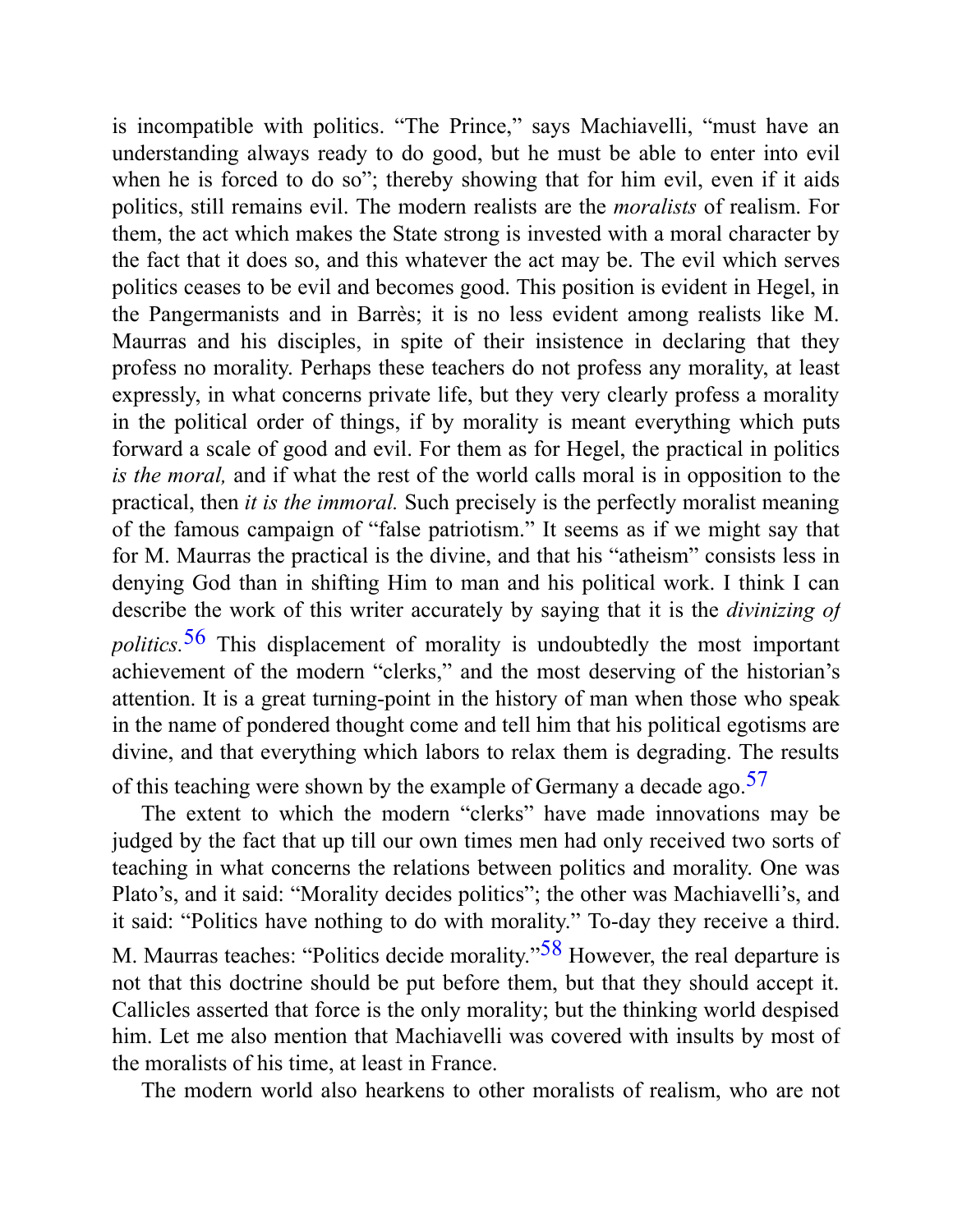lacking in influence as such; I mean the statesmen. Here I shall point to the same sort of change as above. Formerly, leaders of States practiced realism, but did not honor it; Louis XI, Charles the Fifth of Spain, Richelieu, Louis XIV, did not claim that their actions were moral. They saw morality where the Gospel had showed it to them, and they did not attempt to displace it because they did not

apply it.<sup>[59](#page-98-6)</sup> With them morality was violated, but moral notions remain intact; *and that is why, in spite of all their violence, they did not disturb civilization.* Signor Mussolini proclaims the morality of his politics of force and the immorality of everything which opposes it. Like the writer, the man of government, who formerly was merely a realist, is now the *apostle* of realism; and the majesty of his function—if not of his person—gives weight to his apostleship.

The modern governor, owing to the fact that he addresses crowds, is compelled to be a moralist, and to present his acts as bound up with a system of morality, a metaphysics, a mysticism. Richelieu, who need account only to his King, is able to talk only of the practical, and leaves visions of the eternal to others. Mussolini, Bethmann-Hollweg, Herriot, are condemned to these heights.<sup>[60](#page-98-7)</sup> Moreover, this shows how great to-day is the number of those whom I can call "clerks," since by that word I mean all those who speak to the world in a transcendental manner. Consequently, I have a right to demand that they give an account of their acts *as "clerks."*

The preachers of political realism often claim to base themselves on the teaching of the Church, and call her a hypocrite when she condemns their theses. This claim has little foundation as regards the teaching of the Church before the nineteenth century, but has much more foundation if we consider the present age. I doubt whether one could now find from the pen of a modern theologian any passage so brutally denunciatory of a war of aggression as the following:—

"Glaringly unjust is the war of him who declares war only from ambition and from the desire to extend his dominions beyond their legitimate boundaries, from the desire to possess a more commodious country in which to establish himself, from the fear of the great power of a neighbouring prince with whom he is at peace, or from the desire to despoil a rival solely because he is thought unworthy of the possessions or States he holds or of a right which legitimately belongs to him, because a ruler is inconvenienced by him and wants to get rid of this inconvenience by force of arms." $61$  On the other hand, there are an immense number of works to-day which need only a little twisting to make them justify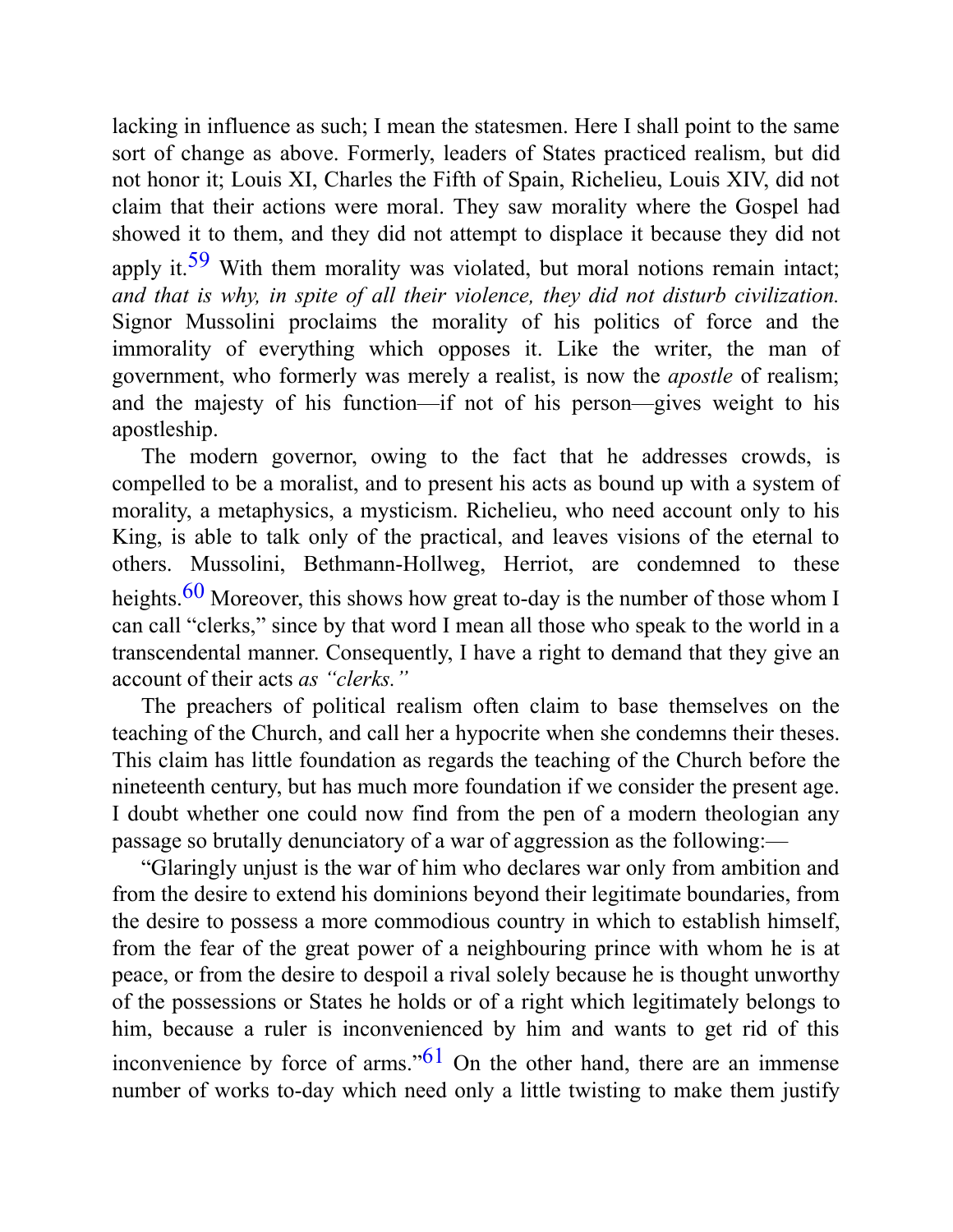every attempt at conquest. For instance, the view that a war is just "if it can invoke the necessity of safeguarding the common good and public tranquillity, the recapture of things unjustly carried off, the repression of rebels, the defence of the innocent." $62$  And the view which asserts that "war is just when it is necessary to a nation either to defend itself against invasion, or *to overthrow the obstacles thwarting the exercise of its rights."* [63](#page-99-1) At the beginning of the last century the Church still taught that war could only be just for one of the two belligerents.<sup>[64](#page-99-2)</sup> It is heavy with consequences that she has now abandoned this position and to-day asserts that war may be just on both sides at once, "from the moment when each of the two adversaries, without being certain of its right, considers it as simply probable after having taken the opinion of its counsellors."<sup>[65](#page-99-3)</sup> Here is another serious thing: In the past, war would only be declared just when it was against an adversary who had committed an injury *accompanied by a moral intention,* whereas to-day it may be declared just if it is directed against a material injury caused without any malice, <sup>[66](#page-99-4)</sup> for instance, an accidental violation of frontier. It is certain that to-day Napoleon and Bismarck could find in the teaching of the Church more justification than ever for their incursions. [67](#page-99-5)

The modern "clerks" have preached this realism to the classes as well as to the nations. They say to the working class as well as to the bourgeois class: "Organize yourselves, become the stronger, seize on power or exert yourself to retain it if you already possess it; laugh at all efforts to bring more charity, more justice or any other 'rot'<sup>[68](#page-99-6)</sup> into your relations with the other class, you have been cheated long enough by that sort of thing." And here again they do not say: "Become so, because necessity demands it." They say, and that is the novelty of it: "Become so, because morality, esthetics demand it; to wish to be powerful is the sign of an elevated soul, to wish to be just the sign of a base soul." This is the teaching of Nietzsche,<sup>[69](#page-99-7)</sup> of Sorel, applauded by a whole thinking (so-called) Europe; this is the enthusiasm of Europe, when it is attracted by Socialism, for the doctrines of Marx, its scorn for the doctrines of Proudhon.<sup>[70](#page-99-8)</sup> The "clerks" have said the same thing to the parties contending within the same nation. "Make yourself the stronger," they say to one or other, according to their own passion, "and do away with everything which obstructs you; free yourself from the foolish prejudice which exhorts you to make allowances for your adversary, to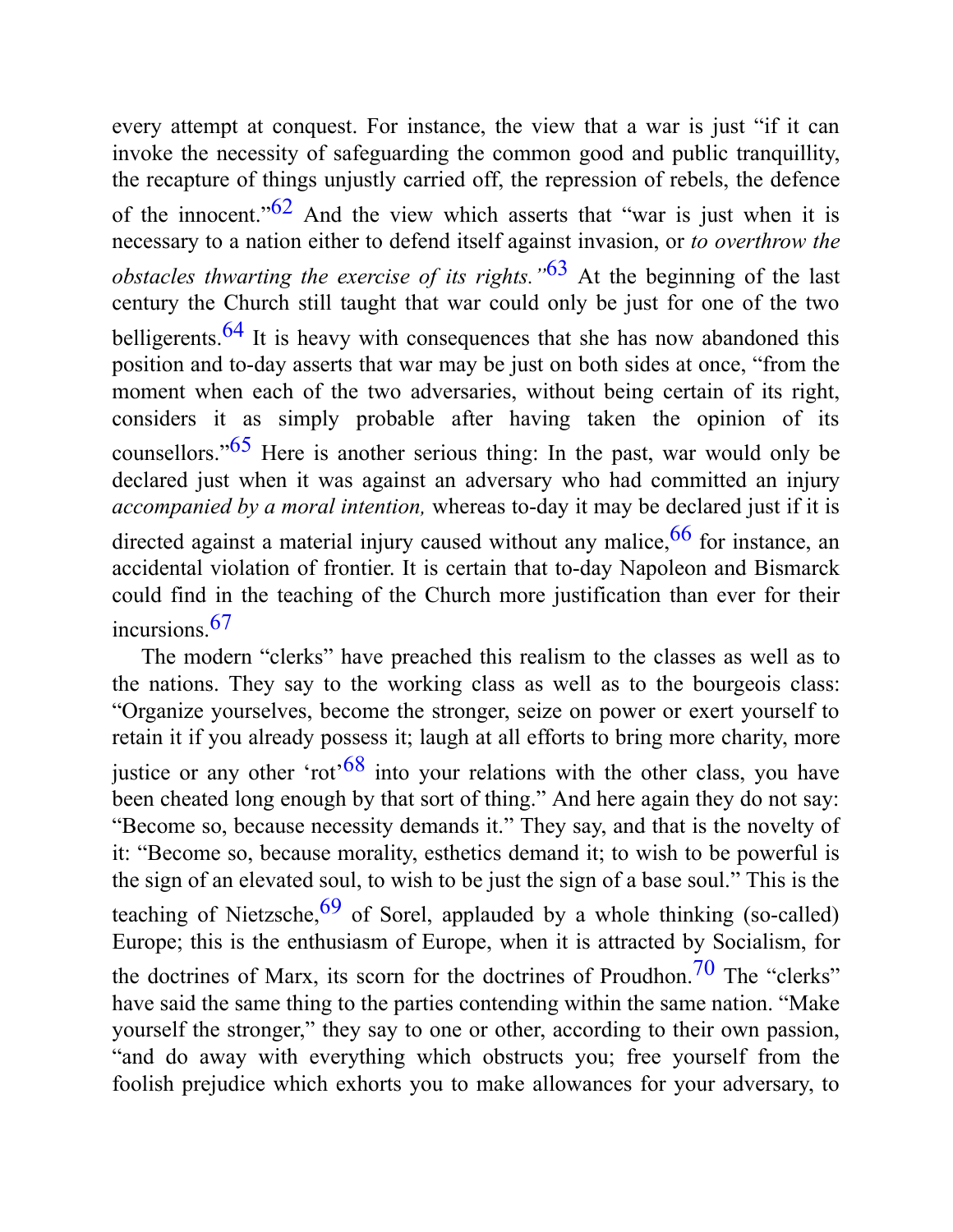establish with him a system of justice and harmony." We all know the admiration professed by a whole army of "thinkers" in all countries for the Italian government, which simply outlaws all citizens who do not approve of it. Until our own times the educators of the human soul, disciples of Aristotle, urged mankind to denounce as infamous any State which was an organized faction. The pupils of Signor Mussolini and

M. Maurras learn to reverence such a State.<sup>[71](#page-99-9)</sup>

This extolling of the "strong State" by the modern "clerks" appears also in certain teachings which, it may be asserted, would greatly have amazed their ancestors, at least the great ones:—

(*a*) *The af irmation of the rights of custom, history, the past* (to the extent, be it understood, that they support the systems of force) in opposition to the rights of reason. I say the affirmation of the *rights* of custom. The modern traditionalists do not simply teach, like Descartes or Malebranche, that custom is upon the whole quite a good thing, and that there is more wisdom in submitting to it than opposing it. They teach that custom has a right, *the* right, and consequently that custom should be respected not only from the point of view of interest, but of justice. The arguments in favor of the "historical right" of Germany to Alsace, the "historical right" of the French monarchy, are not purely political positions, they are moral positions. They claim to be accepted in the name of "true justice," of which (they say) their adversaries have a false conception.<sup>[72](#page-99-10)</sup> To determine what is just by the "accomplished fact" is certainly a new sort of teaching, especially among the peoples who for twenty centuries derived their conception of what is just from the companions of Socrates. Here again, the soul of Greece has given place to the soul of Prussia among the educators of mankind. The spirit which speaks here—and from all the teachers of Europe, Mediterranean as well as Germanic—is the spirit of Hegel: "The history of the world is the justice of the world." (*Weltgeschichte ist Weltgericht.*)

(*b*) The extolling of *policy founded on experience*—by which is meant that a society should be governed on principles which have proved that they can make it strong, and by "illusions" which would tend to make it just. It is in this narrowly practical sense that the cult of experimental politics is a new thing among the "clerks." For if we mean by the phrase the respect for principles which have showed that they are fitted to make a society not only strong but just, the recommendation of such a policy in opposition to a purely rational policy appeared in the thinking world long before the disciples of Taine or Auguste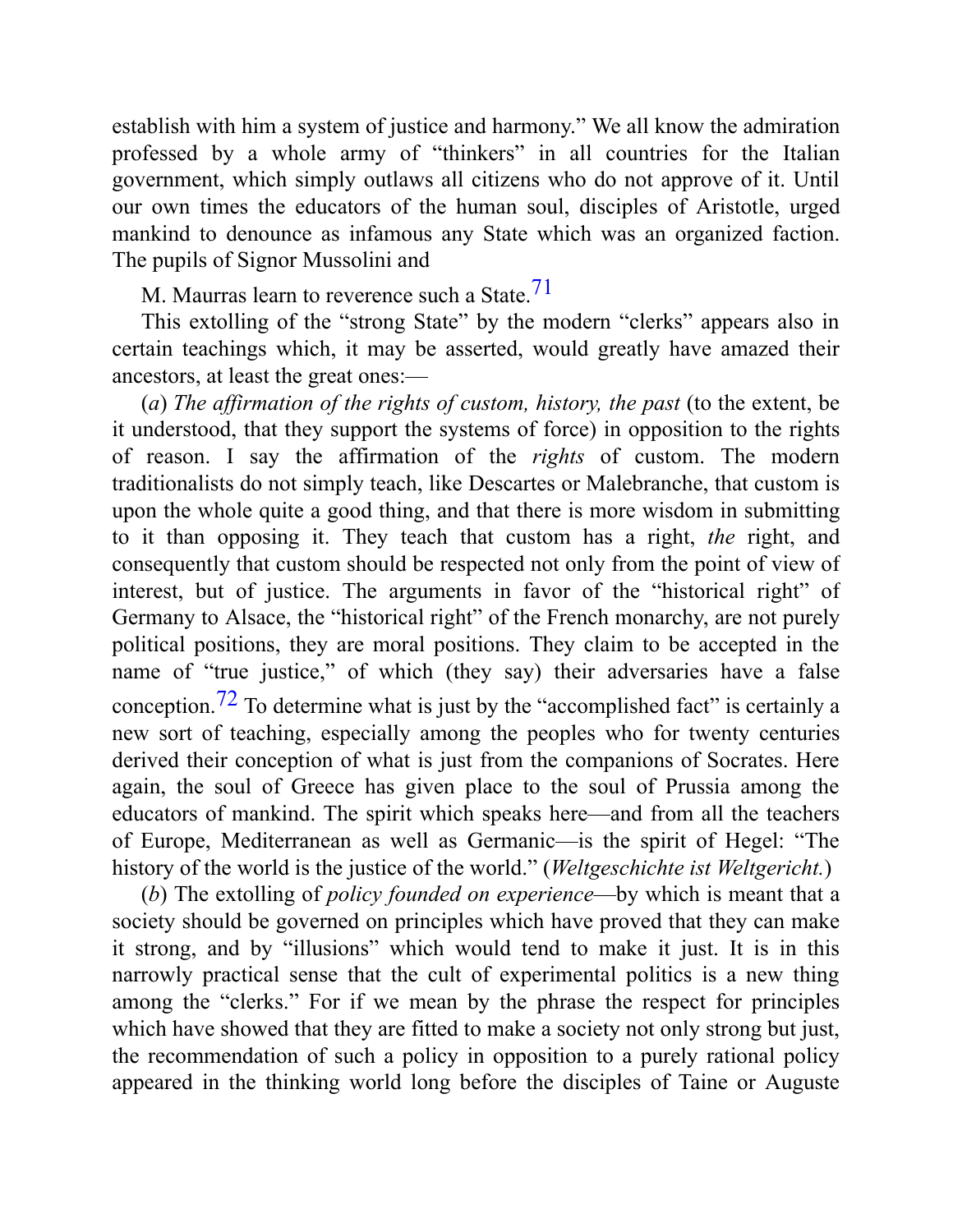Comte.<sup>[73](#page-99-11)</sup> Long before our "organizing empiricists" Spinoza wanted political science to be an experimental science, and desired that the conditions under which States endure should be sought from observation at least as much as from reason. (See his attack on the Utopians, *Treatise,* I, i.) But he believed he learned from observation that these conditions do not solely consist in States possessing good armies and obedient peoples, but in their respecting the rights of citizens and even of neighboring peoples.<sup>[74](#page-100-0)</sup> The cult of experimental politics to-day is accompanied in those who adopt it by a posture which they evidently mean to be striking, and which in fact is so. We all know with what fatalistic visages, what scornful inflexibility, what dark certainty of grasping the absolute, they declare that in matters of politics "they consider only the facts." Here, especially among the French thinkers, is a new kind of Romanticism, which I shall call the *Romanticism of Positivism,* the chief representatives of which will rise up in the imagination of my readers without its being necessary for me to name them. Moreover, this cult brings out a silliness of mind which to me seems wholly an acquisition of the nineteenth century,  $75$  i.e. the belief that the teachings to be drawn from the past (supposing that they exist) will come straight out of an examination of the *facts,* viz. desires which have been realized. As if the desires which have not been realized were not as important, and perhaps more important, if you reflect that they may quite well come to fill the world's stage now.<sup>[76](#page-100-2)</sup> Let me add that this cult of fact also claims to be the sole discoverer of "the meaning of history" and "the philosophy of history," which there again

shows a weakness of mind from which the preceding ages seem to have been free. When Bossuet and Hegel built up philosophies of history they were certainly no more metaphysicians than Taine or Comte or any of their noisy disciples, but at least they knew that they were so, that they could not be otherwise, and were not so naïve as to think themselves "pure scientists."

*(c)* The assertion that political forms should be adapted to "man as he is and always will be" (viz. unsocial and bloody, therefore eternally needing systems of coercion and military institutions). This effort of so many modern teachers to assert the imperfectibility of human nature appears as one of their strangest attitudes, if you realize that it tends towards nothing less than asserting the complete uselessness of their function, and proving that they have completely ceased to realize its very essence. When we see moralists, educators, professional providers of spiritual guidance, assert at the spectacle of human barbarism that "man is thus," that "he must be taken thus," that "you will never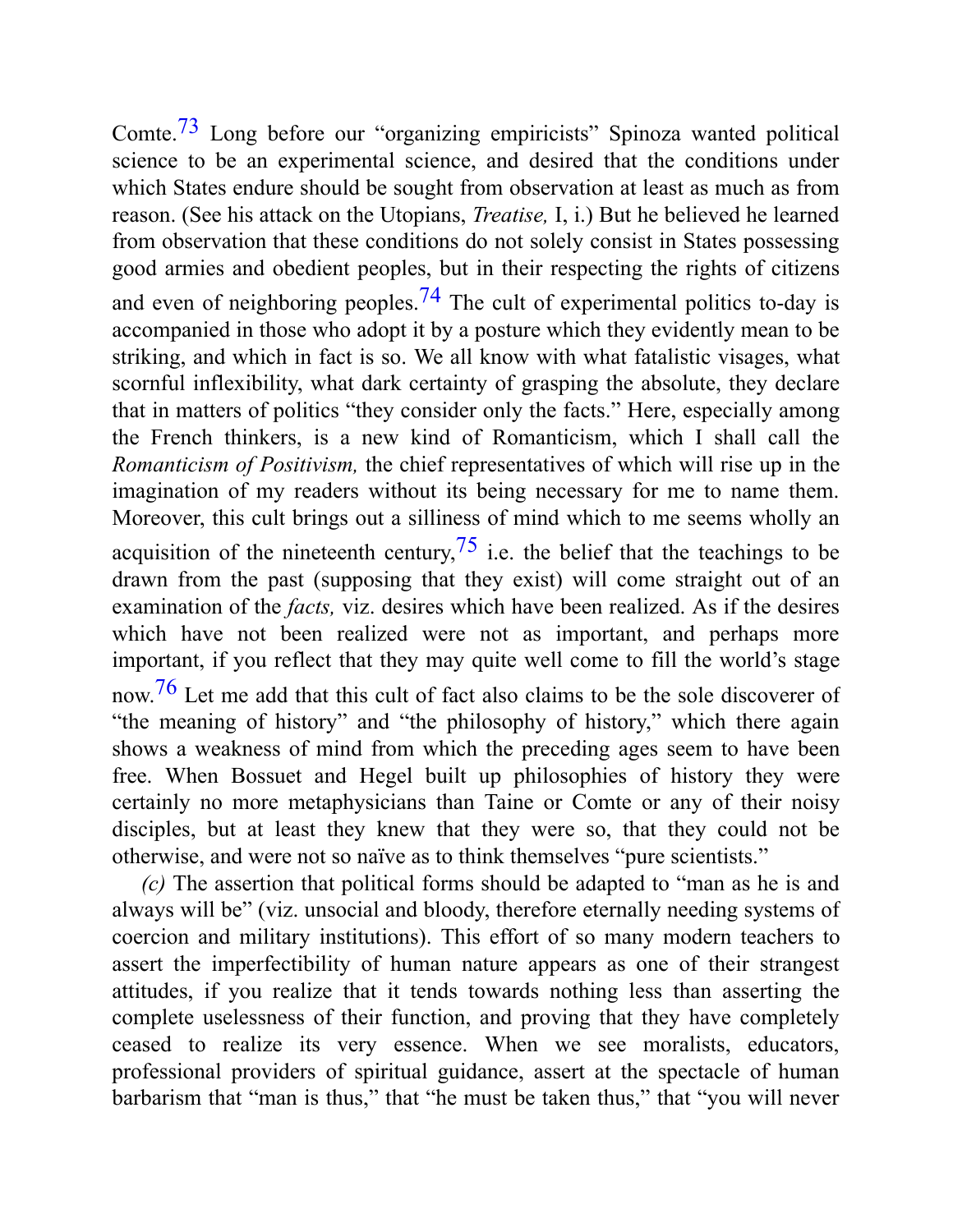change him," we are tempted to ask them what is their reason for existing. And when we hear them reply that "they are positive minds and not Utopians," that "they are concerned with what is, not with what might be," we are staggered to see that they do not know that the moralist is essentially a Utopian, and that the nature of moral action is precisely that it creates its object by affirming it. But we recover when we notice that they are in no wise ignorant of this, and know perfectly well that by affirming it they will create that eternity of barbarism necessary to the maintenance of the institutions which are dear to them.<sup>[77](#page-100-3)</sup>

The dogma of the incurable wickedness of man has another root among some who profess it. This is a Romantic pleasure in picturing the human race as walled in by an inevitable and eternal woe. From this point of view we may say that there has grown up among certain political writers of our time a real *Romanticism of Pessimism,* as false in its absoluteness as the Optimism of Rousseau and Michelet, in hatred of whom it has arisen, while its haughty and so-called scientific attitude is most impressive to simple souls.<sup>[78](#page-100-4)</sup> This doctrine has undoubtedly borne fruits outside the world of literature, and at its voice there has arisen a humanity which believes in nothing but its egotisms and merely laughs at the naïve persons who still think that it might become better. The modern "clerk" has accomplished a truly new work—he has taught man to deny his divinity. The import of such a work is obvious. The Stoics claimed that pain is abolished if it is denied; the thing is disputable in the matter of pain, but it is absolutely true in the matter of moral perfectibility.

I shall point out two more teachings inspired in the modern "clerks," by their preaching of the "strong State," and it will not be necessary to add that they are new in the ministers of the spiritual:—

The first is the teaching whereby they declare to Man that he is great to the extent that he strives to act and to think as his ancestors, his race, his environment thought, and ignores "individualism." Thirty years ago many of the French teachers hurled anathemas against the man who "claimed to seek truth for himself," to arrive at his own opinion, instead of adopting the opinion of his nation which had been told what it ought to think by its vigilant leaders. Our age has seen priests of the mind teaching that the gregarious is the praiseworthy form of thought, and that independent thought is contemptible. It is moreover certain that a group which desires to be strong has no use for the man who claims to think for himself. $79$ 

The second is the teaching whereby they declare to men that the fact that a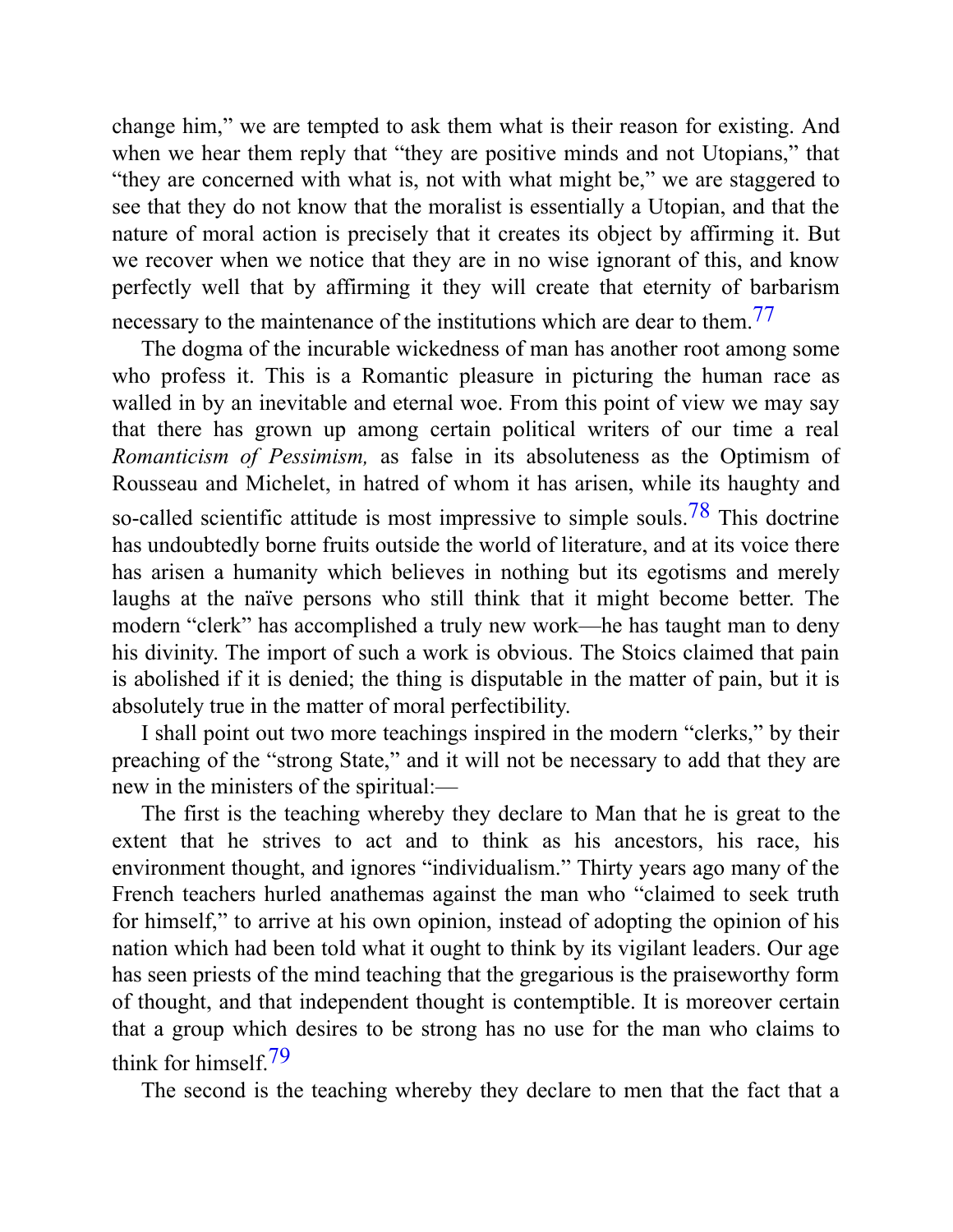group is numerous constitutes a right. This is the morality which the overpopulated nations hear from many of their thinkers, while the other nations hear from many of theirs that if their low birth-rate continues they will become the objects of a "legitimate" extermination. The rights of numerousness admitted by men who claim to belong to the life of the mind —that is what modern humanity sees. But it is certain that if a nation is to be strong, it must be numerous.

This cult of the strong State and the moral methods which ensure it have been preached to mankind by the "clerks" far beyond the domain of politics, and on a wholly general plane. This is the preaching of *Pragmatism* whose teaching during the past fifty years by nearly all the influential moralists of Europe is one of the most remarkable turning points in the moral history of the human species. It is impossible to exaggerate the importance of a movement whereby those who for twenty centuries taught Man that the criterion of the morality of an act is its disinterestedness, that good is a decree of his reason insofar as it is universal, that his will is only moral if it seeks its law outside its objects, should begin to teach him that the moral act is the act whereby he secures his existence against an environment which disputes it, that his will is moral insofar as it is a will "to power," that the part of his soul which determines what is good is its "will to live" wherein it is most "hostile to all reason," that the morality of an act is measured by its adaptation to its end, and that the only morality is the morality of circumstances. The educators of the human mind now take sides with Callicles against Socrates, a revolution which I dare to say seems to me more important than all political upheavals.<sup>[80](#page-100-0)</sup>

<span id="page-72-0"></span>I should like to point out certain particularly remarkable aspects of this preaching, which are probably not sufficiently realized.

<span id="page-72-1"></span>I said that the modern "clerks" teach man that his desires are moral insofar as they tend to secure his existence at the expense of an environment which disputes it. In particular they teach him that his species is sacred insofar as it is able to assert its existence at the expense of the surrounding world.  $81$  In other words, the old morality told Man that he is divine to the extent that he becomes one with the universe; the new morality tells him that he is divine to the extent that he is in opposition to it. The former exhorted him not to set himself in Nature "like an empire within an empire"; the latter exhorts him to say with the fallen angels of Holy Writ, "We desire now to feel conscious of ourselves in ourselves, and not in God." The former, like the master of the *Contemplations,* said: "Believe, but not in ourselves"; the latter replies with Nietzsche and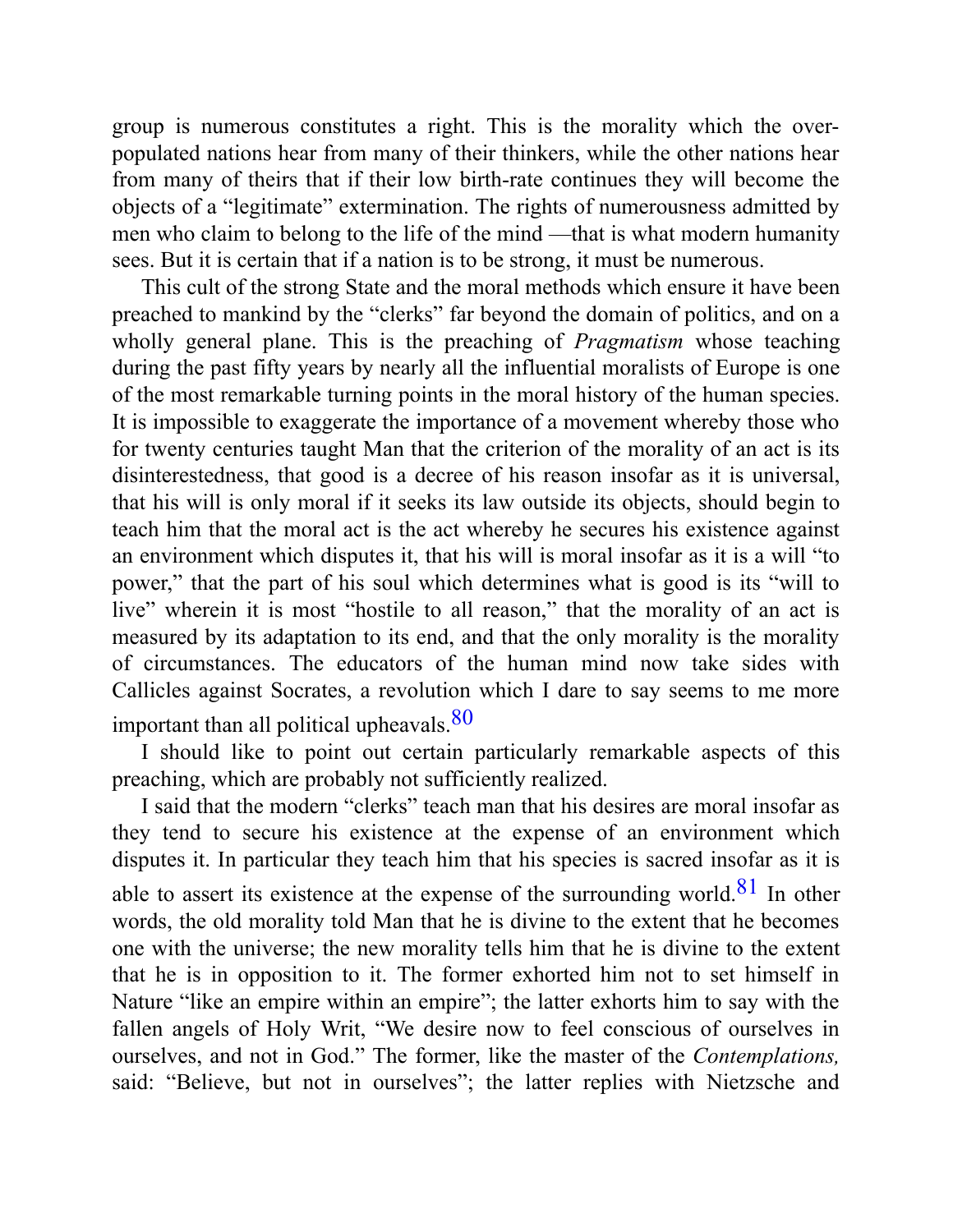Maurras: "Believe, and believe in ourselves, only ourselves."

Nevertheless, the real originality of Pragmatism is not in that. Christianity exhorted man to set himself up against Nature, but did so in the name of his spiritual and disinterested attributes: Pragmatism exhorts him to do so in the name of his practical attributes. Formerly man was divine because he had been able to acquire the concept of justice, the idea of law, the sense of God; to-day he is divine because he has been able to create an equipment which makes him the master of matter. (See the glorifications of the *homo faber* by Nietzsche, Sorel, Bergson.)

Moreover, the modern "clerks" extol Christianity insofar as it is supposed to have been preeminently a school of practical, creative virtues, adjusted to the support of the great human institutions. This amazing deformation of a doctrine which in its precepts is so obviously devoted to the love of the spiritual alone, is not only taught by laymen, who are quite within their rights in trying to place their practical desires under the patronage of the highest moral authorities; it is also professed by the ministers of Jesus themselves. Pragmatist Christianity, as I mean it here, is preached to-day from all Christian pulpits. <sup>[82](#page-100-2)</sup>

<span id="page-73-0"></span>This exhortation to concrete advantages and to that form of soul which procures them, is expressed by the modern "clerk" in another very remarkable teaching: By praise of the military life and the feelings which go with it, and by contempt for civil life and the morality it implies. We know the doctrine preached in Europe during the past fifty years by its most esteemed moralists, their apology for war "which purifies," their veneration for the man of arms "the archtype of moral beauty," their proclamation of the supreme morality of "violence" or of those who settle their differences by duels and not before a jury, while they declare that respect for contracts is the "weapon of the weak," the need for justice the "characteristic of slaves." It is not betraying the disciples of Nietzsche or Sorel—that is, the great majority of contemporary men of letters who attempt to set up a scale of moral values for the world—to say that according to them Colleoni is a far superior specimen of humanity to l'Hôpital. The estimates of the *Voyage du Condottiere* are not peculiar to the author of that work. Here is an idealization of practical activity, which humanity had never before heard from its educators, at least from those who speak dogmatically.

I shall be told that Nietzsche and his school do not extol the military life because it procures material advantages, but on the contrary, because it is the type of disinterested realism, and in opposition to the realism which in their opinion is the characteristic of civilian life. Yet it is none the less true that the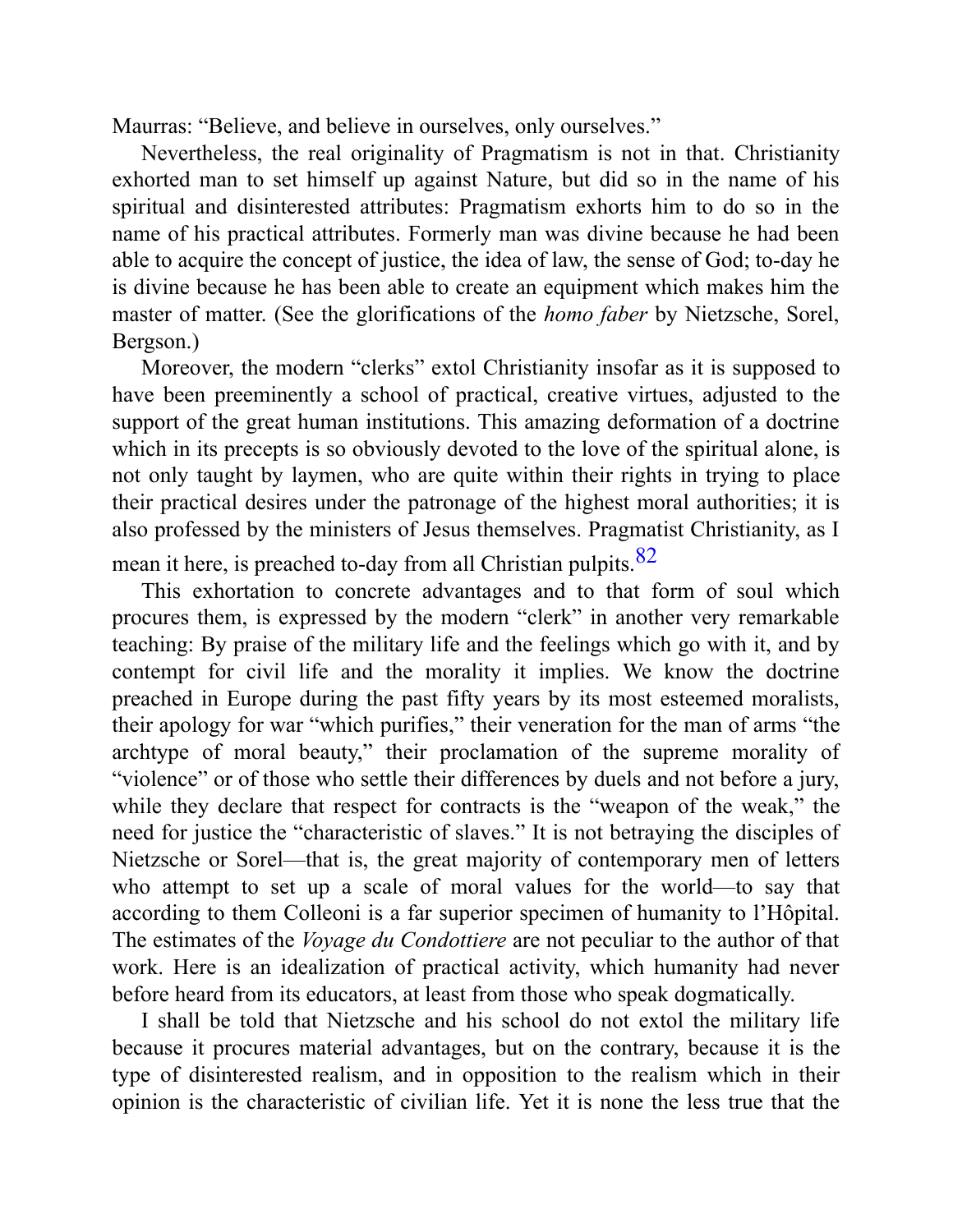way of life praised by these moralists is in fact that which preëminently brings material advantages. Whatever may be said by the author of *Reflections on Violence* and his disciples, war is more profitable than the counting house; to take is more advantageous than to exchange; Colleoni possesses more than Franklin. (Naturally, I am speaking of the successful military man, since Nietzsche and Sorel never speak of the merchant who goes bankrupt.)

Moreover, no one will deny that the irrational activities, of which the military instinct is only one aspect, are extolled by their great modern apostles for their practical value. Their historian has put it admirably: The Romanticism of Nietzsche, Sorel, and Bergson is a *utilitarian* Romanticism.

Let me insist that what I am pointing to here, is not the modern "clerk's" extolling of the military spirit, but of the warlike instinct. It is the cult of the warlike instinct, outside all social spirit of discipline or sacrifice which is meant by the following assertions of Nietzsche, glorified by a French moralist whom himself has numerous followers:—

"The values of the warrior aristocracy are founded on a powerful bodily constitution, excellent health, without forgetting all that is necessary to the upkeep of that overflowing vigour—war, adventure, hunting, dancing, physical games and exercises, and in general everything which implies a robust, free and joyous activity."

"That audacity of noble races, a mad, absurd, spontaneous audacity … their indifference and scorn for all safety of body, for life, comfort …"

"The superb blond beast wandering in search of prey and carnage …"

"The terrible gaiety and profound joy felt by heroes in all destruction, in all the pleasures of victory and cruelty."

The moralist who quotes those remarks (Sorel, *Reflexions sur la Violence,* p. 360) adds, in order to leave no doubt about his recommendation of them to his fellow human beings: "It is quite evident that liberty would be seriously compromised if men came to look upon the Homeric values" (which, for him, are the values just praised by Nietzsche) "as being characteristic of the barbarous peoples only."

<span id="page-74-0"></span>Is it necessary to observe how, here again, the moral presentation dominant among the world's educators is essentially Germanic, and shows the bankruptcy of Graeco-Roman thought? Before our times you do not find in France a single serious moralist (including de Maistre) or even a poet (if you consider only the great ones) who praises the "pleasures of victory and cruelty."<sup>[83](#page-100-3)</sup> And it is the same for ancient Rome, among the nations to whom war had given world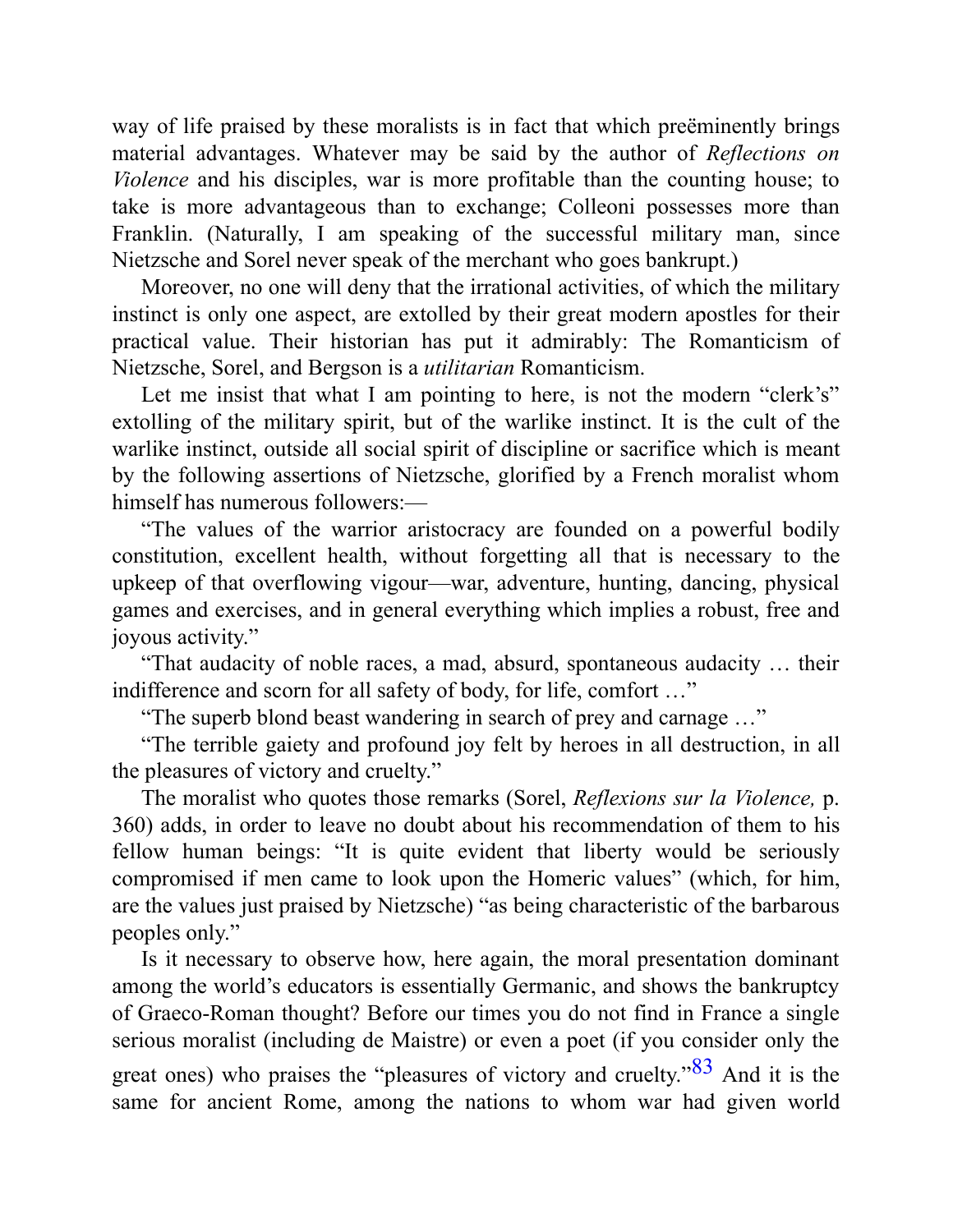<span id="page-75-0"></span>supremacy. I do not find a single passage which puts forward the instincts of prey as the supreme form of human morality in Cicero, Seneca, or Tacitus, or even in Virgil, Ovid, Lucan, and Claudian. On the other hand, I find a great many which attribute this rank to the instincts on which civil life is based.<sup>[84](#page-100-4)</sup> Moreover, in primitive Greece, long before the philosophers, the myths very soon give an important place to civil morality. In a poem of Hesiod the tomb of Cycnus is engulfed in the waters by Apollo's command, because Cycnus was a brigand. The defense of warlike instincts by Mediterranean moralists will be one of the amazements of history. Some of them, moreover, seem uneasy about it, and feel they ought to claim that the Homeric values (we have seen what they mean by that) "are very close to the values of Corneille"  $85$ —as if the French poet's heroes, with all their sense of devotion to duty and the State, had anything in common with lovers of adventure, prey, and carnage!

<span id="page-75-2"></span><span id="page-75-1"></span>It will be observed that these passages from Nietzsche praise the military life apart from any political aim.  $86$  And, in fact, the modern "clerks" teach men that war implies a morality *in itself* and should be exercised even apart from any utility. This thesis, so familiar in Barrès, has been defended in its full splendor by a young hero who is an educator of the soul for a whole French generation:

"In my country we love war and secretly desire it. We have always made war. Not to conquer a province, not to exterminate a nation, not to settle a conflict of interests... We make war for the sake of making war, with no other purpose." $87$ 

<span id="page-75-3"></span>The old French moralists, even the soldiers (Vauvenargues, Vigny), looked upon war as a sad necessity; their descendants recommend it as a noble inutility. Yet, here again, the cult preached as apart from the practical and as an art happens to be eminently favorable to the practical—useless war is the best preparation for useful war.

This teaching leads the modern "clerk" (we have just seen it in Nietzsche) to confer a *moral* value upon physical exercise and to proclaim *the morality of sport*—a most remarkable thing indeed among those who for twenty centuries have exhorted man to situate good in states of the mind. The moralists of sport, moreover, do not all shuffle over the practical essence of their doctrine. Young people, Barrès clearly teaches, should be trained in physical strength, for the greatness of the country. The modern educator goes for his inspiration, not to those who strolled in the Lyceum or to the solitaries of Clairvaux, but to the founder of a little town in the Peloponnesus. Moreover, our age has seen this new thing: Men who claim to belong to the spiritual life teaching that the Greece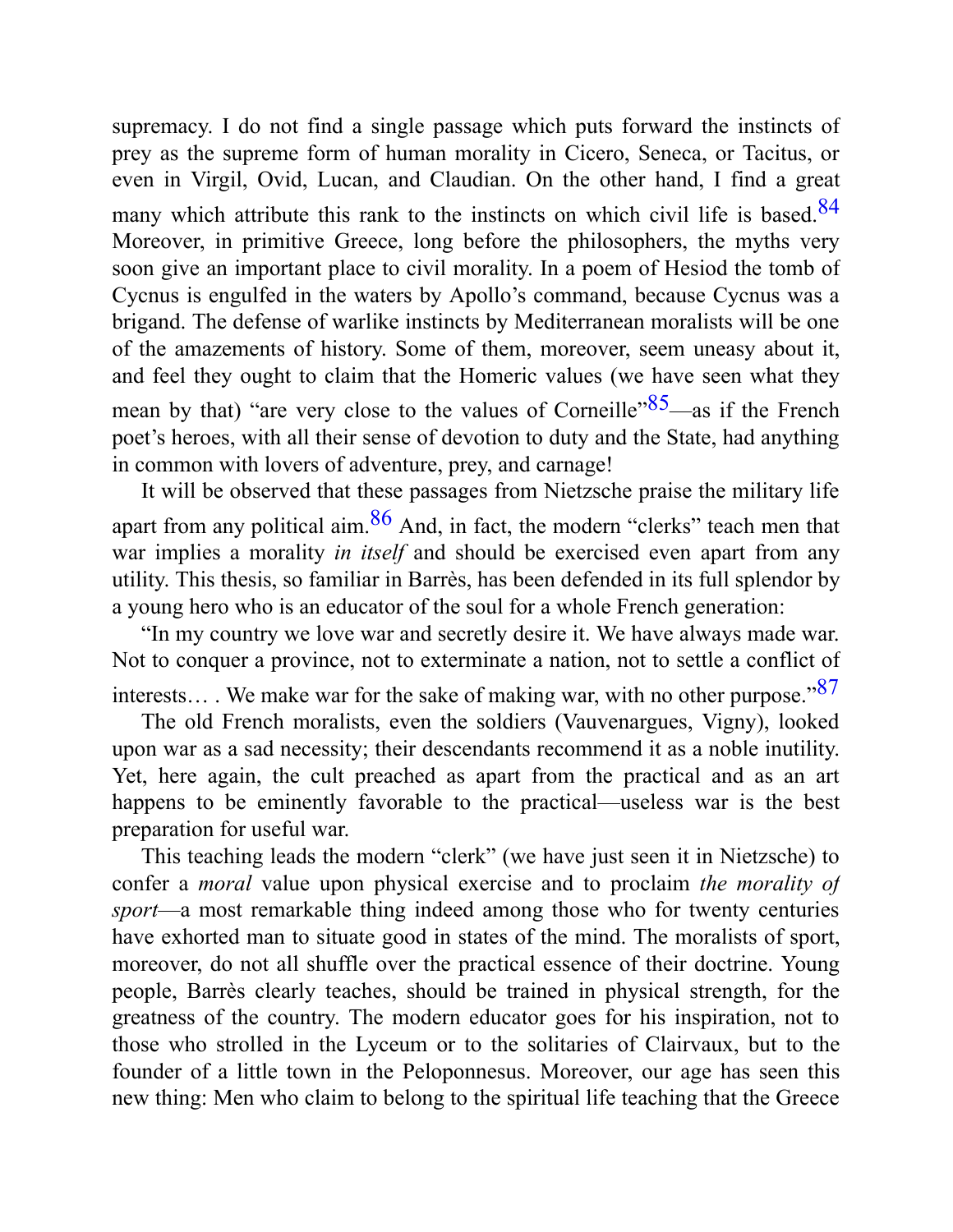to venerate is Sparta with her gymnasiums, not the city of Plato or Praxiteles, while others maintain that in antiquity we should honor Rome and not Greece. All these things are perfectly consistent in those who desire to preach to humanity nothing but strong constitutions and solid ramparts. [88](#page-101-0)

<span id="page-76-0"></span>The preaching of realism leads the modern "Clerk" to certain teachings, whose novelty in his history is not sufficiently noticed, nor what a break they form with the teaching which his class has given to men for the past two thousand years.

*(a) The extolling of courage,* or more precisely the exhortation to make the supreme virtue Man's aptitude to face death, while all other virtues, however lofty, are placed below it. This teaching, openly the teaching of Nietzsche, Sorel, Péguy, Barrès, was always the teaching of poets and generals, but is entirely new among the "clerks," I mean among men who put before the world a scale of values in the name of philosophical reflection, or who are willing to be considered as such. From Socrates to Renan they had considered courage as a virtue, but on a lower plane. All, more or less openly, teach with Plato: "In the first rank of virtue are wisdom and temperance; courage only comes afterwards."<sup>[89](#page-101-1)</sup> The impulses they exhort man to venerate are not those whereby he strives to quench his thirst for placing himself in the real, but those whereby he moderates it. It was reserved for our time to see the priests of the spiritual placing in the first rank of forms of soul that which is indispensable to man if he is to conquer and to lay foundations.  $90$  However, this practical value of courage, plainly expressed by Nietzsche and Sorel, is not equally so expressed by all the modern moralists who praise this virtue. This brings another of their teachings before us:—

<span id="page-76-2"></span><span id="page-76-1"></span>*(b) The extolling of honor,* by which is meant all those impulses which cause a man to risk his life for no practical interest—to be precise, from desire of glory —*but which are an excellent school of practical courage,* and were always extolled by those who lead men to the conquest of material things. In this connection, let the reader think of the respect in which the institution of the duel has always been held in armies, in spite of certain repressions inspired solely by practical considerations. [91](#page-101-3)

<span id="page-76-4"></span><span id="page-76-3"></span>Here again, the position attributed to these impulses by so many modern moralists is something new among them, especially in the country of Montaigne, Pascal, La Bruyère, Montesquieu, Voltaire and Renan, who, when they extol honor, mean something very different from man's cult of his own glory.  $92$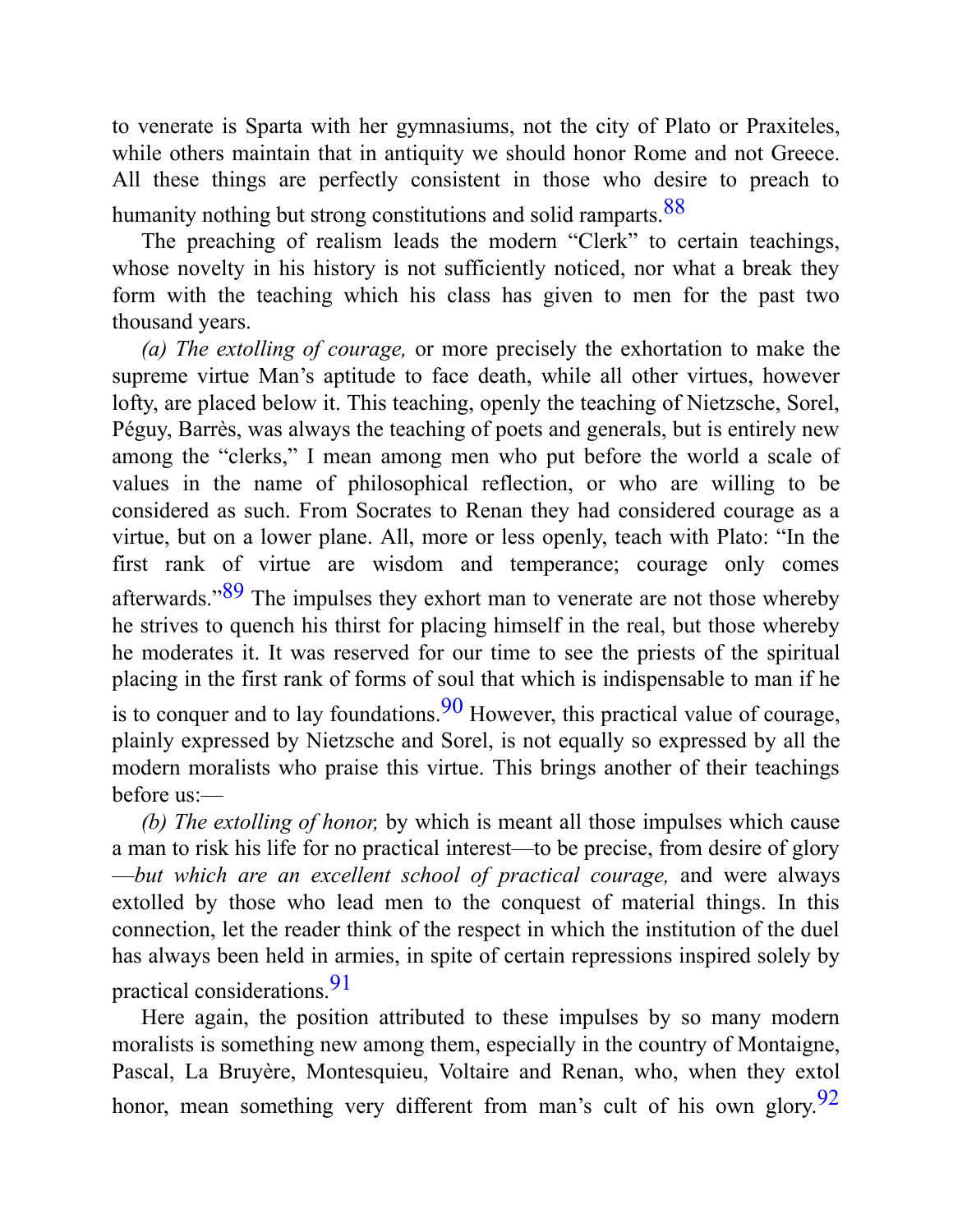Nevertheless, the most remarkable thing about all this is that the cult of man for his own glory is currently preached by the Churchmen as a virtue which leads Man to God. Is it not amazing to hear words like the following from a Christian pulpit? "The love of grandeurs is the path to God, and the heroic impulse which fully coincides with the search for glories in their cause, permits him who had forgotten God or who thought he knew not God to re-invent Him, to discover this last summit after temporary ascents have rendered him accustomed to the dizziness and air of altitudes."<sup>[93](#page-101-5)</sup> One cannot forbear quoting the lesson given by a true disciple of Jesus to a Christian teacher who had also strangely forgotten his Master's word:—

<span id="page-77-0"></span>"Have you noticed that the eight Beatitudes, the Sermon on the Mount, the Gospels, the whole of primitive Christian literature, contain not one word which sets military virtues among those which lead to the Kingdom of Heaven?" (Renan, *First Letter to Strauss.)* [94](#page-102-0)

<span id="page-77-1"></span>Let me observe that I am not reproaching the Christian preacher for giving their due to glory and other earthly passions, I am only reproaching him for trying to pretend that he is in harmony with his institution when he does so. We do not ask that the Christian shall not violate the Christian law; we only ask him to know that he is breaking it when he does break it. This seems to me admirably brought out by the remark of Cardinal Lavigerie who was asked: "What would you do, Eminence, if some one slapped your right cheek?" and who replied, "I know what I ought to do, but I do not know what I should do." *I know what I ought to do,* and therefore what I ought to teach. A man who speaks in that way may give way to every species of violence, and yet maintain Christian morality. Here actions are nothing; the judgment on the actions is everything.

Must I repeat that I am not deploring the fact that the cults of honor and courage should be preached to human beings; I am deploring the fact that they are preached *by the "clerks."* Civilization, I repeat, seems to me possible only if humanity consents to a division of functions, if side by side with those who carry out the lay passions and extol the virtues serviceable to them there exists a class of men who depreciate these passions and glorify the advantages which are beyond the material. What I think serious is that this class of men should cease to perform their office, and that those whose duty was to quench human pride should extol the same impulses of soul as the leaders of armies.

I shall be told that this preaching is imposed on the "clerks," at least in wartime, by the laymen, by the States, who to-day intend to mobilize all the moral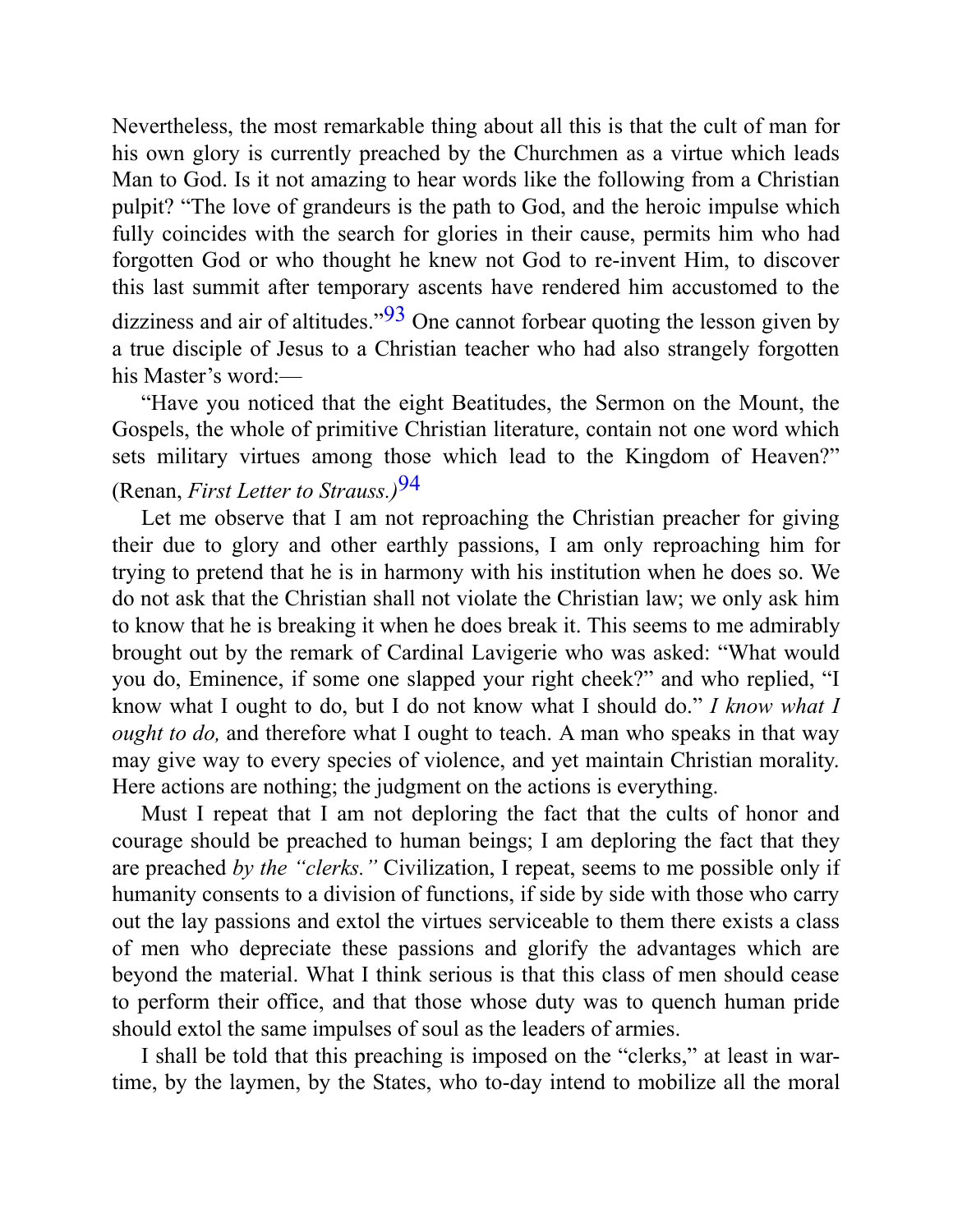<span id="page-78-0"></span>resources of the nation for their ends.<sup>[95](#page-102-1)</sup> But what amazes me is not so much that I see the "clerks" preaching in this manner, as to see them do it with such docility, such absence of disgust, such enthusiasm, such joy… . The truth is that the "clerks" have become as much laymen as the laymen themselves.

<span id="page-78-1"></span>*(c) The extolling of harshness* and the scorn for human love—pity, charity, benevolence. Here again, the modern "clerks" are the *moralists* of realism. They are not content to remind the world that harshness is necessary in order "to succeed" and that charity is an encumbrance, nor have they limited themselves to preaching to their nation or party what Zarathustra preached to his disciples: "Be hard, be pitiless, and in this way dominate." They proclaim the moral nobility of harshness and the ignominy of charity. This teaching, which is the foundation of Nietzsche's work, need not surprise one in a country which has not provided the world with a single great apostle,  $96$  but it is very remarkable in the land of Vincent de Paul and the defender of the Calas. Lines like the following, which might be an extract from the *Genealogy of Morals,* seem to me something wholly new coming from the pen of a French moralist: "This perverted pity has degraded love.<sup>[97](#page-102-3)</sup> It has been given the name of charity, and the weak have received its dew. Night after night the seed of this calamity has been scattered. It conquers the earth. It fills the solitary places. In whatever country you go, you cannot go about for a single day without meeting this withered face with its commonplace gestures, inspired by the sole desire of prolonging its shameful life."<sup>[98](#page-102-4)</sup> There again we can observe how the modern realists have advanced beyond their predecessors. When Machiavelli declares that "a Prince in order to maintain his power is forced to govern in a manner contrary to charity and humanity," he is simply saying that to act contrary to charity may be a practical necessity, but he does not in the least touch that charity is a degradation of the soul. This teaching is the contribution of the nineteenth century to the moral education of mankind.

<span id="page-78-3"></span><span id="page-78-2"></span>Sometimes the modern "clerks" claim that in preaching inhumanity they are only continuing the teaching of their great ancestors, particularly of Spinoza on acount of his famous proposition: "Pity in itself is bad and useless in a soul which lives according to reason." Is it necessary to point out that here pity is depreciated, not to the benefit of inhumanity, but to the benefit of humanity *guided by reason,* because reason alone "enables us to give aid to others with certainty." And Spinoza, determined to stress the fact that for him pity is only inferior to reasoned kindness, adds: "It must be fully understood that I am here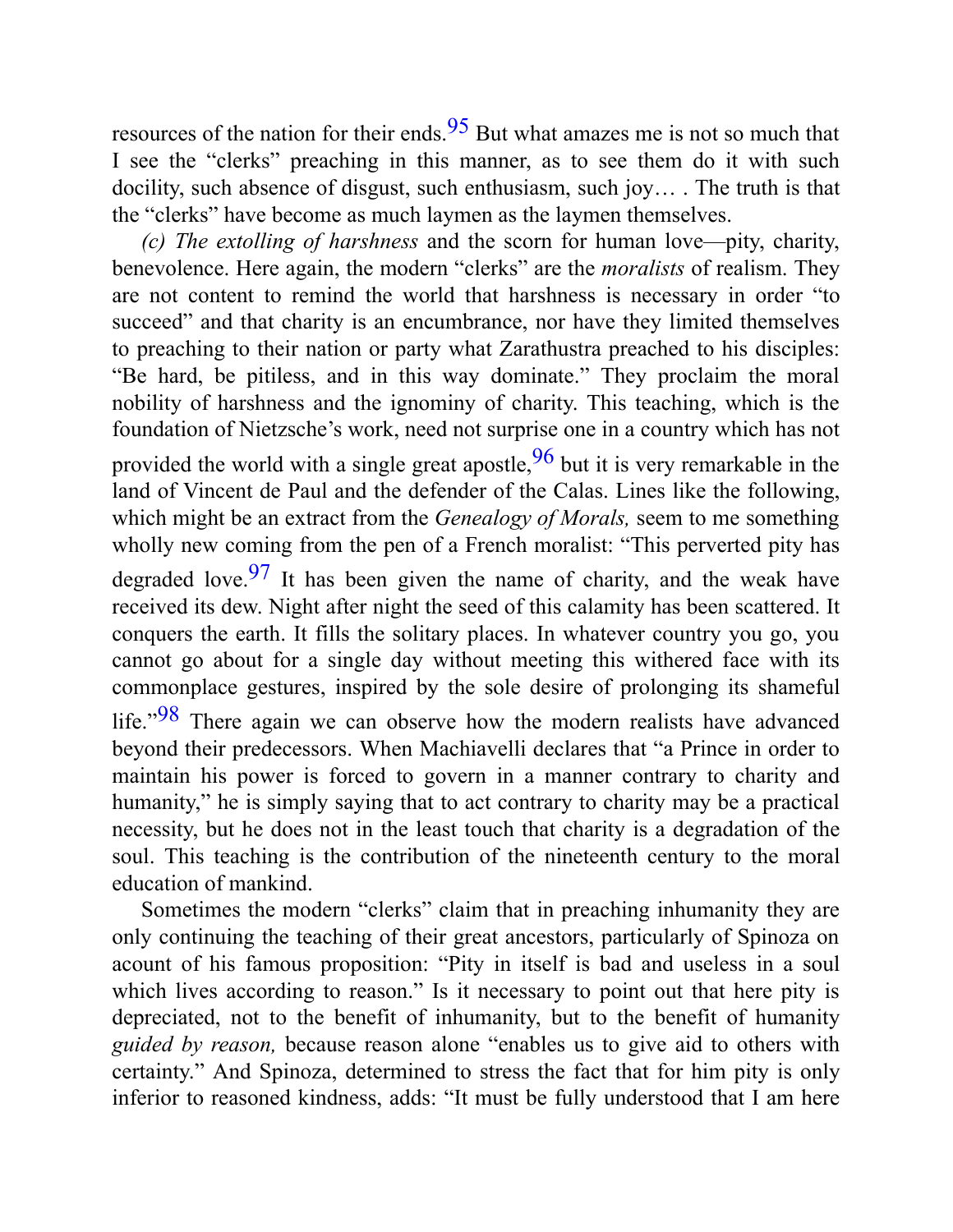speaking of the man who lives by reason. For if a man is never led by reason or by pity to go to the assistance of others, then assuredly he deserves the name of inhuman, since he retains no resemblance to a man." Let me add that the apostles of harshness cannot claim either that they are supported by the fanatics of justice (Michelet, Proudhon, Renouvier) who, by sacrificing love to justice, do perhaps end up in harshness, but not in a joyous harshness which is precisely the harshness preached by the modern realists, who say—perhaps rightly—that it is the only fertile kind.<sup>[99](#page-102-5)</sup>

<span id="page-79-0"></span>This extolling of harshness seems to me to have borne more fruit than any other preaching by the modern "clerks." It is a commonplace that among the great majority of the (so-called) thinking young men, in France for instance, harshness is to-day an object of respect, while human love in all its forms is considered a rather laughable thing. These young men have a cult for doctrines which respect nothing but force, pay no attention to the lamentations of suffering and proclaim the inevitability of war and slavery, while they despise those who are revolted by such prospects and desire to alter them. I should like these cults to be compared with the literary esthetics of these young men, their veneration for certain contemporary novelists and poets in whom the absence of human sympathy reaches a rare pitch of perfection, and whom they plainly venerate, especially for that characteristic. And I should like you to observe the gloomy gravity and arrogance with which these young men subscribe to these "iron" doctrines. It seems to me that the modern "clerks" have created in so-called cultivated society a positive *Romanticism of harshness.*

They have also created a *Romanticism of contempt,* at least in France, and notably with Barrès, and indeed since Flaubert and Baudelaire. Nevertheless, it seems to me that in recent times contempt has been practiced in France for reasons quite other than esthetic. These peoples have come to see that by feeling contempt for others they are not only obtaining the pleasure of a lofty attitude, but that when they are really expert in expressing contempt they harm what they despise, do it a real damage. And in fact the kind of contempt which Barrès expresses for the Jews and which certain royalist teachers have displayed for democratic institutions every morning for the past twenty years, do really harm their victims, at least among those very numerous artistic minds for whom a superbly executory gesture is as good as an argument. The modern "clerks" deserve a place of honor in the history of realism; they have come to understand the practical value of contempt.

It may also be said that they have created a *cult for cruelty.* Nietzsche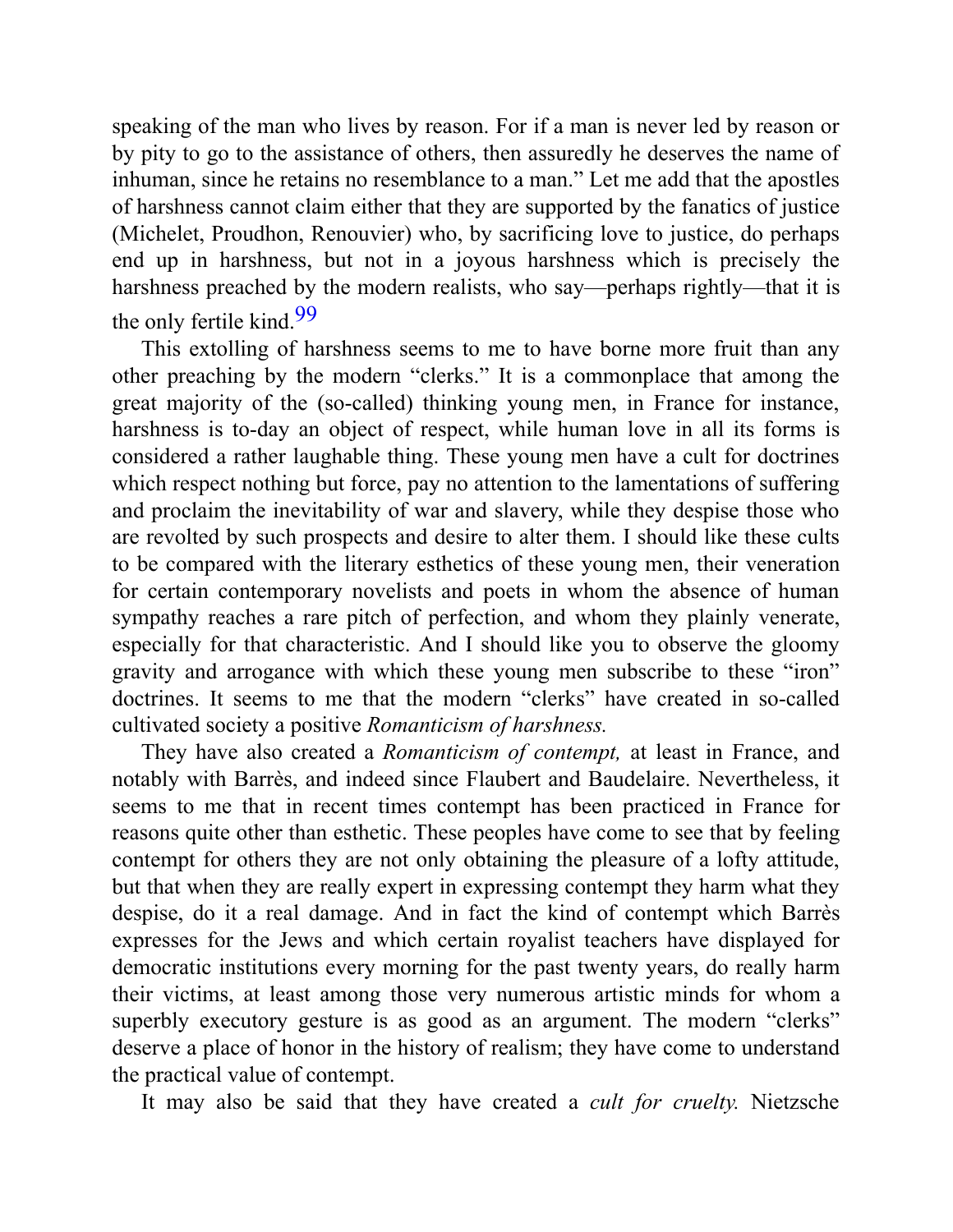<span id="page-80-0"></span>proclaims that "every superior culture is built up on cruelty," a doctrine which is explicitly proclaimed in many places by Barrès, author of *Du sang, de la voluptè et de la mort.* Nevertheless, the cult of cruelty, which may also be thought necessary "to succeed"<sup>[100](#page-102-6)</sup> has remained limited to a few particularly artistic sensibilities, at least in France. It is very far from becoming the cult of a school, like harshness and contempt. Here again we may notice how new this cult is in the land of those who said "Cowardice, the mother of cruelty" (Montaigne), or, to quote a military moralist, "a hero does not feel proud of carrying hunger and misery among foreigners, but of enduring them for the State; nor of giving death, but of risking it." (Vauven-argues.)<sup>[101](#page-102-7)</sup>

<span id="page-80-1"></span>*(d) The cult of success,* I mean the teaching which says that when a will is successful that fact alone gives it a moral value, whereas the will which fails is for that reason alone deserving of contempt. This philosophy which is professed by many a modern teacher in political life (it may be said, by all in Germany since Hegel, and by a large number in France since de Maistre) is also professed in private life, and has borne its fruits there. In the so-called thinking world today there are innumerable people who think they are demonstrating their aristocratic morality by declaring their systematic esteem for all who "succeed" and their scorn for all who fail. One moralist places to the credit of Napoleon's greatness of soul his contempt for "the unlucky"; others do the same thing in regard to Mazarin, Vauban, Mussolini. It cannot be denied that the "clerks" are thereby keeping an excellent school of realism, since the cult of success and the contempt for misfortune are obviously admirable moral conditions for obtaining material advantages. Nor can it be denied that this teaching is entirely new among them, especially among the "clerks" of the Latin races, I mean those whose ancestors had taught mankind to honor merit apart from its achievements, to honor Hector as much as Achilles, the Curiatii more than their successful rivals. [102](#page-102-8)

<span id="page-80-2"></span>We have just seen that the modern moralists extol the warrior at the expense of the man of justice. They also extol him at the expense of the man of learning and, there again, they preach to the world the cult of practical activity in defiance of the disinterested life. We all know Nietzsche's hue and cry against the man of the study, the man of erudition, "the mirror man," whose only passion is to understand. And also Nietzsche's esteem for the life of the mind solely insofar as it is emotion, lyricism, action, partiality; his derisive laughter at "objective" methodical research devoted to "the horrible old woman known as truth." And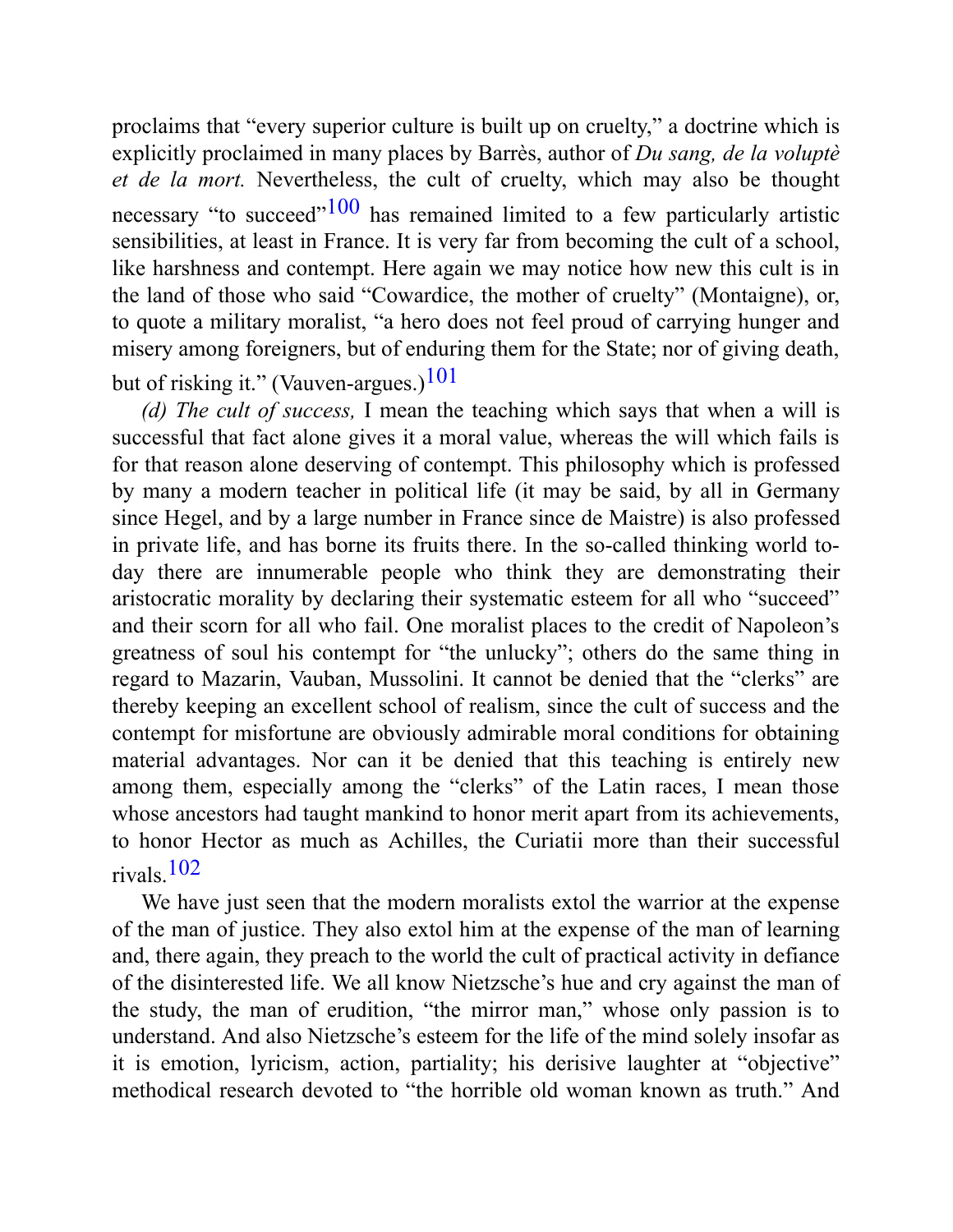<span id="page-81-1"></span><span id="page-81-0"></span>we know Sorel's denunciations of societies which 'give a privileged place to the amateurs of *purely intellectual things* [103](#page-102-9) (those of Barrès, Lemaître, Brunetière, thirty years ago, intimating to the "intellectuals" that they are a type of humanity "inferior to the soldier"; those of Pèguy, who admires philosophies to the extent that "they are good fighters," and admires Descartes because he was in the army, and the dialecticians of French monarchism solely because they are ready to be killed for the sake of their views.  $104$  I shall be told that most often this is the mere wild talk of men of letters, the posturing of lyricists, to which it is unjust to attribute a dogmatic meaning; that Nietzsche, Barrès and Pèguy denounce the life of study on account of their poetic temperaments, their aversion from everything lacking in picturesqueness and the spirit of adventure, and not their resolution to abase disinterestedness. To which I reply that these poets give themselves out as serious thinkers (notice their tone, *quite free from* naïveté); that the immense majority of their readers accept them as such; that, even if it were true that in depreciating the man of study their motive is not to abase disinterestedness, it is none the less true in fact that the manner of living they hold up to the laughter of mankind happens to be the very type of the disinterested life, while the life they extol at its expense is the very type of practical activity (at least more practical than that of the man of study, for it will be admitted that the activity of du Guesclin and Napoleon is more likely to acquire material advantages than the activity of Spinoza and Mabillon); that, moreover, what these thinkers despise in the man of study is precisely the man who lays no foundations, who does not conquer, who does not predicate the capture of its environment by the species, or who, if he does predicate it, as the scientist does by his discoveries, retains for himself only the joy of knowledge and abandons the practical exploitation of his discoveries to others. In Nietzsche, the scorn for the man of study to the benefit of the warrior is only an episode in a desire which nobody will deny inspires the whole of his work as well as the work of Sorel, Barrès and Péguy: *The desire to abase the values of knowledge before the values of action.* [105](#page-102-11)

<span id="page-81-2"></span>To-day this desire inspires not only the moralist, but another kind of "clerk" who speaks from much higher ground. I am referring to that teaching of modern metaphysics which exhorts man to feel comparatively little esteem for the truly thinking portion of himself and to honor the active and *willing* part of himself with all his devotion. The theory of knowledge from which humanity has taken its values during the past half century assigns a secondary rank to the mind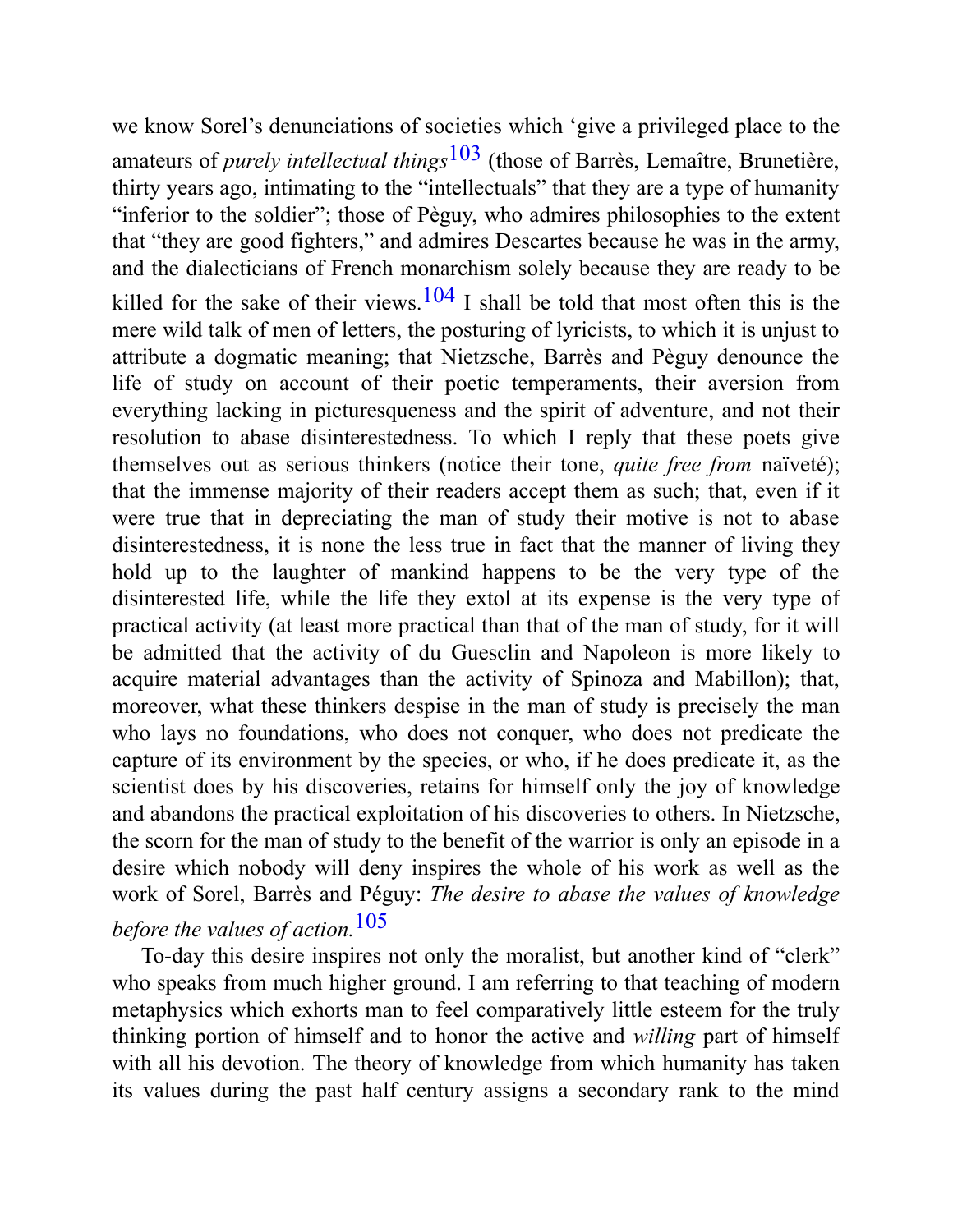which proceeds by clear and distinct ideas, by categories, by words, and places in the highest rank the mind which succeeds in liberating itself from these intellectual habits and in becoming conscious of itself insofar as it is a "pure tendency," a "pure will," a "pure activity." Philosophy which formerly raised man to feel conscious of himself because he was a thinking being and to say, "I think, therefore I am," now raises him to say, "I am, therefore I think," "I think, therefore I am not," (unless he takes thought into consideration only in that humble region where it is confused with action). Formerly philosophy taught him that his soul is divine insofar as it resembles the soul of Pythagoras linking up concepts; now she informs him that his soul is divine insofar as it resembles that of the small chicken breaking its eggshell.  $106$  From his loftiest pulpit the modern "clerk" assures man that he is great in proportion as he is practical.

<span id="page-82-0"></span>During fifty years, especially in France (see Barrès and Bourget) a whole literature has assiduously proclaimed the superiority of instinct, the unconscious, intuition, the will (in the German sense, i.e. as opposed to the intelligence) and has proclaimed it in the name of the practical spirit, because the instinct and not the intelligence knows what we ought to do—as individuals, as a nation, as a class—to secure our own advantage. These writers have eagerly expatiated on the example of the insect whose "instinct" (it appears) teaches it to strike its prey precisely in the spot which will paralyze it without killing it, so that its offspring may feed on the living prey and develop better.  $107$  Other teachers denounce this "barbarous" extolling of instinct in the name of "the French tradition" and preach "the superiority of the intelligence"; but they preach it because in their opinion it is the intelligence which shows us the actions required by our interests, i.e. from exactly the same passion for the practical. This brings us to one of the most remarkable and certainly the most novel forms of this preaching of the practical by the modern "clerks."

<span id="page-82-1"></span>I mean that teaching according to which *intellectual activity is worthy of esteem to the extent that it is practical and to that extent alone.* It may be said that since the Greeks the predominant attitude of thinkers towards intellectual activity was to glorify it insofar as (like esthetic activity) it finds its satisfaction in itself, apart from any attention to the advantages it may procure. Most thinkers would have agreed with Plato's famous hymn to geometry, where that discipline is venerated more than all others because for him it represents the type of speculative thought which brings in nothing material; and with Renan's verdict which declares that the man who loves science for its fruits commits the worst of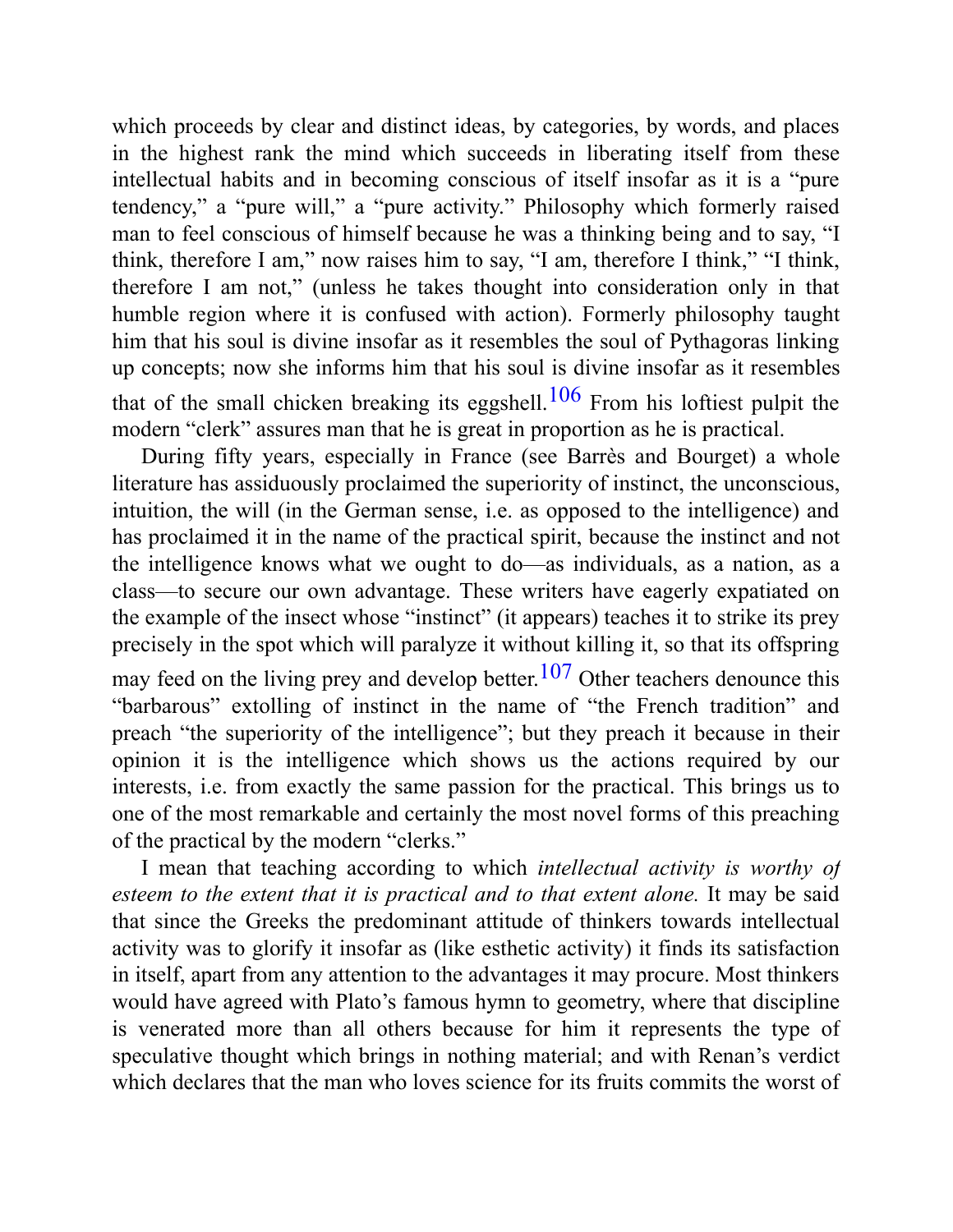<span id="page-83-2"></span><span id="page-83-1"></span><span id="page-83-0"></span>blasphemies against that divinity.  $108$  By this standard of values the "clerks" put before the laymen the spectacle of a class of men for whom the value of life lies in its disinterestedness, and they acted as a check on—or at least shamed—the laymen's practical passions. The modern "clerks" have violently torn up this charter. They proclaim that intellectual functions are only respectable to the extent that they are bound up with the pursuit of a concrete advantage, and that the intelligence which takes no interest in its objects is a contemptible activity. They teach that the superior form of the intelligence is that which thrusts its roots into "the vital urge," occupied in discovering what is most valuable in securing our existence. In historical  $109$  science especially, they honor the intelligence which labors under the guidance of political interests,  $\frac{110}{10}$  $\frac{110}{10}$  $\frac{110}{10}$  and they are completely disdainful of all efforts towards "objectivity." Elsewhere they assert that the intelligence to be venerated is that which limits its activities within the bounds of national interests and social order, while the intelligence which allows itself to be guided by the desire for truth alone, apart from any concern with the demands of society, is merely a "savage and brutal" activity, which "dishonours the highest of human faculties."<sup>[111](#page-103-5)</sup> Let me also point out their devotion to the doctrine (Bergson, Sorel) which says that science has a purely utilitarian origin—the necessity of man to dominate matter, "knowledge is adaptation"; and their scorn for the beautiful Greek conception which made science bloom from the desire to play, the perfect type of disinterested activity. And then they teach men that to accept an error which is of service to them (the "myth") is an undertaking which does them honor, while it is shameful to admit a truth which harms them. In other words, as Nietzsche, Barrès and Sorel plainly put it, sensibility to truth in itself apart from any practical aim is a somewhat contemptible form of mind.<sup>[112](#page-103-6)</sup> Here the modern "clerk" positively displays genius in his defense of the material, since the material has nothing to do with the truth, or rather to speak more truly— has no worse enemy. The genius of Callicles in all its profundity lives again in the great masters of the modern soul. [113](#page-103-7)

<span id="page-83-5"></span><span id="page-83-4"></span><span id="page-83-3"></span>Then the modern "clerks" have preached to men the religion of the practical *by means of their theology,* through the image of God they have set before them. First, they determined that God, who since the Stoics has been infinite, should once more become finite, distinct, endowed with a personality, that He should be the affirmation of a *physical* and not a *metaphysical* existence.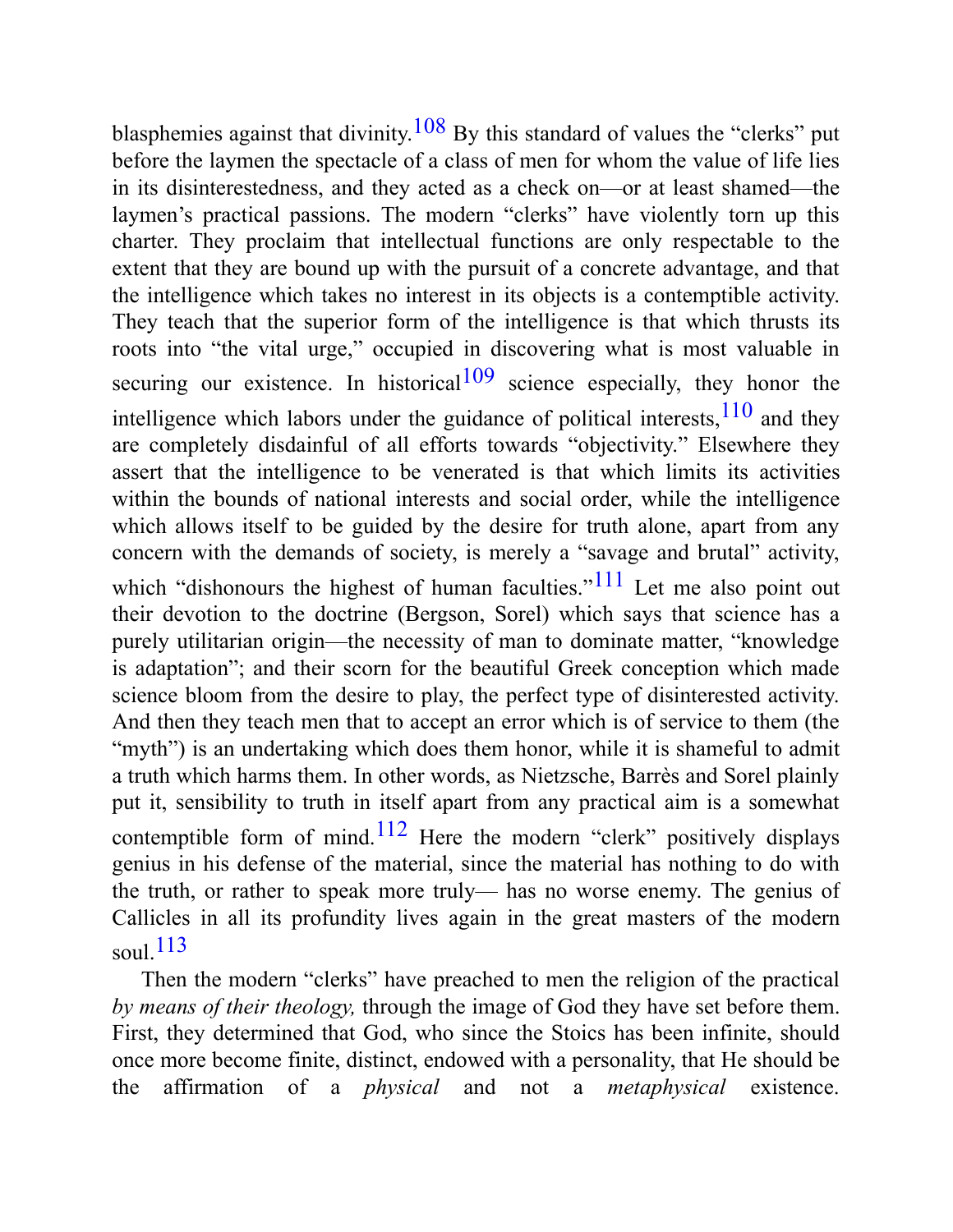<span id="page-84-4"></span><span id="page-84-3"></span><span id="page-84-2"></span><span id="page-84-1"></span><span id="page-84-0"></span>Anthropomorphism, which in the poets from Prudentius to Victor Hugo existed mingled with pantheism without troubling to define the frontiers between them, since God was personal or indeterminate according to the direction of the emotion and the needs of the lyric impulse, rose up in Péguy and Claudel with the most violent consciousness of itself, the clearest desire to be distinguished from its acolyte and to express contempt for him. At the same time the political teachers attacked the religion of the Infinite with a precision of hatred, a skill in depreciation, unparalleled even in the Church, which consisted in denouncing this religion precisely because it is not practical, because it saps away the feelings which found the great earthly realities: the City and the State.<sup>[114](#page-104-0)</sup> But the modern "clerks" have above all endowed God with the attributes which secure practical advantages. It may be said that, since the Old Testament, God was far more just than strong, or rather that, as Plato thought, His strength was only a form of His justice; and His power, as Malebranche and Spinoza put it, had nothing in common with the power of kings and Empire-builders. The desire to increase was implicitly excluded from His nature, as well as the moral attributes necessary to the satisfaction of that desire—energy, will, the love of effort, the attraction of triumph. This was an inevitable result of His perfect and infinite state of being, which at once constituted the whole of possible reality. Even in creation, the idea of which is essentially inseparable from the ideas of power and increase, these ideas were avoided—the world was far less a result of God's power than of His love; it came out of God as a ray comes out of the sun, without God feeling any increase of Himself at the expense of anything else. God, to speak in terms of the schools, was far less the transcendent cause of the world than its immanent cause. $115$  On the other hand, for the modern teachers (Hegel, Schelling, Bergson, Péguy), God is essentially something which increases; His law is "incessant change," "incessant novelty," "incessant  $116$ creation"; His principle is essentially a principle of growth—Will, Tension, Vital Urge. If He is Intelligence, as with Hegel, He is an intelligence which "develops," which "realizes itself" more and more. The Being situated immediately in all His perfection and knowing nothing of conquest is an object of contempt; He represents (Bergson) an "eternity of death."<sup>[117](#page-104-3)</sup> So the believers in an initial and single creation to-day strive to present this act in its purely practical aspect. The Church condemns with a hitherto unknown clearness every doctrine of immanence and preaches transcendence in all its strictness.  $118$  God, in creating the world, no longer witnesses an inevitable expansion of His nature;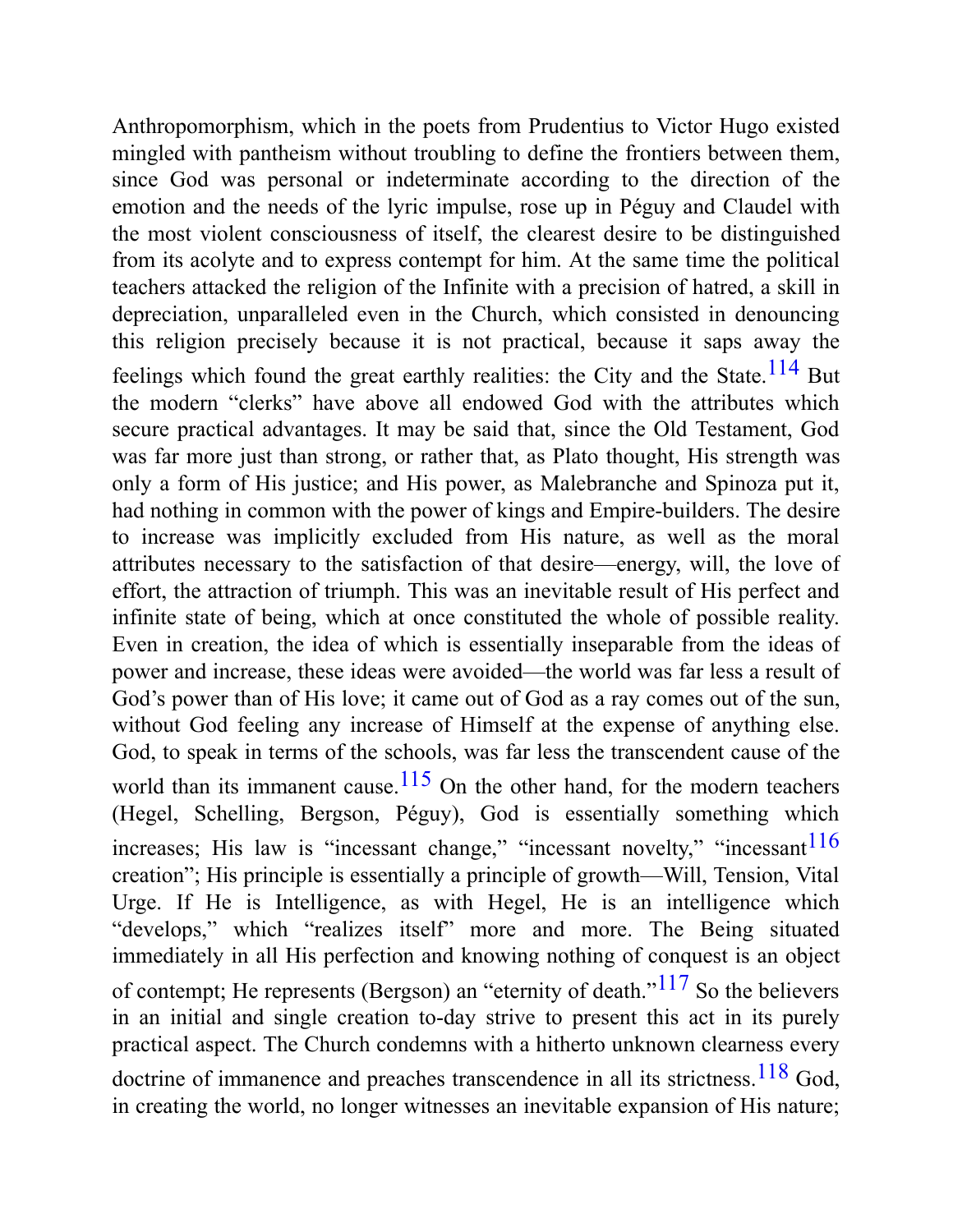through His power (some, to diminish the arbitrariness, say "through His benevolence") he sees the arising of something clearly distinct from Himself, something on which He sets His hand. His act, whatever may be said to the contrary, is the perfect model of material aggrandizement. Like the prophet of Israel of old, the modern "clerk" says to mankind: "Display your zeal for the Eternal, the God of battles."

For half a century, such has been the attitude of men whose function is to thwart the realism of nations, and who have labored to excite it with all their power and with complete decision of purpose. For this reason I dare to call this attitude "The Treason of the Intellectuals." If I look for its causes, I see profound causes which forbid me to look upon this movement as a mere fashion, to which the contrary movement might succeed to-morrow.

One of the principal causes is that the modern world has made the "clerk" into a citizen, subject to all the responsibilities of a citizen, and consequently to despise lay passions is far more difficult for him than for his predecessors. If he is reproached for not looking upon national quarrels with the noble serenity of Descartes and Goethe, the "clerk" may well retort that his nation claps a soldier's pack on his back if she is insulted, and crushes him with taxes even if she is victorious. If shame is cried upon him because he does not rise superior to social hatreds, he will point out that the day of enlightened patronage is over, that to-day he has to earn his living, and that it is not his fault if he is eager to support the class which takes a pleasure in his productions. No doubt this explanation is not valid for the true "clerk," who submits to the laws of his State without allowing them to injure his soul. He renders unto Caesar the things that are Caesar's, i.e. his life perhaps, but nothing more. The true "clerk" is Vauvenargues, Lamarck, Fresnel, who never imbibed national patriotism although they perfectly performed their patriotic duty; he is Spinoza, Schiller, Baudelaire, César Franck, who were never diverted from single-hearted adoration of the Beautiful and the Divine by the necessity of earning their daily bread. But such "clerks" are inevitably rare. So much contempt for suffering is not the law of human nature even among the "clerks"; the law is that the living creature condemned to struggle for life turns to practical passions, and thence to the sanctifying of those passions. The "clerk's" new faith is to a great extent a result of the social conditions imposed upon him, and the real evil to deplore is perhaps not so much the "great betrayal" of the "clerks" as the disappearance of the "clerks," the impossibility of leading the life of a "clerk" in the world of today. One of the gravest responsibilities of the modern State is that it has not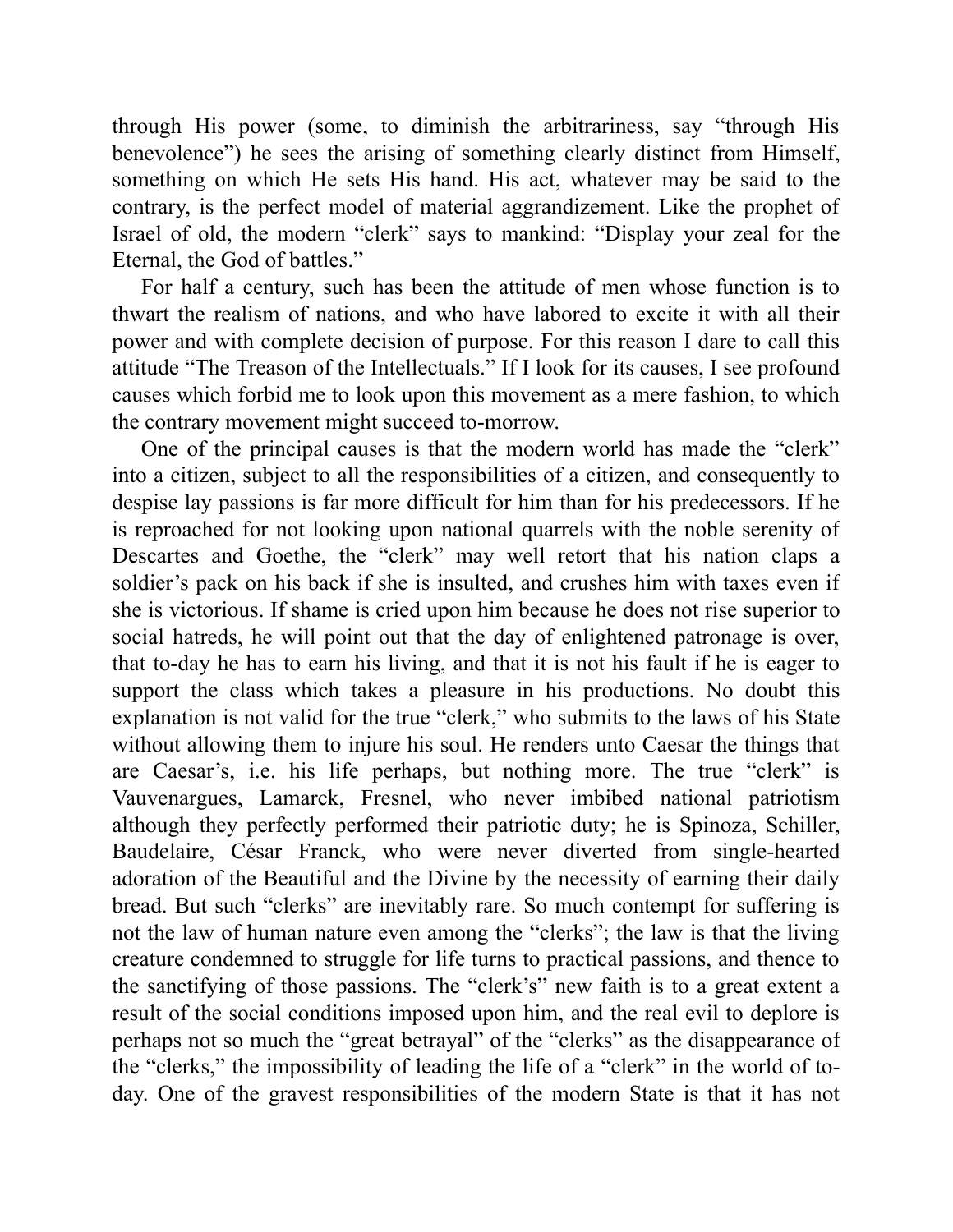maintained (but could it do so?) a class of men exempt from civic duties, men whose sole function is to maintain non-practical values. Renan's prophecy is verified; he foretold the inevitable degradation of a society where every member was forced to discharge worldly tasks, although Renan himself was the very type of those whom such servitude would never have prevented—in the phrase of one of his peers—"from breathing only in the direction of Heaven."

It would be very unjust to explain the existence of national passion in the modern "clerk" by self-interest alone. This is also to be explained, and in a more simple manner, by the love, the impulse which naturally inspires every man to love the group from which he derives, more than the other groups which share the earth. There again, it may be argued that the "clerk's" new faith is caused by the changes of the nineteenth century, which by giving national groups a consistency hitherto unknown furnishes food to a passion which in many countries before that period could have been little more than potential. Obviously, attachment to the world of the spirit alone was easier for those who were capable of it when there were no nations to love. And, in fact, it is most suggestive to notice that the true appearance of the "clerk" coincides with the fall of the Roman Empire, i.e. with the time when the great nation collapsed and the little nations had not yet come into existence. It is equally suggestive to notice that the age of the great lovers of spiritual things, the age of Thomas Aquinas, Roger Bacon, Galilei, Erasmus, was the age when most of Europe was in a state of chaos and the nations were unknown; that the regions where pure

<span id="page-86-0"></span>speculation endured longest seem to be Germany and Italy,  $119$  i.e. the regions which were the last to be nationalized; and practically ceased to produce pure speculation from the moment when they became nations. Of course, here again the vicissitudes of the world of sense do not affect the true "clerk." The misfortunes of their country, and even its triumphs, did not prevent Einstein and Nietzsche from feeling no passion but the passion for thought. When Jules Lemaître exclaimed that the wound of Sedan made him lose his reason, Renan replied that he perfectly retained his, and that a true priest of the mind could only be wounded in other than earthly interests.  $120$ 

<span id="page-86-1"></span>In the cases I have just mentioned, the "clerk's" devotion to his nation or class is sincere, whether it is from interest or from love. I admit I think this sincerity is infrequent. The practice of the life of the spirit seems to me to lead inevitably to universalism, to the feeling of the eternal, to a lack of vigor in the belief in worldly conventions. The sincerity of national passion especially, in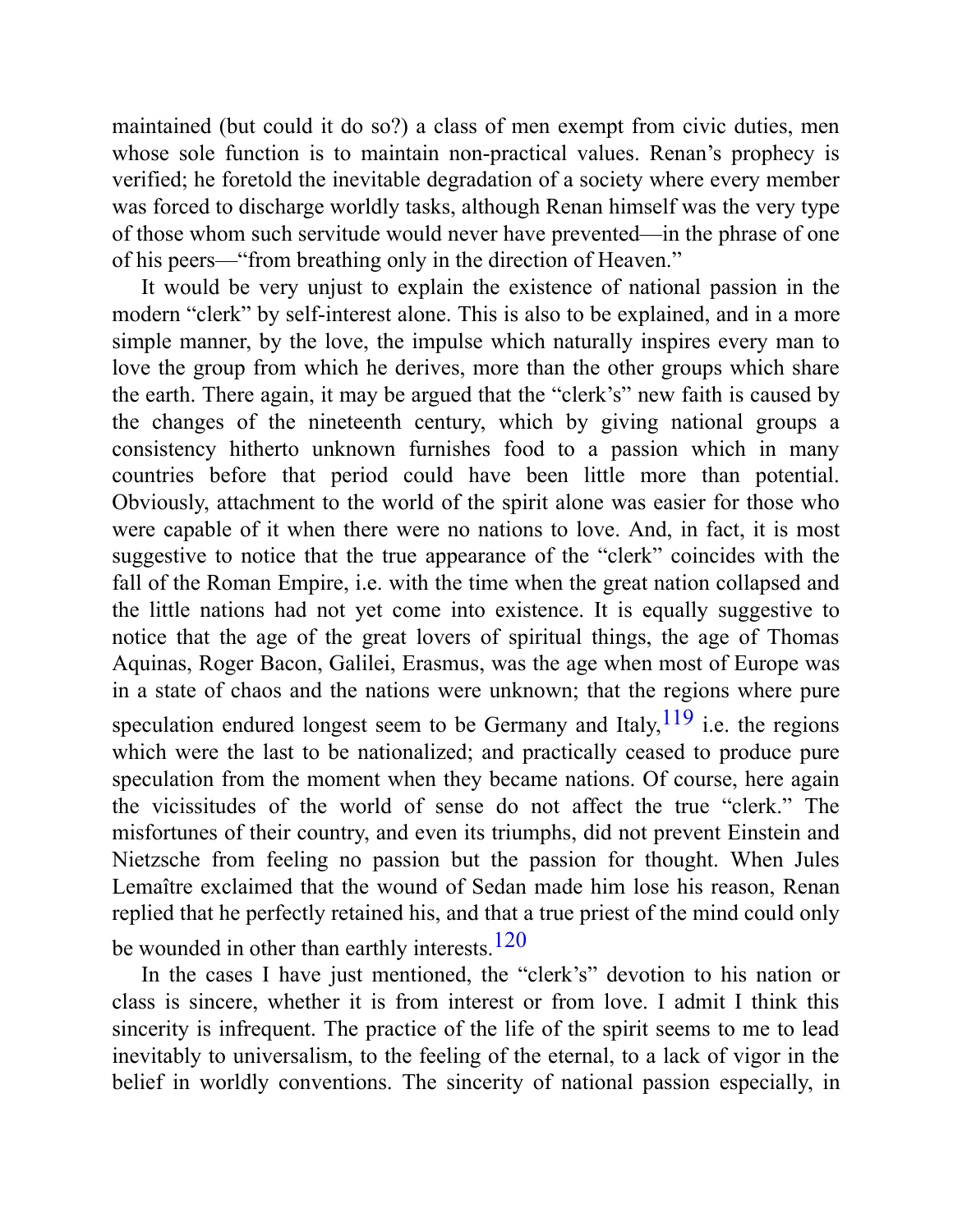men of letters particularly, seems to me to assume the virtue of naïveté, which every one will admit is not characteristic of this body of men, apart from their own self-esteem. It will also be hard to convince me that the motives of their public attitudes in artists are such simple things as the desire to live and to eat. I therefore seek—and find—other reasons for the realism of the modern "clerk," and these, although less natural, are none the less profound. They seem to me particularly valid for men of letters, especially in France, the country where the attitude of writers in the past half century differs most from that of their fathers.

First of all, I see the interests of their careers. It is an obvious fact that during the past two centuries most of the men of letters who have attained wide fame in France assumed a political attitude—for instance, Voltaire, Diderot, Chateaubriand, Lamartine, Victor Hugo, Anatole France, Barrès. With some of them, real fame dates from the moment when they assumed that attitude. This law has not escaped the attention of their descendants, and it may be said to-day that every French writer who desires wide fame (which means every writer endowed with the real temperament of a man of letters) also desires inevitably to play a political part. This desire may arise from other motives. For instance, in Barrès and d'Annunzio, from the desire "to act," to be something more than "men at a desk," to lead a life like that of the "heroes" and not like that of "scribes"; or, more ingenuously, as no doubt happened with Renan when he stood as a Parliamentary candidate, from the idea that he could perform a public service. Let me add that the modern writer's desire to be a political man is excused by the fact that the position is to some extent offered him by public opinion, whereas the compatriots of Racine and La Bruyère would have laughed in their faces if they had thought of publishing their views on the advisability of the war with Holland or the legality of Chambres de reunion. There again, it was easier to be a true "clerk" in the past than to-day.

These observations explain why the contemporary French writer so frequently desires to assume a political attitude, but they do not explain why this attitude is so inevitably in support of arbitrary authority. Liberalism is also a political attitude; and the least which can be said is that the modern French "clerk" has very seldom adopted it in the past twenty years. Another factor comes in here. That is the practical writer's desire to please the bourgeoisie, who are the creators of fame and the source of honors. It may even be argued that for this sort of writer the necessity to treat the passions of this class with deference is greater than ever, if I may judge by the fate of those who in recent times have dared to defy them, i.e. Zola, Romain Rolland. Now, the bourgeoisie of to-day,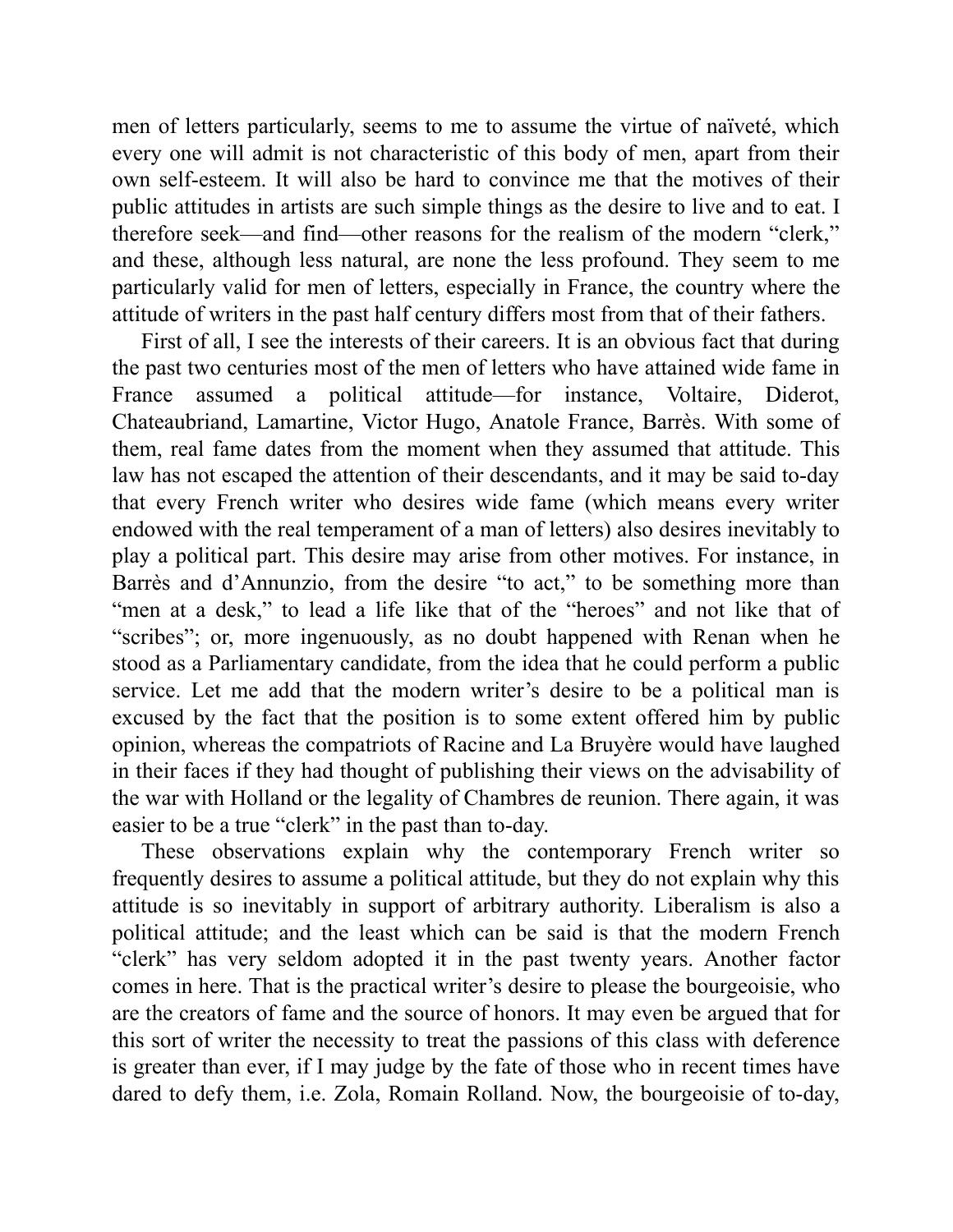terrified by the progress of the opposing class, solely anxious to retain the privileges which are left them, feel nothing but aversion from liberal dogmas; and the man of letters who displays any political flag is bound to wave the flag of "Order" if he wishes to obtain favors. The case of Barrès is particularly instructive from this point of view. He began as a great intellectual skeptic, and his material star waxed a hundredfold greater, at least in his own country, on the day when he made himself the apostle of "necessary prejudices." This sort of thing makes me believe that the present political fashion of French writers is going to last a long time. A phenomenon which is caused by the uneasiness of the French bourgeoisie does not seem likely to disappear quickly.  $121$ 

<span id="page-88-0"></span>I have mentioned the lot of those writers who in quite recent times have dared to thwart the passions of the bourgeoisie. This is only one aspect of a very general novelty, of supreme interest to the subject I am discussing. I mean the consciousness of their sovereignty felt by the herd of laymen, and the resolution they display to bring to his senses any writer who dares to say anything but what they wish to hear. This propensity of the layman appears not only in his relations with his writers (and with his press—a newspaper which does not supply its readers with the exact errors they cherish is immediately dropped), but, which is far more remarkable, in his relations with his truly "clerical" teachers, whose voice speaks to him in the name of the Divine. The pulpit-orator who really presumed to censure nationalist passion, who really mortified bourgeois arrogance, would soon (particularly in France) see his flock disperse. He can no longer terrify such a gathering with the fear of punishment, and they no longer believe in anything but the real; consequently they feel stronger and more important than he, and only consent to listen to his preaching on condition that he treats with deference—not to say sanctifies—the egotisms they venerate.  $122$ Modern humanity is fully determined that those who call themselves its teachers, shall be its servants and not its guides. And most of the teachers understand this admirably.<sup>[123](#page-104-9)</sup>

<span id="page-88-2"></span><span id="page-88-1"></span>To come back to the modern writer and the causes for his political attitude—I shall add that he is not only in the service of a bourgeoisie which is in a state of anxiety, but that he himself has become more and more of a bourgeois, endowed with all the social position and respect which belong to that caste. The Bohemian man of letters has practically disappeared, at least among those who engage public interest. Consequently, he has more and more come to possess the bourgeois form of soul, one of those most conspicuous characteristics is an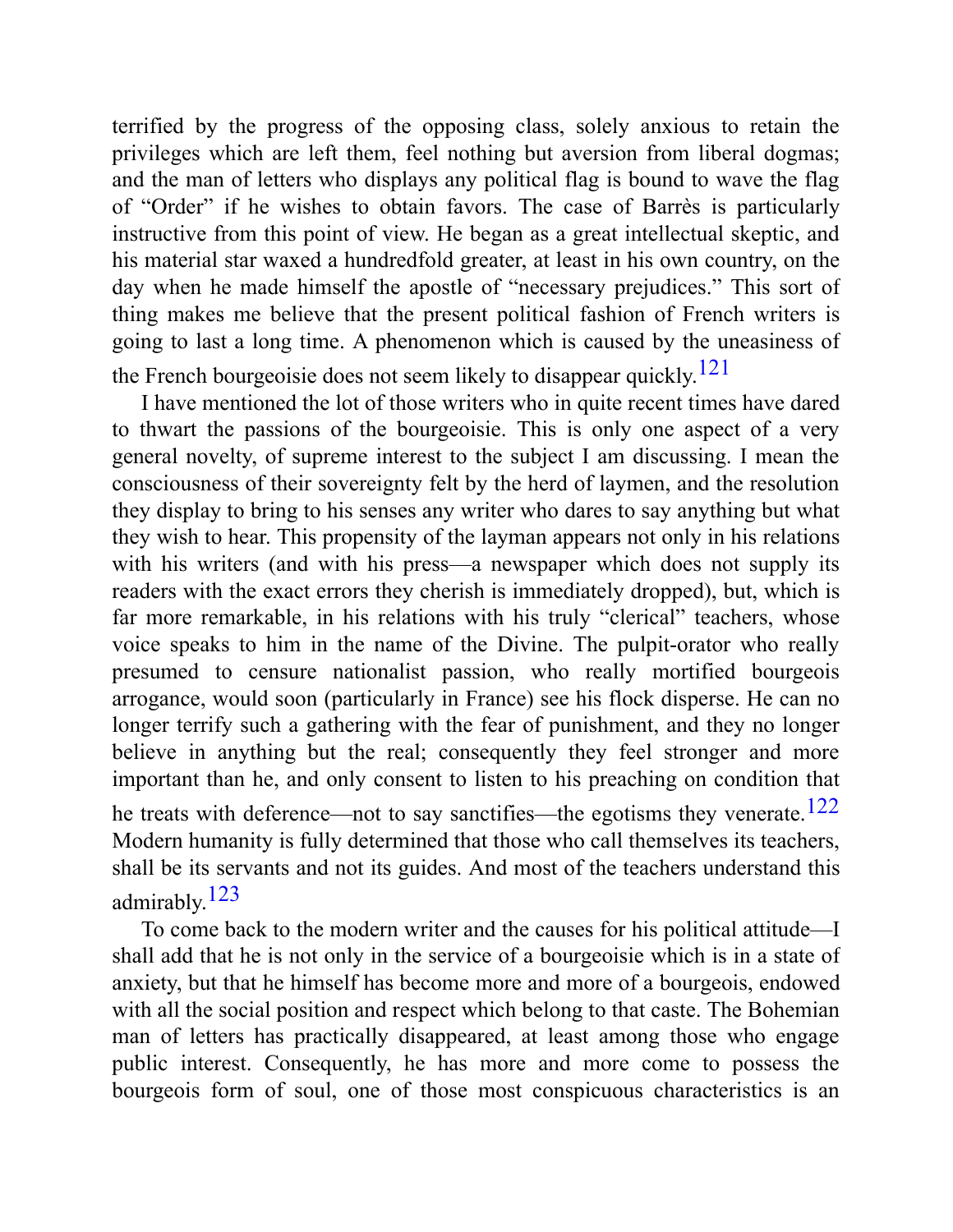affectation of the political feelings of the aristocracy—an attachment to systems of arbitrary authority, to military and priestly institutions, a scorn for societies founded upon justice, upon civic equality, a cult for the past, etc… . How many writers in France during the past fifty years, men whose names are on every one's lips, obviously think they are ennobling themselves by expressing disgust for democratic institutions!<sup>[124](#page-104-10)</sup> In the same way I explain the adoption by many of them of harshness and cruelty, which they think are also attributes of the souls of the nobility.

<span id="page-89-0"></span>The reasons I have just mentioned for the new political attitude of men of letters arise from the changes in their social status. Those I am about to mention arise from changes in the structure of their minds, in their literary desires, in their esthetic cults, in their morality. These reasons seem to me even more worthy of the historian's attention than those which have gone before.

First of all, we have their Romanticism, taking that word to mean the desire which arose in the writers of the nineteenth century (but which has become greatly perfected in the last thirty years) to treat themes which lend themselves in a literary manner to striking attitudes. About 1890 the men of letters, especially in France and Italy, realized with astonishing astuteness that the doctrines of arbitrary authority, discipline, tradition, contempt for the spirit of liberty, assertion of the morality of war and slavery, were opportunities for haughty and rigid poses infinitely more likely to strike the imagination of simple souls than the sentimentalities of Liberalism and Humanitarianism. And as a matter of fact, the so-called reactionary doctrines do lend themselves to a pessimistic and contemptuous Romanticism which makes a far deeper impression on the common herd than enthusiastic and optimistic Romanticism. The pose of a Barrès or a d'Annunzio strikes naïve persons far more than that of a Michelet or a Proudhon. Moreover, these doctrines are to-day given forth as founded upon science, upon "pure experience," and thereby permit a tone of calm inhumanity (the Romanticism of Positivism) whose effect on the herd has not escaped the sagacious eye of the man of letters. (Of course, I am only speaking of the elegant herd; Romantic pessimism has no value whatsoever for the people.)

There is another transformation of the literary soul in men of letters, wherein I think I see a cause of their new political creed. This is, that recently the only one of their faculties they venerate is their artistic sensibility, on which to some extent they base all their judgments. Until the last thirty years it may be said that men of letters, at least in Latin Europe, disciples in this of the Greeks, were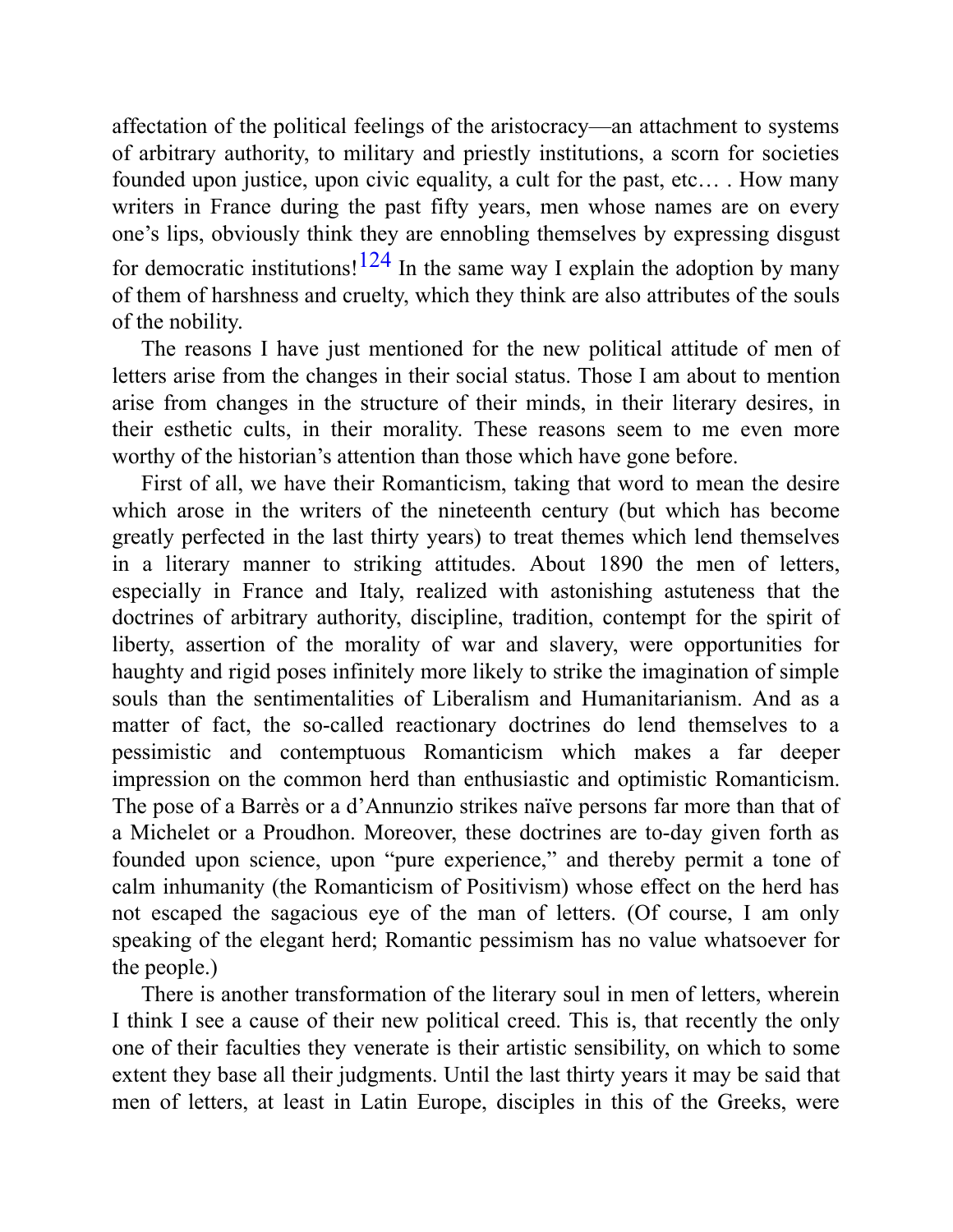determined in their judgments—even their literary judgments—far more by their sensibility to reason than by their artistic sensibility, whereof moreover they were scarcely conscious as something distinct from the former. This remark is true for the men of the Renaissance and their direct descendants (the French writers of the seventeenth and succeeding century) and, despite appearances, it is also true of those who lived at the beginning of the nineteenth century. If the weakening of sensibility to reason and, more generally, of lofty intellectual discipline, is indisputably one of the characteristics of the Romanticism of 1830, the contempt for this sensibility makes no appearance. Victor Hugo, Lamartine, Michelet never prided themselves on despising the values of reason in things in order to esteem only their art values. Now, towards 1890, there occurred a revolution whose influence cannot be exaggerated. Enlightened by philosophical analysis (Bergsonism), the men of letters became conscious of the fundamental difference between intellectual sensibility and artistic sensibility; and ardently chose the latter. This is the epoch when they were heard to assert that a book is great as soon as it achieves a literary and artistic success, that its intellectual content is of no interest, that all arguments are equally defensible, that error is no

<span id="page-90-2"></span><span id="page-90-1"></span><span id="page-90-0"></span>more false than truth, etc.  $125$  This great change affected their political attitudes. Obviously, as soon as we think things are good only insofar as they content our artistic needs, the only good political systems are those of arbitrary authority. Artistic sensibility is far more gratified by a system which tends to the realization of force and grandeur than by a system which tends to the establishment of justice, for the characteristic of artistic sensibility is the love of concrete realities and the repugnance for abstract conceptions and conceptions of pure reason, the model of which is the idea of justice. Artistic sensibility is especially flattered by the spectacle of a mass of units which are subordinated to each other up to the final head who dominates them all, whereas the spectacle of a democracy, which is a mass of units *where no one is first,* deprives this sensibility of one of its fundamental needs.  $126$  Add to this that every doctrine which honors Man in the universal, in what is common to all men, is a personal injury to the artist, whose characteristic (at least since Romanticism)<sup>[127](#page-105-0)</sup> is precisely to set himself up as an exceptional being. Add also the sovereignty the artist now attributes to his desires and their satisfaction (the "rights of genius") and, consequently, his natural hatred for systems which limit each person's liberty of action by that of others. And finally add the artist's aversion from everything which is general, everything which is only the object of conception,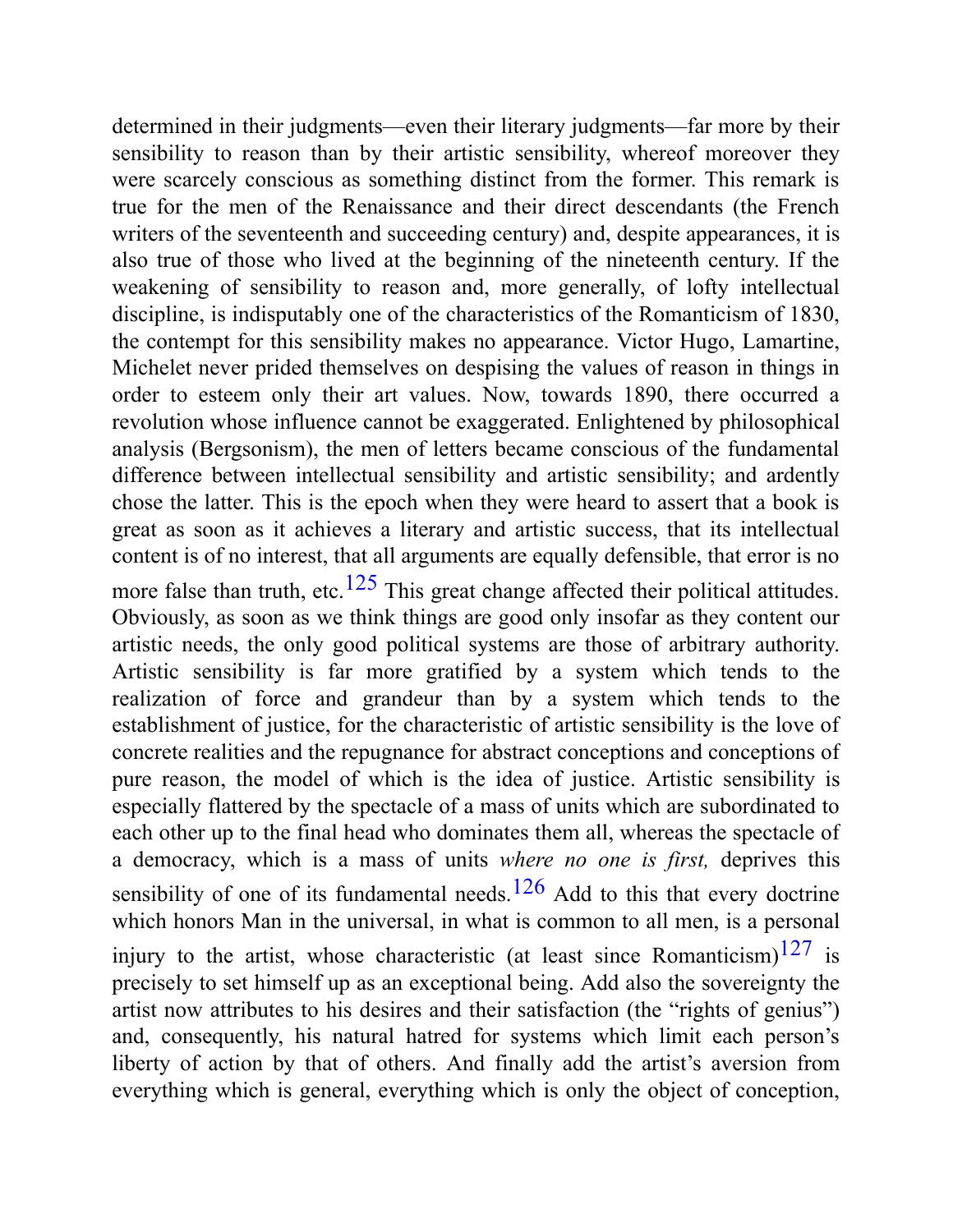<span id="page-91-0"></span>not of sensation.<sup>[128](#page-105-1)</sup> The determination of men of letters to pass judgment only in accordance with their artistic sensibility is only one aspect of their desire (since Romanticism) to exalt feeling at the expense of thought, a desire which itself is one among the thousand results of the decline of intellectual discipline among them. The new political attitude of the "clerks" seems to me to be here the result of a serious modification of their state of mind.

<span id="page-91-1"></span>This attitude also seems to me to result from the decline of the study of classical literature in the formation of their minds. The humanities, as the word implies, have always taught the cult of humanity in its universal aspect, at least since the time of the Portico.<sup>[129](#page-105-2)</sup> The decline of Graeco-Roman culture in Barrès and his literary generation, in comparison with that of Taine, Renan, Hugo, Michelet, even Anatole France and Bourget, is undeniable. Still less will it be denied that this decline is considerably more noticeable in Barrès's successors. However, this decline does not prevent these writers from extolling classical studies, but they do not do this with the idea of reviving the cult for what is human in its universal aspect, but on the contrary to strengthen the "French" mind, or at least the "Latin" mind, in the grasp of its own roots, in consciousness of itself as distinct from other minds. Notice that this decline of classical culture in the French writers coincides with the discovery of the great German realists, Hegel and especially Nietzsche, whose genius had the more effect on these Frenchmen because their lack of classical discipline deprived them of the one real barrier which can be opposed to that genius.  $130$ 

<span id="page-91-4"></span><span id="page-91-3"></span><span id="page-91-2"></span>Among the causes of this new attitude among men of letters I must point to their thirst for sensations, their need to experience things, which in recent times have grown stronger and have caused them to adopt a political attitude which gave them emotions and sensations. Belphegor is not the only star in the literary heavens. A French writer, who was taken seriously as a thinker as early as 1890, was reproached for having joined a party whose inconsistency will long be an amazement to History; and he replied, "I followed Boulangism, as a man follows a fanfare of trumpets." The same thinker gives us to understand that his chief motive in "seeking contact with national minds" was to "throw more fuel under his sensibility, which was beginning to run down."<sup>[131](#page-105-4)</sup> I do not think I am mistaken when I say that numbers of our moralists who sneer at pacific civilization and extol a war-like life, do so because the former seems a dull sort of a life to them and the latter an opportunity for sensations.  $132$  You will recollect the remark of a young thinker, quoted by Agathon in 1913: "Why not a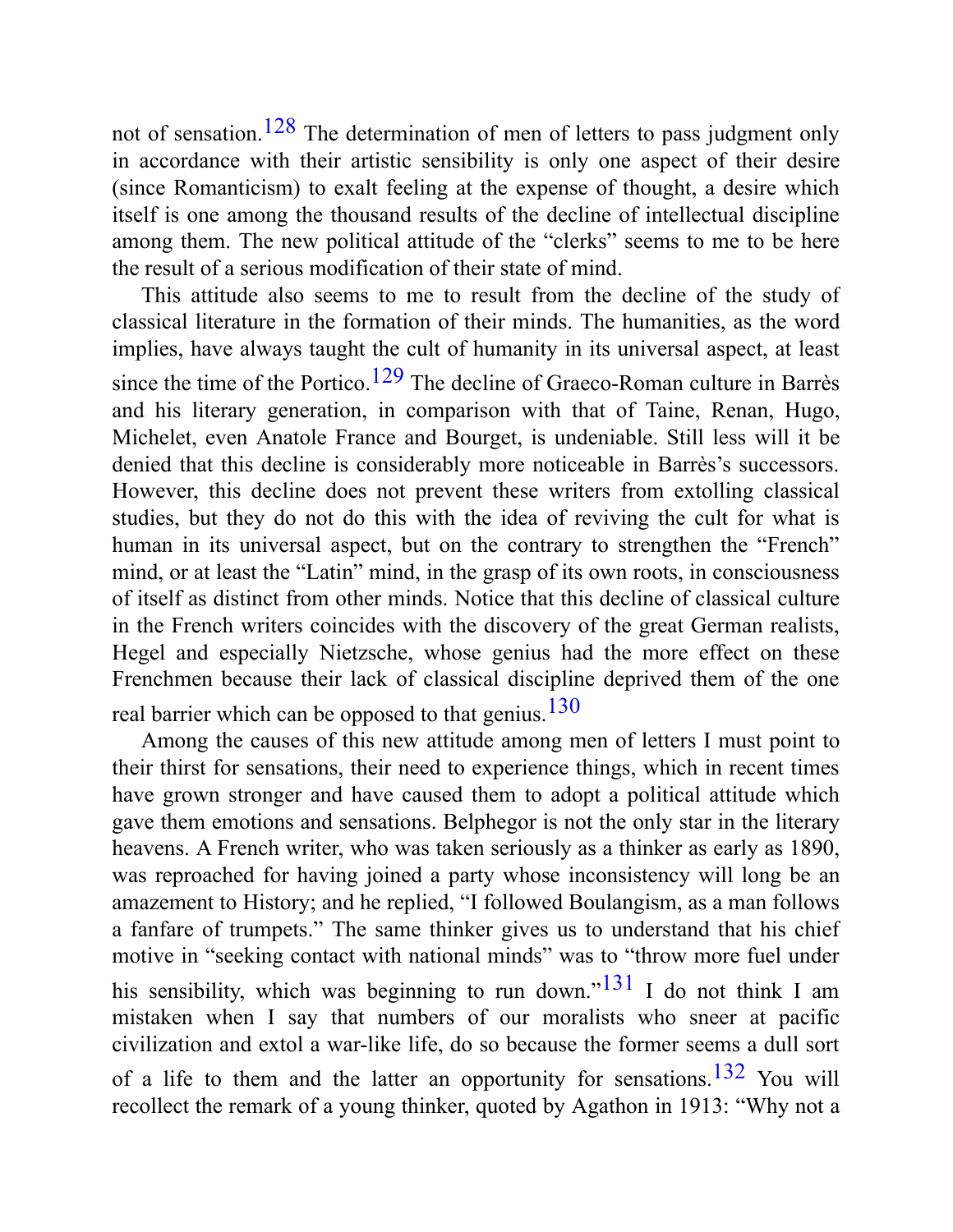war? It will be amusing." I shall be told that this is the mere extravagant saying of a young man. But what of this remark from a man of fifty, and what is more, a scientist (R. Quinton), who saw the tragedy of 1914 coming, and exclaimed: "We shall picnic on the grass!"? This scientist was certainly a good soldier, but no more so than Fresnel and Lamarck, of whom I dare to say that they may have approved of war, but not because it satisfied their taste for the picturesque. All who frequented the author of *Reflexions sur la Violence* know that one of the greatest attractions of any idea for him was that it was "amusing" and likely to exasperate so-called reasonable people. There are many thinkers of the past fifty years whose "philosophy" has one fundamental motive—the pleasure of throwing off irritating paradoxes; while they are only too happy if their rockets fall like swords and satisfy that need for cruelty which they profess as the sign of noble minds. This prodigious decline of morality, this sort of (very Germanic) intellectual sadism, is usually and quite openly accompanied by a huge contempt for the true "clerk," whose joy comes from the exercise of thought and who disdains sensation, particularly the sensations of action. Here again the new political cult of the men of letters is the result of a modification in the most intimate part of their mind, the very same modification we have been discussing, i.e. a decline of intellectual discipline, which does not mean a decline in intelligence. [133](#page-105-6)

<span id="page-92-0"></span>On their own showing, many modern "clerks" have adopted these realist doctrines because they want to have done with the moral disarray into which they are thrown by the spectacle of philosophies, "none of which bring certainty," and which all collapse upon each other as they cry to heaven their contradictory absolutes. There again the "clerk's" political attitude is the result of a great decline in his intellectual discipline, whether we consider that this decline is shown by his belief that any philosophy can bring certainty, or whether we think that it lies in his inability to stand upright on the ruins of the schools, devoting himself to reason, which is above all the schools, and is their judge.

I shall also admit as one other cause of realism in the modern "clerks" the irritation produced in them by the teaching of some of their predecessors—I mean certain masters of the year 1848, with their visionary idealism, their belief that justice and love were suddenly about to become the essence of the soul of nations, an irritation greatly increased by seeing the dreadful contrast between these idyllic prophecies and the events which followed them. Nevertheless, the point to remember is that the modern "clerks" replied to these errors by hurling anathemas at every sort of idealism, whether visionary or not, thereby showing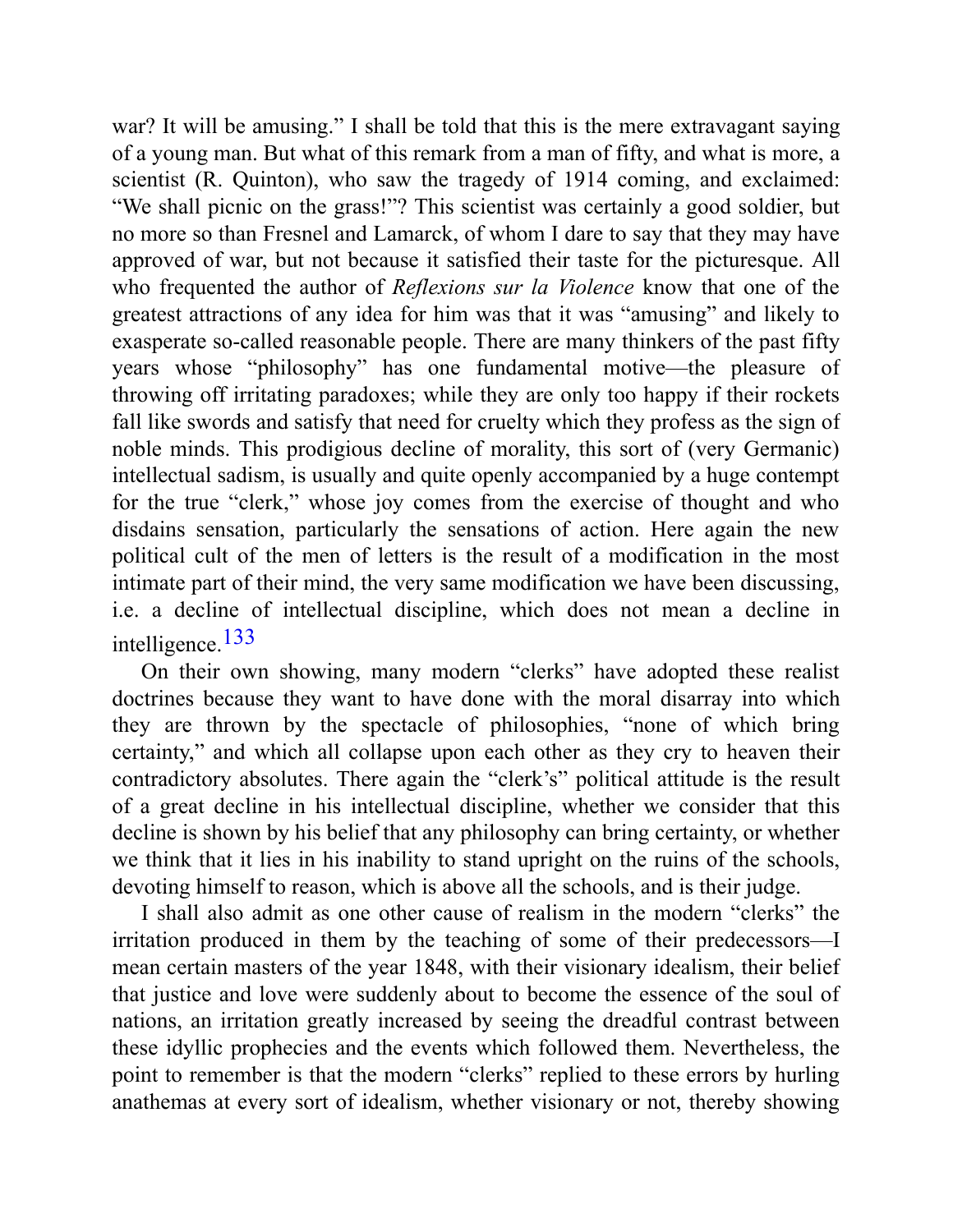incapacity to distinguish between species, inability to rise above passion to judgment. And this is but one other aspect of their loss of the good manners of the mind.

Let me recapitulate the causes for this change in the "clerks": The imposition of political interests on all men without any exception; the growth of consistency in matters apt to feed realist passions; the desire and the possibility for men of letters to play a political part; the need in the interests of their own fame for them to play the game of a class which is daily becoming more anxious; the increasing tendency of the "clerks" to become bourgeois and to take on the vanities of that class; the perfecting of their Romanticism; the decline of their knowledge of antiquity and of their intellectual discipline. It will be seen that these causes arise from certain phenomena which are most profoundly and generally characteristic of the present age. The political realism of the "clerks," far from being a superficial fact due to the caprice of an order of men, seems to me bound up with the very essence of the modern world.

## **Notes**

- [1](#page-40-0). Notably for Renan and "speculative a-moralism." (H. Massis, *Judgments,* i.)
- [2](#page-40-1). See Note E at the end of this book for further information on this prestige, and what is new about it in history.
- [3](#page-41-0). In 1891 Barrès wrote to the editor of *La Plume:* "If these books have any value, it is from the logic, the continuity of thought I have put into them during five years." ("These books" included his Boulangiste campaign.) And, in the preface to his collection of articles entitled "Scènes et Documents du nationalisme," he says: "I think that if Doumic will examine it from a greater distance he will find a development, and not contradictions, in my work."
- [4](#page-42-0). I shall be told of "clerks" who, apparently without degradation, have at some time or other taken the part of a race or a nation, even of their own race or nation. That is because they believed that the cause of that race or nation coincided at that time with the cause of abstract justice.
- [5](#page-42-1). Similar occurrences may be observed among the ancients. For instance, Cicero denounced his fellow-citizens for having destroyed Corinth merely to avenge an insult to their ambassador (De off.,  $I, x<sub>i</sub>$ ).
- [6](#page-43-0). Already in 1911, when a writer quoted this sentence:" It is impossible to accept the situation that humanity should be bound for indefinite centuries by the marriages, battles, treaties of the narrowminded, ignorant, egotistic creatures who during the Middle Ages were at the head of affairs in this world," he felt it necessary to add: "Fortunately these lines were written by Renan; one could not write them to-day without being called an unpatriotic Frenchman." (G. Guy-Grand, *La Philosophie Nationaliste,* p. 165.) Without being called so *by the men of thought*—that is the curious part of it.
- [7](#page-43-1). Quoted by Mgr. Chapon in his admirable study, "La France et l'Allemagne devant la doctrine chrétienne." *(Correspondant,* of 15th August, 1915.)
- [8](#page-43-2). See his *Letters,* ii, p. 31.
- [9](#page-43-3). Consider how willingly they now accept military service. See Note F at the end of this book.
- [10](#page-43-4). Here are the reasons given by a German Catholic for this attitude among those of his religion: *"*(*a*) Their incomplete knowledge of the facts and opinions in the belligerent and neutral countries; (*b*) *Their patriotism, which could not be allowed to separate itself from the union binding together the*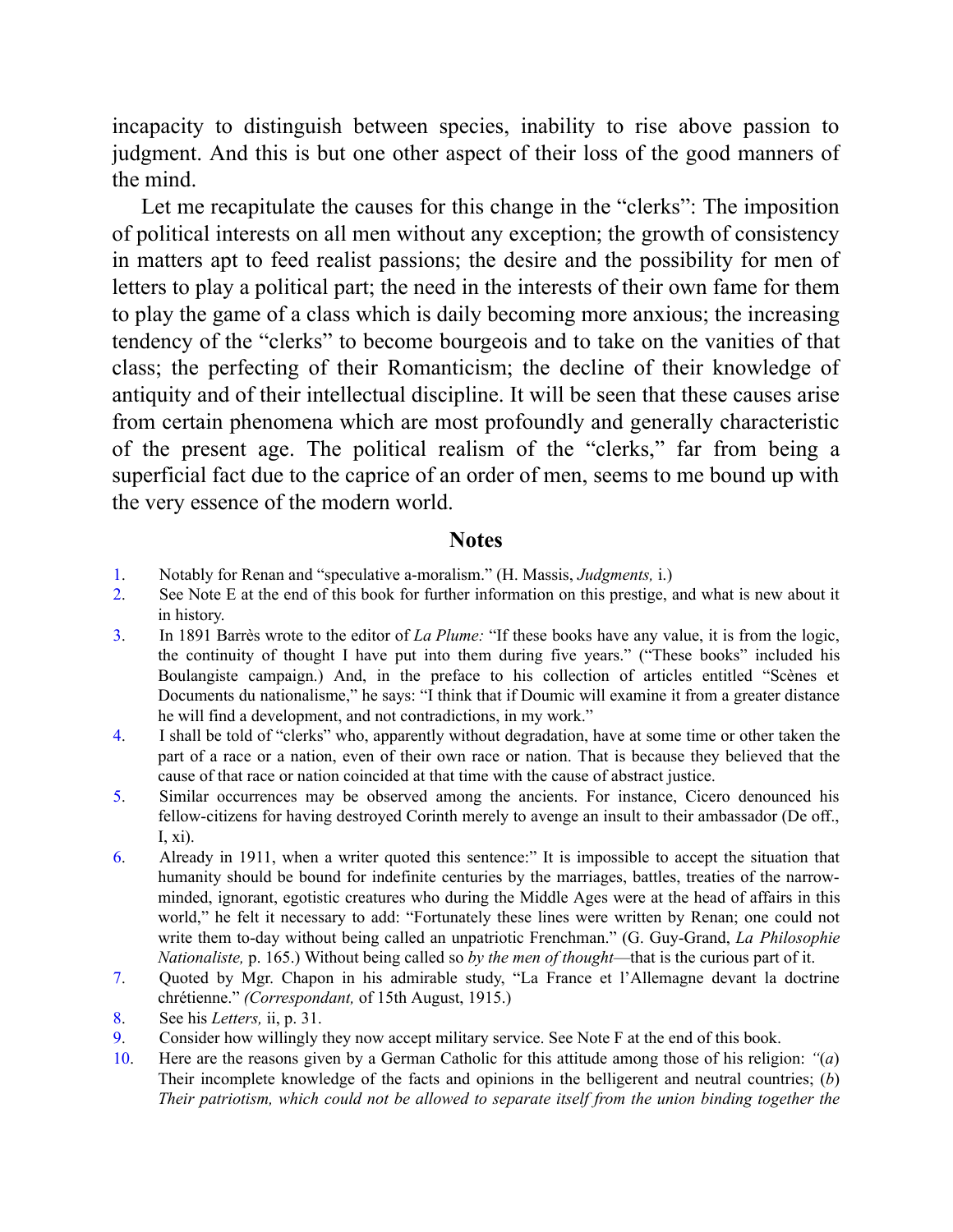*German people;* (*c*) The fear of a second Kulturkampf, which would be doubly dangerous if the German Catholics had even appeared to agree with the campaign carried on in France against German methods of waging war." The second reason will be noted, i.e. the desire to be at unity with the nation, whatever the moral aspect of its cause. Here, at least, is one reason which Bossuet did not allege when he screened the violences of Louis XIV.

Let me recall that when, in 1914, the Chancellor Bethmann-Hollweg in the Reichstag hinted at a sort of apology for the violation of Belgian neutrality, he was sharply reproved by the Christian minister von Harnack "for having tried to excuse what did not need excusing." (See A. Loisy, *Guerre et Religion,* p. 14.)

- [11](#page-44-0). The clergy of the allied nations are eager to throw in the faces of the German clergy their union with injustice in 1914. They abuse their own good fortune in belonging to nations whose cause happened to be just. When Italy, in 1923, at the time of the Corfu incident, adopted towards Greece an attitude as unjust as that of Austria towards Serbia in 1914, I am not aware that the Italian clergy expressed indignation. Nor do I remember that in 1900, when a European army intervened in Chinese affairs (the Boxer affair) and excesses were committed by the soldiers, any strong protests were uttered by the clergies of the respective nations.
- [12](#page-44-1). A particularly remarkable attitude was that of the philosopher Boutroux. You will find an admirable denunciation of it from the pen of Charles Andler, *Les Origines du Pangermanisme,* p. viii.
- [13](#page-46-0). This may be seen especially in the chorus of the Seven against Thebes: "Gods of our City, let it not be destroyed with our houses and our hearths… . O ye who have dwelt therein so long, will ye betray this land?" Six centuries later this may be seen in the "Aeneid," where the preservation of the Trojan City across the seas is plainly due solely to the protection of Juno, and in no wise to any inward notion of Trojan blood giving it an assurance of eternal duration.
- [14](#page-47-0). Although the Germans appear to have been the inventors of the passion I am denouncing, Lessing and Schlegel seem to have been the first to brandish their poets as the expression of the national soul, from a feeling of exasperation with the universalism of French literature. The men of the French Pléïade (who will certainly be brought up against me) wished to give their sensibility a national mode of expression, a national language; they never claimed to give a national character to that sensibility, to oppose it to other national sensibilities. The systematic nationalization of the mind is undoubtedly an invention of modern times. As regards the men of learning, this nationalizing has undoubtedly been favored by the disappearance of Latin as the scientific language; and no one will ever be able to say to what an extent this disappearance was an element of arrest in civilization.
- [15](#page-47-1). In Nietzsche's opinion, this was the case with Wagner, who, when he gave himself out to his compatriots as the Messiah of German art, saw that there was "a good vacant place to take," while the whole of his artistic formation as well as his profound philosophy, was essentially universalist. (See *Ecce Homo,* p. 58. "What I have never forgiven Wagner is his condescending to Germany.") One wonders whether the same might not be said of a certain apostle of "Lorrain genius" or of "Provençal genius."
- [16](#page-47-2). The nationalization of the mind sometimes has results whose savor is not sufficiently enjoyed. In 1904, during the centenary celebrations of Petrarch, the nations of Goethe and Shakespeare were not invited, because they are not Latins; but the Roumanians were invited. We do not know whether Uruguay was invited.
- [17](#page-48-0). Anatole France, *La Vie Littéraire,* tome ii, p. 274. The nationalist desires in French writers which I have been pointing out have had other than political results; no one will ever be able to say how many among them in the past fifty years have falsified their talents, mistaken their true gifts in their endeavors to "feel in the French manner." A good example is the *Voyage de Sparte,* where so many pages show what a beautiful piece of work it might have been if the author had not *forced* himself to feel his Lorrain soul under a Greek sky. Here we come upon one of the most curious characteristics in the writers of this age; the rejection of freedom of mind *for themselves,* the thirst for "a discipline" (the whole fortune of MM. Maurras and Maritain comes from this), a thirst which in most of them is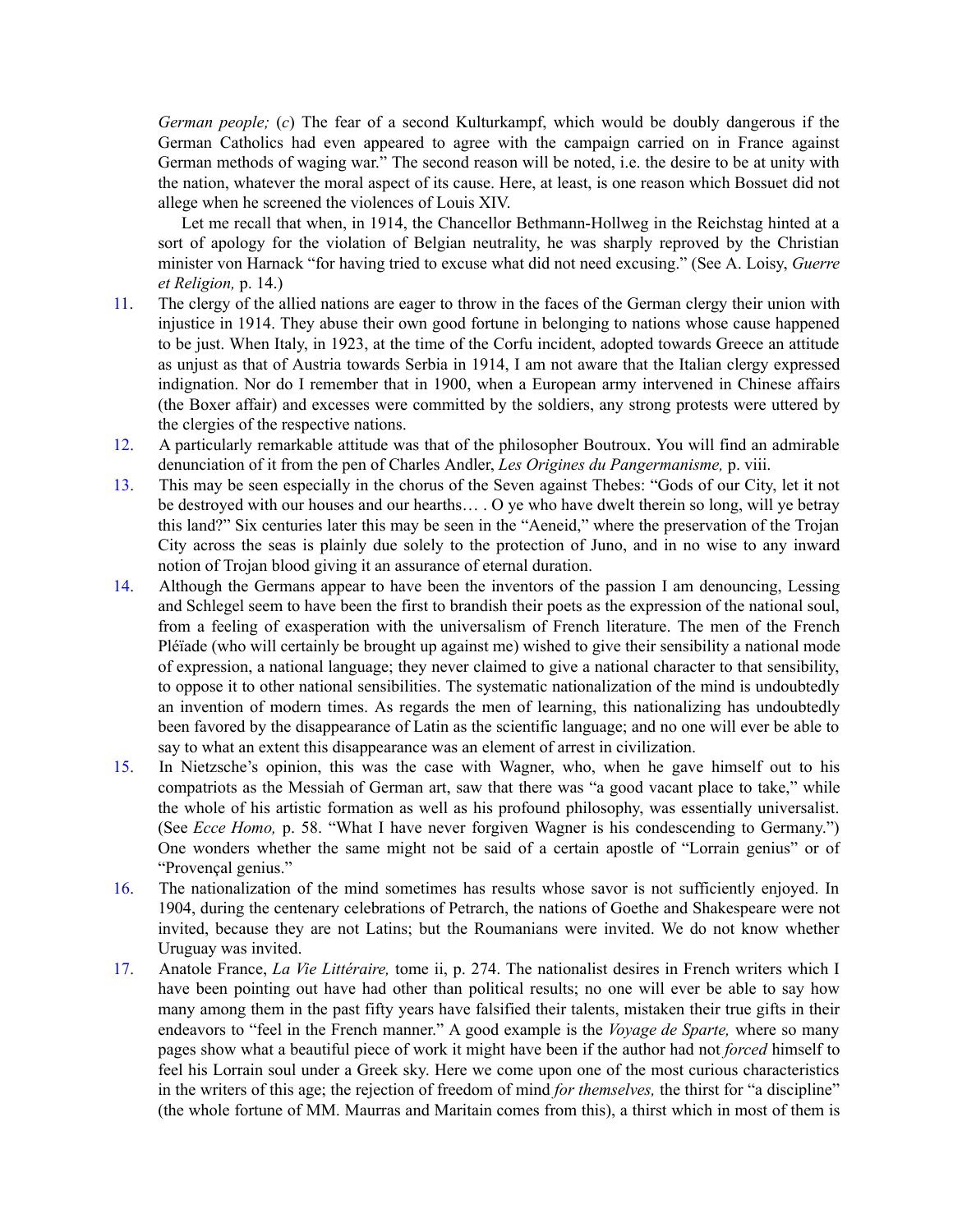the result of a fundamental intellectual nihilism. (On this nihilism in Barrès, see Curtius, "Barrès and the intellectual foundations of French nationalism," extracts in *Union pour la Verite,* May, 1925; in Maurras, see Guy-Grand, op. cit., p. 19; and L. Dimier, *Vingt Ans d'Action Française,* p. 330: "I have never seen a more unhappy soul than his.") But the psychology of contemporary writers in itself and apart from its political action is not my subject here.

- [18](#page-49-0). I think it novel that a poet should give rise to a demonstration so essentially practical as the address of the Naval League of Venice to d'Annunzio after the publication of *La Nave.* "On the day when your genius radiates with new splendour over the ancient ruler of 'our sea,' over Venice, to-day disarmed against Pola, the Naval League of Venice thanks you with emotion, hoping that the third Italy may at last arm the prow and set sail towards the world." *(Translator's Note.*—I have rendered the French version as quoted; its meaning or lack of meaning is no doubt inherent in the genius of the original, which I have not before me.)
- [19](#page-50-0). Compare with Balzac, who, though a Conservative, never hesitates to show his Conservatives and particularly his Catholics in an unfavorable light, if he thinks that the true light. See the examples quoted by E. Seillière *(Balzac et la morale romantique,* pp. 27 onwards, and 84 onwards), who sharply reproaches Balzac.
- [20](#page-50-1). *"Resurrection," "Jean-Christophe"* (derived in this respect from the procedure of George Sand). On the other hand, I seem to find a great deal of justice done the bourgeois in *Les Miserables,* which is nevertheless a most "tendencious" novel.
- [21](#page-50-2). For instance, pre-war French novels showing the French in Alsace-Lorraine. We may be quite certain that since 1918 the Germans have written novels which are the exact counterpart to these.
- [22](#page-50-3). See Note G at the end of this book.
- [23](#page-51-0). See, for instance, Fustel de Coulanges's study *De la manière d'ècrire l'histoire en France et en Allemagne.* It will be observed that this author's denunciation of the German historians exactly applies to certain French historians of recent years, with this difference: That the German alters history to exalt his nation and the Frenchman to exalt a political system. In general it may be said that the "tendencious" philosophies of the Germans lead to national war, and those of the French to civil war. Is it necessary to repeat, after so many others, how much this proves the moral superiority of the latter?
- [24](#page-51-1). *Revue Universelle,* 15th April, 1924. Here is that very curious desire of the moderns to yield to subjectivism, whereas their elders made every effort to combat it.
- [25](#page-52-0). See Note H at the end of this book.
- [26](#page-52-1). Yet the Jesuits thought of doing so to combat the Jansenists. (See Racine, *Port-Royal,* pt. i.)
- [27](#page-52-2). On the matter of the lack of literary sensibility which accompanies this political criticism among its adepts, see a paragraph of L. Dimier, *Vingt Ans d'Action Française,* p. 334.
- [28](#page-55-0). The distinction between these two humanitarianisms is well expressed by Goethe when he relates (Dichtung und Wahrheit) the indifference of himself and his friends to the events of 1789. "In our little circle, we took no notice of news and newspapers; our object was to know Man; as for men, we left them to do as they chose." Need I recall that the "humanities," as instituted by the Jesuits in the seventeenth century, the "studia humanitatis," are "the study of what is most essentially human," in no sense altruistic exercises. See further Note I at the end of this book for a curious quotation from one of the ancients.
- [29](#page-55-1). This the Church has understood so well, and the corollary to this truth: That love between men can only be created by developing in them the sensibility for abstract man, and by combating in them the interest for concrete man; by turning them towards metaphysical meditation and away from the study of history (see Malebranche). This is exactly the contrary direction to that of the modern "clerks," but, once again, these "clerks" have not the slightest desire to create love among men.
- [30](#page-55-2). Thus they adopt the national spirit if it seems to serve their interests; for instance, the party of "nationalist-socialists."
- [31](#page-55-3). Certain nationalists, desirous of honoring cosmopolitanism, whose full value their intelligence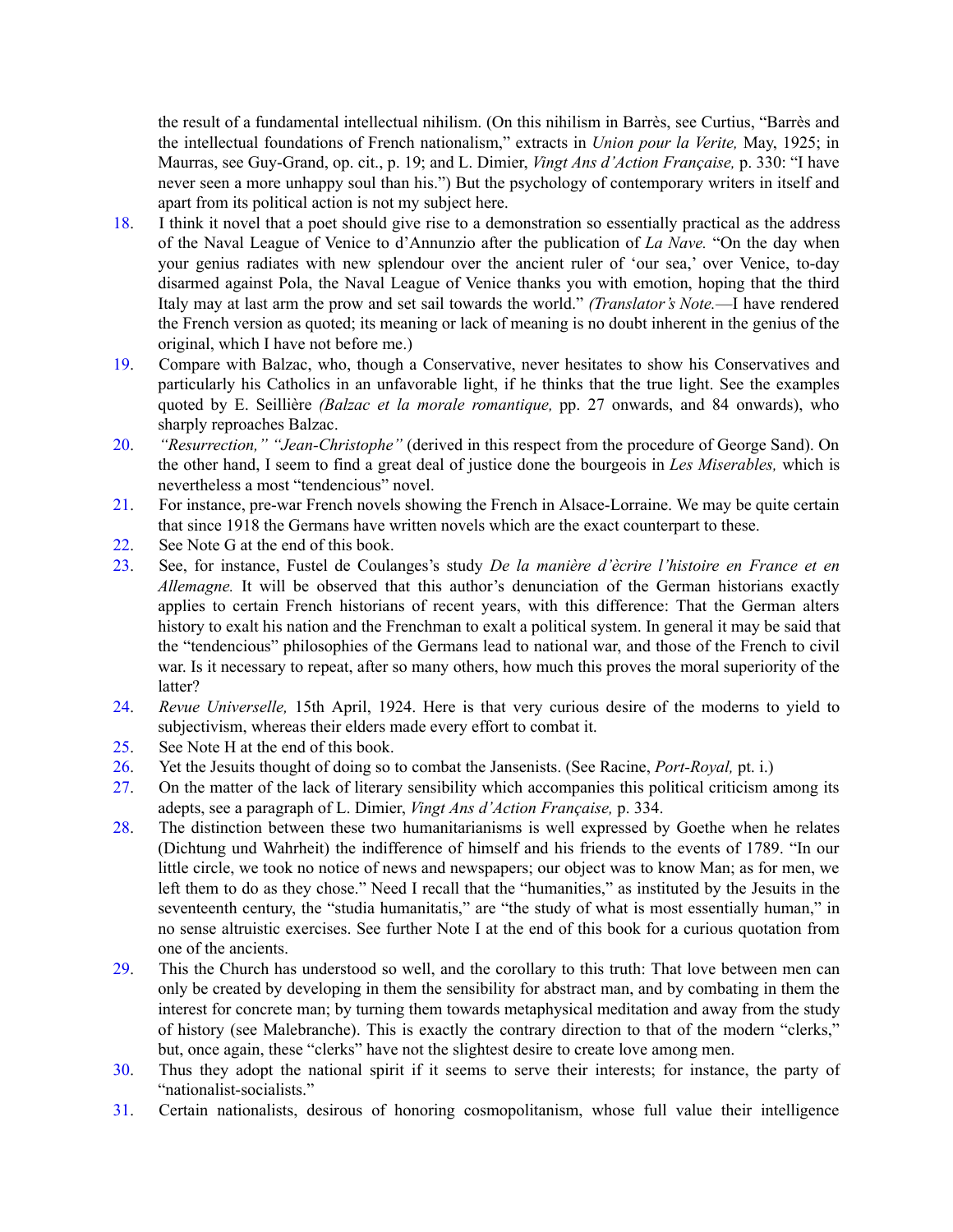perceives, and yet not wishing to sacrifice nationalism, declare that cosmopolitanism represents "enlightened nationalism." M. Paul Bourget, who gives this definition *(Paris-Times,* June, 1924), quotes Goethe and Stendhal as examples, "the former of whom remained so profoundly German while striving to understand the whole movement of French thought, and the latter remained so profoundly French while he devoted himself to understanding Italy." One wonders how these two masters showed the least, even enlightened, "nationalism" by remaining profoundly German and profoundly French. Obviously M. Bourget confuses national and nationalist.

- [32](#page-55-4). Almost all works of national propaganda among the small nations of Eastern Europe are anthologies of poetry. Very few are works of thought. See the words uttered by E. Boutroux in August, 1915, to the Committee of the Entente Cordiale, against the peoples who attach too much importance to the intelligence, which "of itself tends to be one and common to all beings capable of knowledge."
- [33](#page-56-0). *Les Nouvelles Littéraires,* 25 th September, 1926.
- [34](#page-56-1). Here is a specimen of the acrobatics which these teachers are compelled to perform in order to conciliate Christian doctrine with the preaching of national particularisms: "We wish to set the ideal of universalism in positive relation to the contemporary reality of the national form, which is that of all life, even the Christian life." (Pastor Witte, quoted by A. Loisy, *Guerre et Religion,* p. 18.) Here are minds for whom the squaring of the circle is obviously mere child's play.
- [35](#page-56-2). Is it not suggestive to note that the Church in the last twenty years has replaced the commandment "Homicide shalt thou not be, in fact or by assent" with "Homicide shalt thou not be, without right, nor voluntarily"?
- [36](#page-57-0). For example in this passage of Bossuet: "Since we are obliged to love all men and since in truth no man is a foreigner to a Christian, there is all the more reason for loving our fellow citizens. All the love a man feels for himself, for his family, and for his friends is united in the love he feels for his country… ." *(Politique tirée de l'Ecriture Sainte,* I, vi. Notice the phrase "All the love a man feels for himself… ." It wholly justifies Saint Evremond's phrase: "Love of country is really love of oneself.") It appears that the Church would prefer to go on presenting patriotism under this one aspect of love (see the inquiry of "les Lettres" on the Church and Nationalism, 1922-3), which would allow her to exalt this passion (as its popularity requires) without violating the principles of Christianity. Unfortunately for the Church, positive men come along and remind her that patriotism is something more than love, and includes "hatred for the foreigner." (Maurras, *Dilemme de Marc Sangnier.)* Who will deliver us from the truth-tellers?
- [37](#page-58-0). A. Lugan, *La grande loi sociale de l'amour des hommes,* liv. ii, chap. iii.
- [38](#page-58-1). Père Ollivier, *Les Amitiés de Jesus,* p. 142.
- [39](#page-59-0). *Dictionnaire apologétique de la foi catholique* (1919), in the article headed "Patrie." The reader will note the extraordinary practical spirit of this article, and the desire to love only those who have done something for us.
- [40](#page-59-1). Loisy's *Guerre et Religion,* p. 60. Nevertheless, a certain number of practicing clergy speak in the same way; see Guillot de Givry, *Le Christ et la Patrie,* towards the end.
- [41](#page-59-2). It is current knowledge that Italian Fascism and Russian Bolshevism both derive from the author of *Reflections on Violence.* He did, indeed, preach class egotism to some extent in a universal manner, but without any explicit preference for the interest of one class rather than that of another. In his preaching of egotism there is a kind of impartiality which does not lack grandeur, a quality not inherited by his disciples.
- [42](#page-60-0). And even the teaching of Jesus Christ. R. Johannet says (op. cit., p. 153), "I have tried to show what a vast amount of Christianity is contained in the bourgeois type, when it is pure. To condemn the bourgeois, because he is a bourgeois, in the name of Christ, seems to me a somewhat daring paradox." But this author does not quote a single text of the Gospels. He only quotes a few interpreters of Saint Thomas Aquinas, whom he praises for their "extra-realist sense of affairs," and who apparently for him incarnate the thinking of Jesus Christ. This work is one of the most perfect examples of the modern "clerk's" desire to idealize the practical spirit. (On the subject of Christian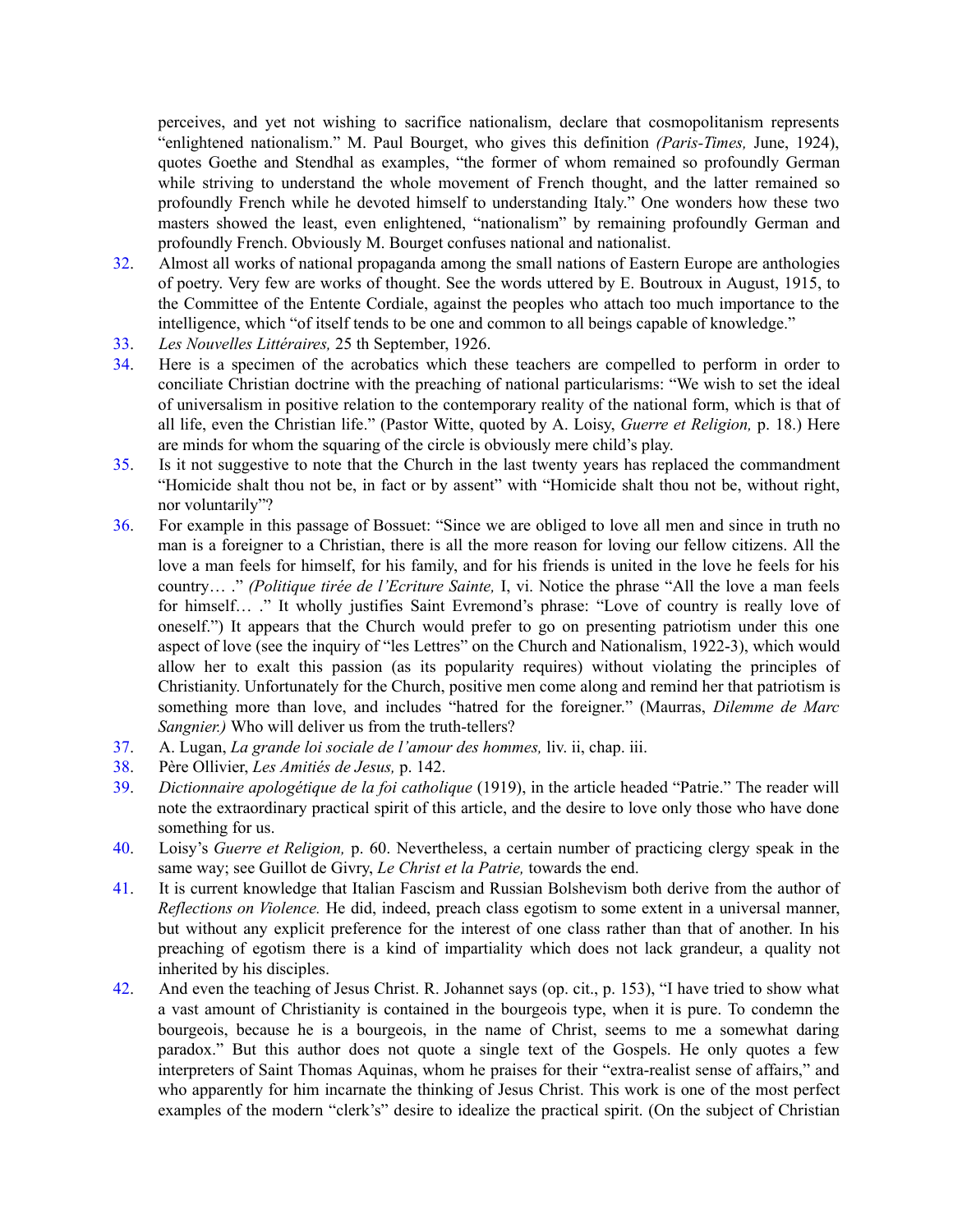doctrine in the matter of property, see Father Thomassin, *Traité de l'aumône.)*

- [43](#page-60-1). It might be said that in Christian theology the bourgeois state is a *function,* and not a rank.
- [44](#page-60-2). The essential position of the Church on this point (I say essential; for, by close search, one can find texts supporting the opposite thesis, but once more the curious thing is the fact that this search should be made) seems to me defined in these lines: "Malebranche inclines, like Bossuet, to look upon social inequalities and injustices as the results of sin, which must be endured as such, and to which exterior conduct must conform… . We must not even attempt to remedy these injustices except by charity, for we should simply disturb the peace of the world, probably without any result. Only, *we should not in our own souls attach any sort of importance to these circumstances and conditions, for the true life is not there"* (H. Joly, *Malebranche,* p. 262).
- [45](#page-61-0). On the relation between Durckheim's theses and those of the French traditionalists, see D. Parodi, *La Philosophic con-temporaine en France,* p. 148.
- [46](#page-61-1). "Germany is the sole judge of her methods." (Major von Disfurth, November, 1914.) The philosophy of national moralities seems essentially German. Is it not very remarkable to see Hegel and Zeller desiring at all costs to prove that Plato in his *Republic* defined a state of good which was only valid for the Greeks, and not for all peoples? (See P. Janet, *Histoire des idées politiques,* tome 1, p. 140.)
- [47](#page-61-2). Barrès wrote in 1898: "The professors are still arguing about justice and truth, when every selfrespecting man knows that he must limit himself to inquiring if there is justice in the relations between two given men, at a given time, under specified circumstances." That is exactly what the Germany of 1914 said in answer to those who brought accusations against her. Not a single moralist in France before Barrès—not even de Maistre or Bonald—would have asserted that "every selfrespecting man" can conceive of no justice but one specially arranged for the circumstances.
- [48](#page-62-0). *L'Appel au Soldat.* Compare this with the traditional French teaching, of which Barrès claims to be the heir: "Whatever your country may be, you should only believe what you would be disposed to believe if you were in another country." *(Logique de Port-Royal,* iii, xx.) It must not be thought that dogma of national truths aims only at moral truth. Recently certain French thinkers waxed indignant that the doctrines of Einstein were accepted by their compatriots without more resistance.
- [49](#page-63-0). The adoration of the contingent *for its own sake;* otherwise, and as a step towards the eternal, the knowledge of "strange things" is highly recommended by Leibniz, and even by Spinoza. Renouvier, so hostile to a certain kind of universalism, never bestows philosophical value on a knowledge of what is "unique and inexpressible" in the object. (See G. Seailles, "Le Pluralisme de Renouvier," *Revue de Metaphysique et de Morale,* 1925.) He would never have signed this charter of modern metaphysics: "That the philosophers since Socrates should have contended as to which should most scorn the knowledge of the particular and should most adore knowledge of the general, is something which passes understanding. For, after all, must not the most honourable knowledge be the knowledge of the most valuable realities! And is there a valuable reality which is not concrete and individual?" (William James.)
- [50](#page-63-1). An important literary review recently reproached a critic (M. Pierre Lasserre) for his supposed inaptitude to understand "contemporary literature."
- [51](#page-63-2). Curiously enough, these metaphysics of the historic may also be found among the poets. We all know Claudel's cult of "the present minute" (because it differs from all other minutes in that it is not the extremity of the same quantity of the past); Rimbaud before this said: "One must be absolutely modern." Moreover, for certain Christians dogma is only valid *relative to a time.* There again particularism seems to have been started by the Germans: "No exposition of morality can be the same for all periods of the Christian Church; each possesses full and complete value for a certain period only." (Scheiermacher.) On the Germanism in this desire to see everything in its "becoming," see Parodi, *le Problème moral et la Pensée contemporaine,* p. 255.
- [52](#page-64-0). These views on the modern cult of the particular do not seem to me to be invalidated by the arrival of a recent school (Neo-Thomism) which opposes the cult of Being to that of Becoming. According to the leaders of this school, it is clear that, despite certain universalist declarations, human Being really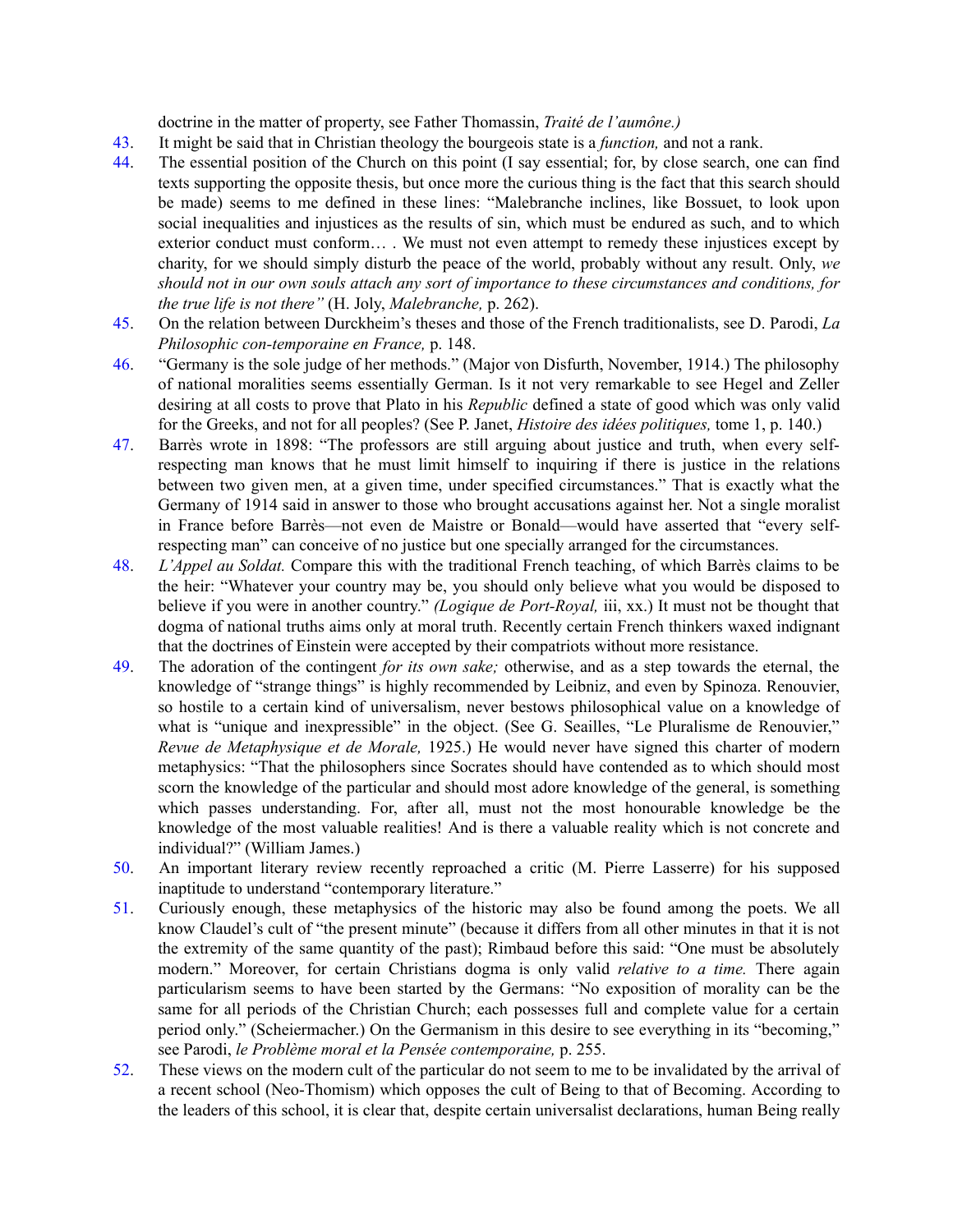belongs only to them and their group, although in this case the group is wider than the nation. One of them would quite willingly say with a Christian of the second century: "We are men; the rest are pigs and dogs." Nor do I think I need take into account those particularisms which claim that by working for themselves they are working for the universal, seeing that for them their own group represents the universal. "I am Roman, I am human" (Maurras). "I am German, I am human (Fichte)" and so on… . However, these claims show the prestige of the universal in despite of doctrines.

- [53](#page-64-1). See Note J at the end of this book.
- [54](#page-64-2). On the cult of the "Prussian model" even among the English "clerks," see Elie Halévy, *Histoire du Peuple anglais,* Epilogue, livre ii, ch. i.
- [55](#page-65-0). Sorel, *Le procès de Socrate.*
- [56](#page-66-0). This has been perfectly obvious to all those guardians of the spiritual who have condemned it, whatever their motives may have been. More precisely, Maurras's work makes the passion of man to found the State (or to strengthen it) an object of religious adoration; it is really the worldly made transcendental. This displacing of the transcendental is the secret of the great influence exerted by Maurras on his contemporaries. These persons, especially in irreligious France, were plainly eager for such a doctrine, if one may judge by the outburst of gratitude with which they greeted it, and which seems to say: "At last we are delivered from God; at last we are allowed to adore ourselves in our will to be great, not in our will to be good; we are shown the ideal in the real, on earth and not in heaven." In this sense, Maurras's work is the same as Nietzsche's ("be faithful to the earth"), with this difference, that the German thinker deifies man in his anarchic passions, and the Frenchman in his organizing passions. It is also the same as the work of Bergson and James, inasmuch as it says like them: the real is the only ideal. This *secularizing of the divine* may be compared with the work of Luther.
- [57](#page-66-1). Machiavellian morality is plainly proclaimed in the following lines, where every open-minded person will recognize, except for the tone, the teaching of *all* the present teachers of realism, whatever their nationality: "In his relations with other States, the Prince should know neither law nor right, except the right of the strongest. These relations place in his hands, under his responsibility, the divine rights of the Destiny and government of the world, and raise him above the precepts of individual morality into a higher moral order, whose content is enshrined in the words: Salus popu li suprema lex esto." (Fichte, quoted by Andler, op. cit., p. 33.) The advance on Machiavelli is obvious.
- [58](#page-66-2). The teaching of this writer may be put in this form: "All that is good from the point of view of politics is good; *and I know no other criterion of good."* This enables him to say that he makes no pronouncement in matters of private morality.
- [59](#page-67-0). In Richelieu's *Testament politique* and the *Mémoires de Louis XIV pour l'lnstruction du Dauphin,* the catalogue of good and ill might be signed by Saint Vincent de Paul. We read in them: "Kings should take care in making treaties, but once the treaties are made, *they must observe them religiously.* I know that many politicians teach the contrary; but, without taking into consideration all that the Christian Faith provides us with against these maxims, I maintain that since the loss of honour is greater than the loss of life itself, a great Prince should hazard his person and *even the interest of his State rather than break his word,* which he cannot violate without losing his reputation and consequently *the greatest strength* of a Sovereign." (*Testament Politique,* part 2, ch. vi.)
- [60](#page-67-1). Similarly with the writer—Machiavelli, who writes for his peers, can allow himself the luxury of not being a moralist; Maurras who writes for crowds cannot do so. No one writes with impunity in a democracy. Moreover, a political activity which is supported by moral activity proves that it understands the true conditions of its success. A master in these matters says: "There can be no profound political reform unless religion and morality are also reformed." (Hegel.) Clearly the particular influence of the *Action Française* among all other conservative organs is due to the fact that its political movement is supported by a moral teaching, although other interests oblige it to deny this.
- [61](#page-67-2). *Dictionnaire des Cas de Conscience* (ed. 1712), article "Guerre." With such a morality the territorial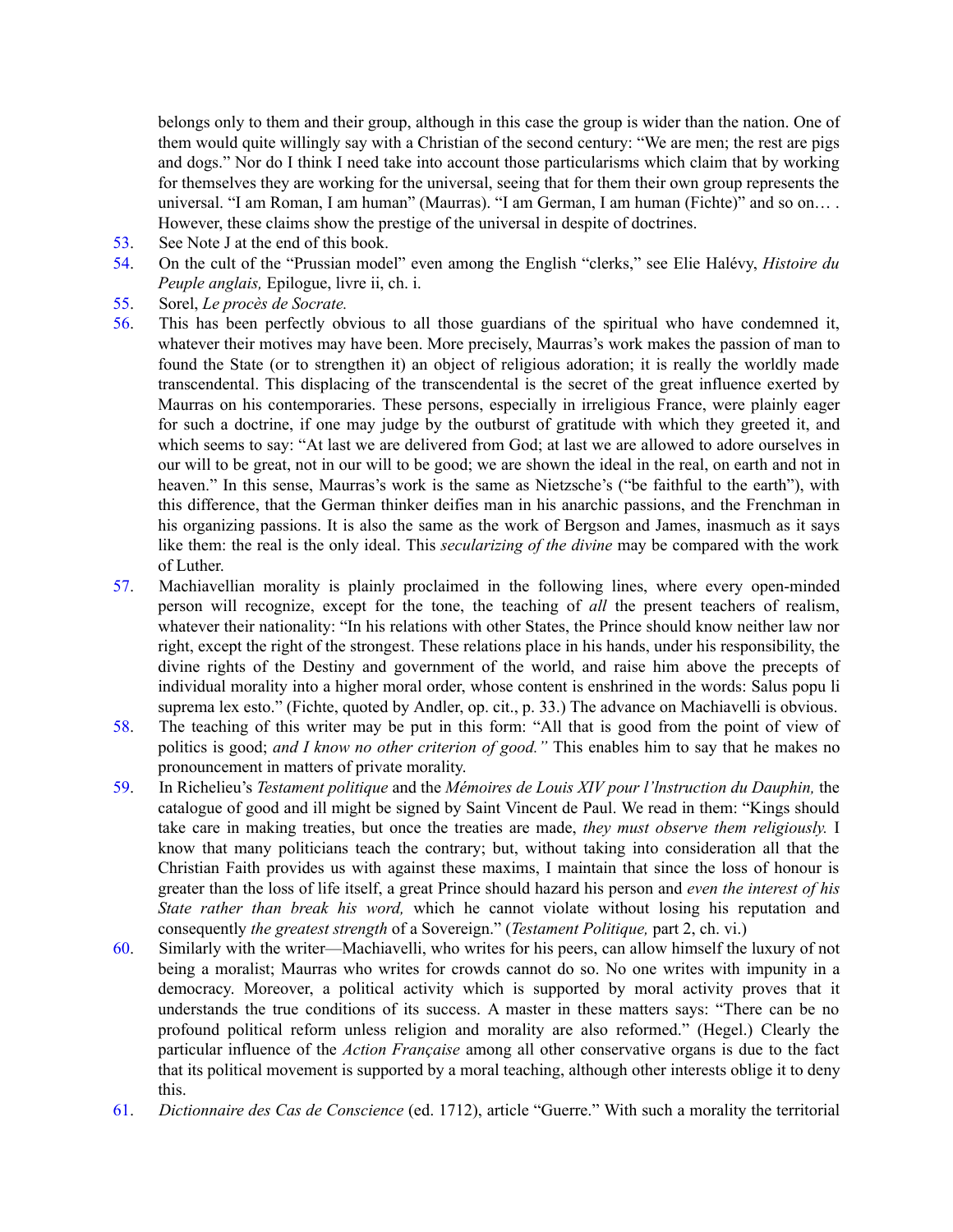formation of any European State would become impossible. This is the type of non-practical teaching, i.e. of what I mean by the true "clerk." (See Note F at the end of this book on the subject of the welcome given to this teaching by the material world.) In the opinion of Vittoria as well, the extension of empire is not a just cause.

- [62](#page-68-0). This is the thesis of Alfonso Liguori which to-day prevails in the Church's teaching over that of Vittoria.
- [63](#page-68-1). Cardinal Gousset *(Théologie morale,* 1845).
- [64](#page-68-2). This is the Scholastic doctrine of war, formulated in all its rigidity by Thomas Aquinas. According to this doctrine, the Prince (or the people) who declares war, acts as a magistrate (minister Dei) under whose jurisdiction a foreign nation falls, owing to an injustice it has committed and which it refuses to repair. From this it follows, in particular, that the Prince who has declared war ought solely to punish the guilty, if he is victorious, and not to acquire any personal benefit from his victory. This high moral doctrine is entirely abandoned by the Church to-day. (See Vanderpol, *La Guerre devant le Christianisme,* titre ix.)
- [65](#page-68-3). Apparently this was the view adopted by the Holy See in 1914 towards the Franco-German war, Germany benefiting by what theology calls "invincible" ignorance, i.e. implying that one has used all the diligence of which a man is capable in trying to understand the explanations of an adversary. Obviously, one may feel that some goodwill was needed to think that Germany had a right to this benefit.
- [66](#page-68-4). Like the thesis of war being just on both sides, this is the doctrine of Molina, which in matters of law in war has entirely replaced Scholastic doctrine in ecclesiastic teaching.
- [67](#page-68-5). In the *Dictionnaire théologique* of Vacant-Mangenot (1922, article "Guerre"), I find the following passage, which I recommend to all aggressors desirous of sheltering under a high moral authority: "It is not only the right but the duty of the leader of a nation to adopt this method (i.e. war) to safeguard the general interests committed to his care. This right and duty apply not only to a strictly defensive war, but also to an offensive war rendered necessary by the actions of a neighbouring State whose ambitious intrigues constitute a real danger." In the same article will be found a theory of colonial wars identical to Kipling's when he calls them: *the whiteman's burden.*
- [68](#page-68-6). This expression (i.e. "la blague") is Sorel's (see Julien Benda, *Les Sentiments de Critias,* p. 258); and again *(Reflexions sur la Violence,* ch. ii): "You cannot sufficiently execrate those who teach the people that they should carry out some alleged superlatively idealistic injunction of a justice moving towards the future." Moreover, Sorel professes a similar hatred for those who preach this injunction to the bourgeoisie.
- [69](#page-68-7). See Note K at the end of the book.
- [70](#page-68-8). See *Reflexions sur la Violence,* ch. vi: "The morality of Violence." We shall be told that the justice denounced by Sorel is the justice of tribunals, which according to him is a false justice, a "violence with a judicial mask." There is no indication that a justice which was a true justice would receive any more respect from him.
- [71](#page-69-0). In this respect one cannot stress too much in certain political teachers a defense of intolerance, carried out with a consciousness and arrogance which hitherto had only appeared sometimes in the mandatories of a revealed religion. A specimen is quoted by G. Guy-Grand (*La Philosophie nationaliste,* p. 47). See also one of these defenses in L. Romier, *Nation et Civilisation,* p. 180.
- [72](#page-69-1). Modern science has established as the measure of truth, not the deductive demands of its understanding, but the observed existence of the fact." (Paul Bourget.) The "truth" here is evidently moral truth; for scientific truth the phrase would be a tautology. Once more, here the "fact" is solely the fact which happens to suit the author's passions. When M. d'Haussonville points out to M. Bourget that democracy is a fact, and an unavoidable fact, he is told that this belief is a "prejudice" and one suddenly learns that "boats are made to row against the stream." This is exactly what revolutionaries say.
- [73](#page-70-0). See Note L at the end of this book.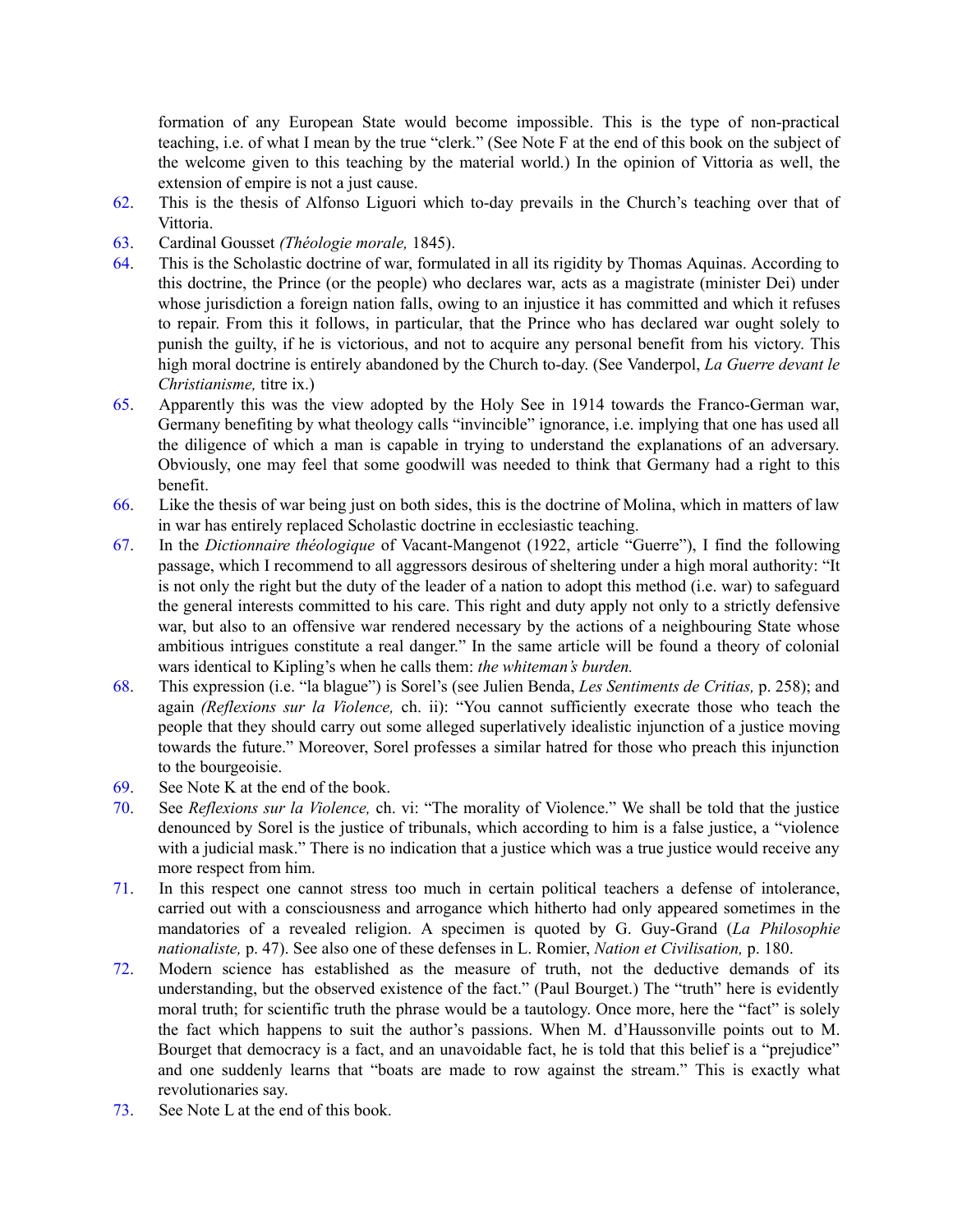- [74](#page-70-1). Another thinker to whom our empiricists are strangely ungrateful is the author of these words: "Consider the danger of one stirring up the enormous masses which form the French nation. Who could restrain the disturbance set up, or foresee all the results it might produce? Even if all the advantages of the new scheme should be indisputable, what man of good sense would dare to undertake to abolish old customs, to change old maxims, and to give a new form to a State other than that it has reached after an existence of 1,300 years? (J. J. Rousseau.)
- [75](#page-70-2). See Note M at the end of this book.
- [76](#page-70-3). "A truly scientific mind," says one of these devotees of fact, "feels no need to justify a privilege which appears as an elementary and irreducible datum of the social world." (Paul Bourget.) But this same "truly scientific" mind is scandalized at an *insurrection* against this privilege, which is also an "elementary and irreducible datum of the social world." I shall be told this that insurrection is not a datum of the social world, but of the world of passion where it is most anti-social. And that indeed is the position of this dogmatism: It considers the social *independent of the passionate,* whether the latter has been made social (by Catholic education), or has been reduced to silence by force (school of Maurras) or by skill (school of Bainville). The strangest part of it all is that those who argue in this way about the social *in itself* accuse their adversaries of dealing in abstractions.
- [77](#page-71-0). The position I am here denouncing has nothing in common with that of a recent school of moralists (Rauh, Lévy-Bruhl) who also desire "to take man as he is," but in order to discover how he may be made better.
- [78](#page-71-1). This pessimism, whatever some of its heralds may say, has nothing in common with the pessimism of the masters of the seventeenth century. La Fontaine and La Bruyère attribute nothing inevitable or eternal to the ills they portray. Let me also point out that in their efforts to discourage hope, the Romantics of Pessimism cannot claim (as M. Georges Goyau has pointed out to them) that they are based on Catholic tradition.
- [79](#page-71-2). Such a group logically comes to declarations like the following, which every supporter of "integral nationalism" is bound to admire: "From to-night onwards let there be an end to the silly Utopia where every one thinks with his own head." (Impero, 4th November, 1926.) See Note N at the end of this volume.
- <span id="page-100-0"></span>[80](#page-72-0). On Pragmatism, especially Nietzschean pragmatism, and the place it holds (whether they confess it or not) in almost all the moral and political teachings really characteristic of this time, see R. Berthelot, *Un Romantisme Utilitaire,* tome i, page 28 onwards. I can best show the novelty of the pragmatist attitude, especially among the French moralists, by quoting a remark of Montaigne which they all, before Barrès, would have ratified: "The honour and beauty of an action cannot be argued from its utility." Let us not forget, however, that Nietzsche, always unfaithful to his disciples, declares that "in the long run, utility, like everything else, is simply a figment of our imagination, and may well be the *fatal stupidity by which we shall one day perish."*
- <span id="page-100-1"></span>[81](#page-72-1). That is why Pragmatism is also called Humanism. (See F. Schiller, *Protagoras or Plato.)*
- <span id="page-100-2"></span>[82](#page-73-0). We know how the two are reconciled. Jesus, they say, preached the spirit of sacrifice, which is the basis of all human institutions. As if Jesus preached the spirit of sacrifice which wins battles and secures empires!
- <span id="page-100-3"></span>[83](#page-74-0). "The true warrior remains human in the midst of the blood he sheds." (De Maistre.)
- <span id="page-100-4"></span>[84](#page-75-0). For example, when they make a soldier say in heaven: "You must know, my friends, that among all things done upon earth, nothing is more agreeable to the eyes of those who rule the universe than societies of men founded upon respect for laws, which we call cities." (Cicero, *Scipio's Dream.)*
- <span id="page-100-5"></span>[85](#page-75-1). Sorel, loc. cit.
- <span id="page-100-6"></span>[86](#page-75-2). And from any patriotism. Nietzsche and Sorel prove that love of war is something totally distinct from love of country, although most often they coincide.
- <span id="page-100-7"></span>[87](#page-75-3). Ernest Psichari, *Terres de Soleil et de Sommeil.* And, in *L'Appel des armes,* through the mouth of a character who obviously has all the author's sympathies; "I think it necessary that there should be in the world a certain number of the men who are called soldiers and who place their ideal in fighting,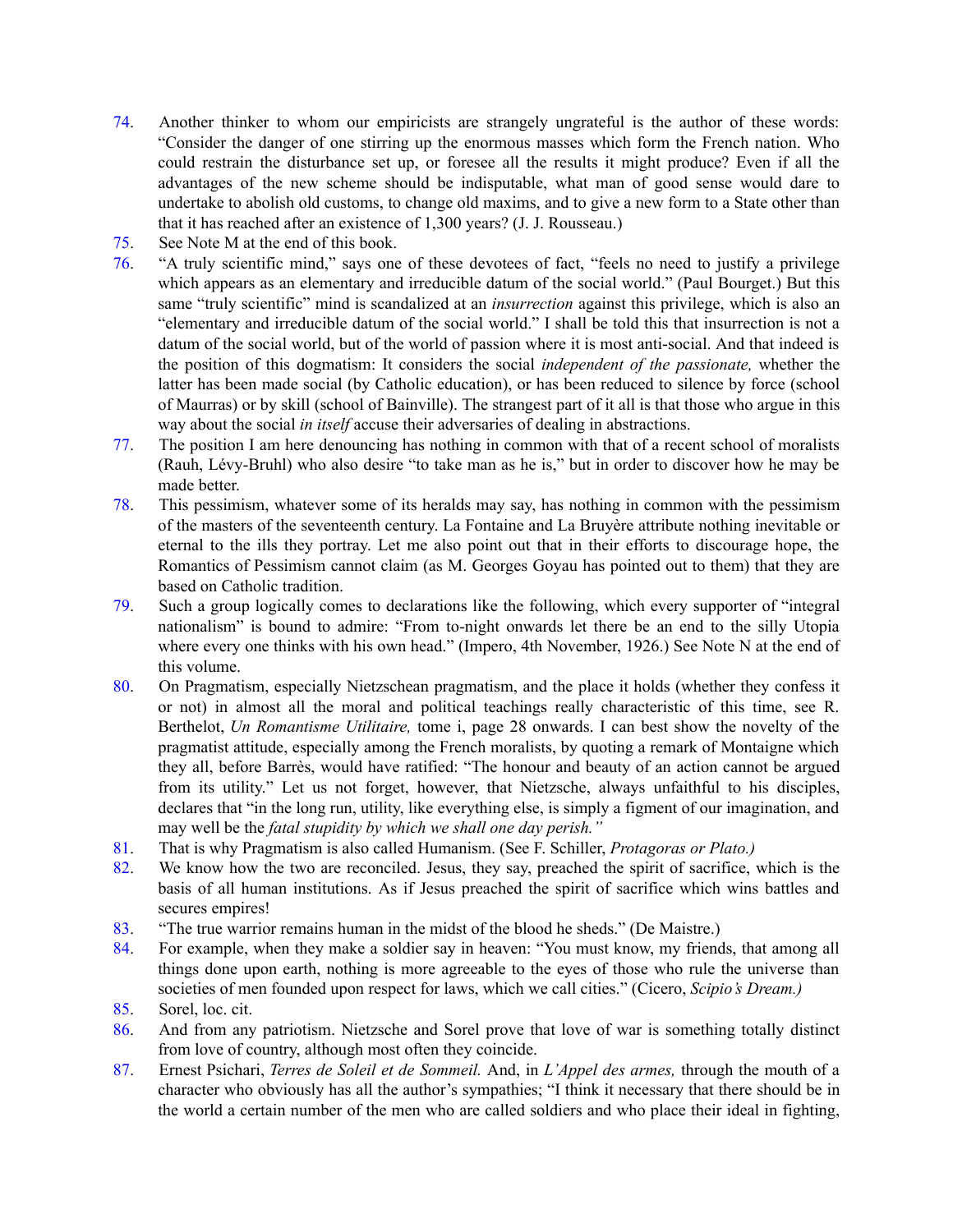who have a taste for battle, not for victory but for the contest, as hunters have a taste for hunting, not for game! … The part we have to play, or otherwise we lose our reason for existing and have no more meaning, is to maintain a military ideal, not a nationally military ideal, but a militarily military ideal, if I may so express it." The religion of this moralist is, according to his own expression, *integral militarism.* "Big guns," he says, "are the most real realities which exist, the sole realities of the modern world." And obviously these realities are divinities for this "spiritual" person and his followers.

- <span id="page-101-0"></span>[88](#page-76-0). This depreciation of Greece, to be seen in many French traditionalists since de Maistre, is constant among the Panger-manists. (See notably Houston Chamberlain, *Genesis of the Nineteenth Century,* tome i, page 57.) In a periodical with dogmatic claims *(Notre Temps,* August, 1927), under the suggestive title "Towards a Practical Idealism," I read: "A young generation trained in this way, *more sporting than ideological,* supports those who ask whether we are not at the dawn of a great age." Here again the Churchmen do not lag behind. In *La Vie Catholique* (24th September, 1927) I find a warm eulogy of a champion boxer. It is true that this eulogy ends up with the words: "Finally, let us add that Tunney is a convinced and practicing Catholic, and that two of his sisters are nuns."
- <span id="page-101-1"></span>[89](#page-76-1). Laws, Book I. The exact text of Plato is: "In the order of virtues, wisdom is first, temperance comes next, courage occupies the last place." Plato here means by courage (see the context, notably the passage about those soldiers who "though insolent, unjust, immoral, know how to fight") Man's aptitude for facing death. It seems that he would not have given the first place to the courage which is strength of mind, a resistance to misfortune, as the Stoics afterwards did. With him strength of mind always comes after justice—according to his doctrine, it is a consequence of justice. Moreover, the courage placed in the supreme rank by Barrès is not Stoic patience but the active defiance of death. For Nietzsche and Sorel it is essential audacity, where audacity is irrational—a form of courage depreciated by all ancient moralists and their disciples. (See Plato, Laches; Aristotle, Ethics, VIII; Spinoza, Ethics, IV, 69; even the poets—"Our reason which commands our fire," Ronsard.)

It seems that facing death, even on behalf of justice, was not so much the object of praise among the ancient philosophers as it is among the moderns. In the Phaedo, Socrates is praised for his justice; he is not very loudly praised because he died for justice. Moreover, the views of the ancients on this point seem to me well expressed by Spinoza: "Death is a thing of which the free man thinks least of all," a thought which does not imply much admiration for those who face death bravely. One wonders whether the veneration of courage, at least among the moralists, has not been created by Christianity, with the importance it attaches to death, and the subsequent appearance before God.

I cannot leave this point without recalling a passage where Saint-Simon speaks of a nobility "accustomed to be good for nothing except to get itself killed," *Memoires,* t. xi, page 427, ed. Cheruel. It may be asserted that there is not one modern writer, even a Duke of France, who would speak of courage in such a tone.

- <span id="page-101-2"></span>[90](#page-76-2). And to hold.
- <span id="page-101-3"></span>[91](#page-76-3). There will be found in Barrès *(Une Enquête aux pays du Levant,* chap. vii: "Les derniers fidèles du Vieux de la Montagne") a striking example of admiration for the cult of honor inasmuch as this cult, when ably exploited by an intelligent leader, gives practical results.
- <span id="page-101-4"></span>[92](#page-76-4). This is especially the case with Montaigne who, as every one knows, extols honor insofar as it is man's sensitiveness to the judgment of his conscience, but very little insofar as it is a desire for glory —"put off with other pleasures that which comes from the approbation of others." Barrès believes he sees in that "a foreigner who does not share our prejudices." Barrès confuses the moralists and the poets. Before him I do not know one French author with dogmatic claims who has attributed a high moral value to the love of glory; the French moralists before 1890 are very unmilitary, even the soldiers like Vauvenargues and Vigny. (See the excellent study of G. Le Bidois, *L'Honneur au miroir de nos lettres,* especially on Montesquieu.)
- <span id="page-101-5"></span>[93](#page-77-0). The Abbé Sertillanges, *L'Héroisme et la Gloire.* Compare this with Bossuet's two sermons on "The Honour of the World." You can measure the advance made by the Church during three centuries in its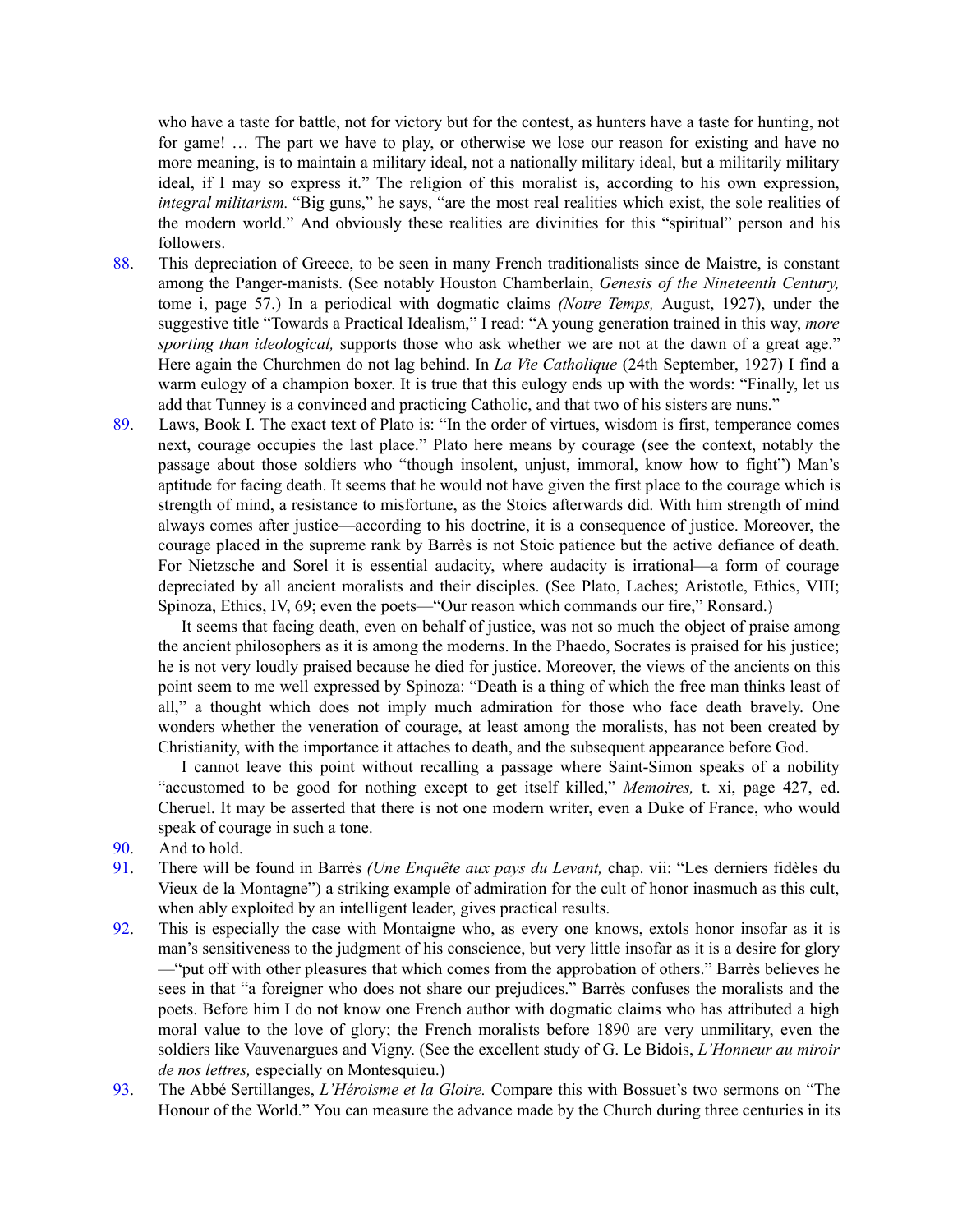concessions to lay passions. See also Nicole: "On the true idea of valour." The sermons of the Abbé Sertillanges ("la Vie Héroique") should be read entire, as a monument of a Churchman's enthusiasm for warlike instincts. It is positively the manifesto of a helmed "clerk." You can find in them such emotions as the following which, mutatis mutandis, might be an extract from the Regimental Orders of a Colonel of the Death's Head Hussars: "Behold Guynemer, the young hero, the simple soul with the eagle glance, the slim Hercules, the Achilles who does not retire to his tent, the Roland of the clouds and the Cid of the French sky: was there ever a wilder and more furious paladin, more careless of death whether his own or that of an enemy? This "kid," as his comrades called him, only enjoyed the savage pleasure of attack, of the hard fight, of the clear victory, and in him the arrogance of the conqueror was at once charming and terrible."

- <span id="page-102-0"></span>[94](#page-77-1). Let me recall Thomas Aquinas's definition of honor, which is not exactly the definition of the honor extolled by the Abbé Sertillanges: "Honour is good (like the love of human glory) on condition that charity is its principle, and the love of God or the good of one's neighbor is its object."
- <span id="page-102-1"></span>[95](#page-78-0). See the recent Bill to amend Martial Law, known as the Paul Boncour Bill.
- <span id="page-102-2"></span>[96](#page-78-1). This suggestive remark is Lavisse's, *Etudes d'Histoire de Prusse,* page 30. See the whole passage.
- <span id="page-102-3"></span>[97](#page-78-2). Love here is obviously love for the superior species—to which the preacher naturally belongs. Doubtless it is this love also which permits of a pity which is not "perverted."
- <span id="page-102-4"></span>[98](#page-78-3). Charles Maurras, *Action Française,* tome iv, page 596. One thinks of Nietzsche's exclamation: "Humanity! Was there ever a more horrible old woman among all horrible old women!" and the German master adds, always in agreement with many a French master as we shall see later, "unless perhaps it is truth."
- <span id="page-102-5"></span>[99](#page-79-0). Their harshness has obviously nothing in common with the harshness implied by these fine words: "The man of justice subordinates passion to reason, which seems regrettable if his heart is cold, but will appear sublime if he is capable of love" (Renouvier).
- <span id="page-102-6"></span>[100.](#page-80-0) This is the opinion of Machiavelli (chap. xviii) who, there again, does not therefore consider cruelty as a proof of a high state of culture.
- <span id="page-102-7"></span>[101.](#page-80-1) I find this from the pen of a hero of the First Empire: "I was afraid of feeling *pleasure"* (the author himself underlines the word) "in killing with my own hand some of these scoundrels" (he is speaking of some Germans who murdered French prisoners after the battle of Leipzic). "I therefore sheathed my sabre and left the extermination of these assassins to the troopers." *(Memoirs of General Marbot,* tome iii, page 344.) There is a condemnation of the joy of killing which would be scorned by many a contemporary writer. In France the glorification of warlike instincts is much less common among the soldiers than among the authors. Marbot is far less bloody-minded than Barrès.
- <span id="page-102-8"></span>[102.](#page-80-2) "And the honour of virtue consists in contending, not in winning" (Montaigne).
- <span id="page-102-9"></span>[103.](#page-81-0) *La Ruine du monde antique,* page 76. See also in *Les Illusions du progrès* (page 259) Sorel's derisive amusement at a thinker who said that the preponderance of intellectual emotions is the sign of superior societies. We may take up Sainte-Beuve's famous distinction and say that modern thinkers extol *sword-intelligence* at the expense of *mirror-intelligence.* On their own showing it is the former they admire in Nietzsche, Sorel, Péguy, and Maurras. (See R. Gillouin, *Esquisses littèraires et morales,* page 52.) Let me observe that contempt for "mirror-intelligence" implies contempt for Aristotle, Spinoza, Bacon, Goethe, and Renan. Nor does it seem to me that M. Paul Valéry is exactly a "sword-intelligence."
- <span id="page-102-10"></span>[104.](#page-81-1) *Victor Marie, Comte Hugo,* towards the end. See Note O at the end of this volume.
- <span id="page-102-11"></span>[105.](#page-81-2) This is the only reason why Nietzsche extols art, and declares (along with all modern moralism) the supremacy of the artist over the philosopher, because art seems to him to possess the value of action. Apart from this point of view, it seems just to say with one of his critics: "At bottom Nietzsche despised art and artists… . In art he condemns a feminine principle, the mimicry of the actor, the love of dress and all that glitters… . Remember the eloquent page where he praises Shakespeare, the greatest of poets, for having abased the figure of the poet, whom he treats as a stage-player, before Caesar, *that divine man."* (C. Schuwer, *Revue de Méta-physique et de Morale,* April, 1926.) For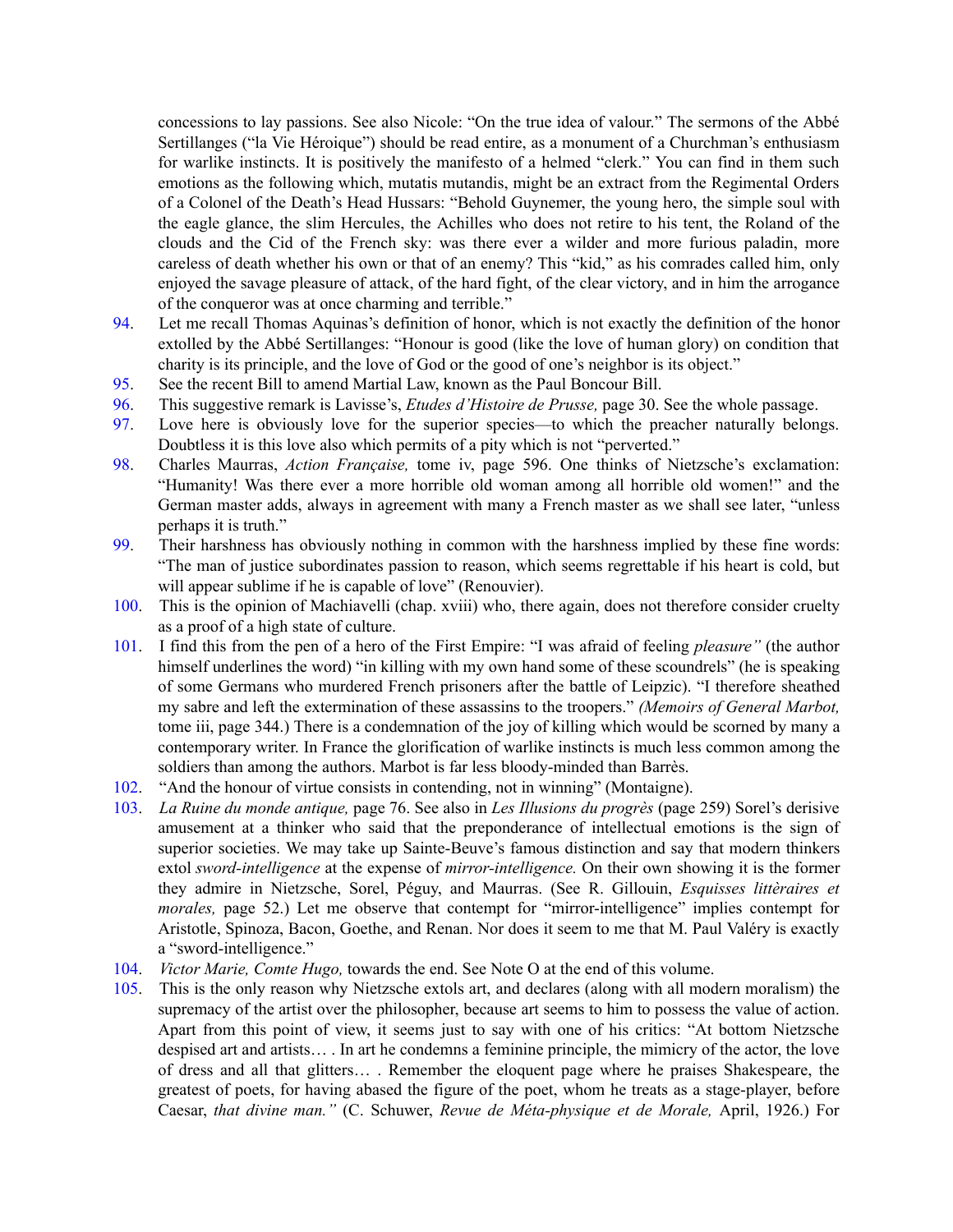Sorel art is great because it is an anticipation of intense production, as it tends to manifest itself more and more in our society."

- <span id="page-103-0"></span>[106.](#page-82-0) *Evolution Créatrice,* page 216. The true formula of Bergsonism should be, "I grow, therefore I am." Notice also the tendency of modern philosophy to make the practical character of thought its essential characteristic and to make its consciousness of itself a secondary characteristic: "Perhaps thought must be defined as the faculty of combining means towards certain ends rather than by the sole property of being clear to itself." (D. Roustan, *Leçons de Psychologie,* page 73.)
- <span id="page-103-1"></span>[107.](#page-82-1) The Sphex. The example is given in *L'Evolution Créatrice,* and has had an immense success in the literary world. (It is, moreover, imaginary. See Marie Goldsmith, *Psychologie Comparée,* page 211.) The defense of the practical value of instinct, with the same Romantic contempt of the rationalist as in Barrès, existed with J. J. Rousseau: "Conscience never deceives us; it is to the soul what instinct is to the body… . Modern philosophy, which only admits what can be explained, takes care not to admit the obscure faculty called instinct which, without acquired knowledge, seems to guide animals towards some end." (*Confession de foi du vicaire Savoyard.)*
- <span id="page-103-2"></span>[108.](#page-83-0) "If the utility which results from a man's occupations, determined our praise, the inventor of the plough would deserve the praise of being a great mind far more than Aristotle, Galilei, and M. Descartes." (Bayle.) Fontenelle and Voltaire have pointed out the utility of certain studies which were considered useless; they never meant that those who cultivated these studies while they thought them useless were therefore contemptible.
- <span id="page-103-3"></span>[109.](#page-83-1) See above, page 71.
- <span id="page-103-4"></span>[110](#page-83-2). Or moral. Barrès denounces the "immorality" of the scholar who shows the part played by chance in history. Compare Michelet's remark, "respect kills history."
- <span id="page-103-5"></span>[111](#page-83-3). As is well known, this is the argument of the "Avenir de l'Intelligence." It allows followers to say ("Manifeste de l'lntelligence," *Figaro,* 19 th July, 1919; on this manifesto, see Note P at the end of this volume) that "one of the most obvious missions of the Church during the ages has been to protect the intelligence against its own errors"—an irrefutable saying from the moment that the errors of the intelligence are everything it says without reference to social order (whose basis is to be the teaching of the Church). This practical conception of the intelligence leads to definitions of this sort: "True logic is to be defined as the normal union of feelings, images and signs, to inspire in us the conceptions suited to our moral, intellectual and physical needs." (Maurras.) Compare this with the tradition teaching of the French masters: "Logic is the art of guiding reason properly in the knowledge of things." *(Logique de Port-Royal.)*

The wish to esteem intelligence according to its practical results appears again in this astounding formula: "A critical mind is of value *through the influence it exerts* by means of the enlightenment it bestows." (Maurras.) See also how severe is M. Massis *(Jugements,* i, 87) for Renan when he says: "The useful is what I abhor." Elsewhere *(Jugements,* 107) the same thinker speaks of a spiritual freedom "whose disinterestedness is merely a refusal of the conditions of life, of action, *and of thought!"*

- <span id="page-103-6"></span>[112](#page-83-4). They add "and unscientific," which is irrefutable as soon as science means "practical." "Bringing up children religiously," says M. Paul Bourget, "is bringing them up scientifically"—a very defensible saying as soon as "scientifically" means (as the author here wants it to mean) "in conformity with the national interest."
- <span id="page-103-7"></span>[113](#page-83-5). The French traditionalists condemn the truth in itself in the name of "social" truth. This is the *glorification of prejudices,* a new thing indeed in the descendants of Montaigne and Voltaire. It may be said that certain contemporary French masters show a zeal in defending the interests of society never seen before in those whose business was to defend the interests of the mind.

The condemnation of disinterested intellectual activity is plainly laid down in this command of Barrès: "All questions must be solved in relation to France," to which a German thinker replies in 1920, "All the conquests of ancient and modern culture and of science are looked at by us from the German point of view before everything." (Quoted by C. Chabot, Preface to the French translation of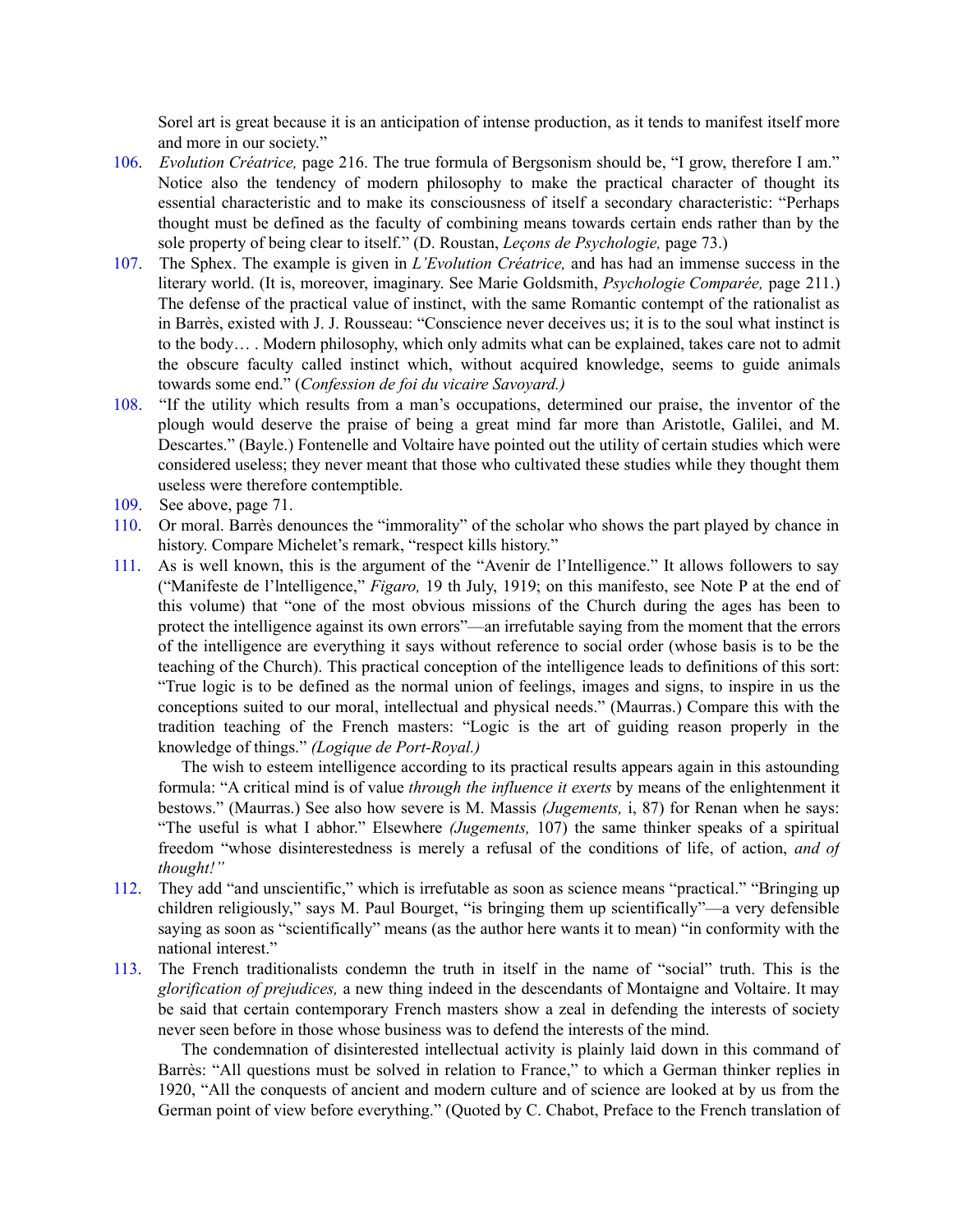*Speeches to the German Nation,* page xix.) For the cult of the "useful error," see an amazing page in the *Jardin de Bérénice,* quoted and commented on by Parodi. *(Traditionalisme et Democratie,* page 136.)

- <span id="page-104-0"></span>[114](#page-84-0). Here M. Maurras separates from his Master, de Maístre, who speaks of "the ocean which will one day welcome everything and every one to its bosom." However, the author of the *Soirées de Saint-Petersbourg* quickly adds: "But I refrain from touching on personality, without which immortality is nothing."
- <span id="page-104-1"></span>[115](#page-84-1). On the existence of this doctrine of immanence among almost all Christian teachers until our own times, see Renouvier: "L'Idée de Dieu" *(Année Philosophique,* 1897), and also *Essai d'une Classification des doctrines,* 3: *l*'*évolution; la création,*
- <span id="page-104-2"></span>[116](#page-84-2). According to Hegel, God constantly grows at the expense of His opposite; His activity is essentially that of war and victory.
- <span id="page-104-3"></span>[117](#page-84-3). Let me note a keen protest against this conception in "Neo-Thomism."
- <span id="page-104-4"></span>[118](#page-84-4). Compare, for instance, the condemnation of Rosmini with that of Maître Eckart, where such propositions as "Nulla in Deo distinctio esse aut intelligi potest" and "Omnes creaturae sunt purum nihil" are declared to be, not heretical, but only "ill-sounding, rash and suspected of heresy."
- <span id="page-104-5"></span>[119](#page-86-0). Remember that in 1806, immediately after Jena, Hegel's one thought was to find a corner in which to philosophize. In 1813 Schopenhauer was completely indifferent to the up-rising of Germany against Napoleon.
- <span id="page-104-6"></span>[120.](#page-86-1) "No one has the right to be indifferent to the disasters of his country; but the philosopher, like the Christian, always has reasons for living. The Kingdom of God knows neither conquerors nor conquered; that Kingdom resides in the joys of the heart, the mind, and the imagination, which the conquered enjoys more than the conqueror if he is morally on a higher plane and has more mind. Your great Goethe, your admirable Fichte have taught us, have they not, how to lead a noble and consequently happy life, when our country is humiliated abroad." (First Letter to Strauss.)

Need I say that Nietzsche, who seems to me a bad "clerk" from the nature of his teaching, seems to me one of the finest from his entire devotion to the passions of the spirit alone?

- <span id="page-104-7"></span>[121.](#page-88-0) Of course, I am not doubting the sincerity of all the "right-thinking" men of letters. Some persons are so fortunate that the most profitable attitudes are precisely those which they adopt sincerely.
- <span id="page-104-8"></span>[122.](#page-88-1) This may be clearly seen by the ill-will displayed by the French bourgeoisie towards the order of their "spiritual leader" forbidding them to read a publication whose doctrines they like. The change may be estimated if you remember that when, a century ago, the Pope ordered the French Catholics to accept the law against the Jesuits voted by the government of Charles X, they all bowed to his will.
- <span id="page-104-9"></span>[123.](#page-88-2) At the end of the War of the Spanish Succession when the north of France was invaded, Fénelon delivered several sermons in which he told the invaded population that their sufferings were the just punishment for their sins. Imagine the reception of any one who dared to preach such a sermon to the French in August, 1914! For the manner in which the "taught" Church to-day treats the "teaching" Church if the latter does not say what it wants to hear, think of the reception thirty years ago of Father Ollivier's sermon on the victims of the fire at the charity bazaar.
- <span id="page-104-10"></span>[124.](#page-89-0) Similar observations may be made about the philosophers, most of whom—and not the least famous —do not live to-day like Descartes and Spinoza, but are married, have children, occupy posts, are "in daily life." All of which seems to me to have a relation with the "pragmatic" character of their teaching. (On this point, see my book: *Sur le Succès du Bergsonisme,* page 207.)
- <span id="page-104-11"></span>[125.](#page-90-0) This is the reign (which seems eternal in France) of the "wit," with his attribute so admirably denounced by Male-branche in this delicious phrase: "The stupid person and the wit are equally blind to truth; with this difference, that the stupid person respects truth while the wit despises it."
- <span id="page-104-12"></span>[126.](#page-90-1) The spectacle of democracies may satisfy another sort of artistic sensibility, i.e. the sort which is moved, not by the spectacle of order, but by the spectacle of an equilibrium between forces which are naturally in opposition. (On this distinction, see the great book by M. Hauriou, *Principes de droit*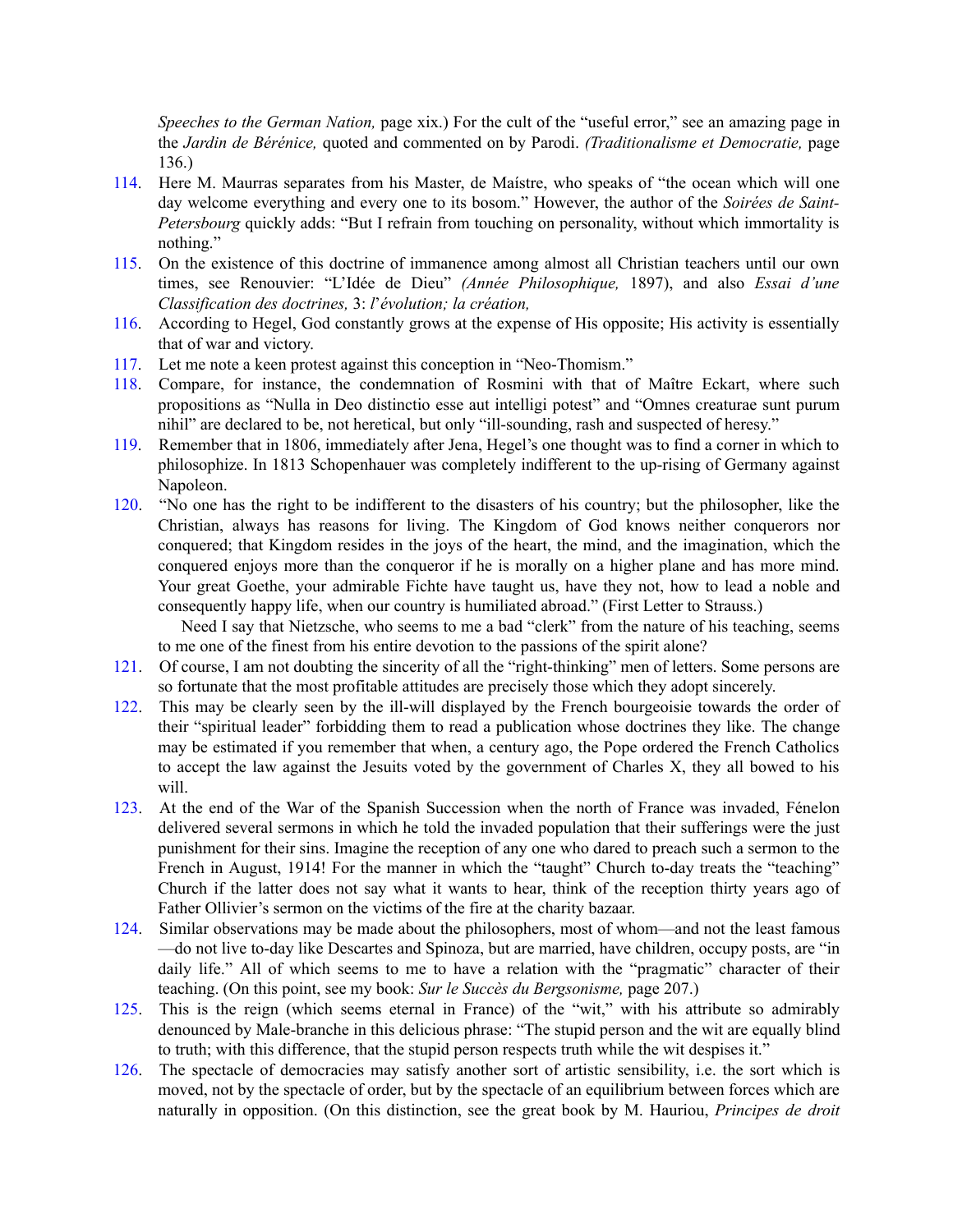*public,* chap. i.) Nevertheless, a sensibility to equilibrium is far more intellectual than truly artistic. See Note Q at the end of this book.

- <span id="page-105-0"></span>[127.](#page-90-2) More precisely, since the haughty Romanticism I mentioned above. The artist's desire to set himself up as an exceptional being dates from Flaubert. Hugo and Lamartine never expressed it.
- <span id="page-105-1"></span>[128.](#page-91-0) This aversion is particularly strong in Nietzsche. (See *Le Gai sçavoir,"* loc. cit., where generalization becomes a synonym for platitude, superficiality, stupidity.) Like a true artist, Nietzsche is incapable of understanding that the apperception of a common characteristic may be an act of genius—for instance, the apperception of the common characteristic between the movement of the planets and the fall of an apple.
- <span id="page-105-2"></span>[129.](#page-91-1) So much so that the true champions of "sacred egoism" definitely condemn them. Bismarck, Wilhelm II, Naumann, Houston Chamberlain, all argue against classical teaching.
- <span id="page-105-3"></span>[130.](#page-91-2) Remember that Nietzsche only truly esteems the thought of the ancients up to Socrates, i.e. up to the time when it begins to teach the universal.
- <span id="page-105-4"></span>[131.](#page-91-3) This same Barrès is quoted as having said to a "Dreyfusist" in 1898: "Why do you talk of justice and humanity to me! What do I care for? A few pictures in Europe and a few cemeteries!" Another of our great political realists confessed one day to his fundamental necessity to "enjoy." Socrates long ago told Protagoras that the basis of his doctrine was a thirst for sensation.
- <span id="page-105-5"></span>[132.](#page-91-4) It seems to me difficult to deny that pacifism, humanitarianism, and altruism are *boring.* No doubt, art, science, and philosophy offer sufficient opportunities for "amusement" without one asking of it doctrines which set the world on fire. But that is the view of a man who is not wildly eager for sensation.
- <span id="page-105-6"></span>[133.](#page-92-0) The realists are not the only people to-day who find opportunities for sensation in their political attitudes. It is certain that the humanitarianism of Victor Hugo and Michelet is far from having the pure intellectual resonance it had in Spinoza and Malebranche. (See above, my distinction between humanitarianism and humanism.)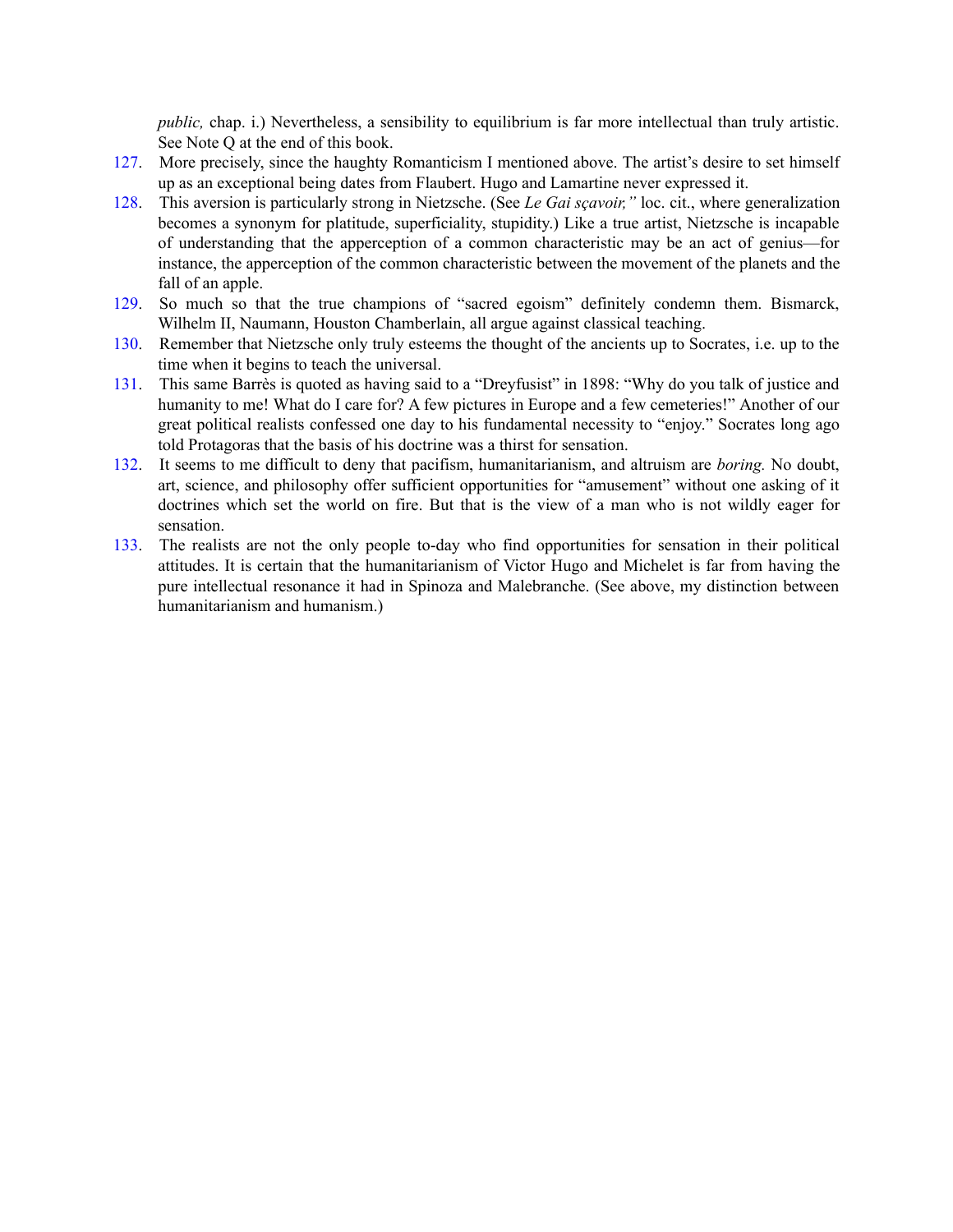[4](#page-6-0)

## **[Summary—Predictions](#page-6-0)**

To sum up: If I look at contemporary humanity from the point of view of its moral state as revealed by its political life, I see (*a*) A mass in whom realist passions in its two chief forms—class passion, national passion—has attained a degree of consciousness and organization hitherto unknown; (*b*) A body of men who used to be in opposition to the realism of the masses, but who now, not only do not oppose it, but adopt it, proclaim its grandeur and morality; in short, a humanity which has abandoned itself to realism with a unanimity, an absence of reserve, a sanctification of its passion unexampled in history.

This remark may be put in another form. Imagine an observer of the twelfth century taking a bird's-eye view of the Europe of his time. He would see men groping in the obscurity of their minds and striving to form themselves into nations (to mention only the most striking aspect of the realist will); he would see them beginning to succeed; he would see groups of men attaining consistency, determined to seize a portion of the earth and tending to feel conscious of themselves as distinct from the groups surrounding them. But at the same time he would see a whole class of men, regarded with the greatest reverence, laboring to thwart this movement. He would see men of learning, artists and philosophers, displaying to the world a spirit which cared nothing for nations, using a universal language among themselves. He would see those who gave Europe its moral values preaching the cult of the human, or at least of the Christian, and not of the national, he would see them striving to found, in opposition to the nations, a great universal empire on spiritual foundations. And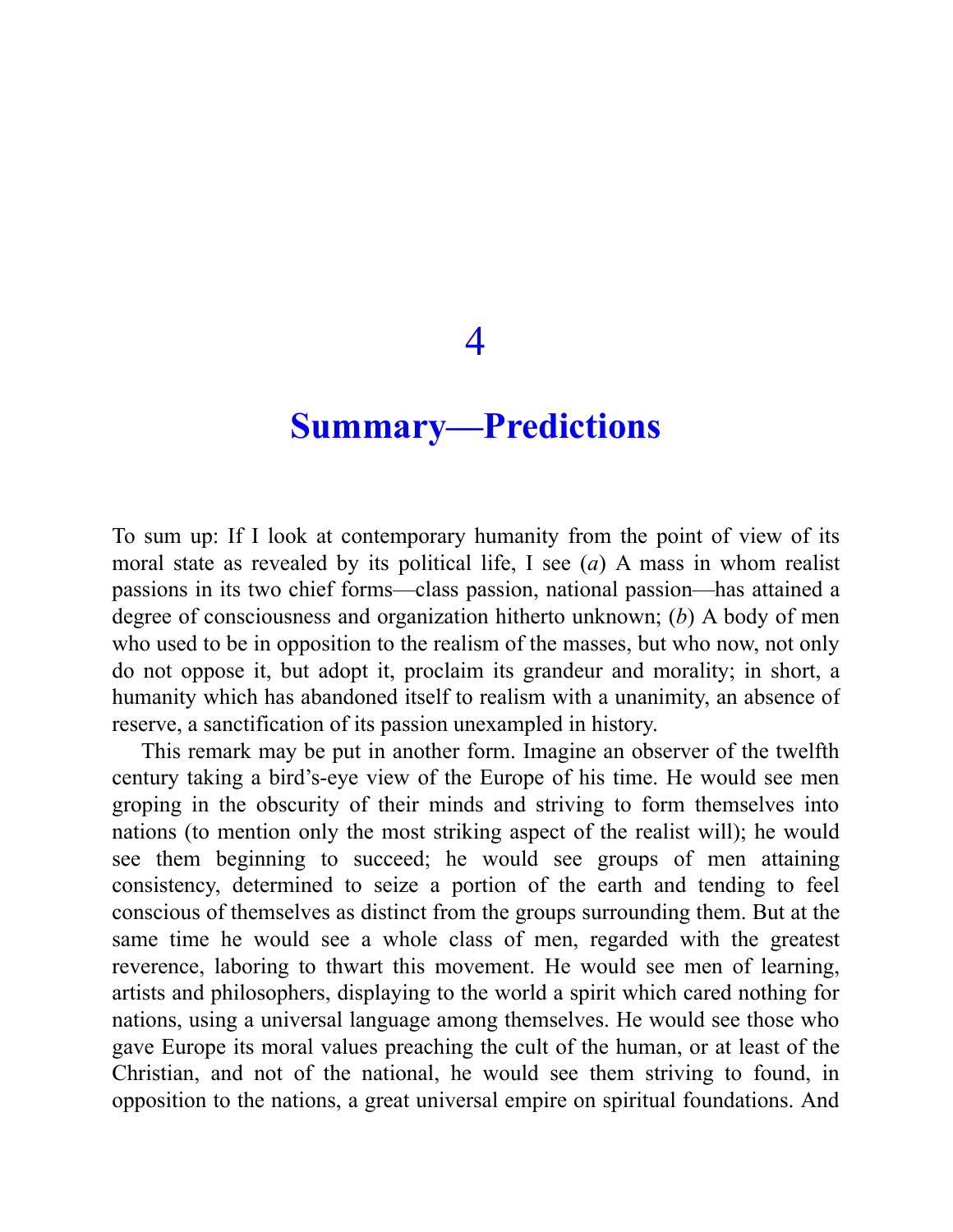so he might say to himself: "Which of these two currents will triumph? Will humanity be national or spiritual? Will it depend on the will of the laymen or of the "clerks"? And for long ages the realist cause will not be completely victorious; the spiritual body will remain faithful to itself long enough to our observer to be uncertain of the result. To-day the game is over. Humanity is national. The layman has won. But his triumph has gone beyond anything he could have expected. The "clerk" is not only conquered, he is assimilated. The man of science, the artist, the philosopher are attached to their nations as much as the day-laborer and the merchant. Those who make the world's values, make them for a nation; the Ministers of Jesus defend the national. All humanity including the "clerks," have become laymen. All Europe, including Erasmus, has followed Luther.

I said above that the humanity of the past, more precisely the humanity of Europe in the Middle Ages, with the values imposed upon it by the "clerks," acted ill but honored the good. It may be said that modern Europe with teachers who inform it that its realist instincts are beautiful, acts ill and honors what is ill. Modern Europe is like the brigand in one of Tolstoi's stories, who made his confession to a hermit, and the hermit said in amazement: "Others were at least ashamed of being brigands; but what is to be done with this man, who is proud of it?"

Indeed, if we ask ourselves what will happen to a humanity where every group is striving more eagerly than ever to feel conscious of its own particular interests, and makes its moralists tell it that it is sublime to the extent that it knows no law but this interest—a child can give the answer. This humanity is heading for the greatest and most perfect war ever seen in the world, whether it is a war of nations, or a war of classes. A race of which one group exalts one of its masters (Barrès) to the skies because he teaches: "We must defend the essential part of ourselves as sectarians," while a neighboring group acclaims a leader because, when he attacks a defenseless small nation, he says, "Necessity knows no law"—such a race is ripe for the zolögical wars Renan talks about, which, he said, would be like the life and death wars which occur among rodents and among the carnivora. As regards the nation, think of Italy; as regards class, think of Russia; and you will see the hitherto unknown point of perfection attained by the spirit of hatred against what is "different" among a group of men, consciously realist and at last liberated from all non-practical morality. And my predictions are not rendered less probable by the fact that these two nations are hailed as models throughout the world by those who desire either the grandeur of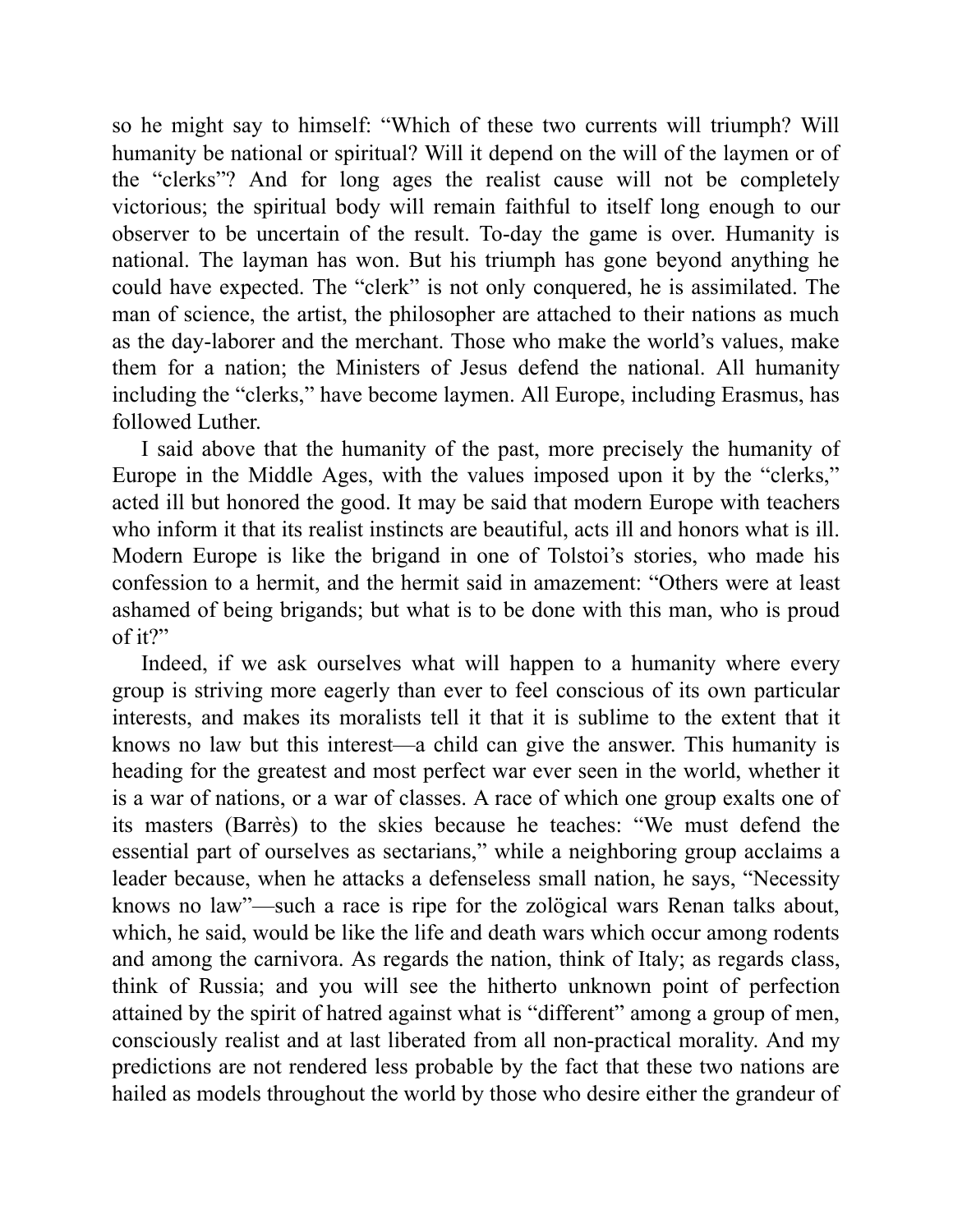their nation or the triumph of their class.

These dark predictions do not seem to me to need as much modification as some people think, on account of certain actions resolutely directed against war, such as the setting up of a supernational institution and the agreements recently made by the rival nations. Imposed upon the nations by their Ministers rather than desired by them, dictated solely by interest (the fear of war and its ravages) and not at all by a change in public morality, these new institutions may perhaps be opposed to war but leave intact the *spirit of war,* and nothing leads us to suppose that a nation which only respects a contract for practical reasons, will not break it as soon as breaking it appears more profitable. Peace, if it ever exists, will not be based on the fear of war but on the love of peace. It will not be the abstaining from an act, but the coming of a state of mind.<sup>[1](#page-117-0)</sup> In this sense the most insignificant writer can serve peace where the most powerful tribunals can do nothing. And moreover these tribunals leave untouched the economic war between the nations and the class wars.

<span id="page-108-0"></span>Peace, it must be repeated after so many others have said this, is only possible if men cease to place their happiness in the possession of things "which cannot be shared," and if they raise themselves to a point where they adopt an abstract principle superior to their egotisms. In other words, it can only be obtained by a betterment of human morality. But, as I have pointed out above, not only do men to-day steel themselves entirely against this, but the very first condition of peace, which is to recognize the necessity for this progress of the soul, is seriously menaced. A school arose in the nineteenth century which told men to expect peace from enlightened self-interest, from the belief that a war, even when victorious, is disastrous, especially to economic transformations, to "the evolution of production," in a phrase, to factors totally foreign to their moral improvement, from which, these thinkers say, it would be frivolous to expect anything. So that humanity, even if it had any desire for peace, is exhorted to neglect the one effort which might procure it, an effort it is delighted not to make. The cause of peace, which is always surrounded with adverse factors, in our days has one more against it—the pacifism which pretends to be scientific. [2](#page-117-1)

<span id="page-108-1"></span>I can point to other sorts of pacifism, whose chief result I dare to say is to weaken the cause of peace, at least among serious-minded persons:—

(*a*) First, there is the pacifism I shall call "vulgar," meaning thereby the pacifism which does nothing but denounce "the man who kills," and sneer at the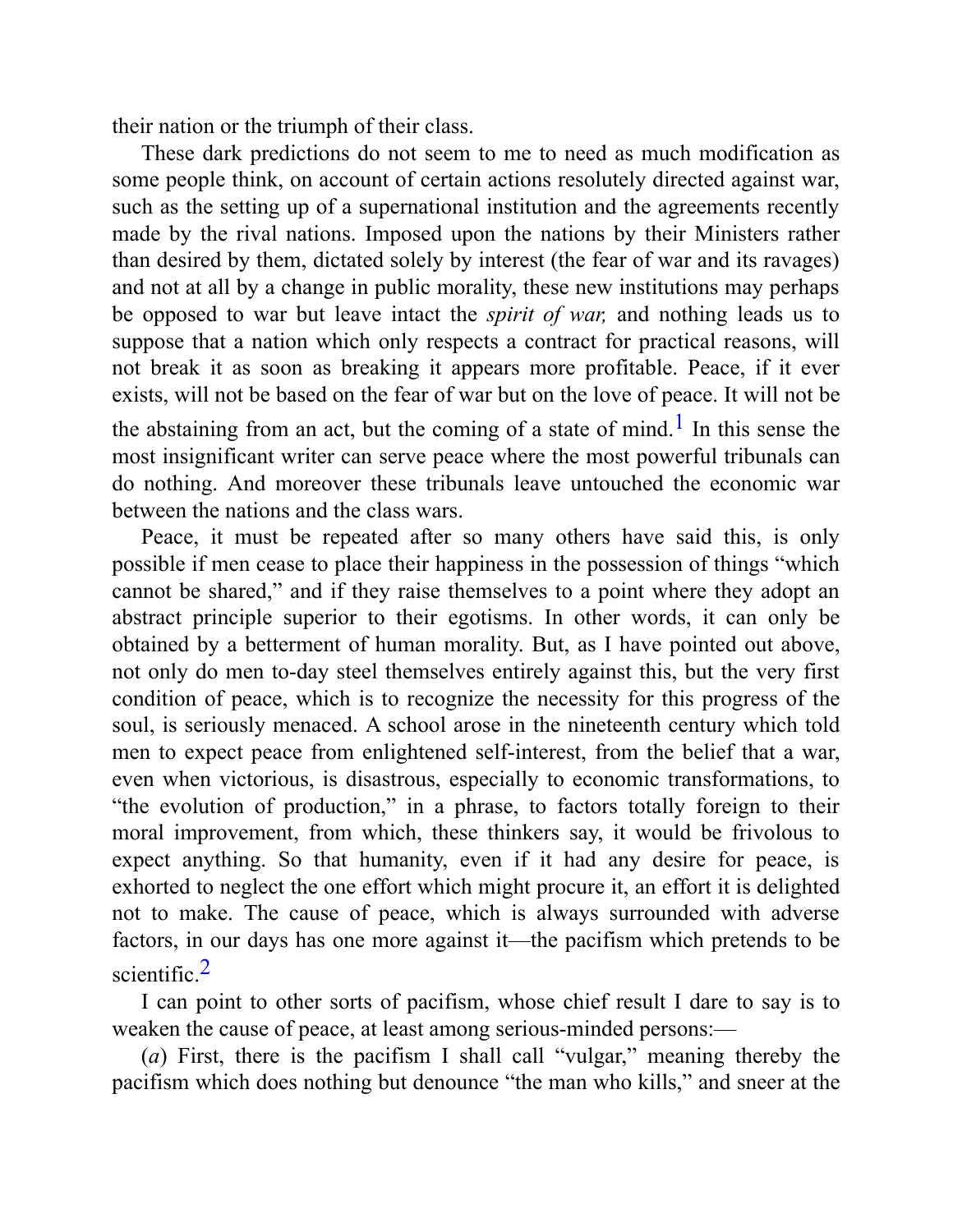prejudices of patriotism. When I see certain teachers, even if they are Montaigne, Voltaire, and Anatole France, whose whole case against war consists in saying that highwaymen are no more criminal than leaders of armies, and in laughing at people who kill each other because one party is dressed in yellow and the other in blue, I feel inclined to desert a cause whose champions oversimplify things to this extent, and I begin to feel some sympathy for the impulses of profound humanity which created the nations and which are thereby so grossly insulted.<sup>[3](#page-117-2)</sup>

<span id="page-109-0"></span>(*b*) *Mystic pacifism,* by which I mean the pacifism which is solely animated by a blind hatred of war and refuses to inquire whether a war is just or not, whether those fighting are the attackers or the defenders, whether they wanted war or only submit to it. This pacifism is essentially the pacifism of the people (and that of all the so-called pacifist newspapers) and was strikingly embodied in 1914 by a French writer who, having to judge between two fighting nations one of which had attacked the other contrary to all its pledges while the other was only defending itself, could do nothing but intone "I have a horror of war" and condemned them both equally. It is impossible to exaggerate the consequences of this behavior, which showed mankind that mystic pacifism, just like mystic militarism, may entirely obliterate the feeling of justice in those who are smitten with it.

I think I see another motive in the French writers who in 1914 adopted the attitude of M. Romain Rolland—the fear that they would fall into national partiality if they admitted that their nation was in the right. It may be asserted that these writers would have warmly taken up the cause of France, if France had not been their own country. Whereas Barrès said, "I always maintain my country is right even if it is in the wrong," these strange friends of justice are not unwilling to say: "I always maintain my country is in the wrong, even if it is right." There again we see that the frenzy of impartiality, like any other frenzy, leads to injustice.

I have also a word to say about the severities of these "justiciaries" towards France's attitude immediately after her victory, towards her desire to force the enemy to make good the damage done to her, and to seize on pledges if he refused. The motive which here animated these moralists without their perceiving it, seems to me very remarkable; it was the thought that the just person must inevitably be weak and suffer, that he must be a victim. If the just man becomes strong and comes to possess the means of enforcing justice towards himself, then he ceases to be just to these thinkers. If Socrates and Jesus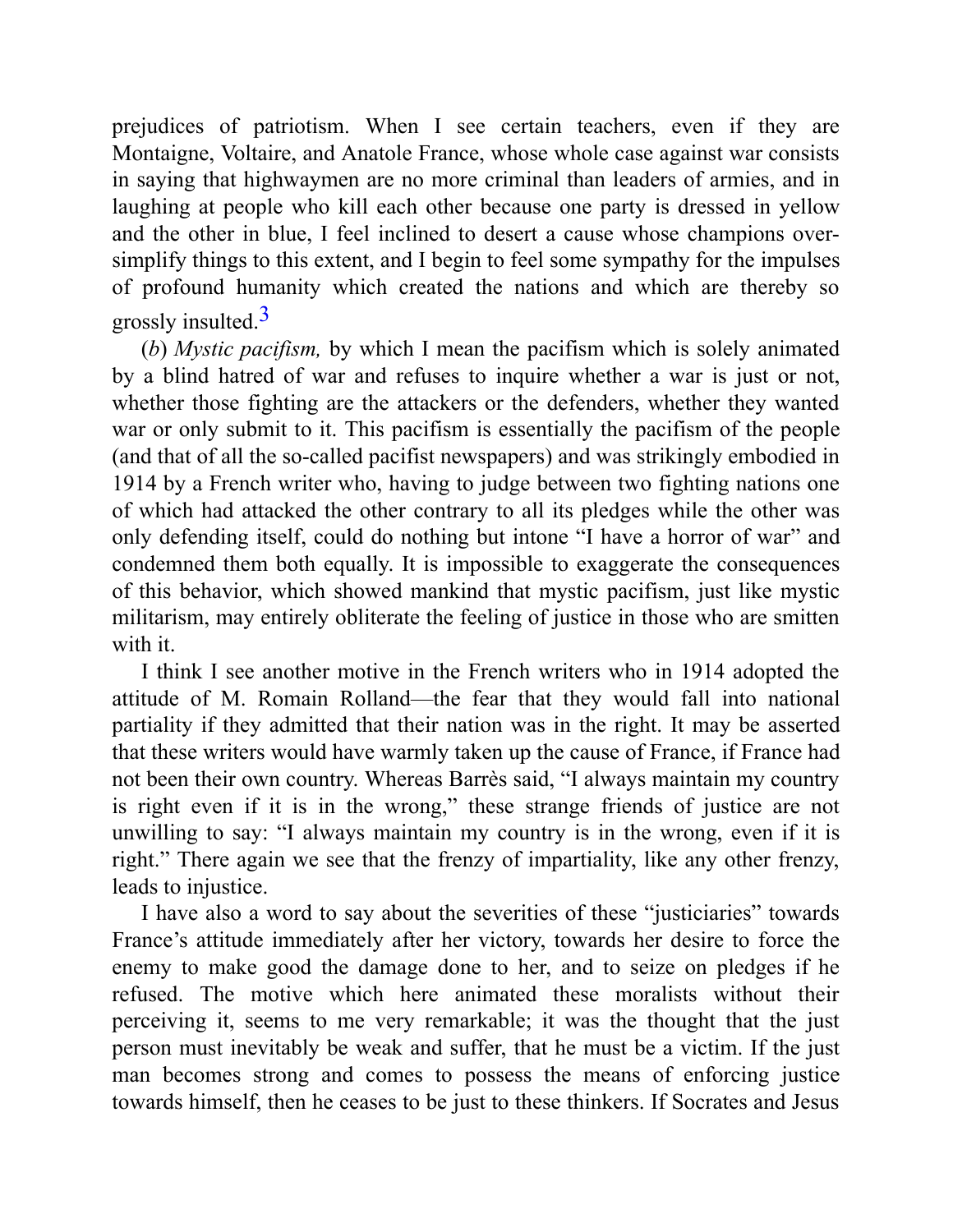make their persecutors disgorge, then they cease to embody justice; one step more and the persecutors, having become victims, would embody right. In this the cult of justice is replaced by the cult of misfortune, a Christian Romanticism which is somewhat unexpected in a man like Anatole France. No doubt the events of 1918 upset all the habits of the advocates of right. Outraged right became the stronger, the assailed toga triumphed over the sword, the Curiatii were victorious. Perhaps some coolness of mind was needed to recognize that right remained right, even when thus invested with force. The French pacifists failed to remain cool. In short, their attitude in the past ten years has been inspired by sentiment alone, and nothing could show better the degree of weakness to which intellectual discipline has now fallen among our "princes of the mind." $4$ 

<span id="page-110-0"></span>(*c*) *Pacifism claiming to be patriotic,* by which I mean the pacifism which claims to exalt humanitarianism, to preach the abatement of the militarist spirit and of national passion, and yet not to harm the interests of the nation nor to compromise its power of resistance to foreign nations. This attitude—which is that of all Parliamentary pacifists—is the more antipathetic to upright minds in that it is inevitably accompanied by the assertion (which is also nearly always contrary to the truth) that the nation is not in the least threatened and that the malevolence of neighboring nations is a pure invention of people who want war. But that is merely an aspect of a very general fact, which is of supreme importance to the matter under discussion.

By this I mean the "clerk's" determination to put forth his principles as valid in the practical order of things, as reconcilable with the safeguarding of the sword's conquests. This determination, which has affected the Church for twenty centuries and almost all the idealists (give me the names of those since Jesus who have declared themselves incompetent in the practical order of things), is the source of all the "clerk's failures." It may be said that the "clerk's" defeat begins from the very moment when he claims to be practical. As soon as the "clerk" claims that he does not disregard the interests of the nation or of the established classes, he is inevitably beaten, for the very good reason that it is impossible to preach the spiritual and the universal without undermining the institutions whose foundations are the possession of the material and the desire to feel distinct from others. A true "clerk" (Renan) says excellently: "The mother-country is a worldly thing; the man who wants to play the angel will always be a bad patriot." Thus we see that the "clerk" who claims to secure the works of the world has a choice between two consequences. Either he secures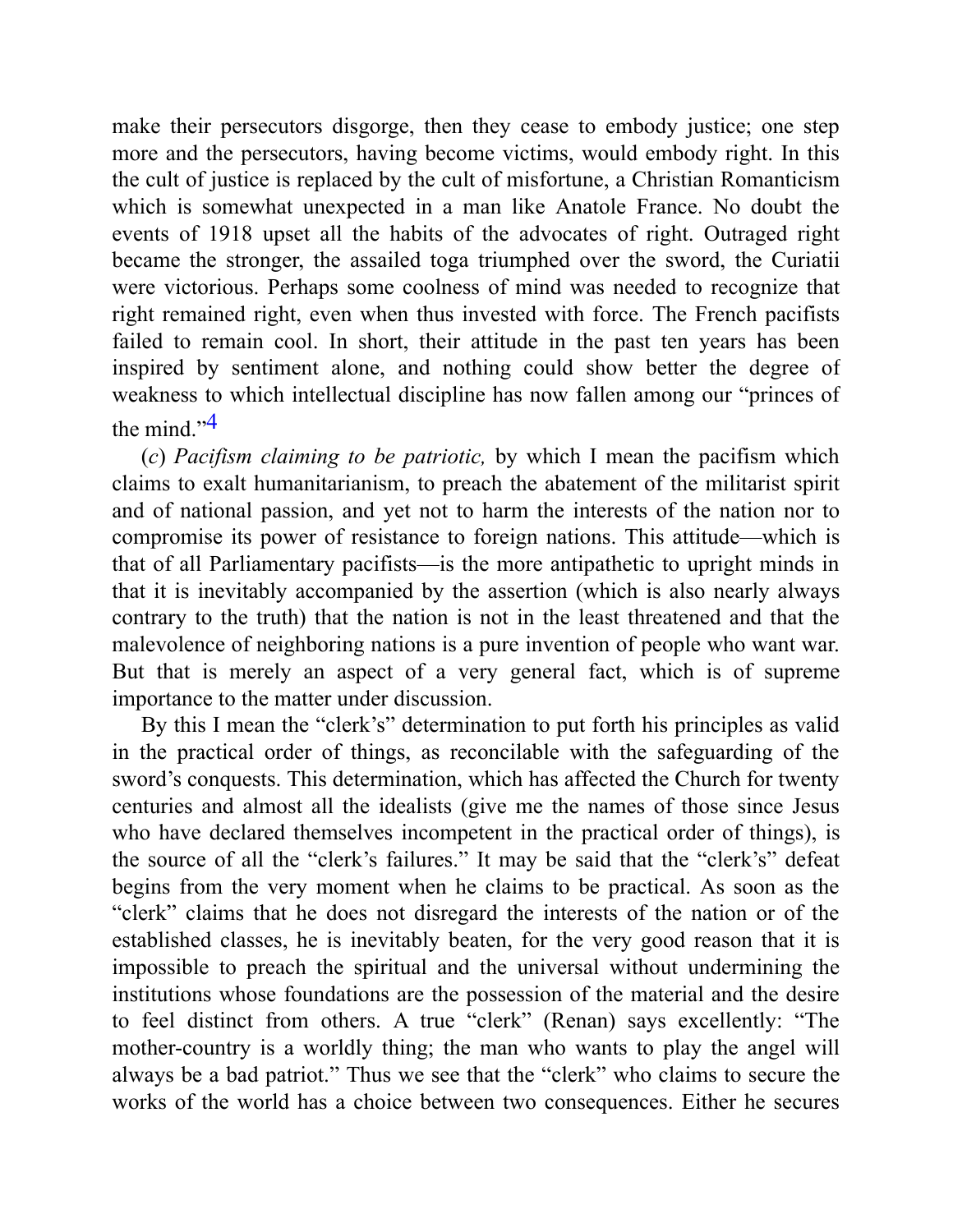them and transgresses all his principles, which is the case with the Church supporting the nation and property; or he maintains his principles and causes the ruin of the institutions he claimed he was supporting, which is the case with the humanitarian who claims to safeguard what is national. In the first case the "clerk" is despised by the just man, who denounces him as cunning and strikes him out of the rank of "clerk"; and in the second case he collapses under the hooting of the nations who call him inefficient, while he provokes a violent and loudly acclaimed reaction on the part of the realist, which is what is now happening in Italy. From all this it follows that the "clerk" is only strong if he is clearly conscious of his essential qualities and his true function, and shows mankind that he is clearly conscious of them. In other words he declares to them that his kingdom is not of this world, that *the grandeur of his teaching lies precisely in this absence of practical value, and that the right morality for the prosperity of the kingdoms which are of this world, is not his, but Caesar's.* When he takes up this position, the "clerk" is crucified, but he is respected, and his words haunt the memory of mankind.<sup>[5](#page-117-4)</sup> The need to remind the modern "clerks" of these truths (for every one of them is angry at being called Utopian) is one of the most suggestive observations in connection with our subject. It shows that the desire to be practical has become general, that the claim to be so has now become necessary in order to obtain an audience, and that the very

<span id="page-111-0"></span>notion of "clerkdom" has become obscured even in those who still tend to exercise that function.

<span id="page-111-1"></span>It will be seen that I entirely dissociate myself from those who want the "clerk" to govern the world, and who wish with Renan for the "reign of the philosophers"; for it seems to me that human affairs can only adopt the religions of the true "clerk" under penalty of becoming divine, i.e. of perishing as human. This has been clearly seen by all lovers of the divine who did not desire the destruction of what is human. This is marvelously expressed by one of them when he makes Jesus say so profoundly to His disciple: "My son, I must not give you a clear idea of your substance … for if you saw clearly what you are, you could no longer remain so closely united to your body. You would no longer watch over the preservation of your life."<sup>[6](#page-117-5)</sup> But though I think it a bad thing that the "clerk's" religion should possess the lay world, I think it still more to be dreaded that it should not be preached to the layman at all, and that he should thus be allowed to yield to his practical passions without the least shame or the least, even hypocritical, desire to raise himself however slightly above them.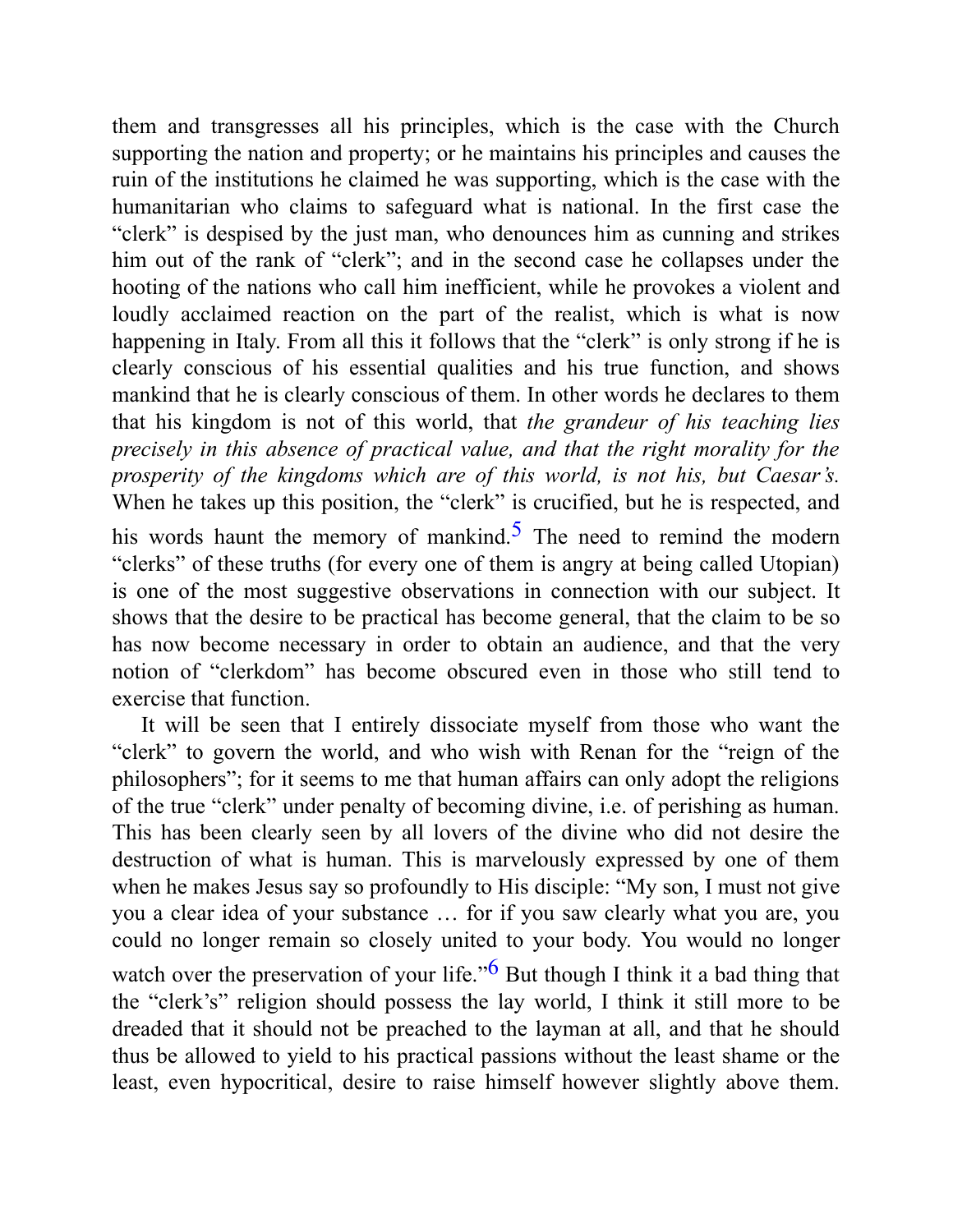"There are a few just men who prevent me from sleeping"—that was what the realist said of the teachers of old. Nietzsche, Barrès, and Sorel do not prevent any realist from sleeping; on the contrary. This is the novelty I want to point out, which to me seems so serious. It seems to me serious that a humanity, which is more than ever obsessed by the passions of the world, should receive from its spiritual leaders the command: "Remain faithful to the earth."

Is this adoption of "integral realism" by the human species permanent, or merely temporary? Are we, as some people think, witnessing the beginning of a new Middle Ages (and one far more barbarous than the former, for though it practiced realism, it did not extol realism), from which, however, will arise a new Renaissance, a new return to the religion of distinterestedness? The elements we have discovered as forming the new realism scarcely allow us to hope so. It is hard to imagine the nations sincerely striving not to feel conscious of themselves as distinct from others, or, if they do so, having any other motive than that of concentrating inter-human hatred into that of class. It is hard to imagine the clergy regaining a real moral sway over the faithful and being able (supposing they desired to do so) to tell them with impunity unpleasant truths. It is hard to imagine a body of men of letters (for corporative action becomes more and more important) attempting to withstand the bourgeois classes instead of flattering them. It is still harder to imagine them turning against the tide of their intellectual decadence and ceasing to think that they display a lofty culture when they sneer at rational morality and fall on their knees before history. Nevertheless one thinks of a humanity of the future, weary of its "sacred egotisms" and the slaughterings to which they inevitably lead, coming as humanity came two thousand years ago, to the acceptance of a good situated beyond itself, accepting it even more ardently than before, with the knowledge of all the tears and blood that have been shed through departing from that doctrine. Once more Vauvenargue's admirable saying would be verified. "The passions have taught men reason." But such a thing only seems to me possible after a long lapse of time, when war has caused far more woes than have yet been endured. Men will not revise their values for wars which only last fifty months and only kill a couple of million men in each nation. One may even doubt whether war will ever become so terrible as to discourage those who love it, the more so since they are not always the men who have to fight.

When I set this limit to my pessimistic outlook and admit that such a Renaissance is possible, I mean no more than that it is just possible. I cannot agree with those who say it is certain, either because it happened once before, or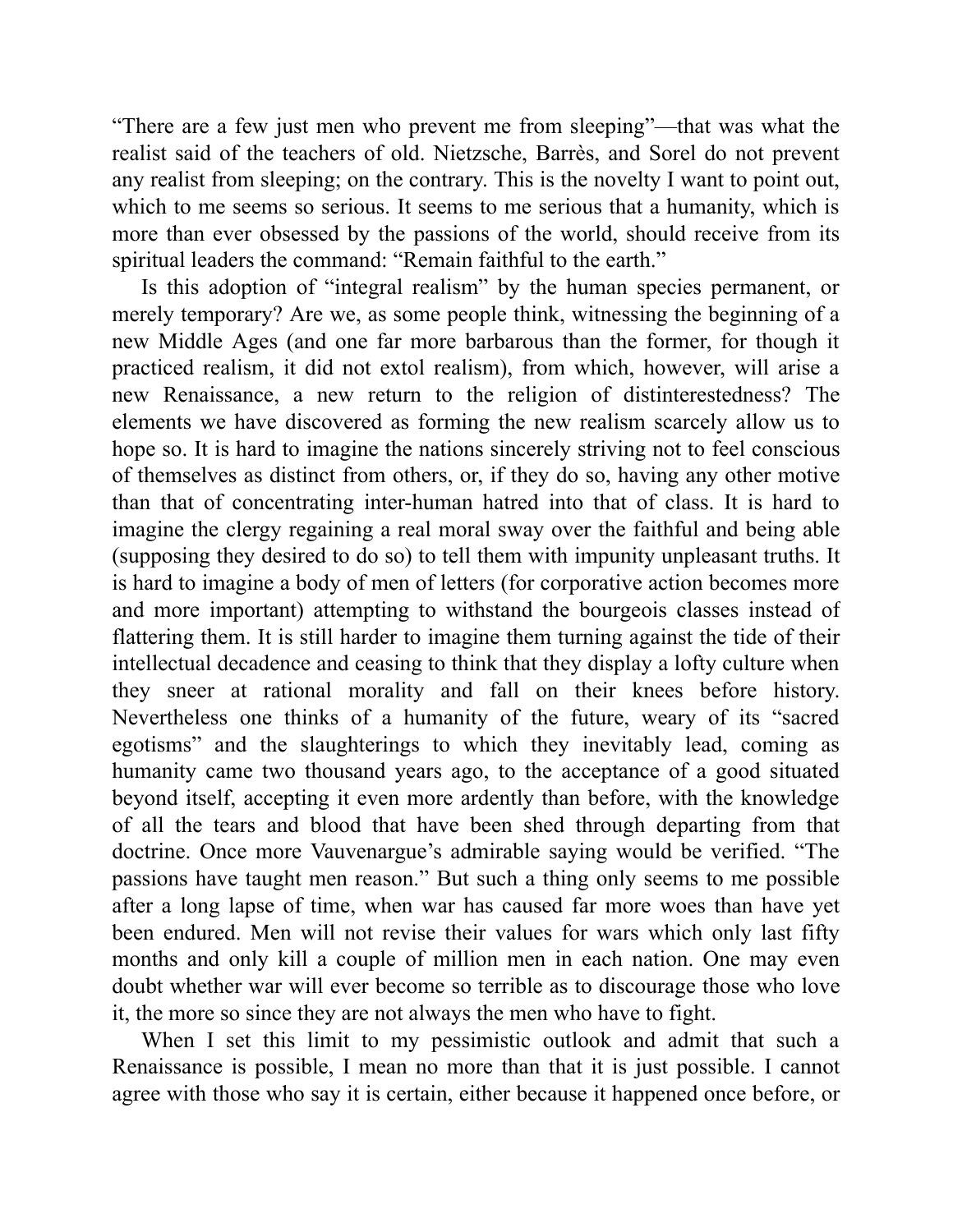because "civilization is due to the human race." Civilization as I understand it here—moral supremacy conferred on the cult of the spiritual and on the feeling of the universal—appears to me as a lucky accident in man's development. It blossomed three thousand years ago under a set of circumstances whose contingent character was perfectly perceived by the historian who called it "the Greek miracle." It does not appear to me in the least to be a thing due to the human race by virtue of the data of its nature. It seems to me so little such a thing that I observe large portions of the species (the Asiatic world in antiquity, the Germanic world in modern times) who showed themselves incapable of it and quite likely to remain so. And this means that if humanity loses this jewel, there is not much chance of finding it again. On the contrary there is every chance that humanity will not find it again, just as a man who should find a precious stone in the sea and then drop it back in the water would have little chance of ever seeing it again. Nothing seems to me more doubtful than Aristotle's remark that it is probable the arts and philosophy have several times been discovered and several times lost. The other position which maintains that civilization, despite partial eclipses, is something which humanity cannot lose, seems to me quite worthless except as an act of faith—though it is valuable as a means of preserving the good we wish to keep. I should not think it a serious objection to what I have said if some one should point out that civilization, lost once with the fall of the ancient world, nevertheless had its Renaissance. Every one knows that the Graeco-Roman form of mind was far from being wholly extinguished during the Middle Ages and that the sixteenth century only brought to life what was not dead; to which I add that even if that form of mind had been "reborn" *ex nibilo,* the fact that this is the only instance would make it insufficient to reassure me, although the fact that it had occurred would disturb me.

Let me point out in this respect that insufficient attention is perhaps paid to the fact that there are always only a very tiny number of instances in history on which are built up a "law," which claims to be valid for the whole past and future evolution of humanity. Vico says that history is a series of alternations between periods of progress and periods of retrogression; and he gives *two* examples. Saint-Simon says history is a series of oscillations between organic epochs and critical epochs; and he gives *two* examples. Marx says history is a series of economic systems, each of which casts out its predecessor by means of violence; and he gives *one* example. I shall be told that these examples could not be more numerous, owing to the fact that history, at least known history, is so short. The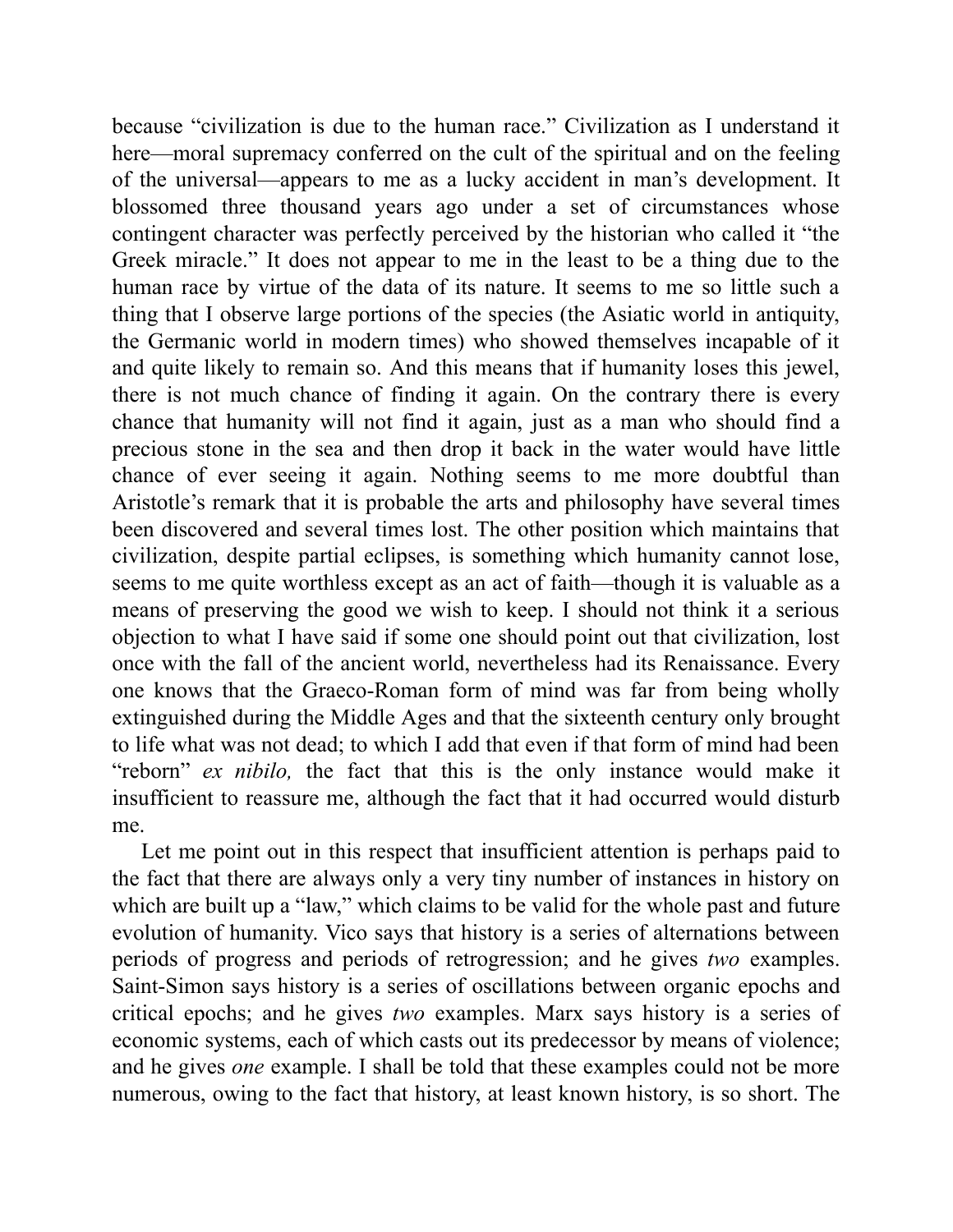truth, implied by this very reply, is that history has lasted too short a time for us to be able to deduce laws from it to enable us to infer the future from the past. Those who do so are like a mathematician who should decide the nature of a curve from the form he finds it has at its very beginning. True, a somewhat uncommon turn of mind is required to confess that human history, after several thousands of years, is only beginning. I cannot sufficiently admire the rare mental value displayed by La Bruyère (in my opinion) when he wrote the following lines in a century which was strongly inclined to think it was the topmost summit of human development: "If the world lasts only a hundred million years, it will still be in all its freshness and only beginning; we ourselves are almost contemporary with the first men and the patriarchs, and who, in those far-off ages, will be able to avoid confusing us with them? But if we judge of the future from the past, what new things are we ignorant of in the arts, in the sciences, in Nature, and, I dare say, in history? What discoveries will be made! What different revolutions will occur in our Empires all over the world! How ignorant we are! And how slight is an experience of six or seven thousand years!"

I shall go further and say that even if an examination of the past could lead to any valid prediction concerning man's future, that prediction would be the contrary of reassuring. People forget that Hellenic rationalism only really enlightened the world during seven hundred years, that it was then hidden (this *a minima* verdict will be granted me) for twelve centuries, and has begun to shine again for barely four centuries; so that *the longest period of consecutive time in human history on which we can found inductions is, upon the whole, a period of intellectual and moral darkness.* Looking at history, we may say in a more synthetic manner that, with the exception of two or three very short, luminous epochs whose light, like that of certain stars, lightens the world long after they are extinct, humanity lives generally in darkness; while literatures live generally in a state of decadence and the organism in disorder. And the disturbing thing is that humanity does not seem to mind these long periods of cave-dwelling.

To come back to the realism of my contemporaries and their contempt for a disinterested existence, I must add that my mind is sometimes haunted by a dreadful question. I wonder whether humanity, by adopting this system to-day, has not discovered its true law of existence and adopted the true scale of values demanded by its essence? The religion of the spiritual, I said just now, seems to me a lucky accident in man's history. I shall go further, and say it seems to me a paradox. The obvious law of human substance is the conquest of things and the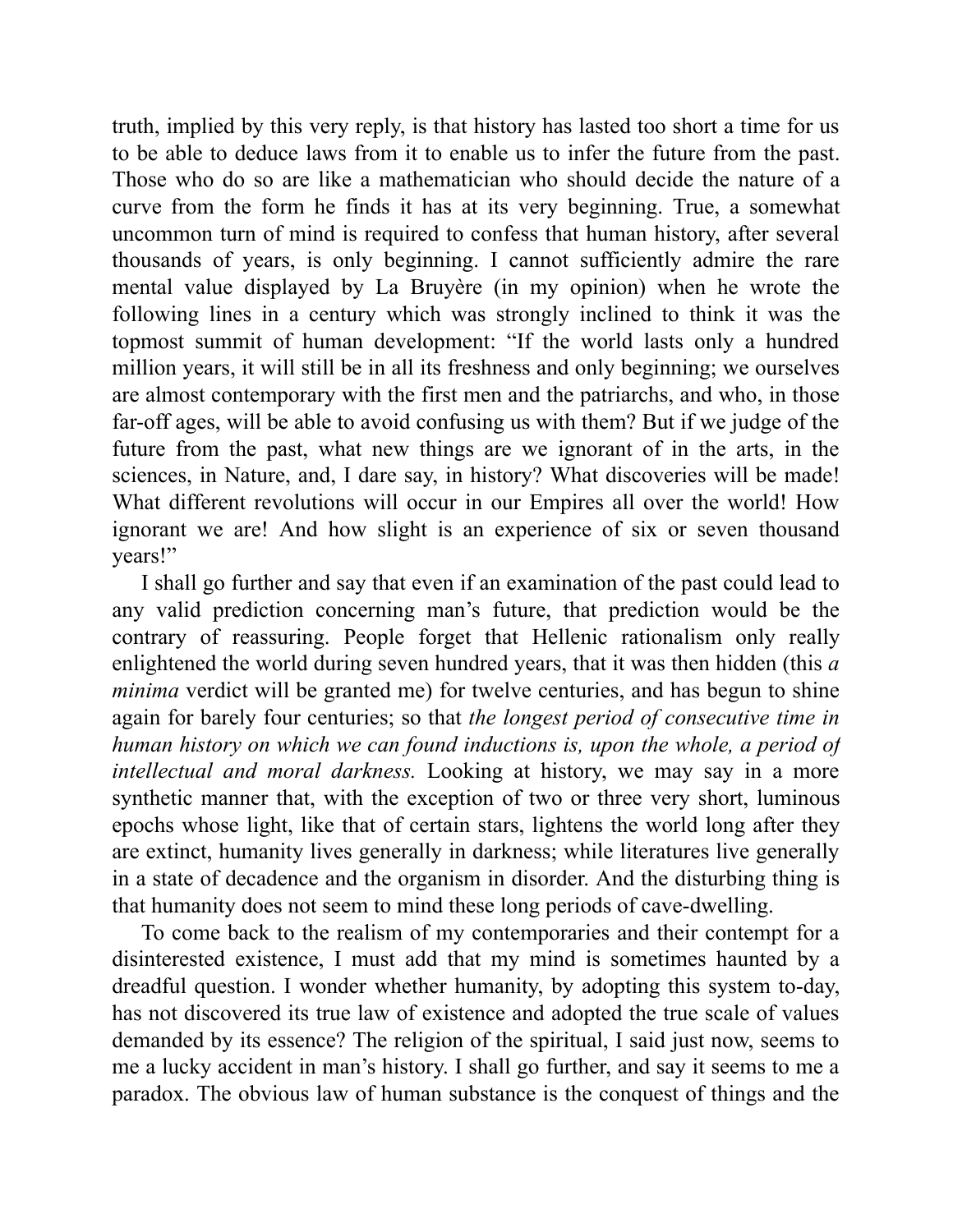exaltation of the impulses which secure this conquest. Only through an amazing abuse were a handful of men at desks able to succeed in making humanity believe that the supreme values are the good things of the spirit. To-day humanity has awakened from this dream, knows its true nature and its real desires, and utters its war-cry against those who for centuries have robbed it of itself. Instead of waxing indignant at the ruin of their domination, would it not be more reasonable for these usurpers (if there are any left) to wonder that it lasted so long? Orpheus could not aspire to charm the wild beasts with his music until the end of time. However, one could have hoped that Orpheus himself would not become a wild beast.

It is scarcely necessary to say my remarks on realist desires and their violent perfecting do not blind me to the immense growth of gentleness, justice, and love written to-day in our customs and laws, which would certainly have amazed our most optimistic ancestors. There is an immense improvement in the relations between man and man within the groups which fight each other—especially within the nation where security is the rule and injustice is a scandal. But to keep more closely to our subject, perhaps we do not sufficiently realize the incredible degree of civilization implied by the good treatment of prisoners, and the care of enemy wounded in wars between nations, and by the institution of public and private charity in the relations between the classes. The denial of progress, the assertion that barbarity of heart has never been worse, are natural themes for poets and those who are discontented, and perhaps they are even necessary to progress. But the historian, whether he looks at national or class warfare, is amazed at the transformation of a species which only four centuries ago roasted prisoners of war in baker's ovens, and, only two centuries ago forbade the workers to establish a pension fund for their aged members. Nevertheless I must point out that these improvements cannot be credited to the present age. They are the results of the teaching of the eighteenth century, against which the "masters of modern thought" are in complete revolt. The establishment of war ambulances, the wide development of State charities are the work of the Second Empire, are connected with the "humanitarian clichés" of Victor Hugo and Michelet, which are immeasurably despised by the moralists of the past half century. They exist to some extent *despite of* these moralists, not one of whom has conducted a truly humane campaign, while the chief of them—Nietzsche, Barrès, Sorel—would blush to be able to say like Voltaire: "I have done a little good, 'tis my best work." I must add that these good works are now merely customs, i.e. actions performed from habit, without the will taking any part in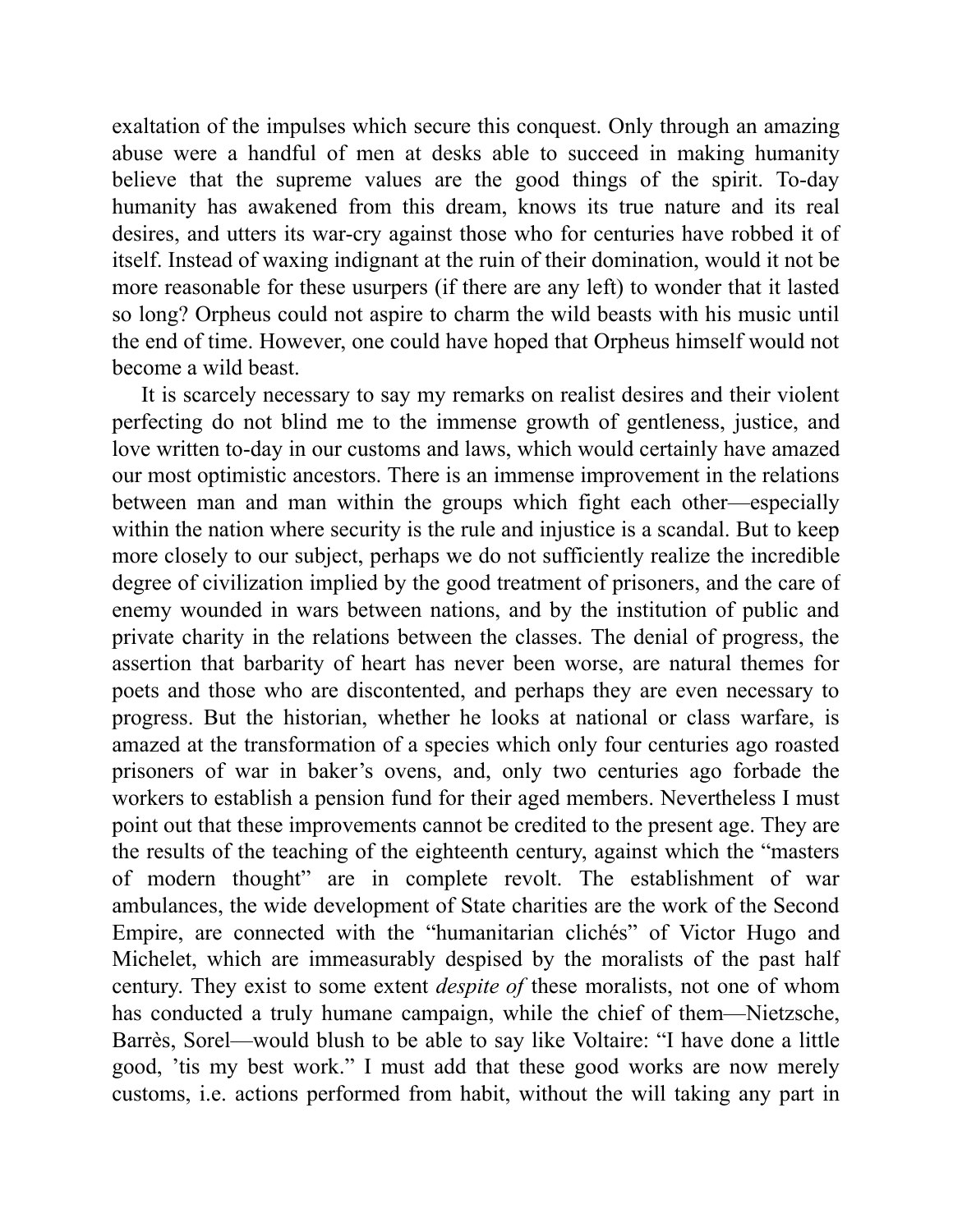them, without the mind reflecting on their meaning. And if the mind of our realists ever came to think of them, I think there is every possibility that it might prohibit them. I can well imagine a future war when a nation would decide not to look after the enemy wounded, a strike where the bourgeoisie would make up its mind not to support hospitals for the benefit of a class which was ruining it and anxious to destroy it. I can imagine both priding themselves on getting free from a "stupid humanitarianism," and finding disciples of Nietzsche and Sorel to praise them for it. The attitude of the Italian Fascists and the Russian Bolshevists towards their enemies is not calculated to give me the lie here. The modern world still displays certain failures in pure practicality, a few stains of idealism from which it might well cleanse itself.

I said above that the logical end of the "integral realism" professed by humanity to-day is the organized slaughter of nations or classes. It is possible to conceive of a third, which would be their reconciliation. The thing to possess would be the whole earth, and they would finally come to realize that the only way to exploit it properly is by union, while the desire to set themselves up as distinct from others would be transferred from the nation to the species, arrogantly drawn up against everything which is not itself. And, as a matter of fact, such a movement does exist. Above classes and nations there does exist a desire of the species to become the master of things, and, when a human being flies from one end of the world to the other in a few hours, the whole human race quivers with pride and adores itself as distinct from all the rest of creation. At bottom, this imperialism of the species is preached by all the great directors of the modern conscience. It is Man, and not the nation or the class, whom Nietzsche, Sorel, Bergson extol in his genius for making himself master of the world. It is humanity, and not any one section of it, whom Auguste Comte exhorts to plunge into consciousness of itself and to make itself the object of its adoration. Sometimes one may feel that such an impulse will grow ever stronger, and that in this way inter-human wars will come to an end. In this way humanity would attain "universal fraternity." But, far from being the abolition of the national spirit with its appetites and its arrogance, this would simply be its supreme form, the nation being called Man and the enemy God. Thereafter, humanity would be unified in one immense army, one immense factory, would be aware only of heroisms, disciplines, inventions, would denounce all free and distinterested activity, would long cease to situate the good outside the real world, would have no God but itself and its desires, and would achieve great things; by which I mean that it would attain to a really grandiose control over the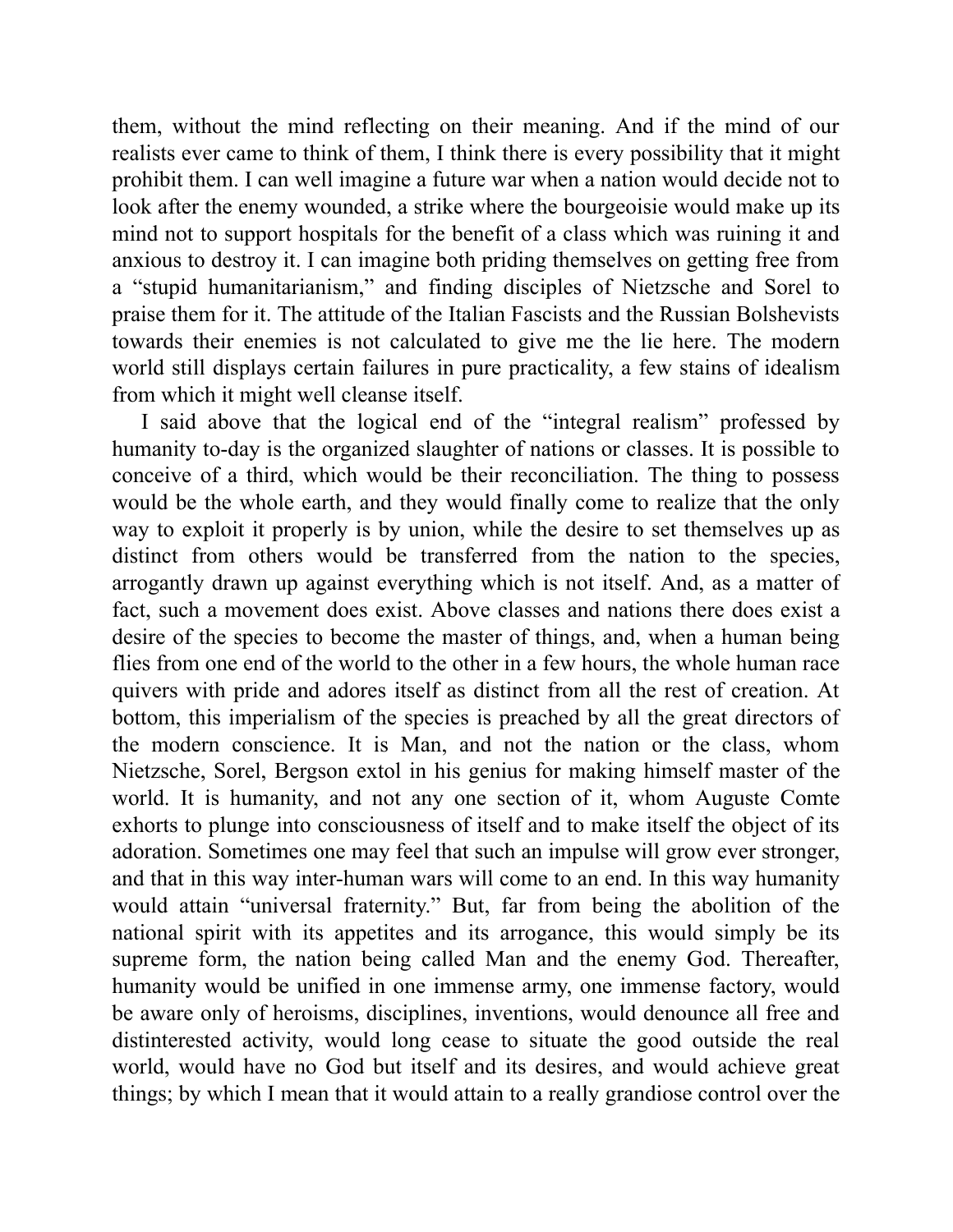matter surrounding it, to a really joyous consciousness of its power and its grandeur. And History will smile to think that this is the species for which Socrates and Jesus Christ died.

1924–1927.

#### **Notes**

- <span id="page-117-0"></span>[1](#page-108-0). "Peace is not the absence of war, but a virtue born from strength of soul." (Spinoza.)
- <span id="page-117-1"></span>[2](#page-108-1). Here is an example: "Universal peace will come about one day, not because men will become better (one cannot hope for that) but because a new order of things, new science, new economic needs, will impose a state of peace on them, just as the very conditions of their existence formerly placed and maintained them in a state of war." (Anatole France, *Sur la Pierre blanche.*) Note the refusal, mentioned above, to believe in any possible betterment of the human soul.
- <span id="page-117-2"></span>[3](#page-109-0). This observation applied to nearly all anti-militarist literature up to our own times. We have to come to Renan and Renouvier (at least among writers not of the Church) to find authors who speak of war and national passions with the seriousness and respect due to such dramas.
- <span id="page-117-3"></span>[4](#page-110-0). I am not to say whether the claims of France after her victory might have been *impolitic,* for the thinkers I am discussing here only speak of what they consider their *immorality.* Notice that the pacifism of the Church, at least among the great teachers, is not at all inspired by sentimental considerations, but by pure moral education. "What do we condemn in war?" says Saint Augustine. "Is it the fact that they kill men who have all one day to die? Only cowards, not religious men, would bring this accusation against war. What we condemn in war is the desire to do harm, an implacable soul, the fury of reprisals, the passion for dominion." (This is taken up by Thomas Aquinas in the *Summum, 2, 2,* xl, art. 1.)
- <span id="page-117-4"></span>[5](#page-111-0). I consider that "My kingdom is not of this world" may be said by all whose activity is not directed to practical ends: The artist, the metaphysician, the scientist *insofar as he finds satisfaction in the practice of science and not in its results.* Many will tell me that they and not the Christians are the true "clerks," for the Christian accepts the ideas of justice and charity only for the sake of his salvation. No one will deny, however, that men, even Christians, exist, who accept this idea with no practical end in view.
- <span id="page-117-5"></span>[6](#page-111-1). Malebranche, *Méditations chrétiennes* (ix, 19).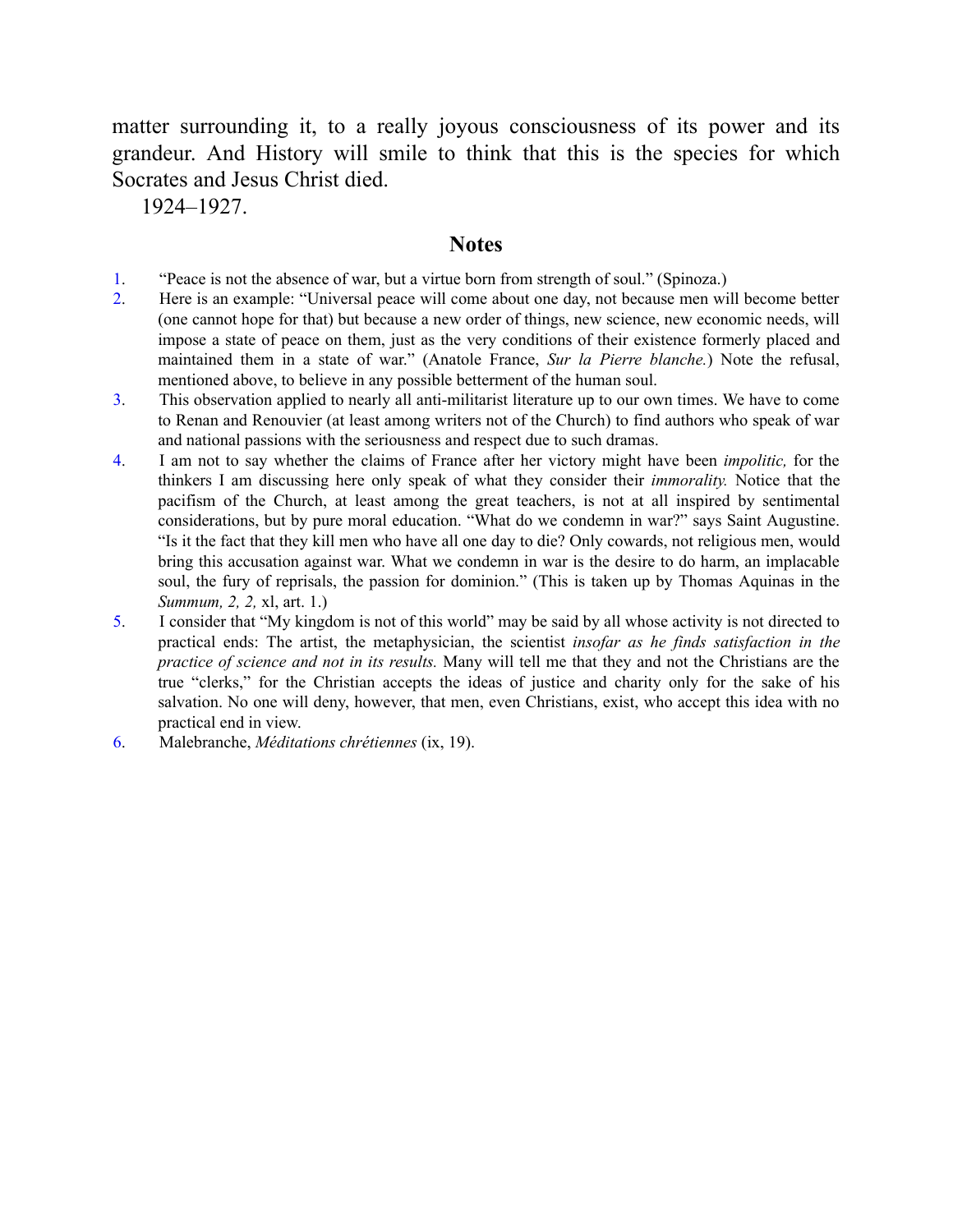# **[Notes](#page-6-0)**

## <span id="page-118-0"></span>**Note A (Page 16)**

*That* political passions affect a large number of men they never before affected …

It is every difficult to know to what extent crowds are moved by the political events of their time (of course, I am leaving on one side all truly popular movements). Crowds do not write their memoirs, and those who write memoirs scarcely ever speak of the crowds. However, I do not think my proposition will be seriously disputed. To limit ourselves to France and the two examples I quoted—suppose we had another upheaval like the Religious Wars, I do not think we should see the immense majority of country districts possessed by no other passion than a hatred for soldiers, whatever party they belonged to.<sup>[1](#page-119-0)</sup> Nor should we see cultivated bourgeois who keep diaries giving a couple of lines to such events as Luther's preaching, along with the thousand little facts they relate.<sup>[2](#page-119-1)</sup> Nor do I think that a month after an event like the taking of the Bastille we should find a foreigner on his travels in France, writing: "13th August, 1789. Before I leave Clermont I must remark that I have dined or supped five times at the table d'hôte with some twenty to thirty merchants and tradesmen, officers, etc.; and it is not easy for me to express the insignificance—the inanity of the conversation. Scarcely any politics, at a moment when every bosom ought to beat with none but political sensations." (Arthur Young.) $3$ 

<span id="page-118-2"></span><span id="page-118-1"></span>The attitude of populations towards wars between States long seems to have been that described by Voltaire in the following lines: "It is indeed a deplorable evil that this multitude of soldiers should always be kept up by all Princes. But,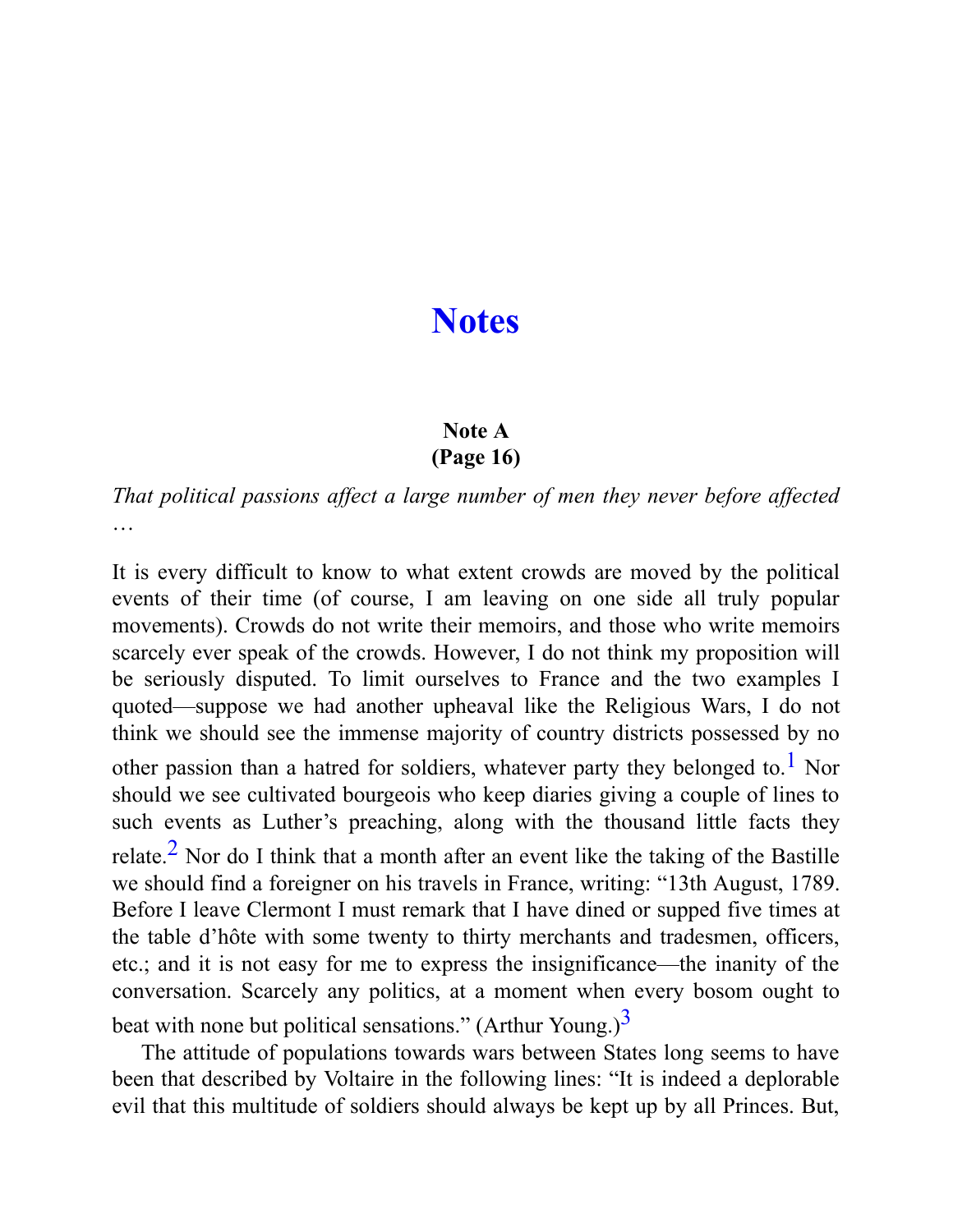as we have pointed out, this evil produces a good. The peoples take no part in the wars carried on by their masters; the citizens of besieged towns often pass from the power of one to another without having cost the life of a single inhabitant; they are simply the prize of the King who possesses most soldiers, cannons and money." (*Essai sur les Moeurs,* towards the end.) Again, in 1870, a Prussian servant girl said to a French prisoner employed on the farm where she was working: "When the war is over I will marry you. Don't be surprised at what I say, patriotism doesn't mean much to us, you know." I imagine that in 1914, many servant girls, Prussian or otherwise, felt in their hearts and put into practice, this absence of patriotism; but I dare to assert that very few would have formulated it, even to themselves. The really new fact to-day is not perhaps that the peoples feel political passions, but that they claim the right to feel them. This claim is sufficient to make them act and therefore furnishes a magnificent opportunity for their leaders to exploit them.

#### **Notes**

- <span id="page-119-0"></span>[1](#page-118-0). See Babeau, *Le village sous l'ancien régime,* iv, iii; L. Gregoire, *La Ligue en Bretagne,* chap, vi; Roupnel, *La Ville et la Campagne au xvii* siècle, i, 1. "The peasants," says M. Roumier, "were only really converted where it was to their interests to be so, and especially where the local landlords put their influence at the service of the new religion, and where the Catholic clergy had completely deserted the parishes. We must be careful not to consider as Protestants all the 'rustics' who took part in pillaging the abbeys and castles during the civil war" (*La Royaume de Catherine de Médicis,* tome ii, page 294). M. Romier quotes the remark of a contemporary: "The whole of the Low Countries scarcely knows what this new doctrine is."
- <span id="page-119-1"></span>[2](#page-118-1). "Le livre de raison de M. Nicolas Versoris" *(Mémoires de la Société de l'Histoire de Paris,* tome xii). The author, avocat au Parlement de Paris, similarly gives two lines to events like the Connétable de Bourbon's treachery, and the signing of the treaty of Madrid. The same attitude exists in the *Journal d'un Bourgeois de Paris,* 1515–1536; the public misfortunes sketched by the author leave him completely in different. He makes no comment on the disaster of Pavia. Apropos the treaty of Madrid, "It is to be noted," writes a contemporary, "that there were no bonfires or rejoicings when the news of the peace was published, because no one understood anything about it." (Lavisse, *Histoire de Trance,* v. 49.) Contemporaries mention the indifference of the people of Paris to the Peace of Westphalia, the battle of Rossbach, even the battles of Valmy and Navarino. "The affair at Valmy made very little stir at first." (Kellerman.)
- <span id="page-119-2"></span>[3](#page-118-2). Michelet relates that in his youth he questioned an old man on the impressions left upon him by 1793, and the only answer he got was: "It was the bad paper year."

# **Note B (Page 19)**

*Louis XIV annexing Alsace and not for one moment thinking of forbidding the German language …*

It was not until 1768 that the Monarchy thought of setting up schools in Alsace,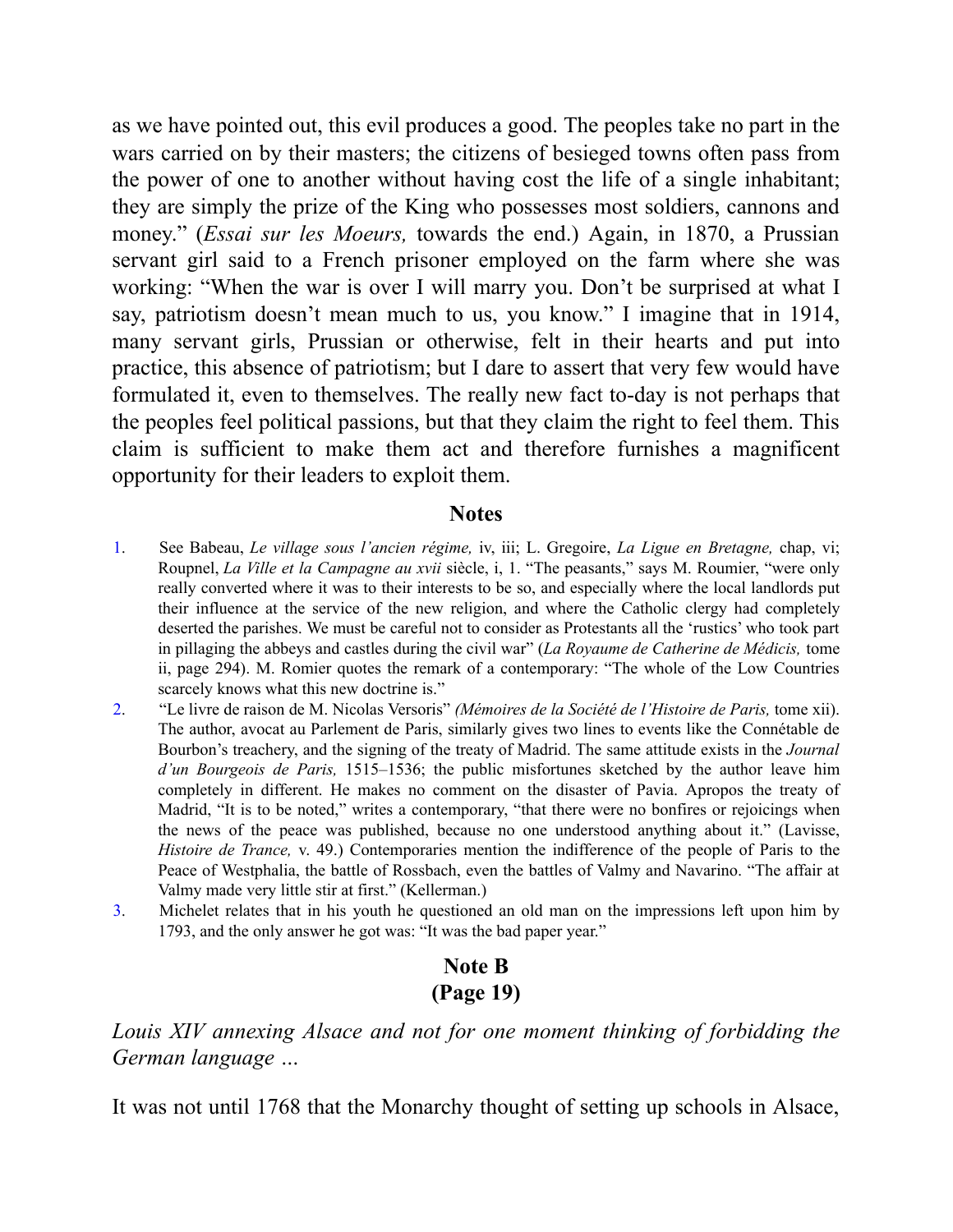"where French is to be taught." Vidal de la Blanche, who relates this *(La France de l'Est,* 1, vi) adds: "This indifference (to the language question) must not shock us too much. Let us rather learn a lesson from it. It raises us above the narrowly jealous conceptions which since then have set nation against nation, under this language pretext. It takes us into an age when another spirit presided over human relations. There was then no language question. Fortunate eighteenth century, when war bred no lasting hatred, when the poison of national animosities was not inoculated and fostered by all the means now at the disposal of the State, including the schools." The eminent historian forgets that the State has these means at its disposal, *with the consent of the peoples.* The peoples, or at least the cultivated classes among them, at the bidding of their men of letters, during the past century have set themselves up arrogantly against one another in their languages and cultures, even though they one day come face to face with the unexpected results of this attitude, as is happening to-day to France in its difficulties with Alsace.

# **Note C (Page 13)**

# *The Union of capitalism, anti-semiteism, anti-democracy with nationalism.*

I am under no illusion concerning the solidity of certain among these unions. Although the conservative passions fully comprehend their immense interest in identifying themselves with national passion and thereby benefiting by its popularity, although one may even admit that they have been caught in their own net and have become sincere in this feeling, yet it is none the less true that conservatism (chiefly capitalism) is essentially something entirely different from patriotism, and that this difference, whose manifestations in the course of history have been innumerable (how many times have the bourgeoisie treated with foreigners when they thought it was to their interests!) may once again display itself. It is easy to imagine that the French bourgeoisie would turn against France if they thought their patrimony was being too seriously threatened by the legislation of the Republic. This may already be seen in the case of families who, in recent years, have exported their capital abroad. I may say the same thing of monarchist passion. It is easy to imagine that certain followers of that passion might one day decide to work against a nation which decisively and finally rejects the system they propose. I think I observe this when I see monarchist writers publishing that "from the Spree to the Mekong, the whole world knows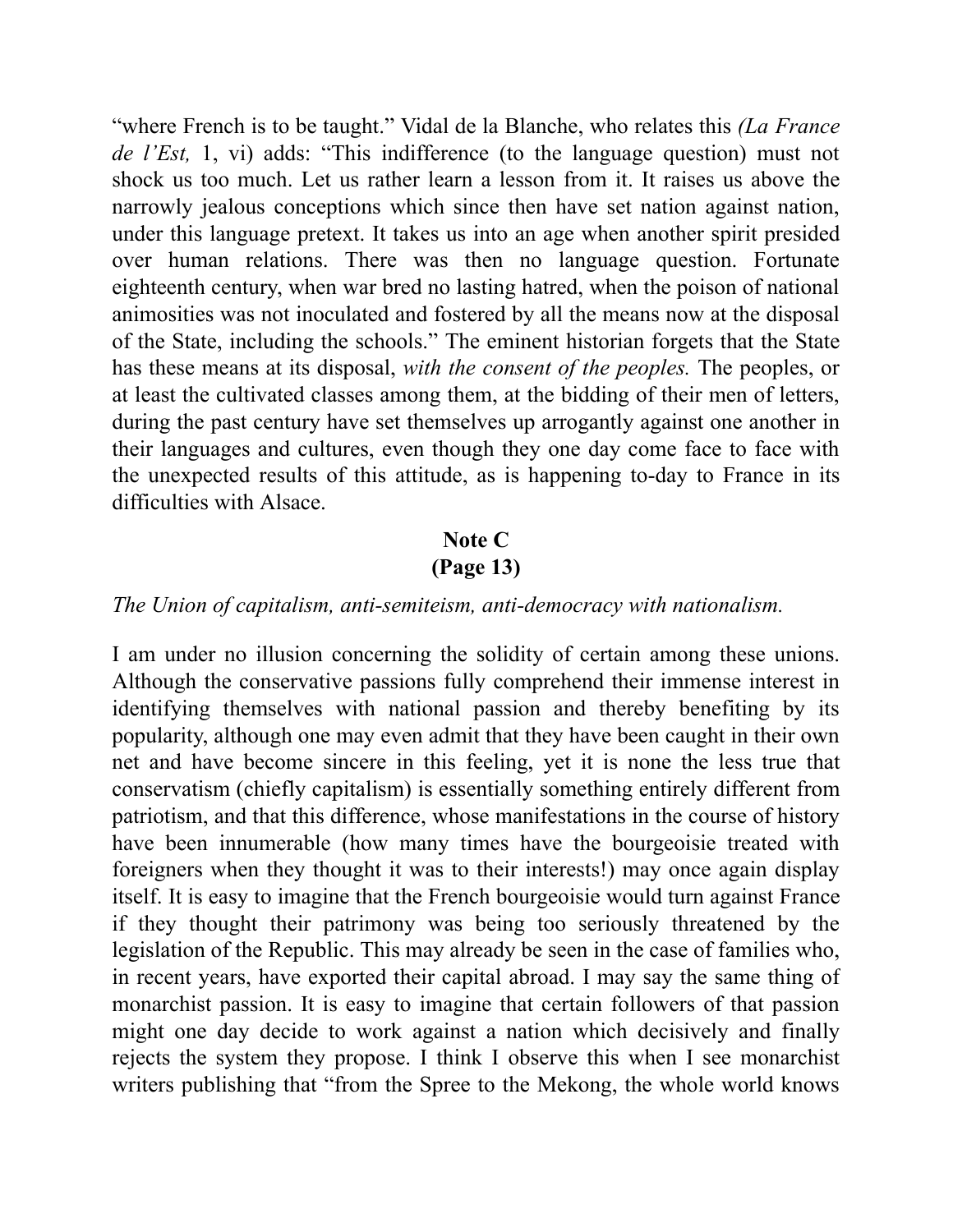that France is in a state of weakness bordering upon disintegration." However, such things are still exceptional, and those who are responsible for them would refuse to admit—perhaps sincerely—that they meant to harm their nation.

Moreover, the bourgeoisie have another interest in keeping up nationalism and the fear of war. These feelings create a sort of permanent military spirit in a nation. More precisely, they create in the people a disposition to accept the existing hierarchy, to obey orders, to recognize superiors, i.e. the very things required of them by those who wish them to continue in a state of service. The confused perception of this truth inspires the bourgeoisie with that curious illhumor they display towards every attempt at international agreement, in whatever form this may be presented by the governments. This ill-humor (they declare) arises from the fact that they consider it simple-minded and imprudent to believe in the extinction of national hatreds. At bottom, it arises from the fact that *they do not want this extinction to occur.* They know that the maintenance of these hatreds will cost the lives of their children, but they do not hesitate to make

the sacrifice, if by doing so they retain possession of their property<sup>[1](#page-121-0)</sup> and their power over their servants. Here is a grandeur of egotism which is perhaps insufficiently appreciated.

#### <span id="page-121-1"></span>**Note**

<span id="page-121-0"></span>[1](#page-121-1). Admire the profundity of Machiavelli, when he advises his Prince: "Above everything, avoid taking your subjects' property; *for men will more easily forget the deaths of their fathers than the loss of their patrimony."*

## <span id="page-121-2"></span>**Note D (Page 26)**

*On the attitude of the modern Catholics towards Catholicism when it is in opposition to their nationalism.*

A good example is the attitude of the German Catholics in the past twenty years. It has been described with all desirable detail by M. Edmond Bloud in his great study: *he nouveau Centre et le catholicisme.* [1](#page-123-0) It will be seen that it strangely resembles the attitude of many a non-German Catholic.

The "Centre" began by declaring itself "a political party which has assumed as its duty the representation of the interests of the whole nation in all domains of public life, in accordance with the principles of Christian doctrine. *(Katholische Weltanschauung:* Catholic conception of the world.) Soon they announced political action founded on "a Christian basis" (christliche Basis), the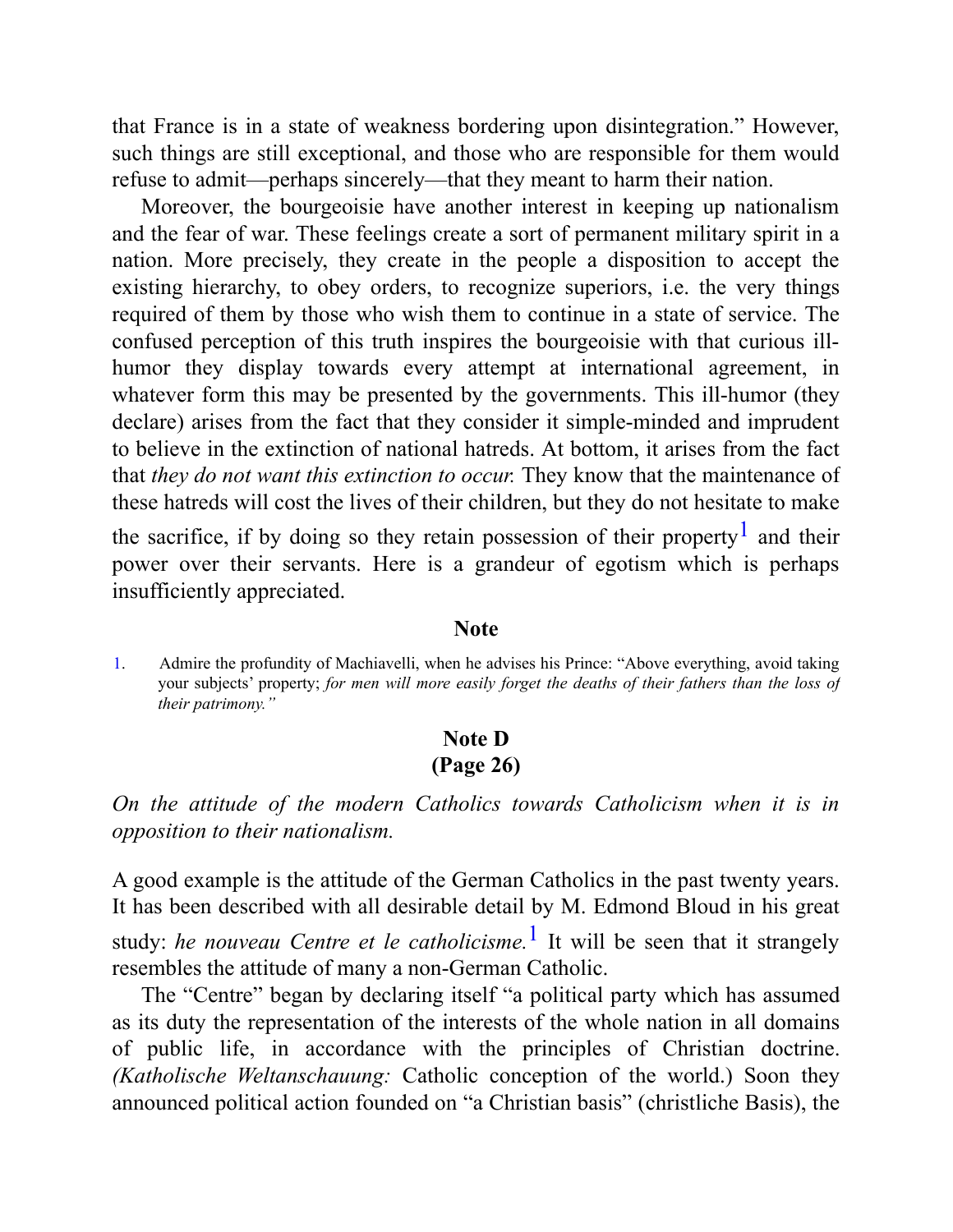spirit of which is thus defined by one of its apostles (Doctor Brauweiler, April, 1913): "In the domain of practical action, *concepts are determined by the end in view.* The formation of political concepts is comparable with the formation of juridical concepts. The jurist forms his concepts *with no other consideration than that of what is needed, in relation solely to the required end.* But no one can say that the juridical concept thus formed is a false one. In the same way, one may speak in politics of Christianity or Christian doctrine. In 1914, Doctor Karl Bachem of Cologne, published a pamphlet entitled: *Centre, Catholic Doctrine, Practical Politics,* where he declares that the doctrine of "universal Christianity" is only a political formula intended to render possible the collaboration of Catholics and Protestants, chiefly in Parliament; that from the religious point of view this formula has only a negative meaning, and only means the determination to struggle against materialism, atheism and nihilism; that its positive content is defined by the Prussian Constitution which in paragraphs 14 and 18 lays down that "the Christian religion" is the "foundation of the institutions of the State."

Thus, as M. Edmond Bloud justly remarks, Doctor Bachem makes the Prussian Constitution the Rule of Faith. Put "national interest" in place of "Prussian Constitution" and you will have the state of mind of many a modern French Catholic.

The attitude of the German Catholics seems to me also representative of a certain Catholicism common to-day to other nations, in declarations of this sort:

"The Catholic members of the 'Centre' remain Catholics individually, *but the party, as a party, does not necessarily accept the Catholic conception of the world."*

And again:

"The Pope and the Bishops have authority in matters of religion, but wherever political matters are concerned we shall not allow ourselves to be influenced by the authority of the Pope or by that of the Bishops." (M. Edmond Bloud alludes to a conversation reported in the *Frankfurter Zeitung,* April, 1914, where one of the chief of the "syndicats mixtes" declared that, "The German Catholics have had enough of the Pope.")

What M. Bloud calls the "declericalization of the Centre" is not a thing peculiar to our neighbors, nor is the joy of the great German nationalist organ (the Prussian Annals) when it observes that "the Catholic idea of the State is ceasing to be ultramontane and is becoming nationalist.<sup> $2$ </sup>

<span id="page-122-0"></span>The attitude common to German Catholics and to certain Catholics of other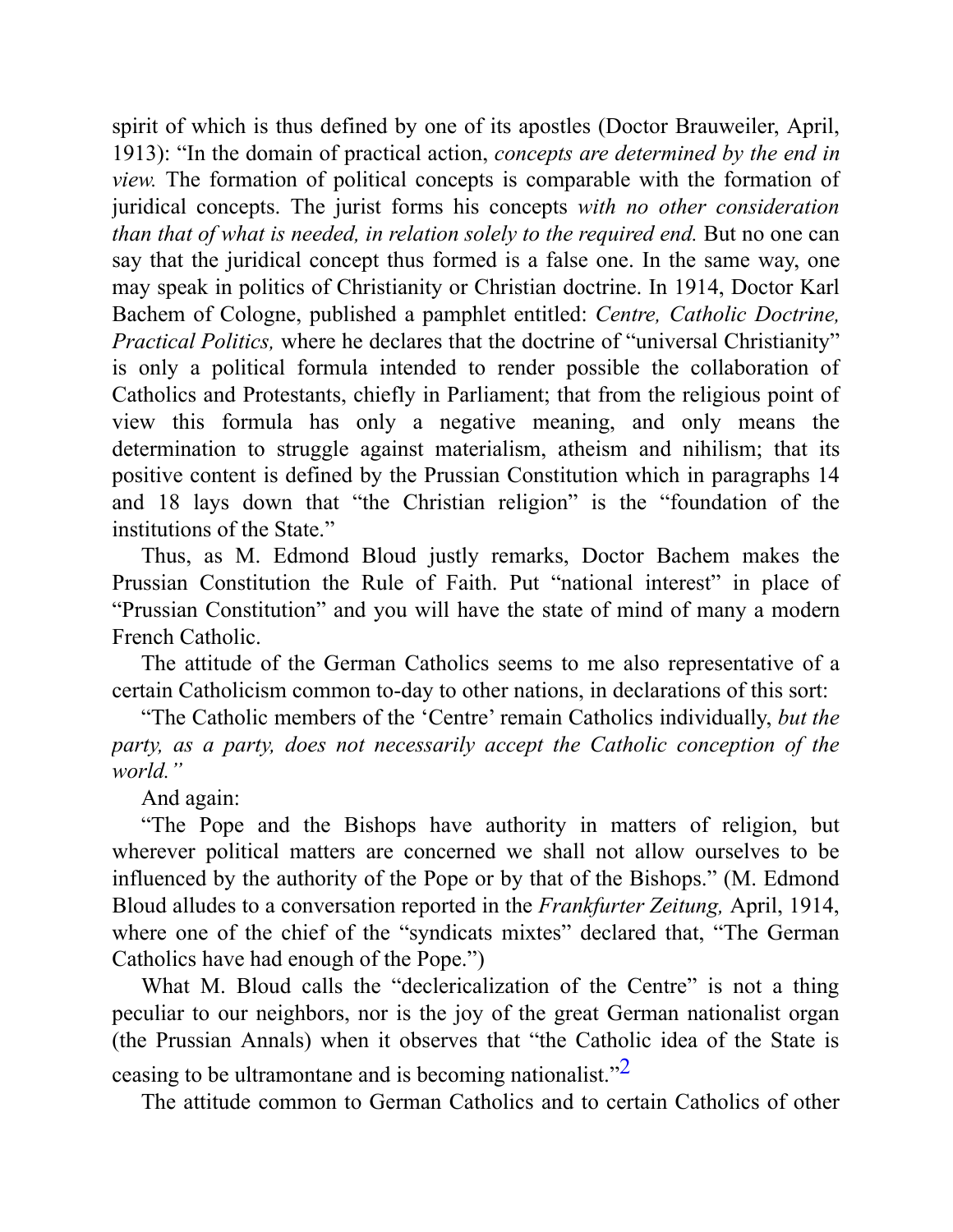nations seems to me well brought out by two protests which M. Bloud quotes.

The first is from Father Weiss:

"There exist," says the eminent theologian, "several kinds of political Catholicism… . The worst of all consists in looking upon pure politics, social politics, national politics, not only as something wholly independent of religion, but *as being the standard by which we should determine the degree to which Catholicism or Christianity may be utilized in public life."*

The other is from Cardinal Kopp (then Bishop of Fulda) in a letter written in 1887:

"Unhappily a gust of madness is blowing over us. Formerly we held to the principle: Faith first, politics afterwards. Now they say: *Politics first!* The Church and the Faith afterwards."

Our Catholics of the *Action Française* have not invented much.

#### **Notes**

- <span id="page-123-0"></span>[1](#page-121-2). Inserted in the collection of studies entitled "L'Allemagne et les Alliés devant la conscience chrétienne." (Bloud et Gay, 1915.)
- <span id="page-123-1"></span>[2](#page-122-0). M. Edmond Bloud quotes this remark of a German nationalist, which might have been made on the French side of the Rhine: "The Catholic world must be nationalized to re-Catholicize it." He adds that in Germany it is common to hear "German Catholicism" spoken of in opposition to Roman Catholicism.

## **Note E**

## **(Page 102)**

*The "clerk" by adopting political passions, brings them the tremendous influence of his sensibility if he is an artist, of his persuasive power if he is a thinker, and in either case his moral prestige.*

This prestige itself is something new in history, at least from my point of view. The results produced in France by the intervention of the "intellectuals" in the Dreyfus affair, and those produced by the manifesto of the German Intellectuals in 1914, not only in their own country but throughout the world, are things to which I find no equivalent in the past. One cannot imagine the Roman Republic feeling that the moral support of Terence and Varro was of value to it during the war with Carthage, or the government of Louis XIV finding that the approbation of Racine and Fermat, gave it additional strength in the war with Holland. This increase of strength which a cause to-day receives from the approbation of the men of thought (or those who are considered such) does great honor to the modern world. It is an homage to the mind hitherto unexampled in humanity.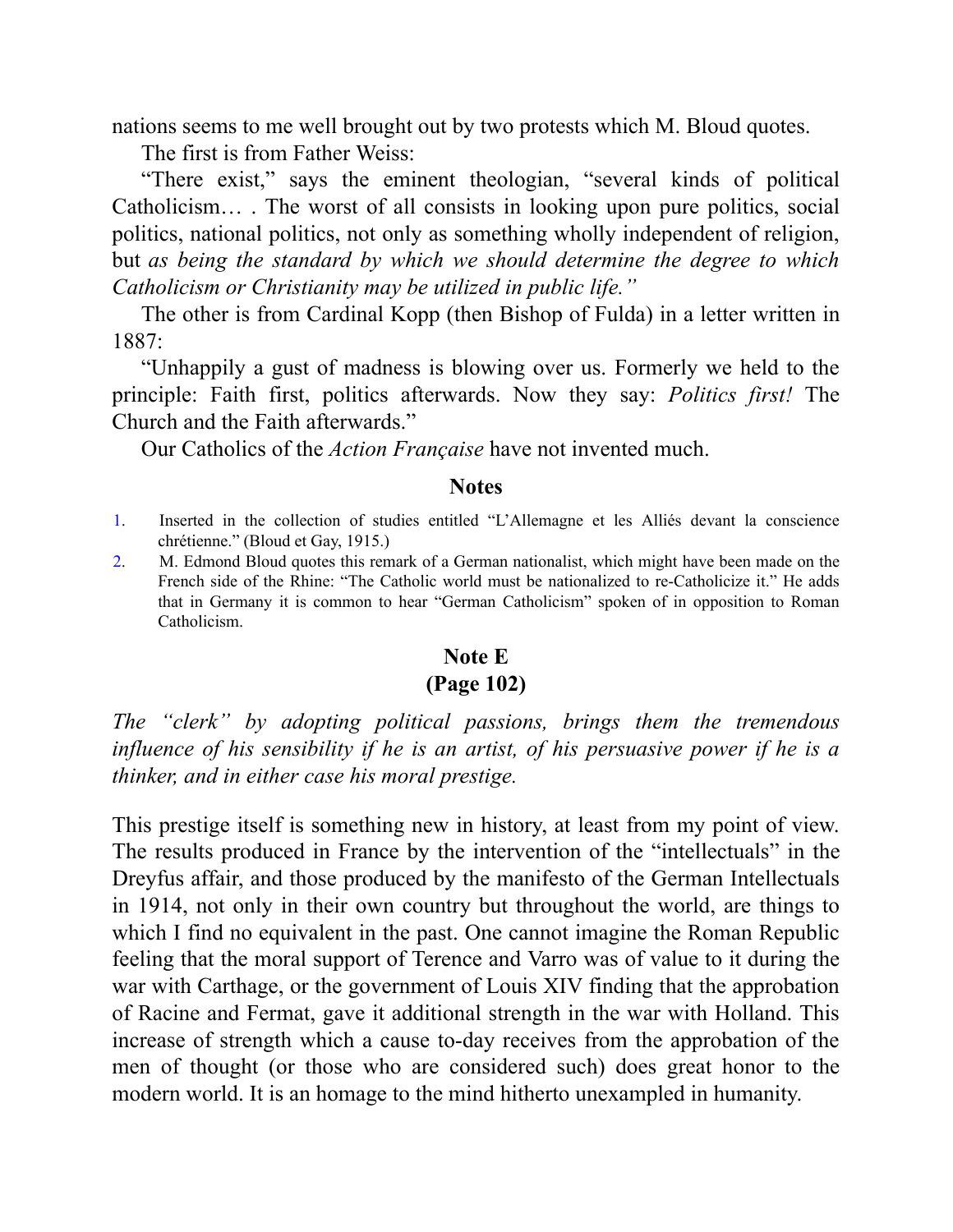<span id="page-124-3"></span>Naturally, this prestige has a double result. Though the modern "clerk" fortifies a cause by giving it his approbation he can also seriously harm it by refusing his approbation. If in 1915 men like Ostwald and Mach had refused to approve the acts of their nation, they would have seriously harmed it. The "clerk" who to-day condemns the realism of the State to which he belongs does really harm that State.<sup>[1](#page-124-0)</sup> Hence it follows that the State, in the name of its practical interests, to defend which is its function, has a right—perhaps a duty to punish them. This appears to me to be the true order of things: The "clerk," faithful to his essential duty, denounces the realism of States; whereupon, the States, no less faithful to their duty, made him drink the hemlock. The serious disorganization in the modern world is that the "clerks" do not denounce the realism of States, but on the contrary approve of it; they no longer drink the hemlock.<sup>[2](#page-124-1)</sup>

<span id="page-124-4"></span>Let me point to another disorganization. That is when the State does not punish the "clerk" for denouncing its realism. This occurred in France during the Dreyfus affair. The order of things demanded that the "clerks" should demand abstract justice as they did; but perhaps it also demanded that the State, weakened in strength by their idealism, should throw them into prison. When the "clerk" performs the layman's task, the result is anarchy; but there is also anarchy when the layman acts and speaks as a "clerk," when those whose duty is to defend the nation display their cult for the abolition of frontiers, universal love, or other spiritual things.  $3$  When I see philosophers concerning themselves with the safety of the State and Ministers striving to bring about love among mankind, I think of what Dante says: "You turn to religion him who was born to wear the sword, you make a King of one who was born to preach. Thus all your steps are out of the true way." However, this second disorganization of orders has been denounced by others, and it is not my function to combat it.

# <span id="page-124-5"></span>**Notes**

- <span id="page-124-1"></span>[2](#page-124-4). Nevertheless, Zola, Romain Rolland, and Einstein have drunk the hemlock.
- <span id="page-124-2"></span>[3](#page-124-5). When they allow themselves to be told, as Louis XVI was told by Turgot: "Sire, your kingdom *is of this world."* There also exists *"a betrayal of the laymen."*

# **Note F (Page 103)**

*Think how willingly the ecclesiastics now accept military service.*

<span id="page-124-0"></span>[<sup>1</sup>](#page-124-3). And therefore it requires much more courage to do so now than in the past.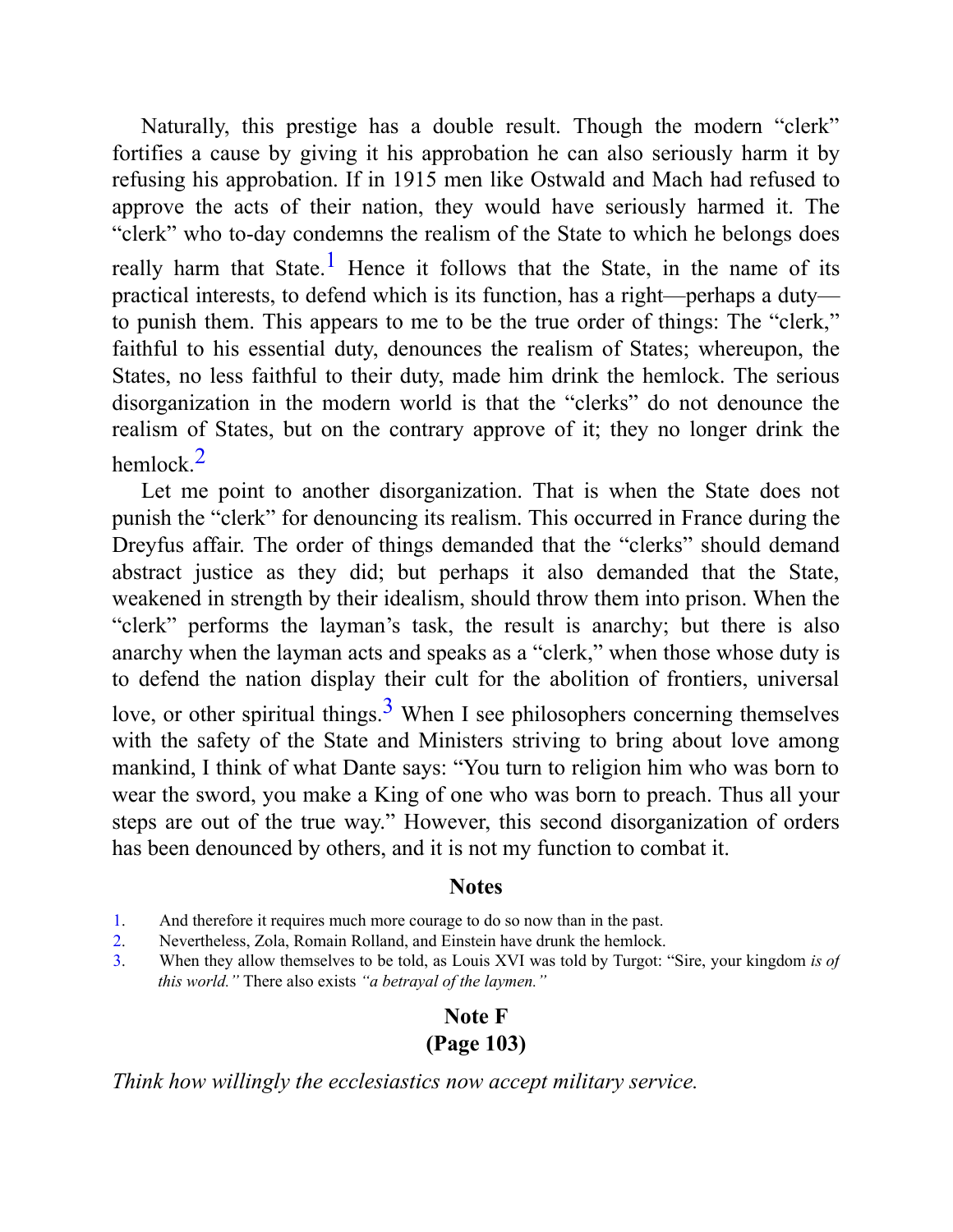I think this willingness is worthy of the historian's attention. Obviously, it implies some sincere attachment to their country in those who display this willingness, although their law is to be dead to all worldly attachments. Moreover, it appears that in the last war most of the ministers of Jesus Christ able to bear arms were glad to defend their country, whatever that country was, and whatever notion they may have had of the justice of its cause. Here is a most suggestive fact: Certain Belgian monastic orders (and others as well, I am told) established abroad at the declaration of war, and authorized by the government to remain abroad, insisted upon returning to the capital to perform their military duties. True, the behavior of these monks may be explained, not on grounds of patriotism, but from the fear that they would be severely criticized by their fellow-citizens if they acted otherwise; for the modern "clerks" have ceased to understand that the sign of an attitude truly in harmony with their function is that it should be unpopular with the laymen.

But the most remarkable thing here for the historian, is that the imposition of military service on ecclesiastics does not appear to arouse any protest from the Church. Certain Church teachers even assert (Mgr. Battifol, *L'Eglise et le Droit*

<span id="page-125-0"></span>*de la guerre)*: "There is no further doubt about the legality of military service." [1](#page-126-0) It is also curious to see in the *Dictionnaire apologetique de la foi catholique* (Art. "Paix et Guerre") the strenuous efforts of the author (Father de la Brière) to prove that bearing arms, even by "clerks" in holy orders, is in no sense contrary to Christian law. However, the opinion of these theologians does not seem to be shared, at least publicly, by the higher ecclesiastical authorities; for every "clerk" who bears arms is laid under an interdict, as he was in the past—only the interdict is taken off a few minutes after it has been declared.

The modern laymen (Barrès for example) praise this patriotism of the ecclesiastic and his willingness to fight. The laymen of the past tried to make him ashamed of it, and liked to exhort him to sentiments which they considered more in harmony with his sacred ministry. The warlike ardors of John XII and Julius II were severely condemned by their contemporaries. Apart from Erasmus, the type of the man of letters fully aware of the "clerk's" high function, who was continually saying: "Their tonsure does not warn them that they ought to be free from all the passions of this world and think only of the things of Heaven," the Italian Tizio wrote: "It is astonishing that the Pontiffs, whose part is to be pacific and independent, should take part in the shedding of Christian blood." The French poet Jean Bouchet shows the weeping Church imploring Julius II to end the war (though it is true that Julius II was fighting France):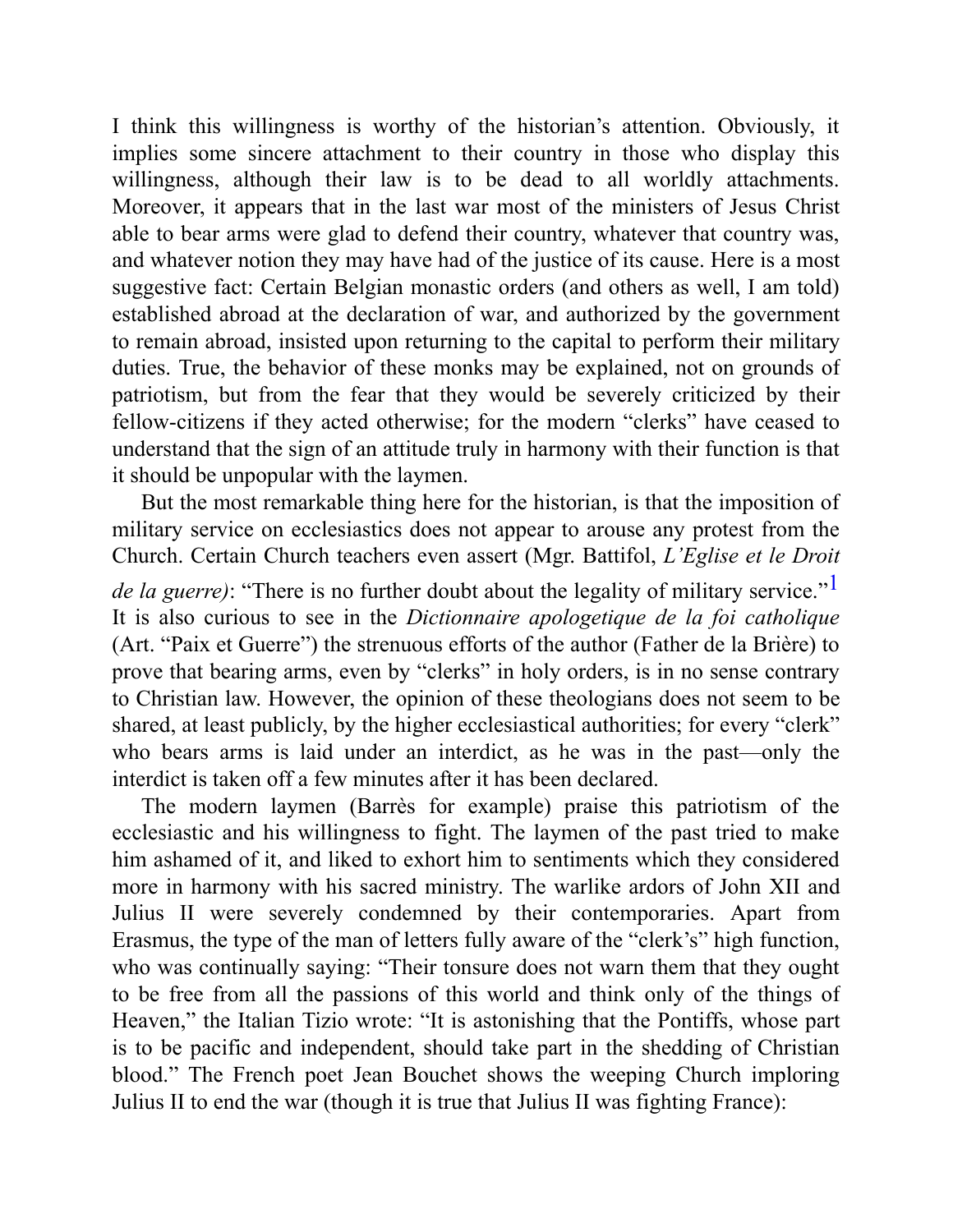"Your patron is my Lord Saint Peter, Who never warred for worldly goods."

In *Le Songe du Verger,* a kind of summary of moral doctrines current in France in the fourteenth century, there is a dialogue between a Knight and a Clerk, when the Clerk claims for his caste the right to make war, and the Knight tells him that "the arms of the 'clerks' are prayers and tears." It is suggestive to see a soldier urging a minister of the spiritual to perform his true function and seeming to think that the performance of this function is necessary to the good order of the world. Here is a feeling for "clerkdom" and its social value which is very seldom to be found among the modern laymen, even the non-military ones —I nearly said, especially the non-military ones.<sup>[2](#page-126-1)</sup>

#### <span id="page-126-2"></span>**Notes**

- <span id="page-126-0"></span>[1](#page-125-0). Mgr. Battifol's writings support my argument so beautifully that I hesitate to quote an author who plays so perfectly into my hands. For example, he spends much time in proving that the spirit of Christianity "has resulted, with contradicting itself, in a doctrine of the morality of war."
- <span id="page-126-1"></span>[2](#page-126-2). Here is a passage which, except for its violence, seems to me to express the feelings of most modern laymen on the subject of the patriotic loyalty of the priests: "The clergy of France is ardently patriotic; it serves gallantly under fire; it absolves and glorifies every action of the soldier; it regards the accusation of having deserted military duty as infamous, and does it justice. It is not for me to say whether it is in accord with the Gospels. We are simply Frenchmen and patriots; we can only approve and admire the French patriotic monks and priests. The French priest has no pardon for a German, the German priest and pastor have no pardon for a Frenchman. Mother-country first! Kill! Kill! In the name of the God of the Christians, we absolve you, we glorify you for killing Christians!" (Urbain Gohier, "La Vieille France," quoted by Grillot de Givry, *Le Christ et la Patrie,* page 12.)

# **Note G (Page 106)**

# *That self-examination to which every spectator is impelled by a representation of human beings which he feels to be true and solely pre-occupied with truth.*

Let me quote the following passage concerning the civilizing effects of such representation:—

"This spectacle of man offered to man has considerable moral effects. First, a valuable exercise of the intelligence, an increase of reflection, a widening of the view in every direction, result from the habit thus set up of getting out of oneself and entering into others, to understand their actions, to share in their passions, sympathize with their sufferings, appreciate their motives. This faculty of the artist communicated to the spectator or the listener, this faculty of participation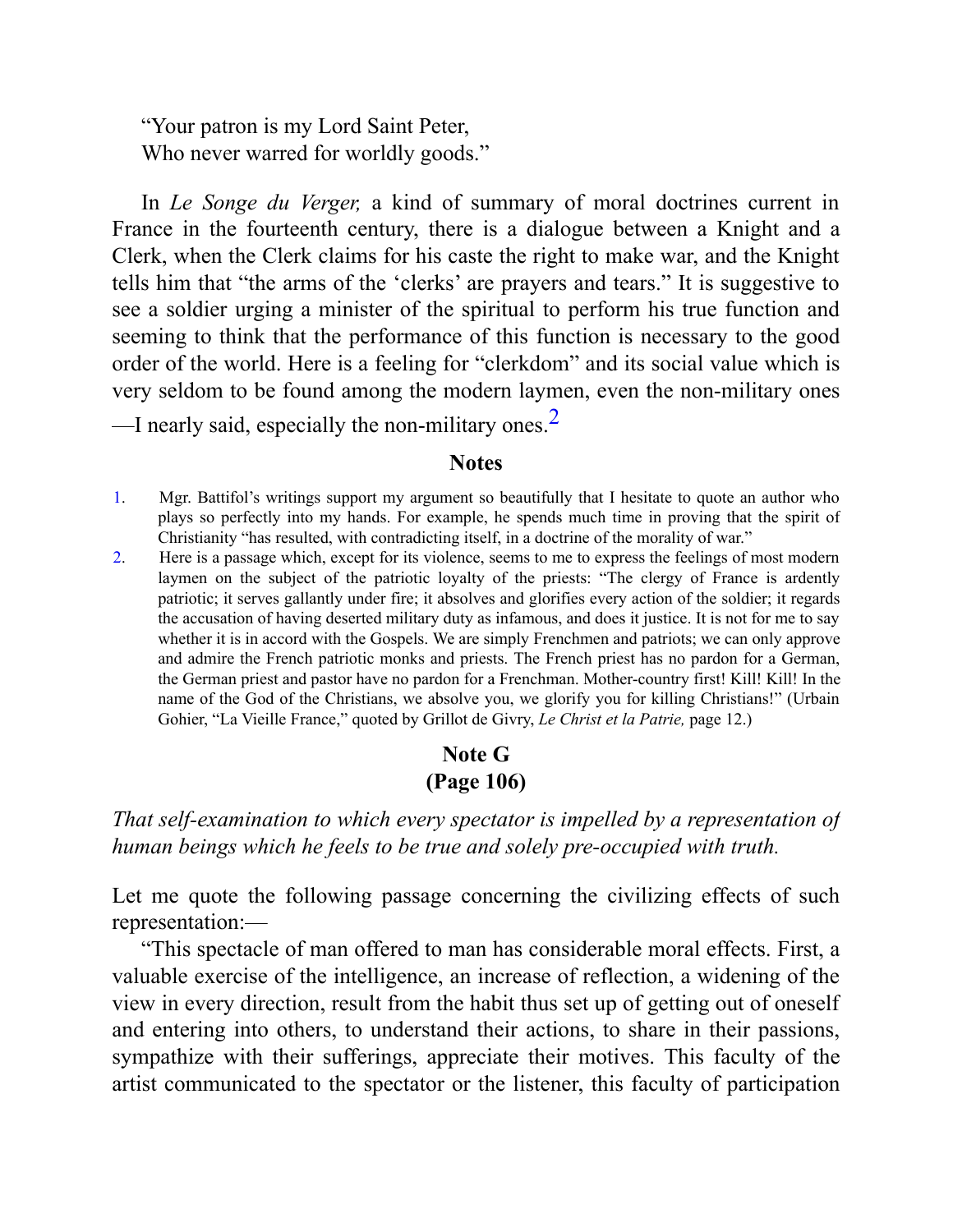and assimilation, is something set up in opposition to egotism and is a condition of tolerance and benevolence, frequently even of justice. Then, lessons of virtue, frequently not the least effective, are given to the spectator, from the very fact that he is placed in a position to praise or condemn acts or thoughts which are set before him relative to cases where his own interests are not involved. He recognizes his own image in the actor of the epic, a man like himself, a voluntary and impassioned agent, whose dangers though perhaps magnified are not foreign to his own experience. Then the essential phenomena which characterize conscious humanity and morality occur in him who thus witnesses himself in the person of another, i.e. distinterested objectivity of himself to himself, generalization of passion, motive and maxim, judgment founded on the universal, self-examination to arrive at what is duty, clear and defined sentiment of the direction of the will.

*"But this must not lead us to think that the poet's object is utility or morality. If it were, he would be lacking in the true feeling of art.* Teaching, moralizing this object of the artist is indirect, i.e. does not exist systematically for him. He must only attain it without having sought it, and sometimes he attains it when he seems to have departed from it. What he desires to do, is to touch the feelings, to arouse emotions. But it happens that by doing so he elevates, purifies, moralizes. The poet (I am especially speaking of him) does indeed address himself to every one. *That means he can only sing the universal,* however curious such an assembly of words may appear. He may indeed sing it under the form of the particular, without which his fictions would be lacking in life, he none the less excludes the pure, incomprehensible, inexplicable individual, shorn of all truth if

he does not express a relationship.  $<sup>1</sup>$  $<sup>1</sup>$  $<sup>1</sup>$  He generalizes passion, therefore ennobles it</sup> and renders it at once the object of observation, reflection and disinterested emotion. The listener, carried away from his own relatively base private preoccupations and transported without hope or fear (at least, too personal and too present hope and fear) into the superior sphere of humanity's common passion, feels the benefit of an elevation of soul; his consciousness is temporarily freed from egotism. (Renouvier, *Introduction à la philosophie analytique de l'Histoire,* p. 354.)

## <span id="page-127-1"></span>**Note**

<span id="page-127-0"></span>[1](#page-127-1). This clearly shows in what sense Renouvier is an "individualist." (See above, page 100.)

**Note H (Page 107)**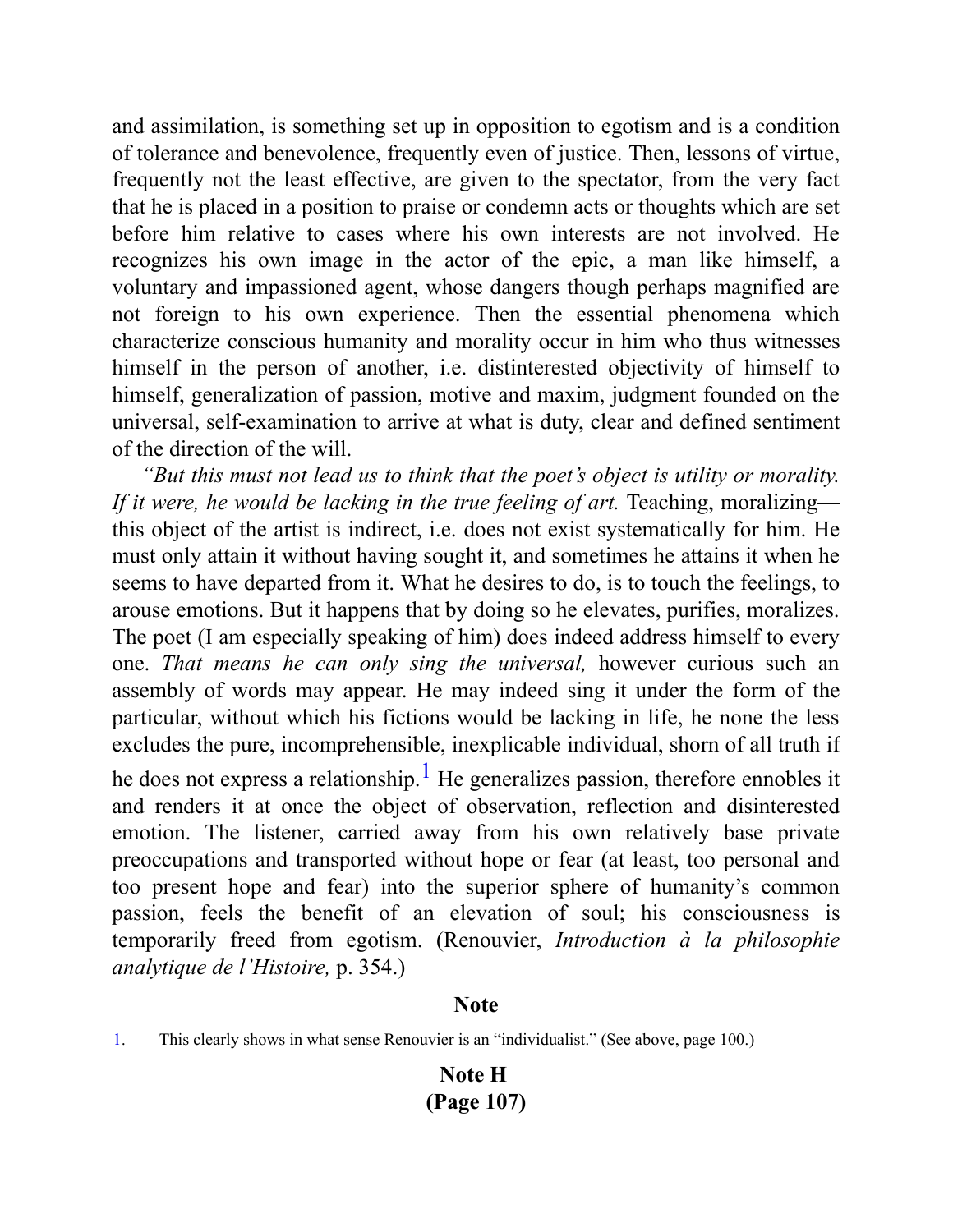… *Napoleon, who ordered the chief of police to take measures for the history of France to be written in a manner favorable to his own throne.*

Here are some portions of a note on this subject dictated by Napoleon at Bordeaux in 1808. It promulgates the conception of history as practiced, mutatis mutandis, by many of our historians of the past:—

"I do not approve the principles laid down in his note by the Minister of the Interior. They were true twenty years ago, they will be true sixty years hence, but they are not true to-day. Velly is the one fairly detailed author who has written on the history of France. The abridged chronology of the President Hénault is a good classical book. It is useful to have them both continued. *It is of the greatest importance to make certain of the spirit in which these continuations are written.* I ordered the Minister of Police to look after the continuation of Millot, and I desire the two Ministers will consult over the continuation of Velly and the President Hénault… .

"They are to be just to Henri IV, Louis XIII, Louis XIV and Louis XV, but without adulation. The September Massacres and the horrors of the Revolution must be painted in the same colours as the Inquisition and the massacres of the Sixteen. They must take care to avoid all reaction in speaking of the Revolution, no man could have opposed it successfully. No blame attaches either to those who perished or to those who survived. There was no individual power capable of changing the elements and foreseeing the events which arose from the nature of things and circumstances.

"They are to point out the perpetual disorganization of the national finances, the chaos of the provincial assembles, the claims of the Parlements, the lack of regulation and resort in the administration. This checkered France, without unity of laws and administration, was rather a union of twenty Kingdoms than a single State, so that one breathes freely on coming to the period when the benefits of unity of laws, administration and territory are enjoyed… . The opinion expressed by the Minister, which, if followed, would result in abandoning this task to private enterprise and the speculation of some publisher, is wrong and could only produce regrettable results."

Of course, the champions of authority are not the only persons who make history serve their own interests. Condorcet *(Tableau historique,* 10<sup>e</sup> Epoque) says that history should serve "to maintain an active vigilance in recognizing and crushing under the weight of Reason the first germs of superstition and tyranny, if they ever dare to appear again.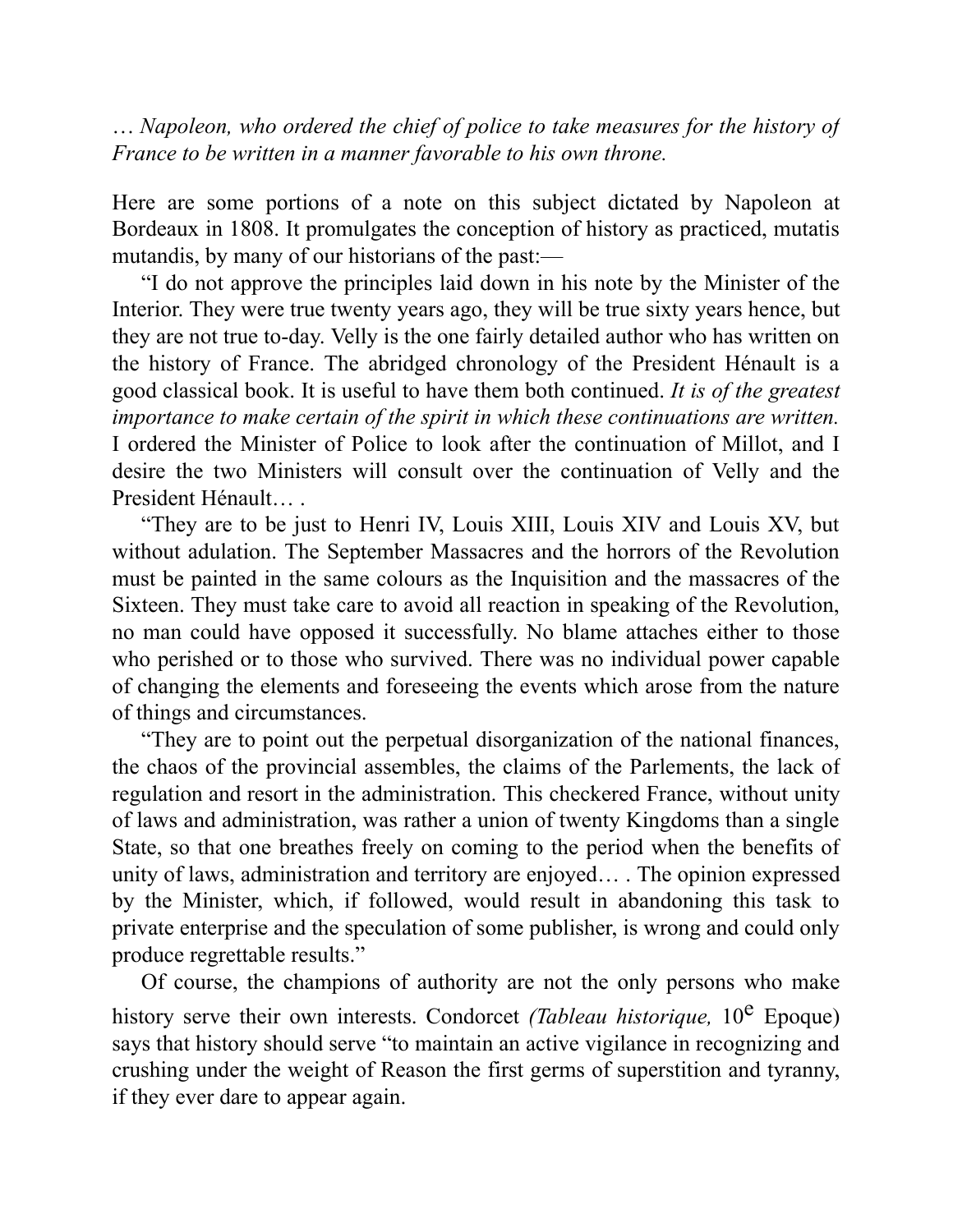# **Note I (Page 107)**

*Humanitarianism and Humanism.*

Here, on this subject, is a curious passage from one of the ancients:—

"Those who created the Latin language and those who spoke it well do not give the word *humanitas* the vulgar meaning which is synonymous with the Greek word *philanthropia,* which means an active kindness, a tender benevolence for all men. But they give the word the meaning which the Greeks attach to *paideia,* which we call education, knowledge of the fine arts. Those who show the most taste and disposition for these studies are the most worthy to be called *humanissimi.* For man alone among all living beings is able to devote himself to cultivating a study which for that reason has been called *humanitas.* Such is the meaning given to this by the ancients, particularly by Varro and Cicero. Almost all their works show examples, so I shall content myself with quoting one only. I have chosen the opening of the first book of Varro 'Concerning human things': 'Praxiteles, qui propter artificium egregium nemini est paulum modo humaniori ignotus (Praxiteles, whose excellent talent as an artist has made him known to every man at all skilled in the arts).' Here *humanior* does not bear the vulgar meaning of easy, tractable, benevolent even though lacking in knowledge of letters. That meaning would not express the author's thought. It means an educated, a learned man, one who is acquainted with Praxiteles through books and history." *(Aulus Gellius, Noctes Atticae,* Book XIII, XVI.)

# **Note J (Page 112)**

… *they cannot suf iciently denounce all institutions based on liberty and discussion.*

Note that the novelty here lies in the passion, the fury with which they condemn liberty of discussion. Otherwise, we see most of the so-called liberal thinkers in history themselves recognize the necessity for submission to the sovereign's judgment. Spinoza declares that "there is no possible government if every man makes himself the defender of his own rights and the rights of others." The *Letters of Descartes* contain passages in favor of the "reason of State."

It is perhaps not sufficiently noticed how frequently the old French absolute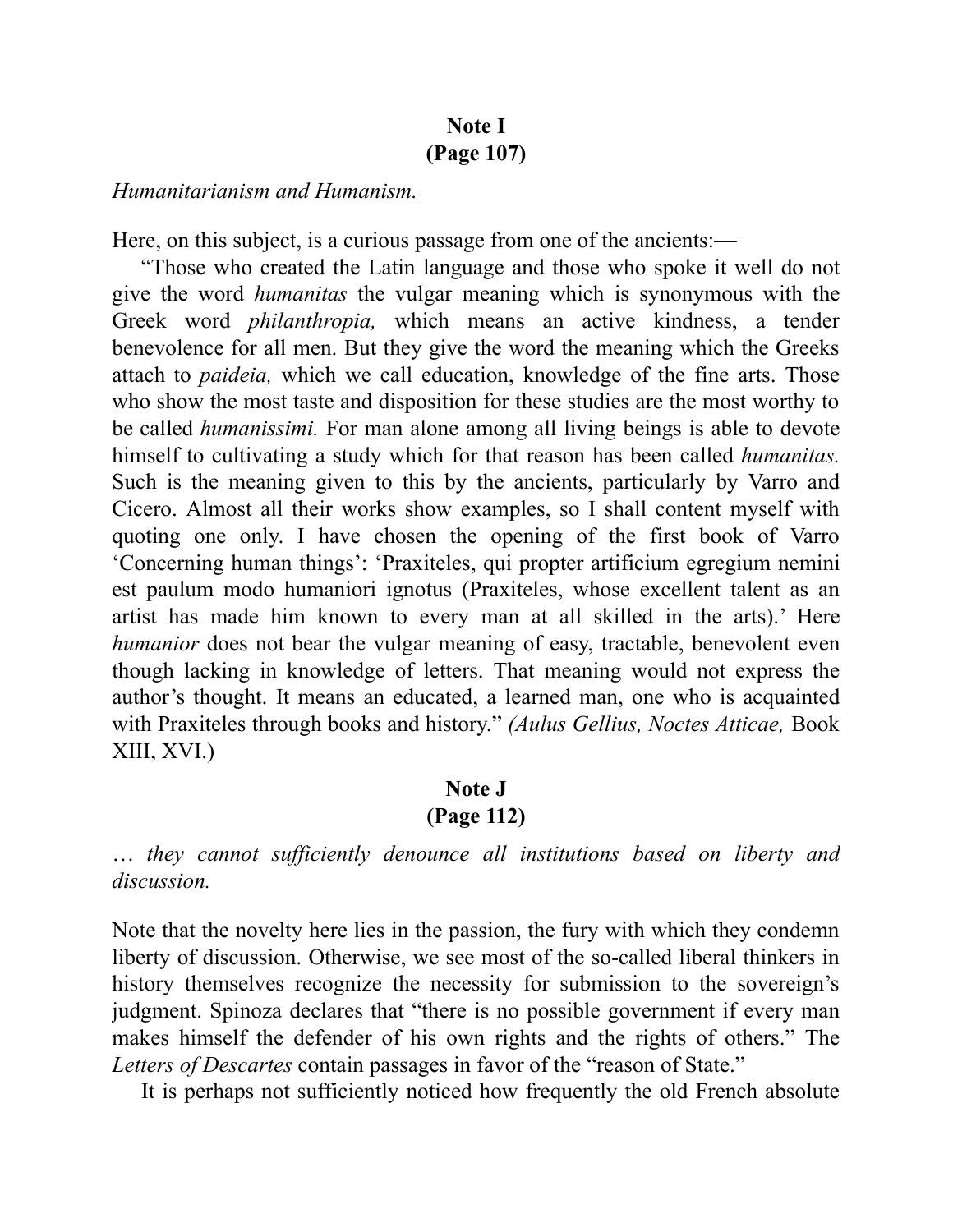monarchists say that justice is the chief function of the sovereign. "The most important of the King's rights," says one of these theorists (Guy Coquille, *Institution du droit des Français,* 1608) "is to make *the laws and general statutes for the good order of his Kingdom."* Another (Loyseau, *Des Seigneuries,* 1608) says: "The usage of public *lordship must be regulated by justice.* …" Bossuet *(Instruction à Louis XIV)* says: "When the King administers justice or has it exactly administered in accordance with the laws, *which is his principal function.* …" The modern absolute monarchists, even French, seem to be inspired by the German theorist, who says: "The State has two functions to perform: the administration of justice and the waging of war. *But war is by far the principal."* (Treitschke.)

Note this famous passage from Bossuet *(Pol.,* Book VIII, art. II, par. I):

"It is one thing for it (the government) to be absolute, another for it to be arbitrary. It is absolute in relation to constraint, there being no power which is capable of compelling the sovereign, who in this sense is independent of all human authority. But it does not follow that government is arbitrary; because, apart from the fact that all things are subject to God's judgment (which applies also to the government we have called arbitrary), there are laws in empires, and everything which is done contrary to them is void of right."

It will be seen that the defense of arbitrary government is a new thing among French teachers, even in regard to Bossuet. (I am speaking of Bossuet's *doctrines,* not of his practical advice.)

# **Note K (Page 115)**

*This is the teaching of Nietzsche.*

I must repeat that throughout this work I am considering the teaching of Nietzsche (and Hegel's too) in so far as it has become the pretext for a great moral preaching, though I know perfectly well that in reality this teaching is something far more complex. I shall quote the following judicious observation, in connection with the fact that certain philosophers have only themselves to blame for "the misunderstanding of their true thought":

"Nietzscheism has been subjected to the same test as Hegelianism. And no doubt here and there philosophical themes have served especially as pretexts to cover up a new offensive on the part of barbarism. *But the fact that they have been utilized, the manner in which they have been utilized, have a significance*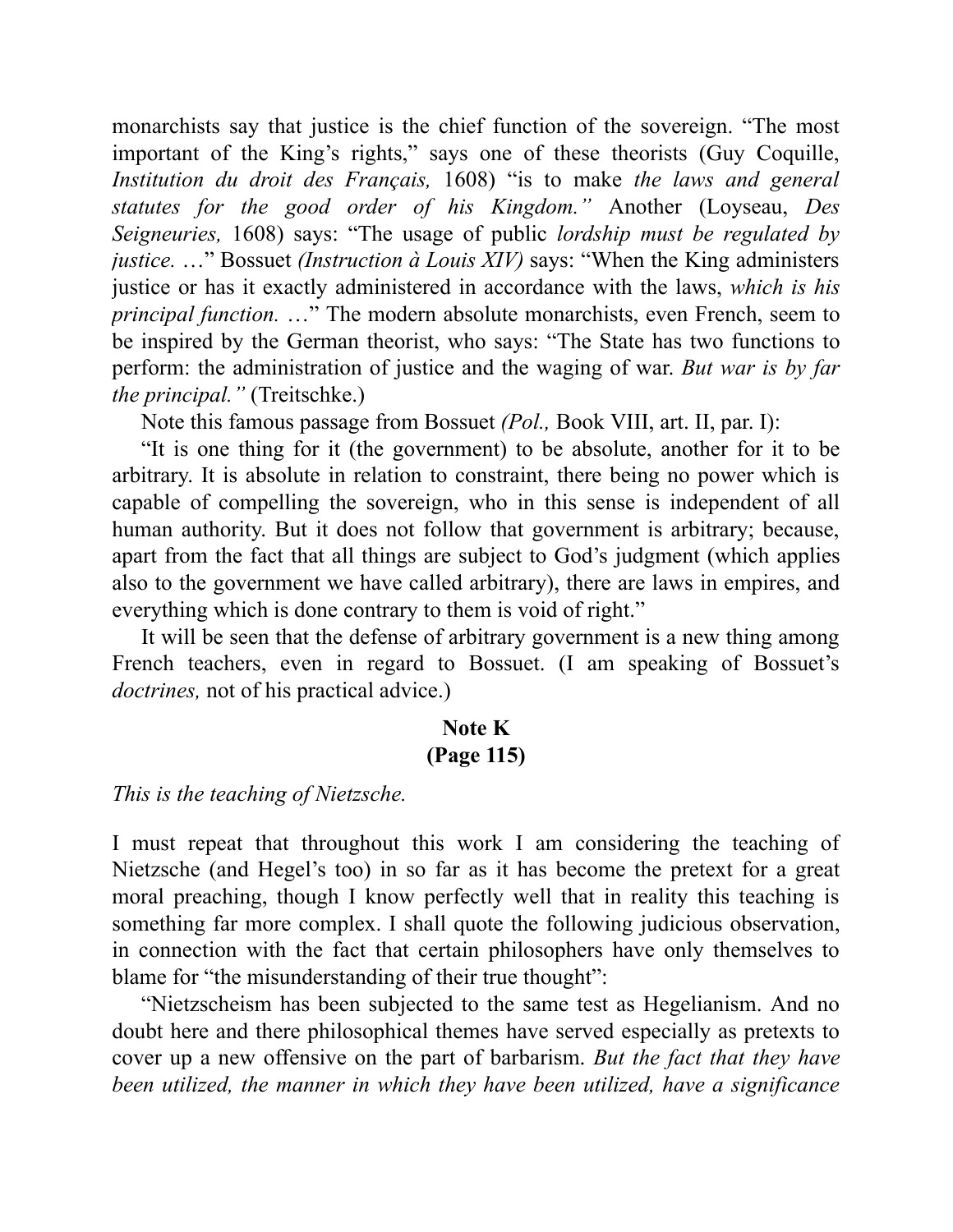*which must not be overlooked.* Is it not the criterion of a philosophy which may be called rational without reserve and equivocation, that it should remain incorruptibly faithful to itself? On the other hand, *the systems which begin by accepting contradictions, reserving the right to add that they are capable of surmounting them or of 'living' them, lodge their enemy in their midst.* Their punishment is that their antithesis still resembles them; and that is what has happened to Nietzsche." (L. Brunschvicg, *Le Progrès de la Conscience dans la philosophie occidentale,* p. 431.) This book contains an excellent exposition of "Hegelian themes" and "Nietzschean themes," precisely insofar as they have become political breviaries.

## **Note L**

# **(Page 115)**

*Long before the disciples of Taine and Auguste Comte.*

When this book appeared in a periodical, certain persons declared that the whole of my attack on the modern "clerk" went astray because I did not give more space to the author of *Origines de la France Contemporaine.* He, they said, was the "great realist 'clerk' of the past fifty years, while those I attacked were only his small change." (This sudden contempt for the thought of Barrès and Maurras on the part of certain people is certainly surprising.)

There is here a manifest abuse of the word *realism.* Taine threw light on the true nature of the real, or rather the political real, and reminded the universalist that this domain is not under his jurisdiction. He never *exalted* this real at the expense of the universal, which is the realism I am denouncing here. He plainly taught, on the contrary, that the universalist who stays in his own domain (see his admiration for Spinoza and Goethe) is the great human model. Compare this with Maurras for whom the universalist, even when non-political (the infinitist, the pantheist) is profoundly contemptible. It is also difficult for me to see Taine as the godfather of those who glorify the soldier at the expense of the man of justice and the man of study,  $1$  who exhort the nations to cultivate their prejudices where they are "totally foreign to reason" (Barrès) and who declare that the intelligence which cares nothing about what is social is the activity of a savage. I think Taine would cheerfully say of those who claim to derive from him the same thing that M. Bergson is reported to have said of some of his "disciples": "These gentlemen are most original."

<span id="page-131-0"></span>Nevertheless, Taine seems to me to be the initiator of the modern realists in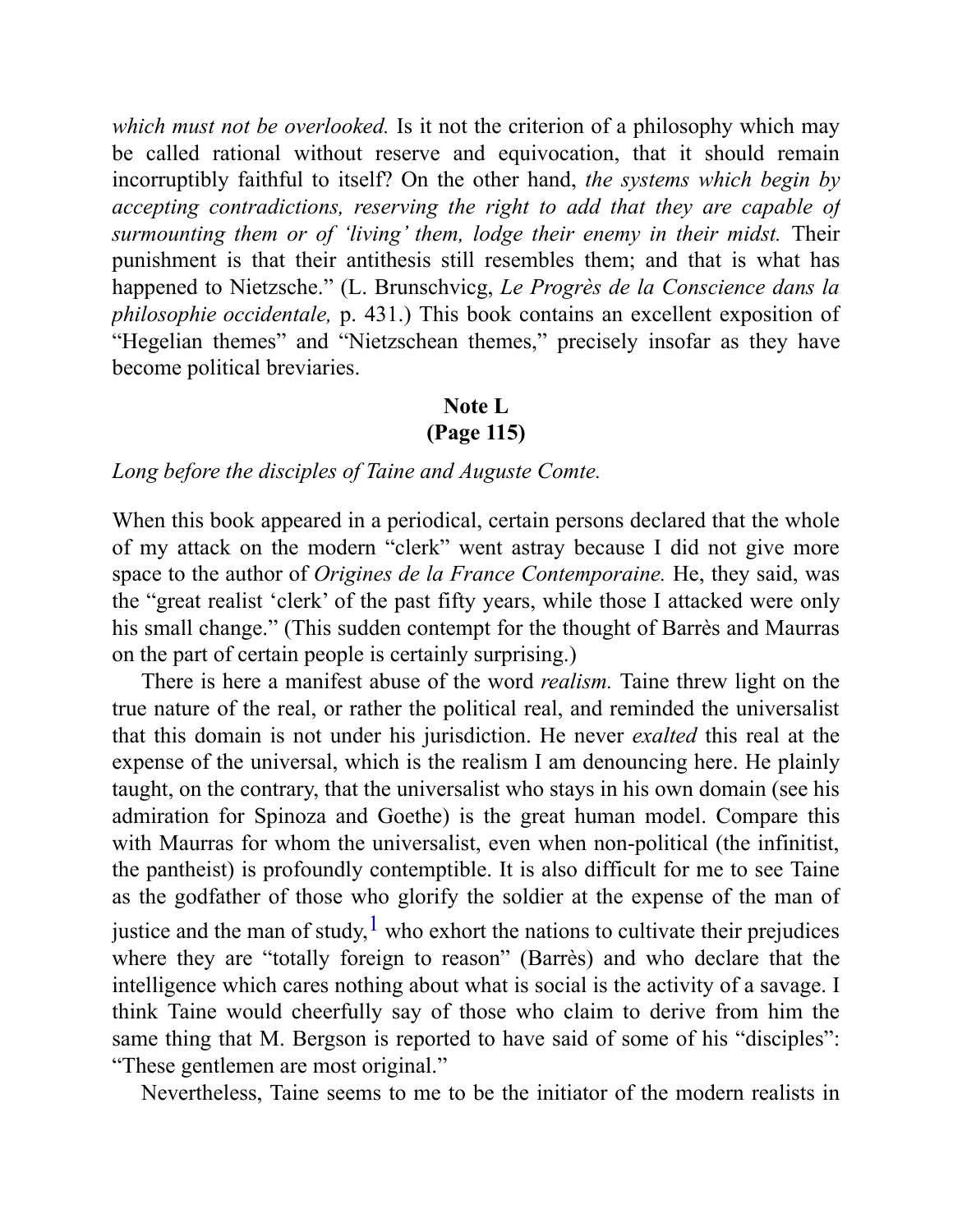two points. The first is his condemnation of individualism, more exactly, of the moral liberty of the citizen (for this, at bottom, is the meaning of his regret for the old corporations, and, more generally, of his exhortation to form groups, which shape the individual's soul, instead of allowing it to be autonomous as against the State); and the second, which is far more novel than the first among French teachers, is his condemnation of idealist education. The peroration of the *"Regime moderne"* obviously establishes the whole educational argument of the *Déracines* and *L*'*Étape:*—

"Sometimes when he is with his intimates, as bitter and as overfatigued as he is, the young man is tempted to say to us: 'By your education you induced us to believe that the world is made in a certain way. You deceived us. It is much uglier, stupider, dirtier, gloomier and harsher, at least to our sensibility and our imagination. You think they are over-excited and out of gear; well, if they are, it is your fault. That is why we curse and despise the whole of your world, and reject your pretended truths, which for us are lies, including those elementary and primary truths which you say are evident to common sense, and upon which you build your laws, your institutions, your society, your philosophy, your sciences and your arts.' That is what contemporary youth have been telling us aloud for fifteen years by their tastes, their opinions, their inclinations in literature, the arts and life."

Against this manifesto in favor of a practical education, let me set this protest of a true descendant of Montaigne, Pascal and Montesquieu:

<span id="page-132-1"></span><span id="page-132-0"></span>"In his diatribe for the classical spirit and the primary truths of reason and philosophy which direct literary education of all kinds, Taine comes to use words similar to those of the adversaries of ancient literature,  $2$  of the general ideas which are inseparable from them, and of disinterested culture even. The only object would then be to prepare persons for an empirical world,  $3$  people taught to know the world as it is, and trained to make it continue as it now is. However, the school laws are too recent for one to be able decently to blame them for the evils of the age, and make them the cause of the hatred and scorn poured on society by those who are bored, enervate and out of their class. However, even if it were true that the comparison between the general principles of reason, morality and beauty, and empirical life engendered more disgust with the realities than it has done in the past, it would be a sad paradox to ask that this danger should be averted by banishing from education all elevated views and all idealism." (Renouvier, *Philosophie analytique de l'Histoire,* tome iv, p. 541.)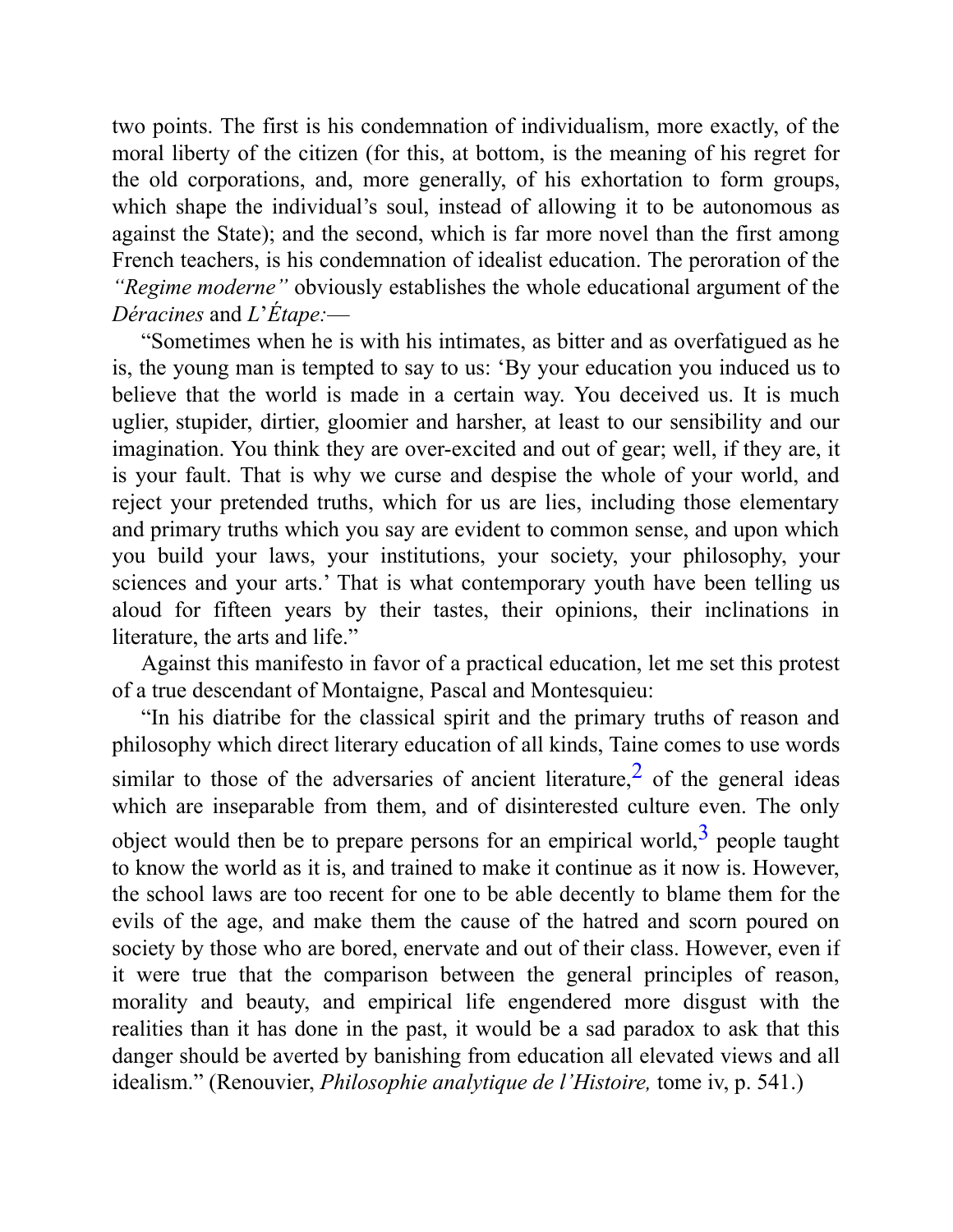#### **Notes**

- <span id="page-133-0"></span>[1](#page-131-0). See his hymn to the mathematician Franz Woepfke.
- <span id="page-133-1"></span>[2](#page-132-0). Jules Lemaître was explicitly this adversary.
- <span id="page-133-2"></span>[3](#page-132-1). "For an empirical France," say Barrès and Bourget.

# **Note M**

## **(Page 116)**

*This cult brings out a silliness of mind which to me seems wholly an acquisition of the nineteenth century.*

This silliness of mind assumes another form, i.e. the belief (rigidly formulated by Maurras) that in politics you can find laws of cause and effect as certainly valid as those of weight or electricity. ("Politics are a *science")* This is the superstition of science, held to be competent in all domains, including that of morality; a superstition which, I repeat, is an acquisition of the nineteenth century. It remains to discover whether those who brandish this doctrine believe in it or whether they simply want to give the prestige of a scientific appearance to the passions of their hearts, which they perfectly well know are nothing but passions. It is to be noted that the dogma that history is obedient to scientific laws is preached especially by partisans of arbitrary authority. This is quite natural, since it eliminates the two realities they most hate, i.e. human liberty and the historical action of the individual.

## **Note N**

## **(Page 116)**

*Our age has seen priests of the mind teaching that the gregarious is the praiseworthy form of thought, and that independent thought is contemptible.*

Note that what is new in this crusade against individualism (the great apostle of which is M. Maurras) is not the recognition that "the individual is only an abstraction," that to a great extent, he is formed by his race, his surroundings, his nation, a thousand things which are not himself. The novelty is the cult for this servitude, the order given to mankind to submit entirely to it, the contempt shown for any attempt to get free from it. Once again this is the cult (so strange in French thinkers) for the *inevitable* part of the human being, the hatred for its free part.

Note that those who to-day preach obedience of the mind, not only demand it from the uncultured masses but from the men of thought, *especially* from the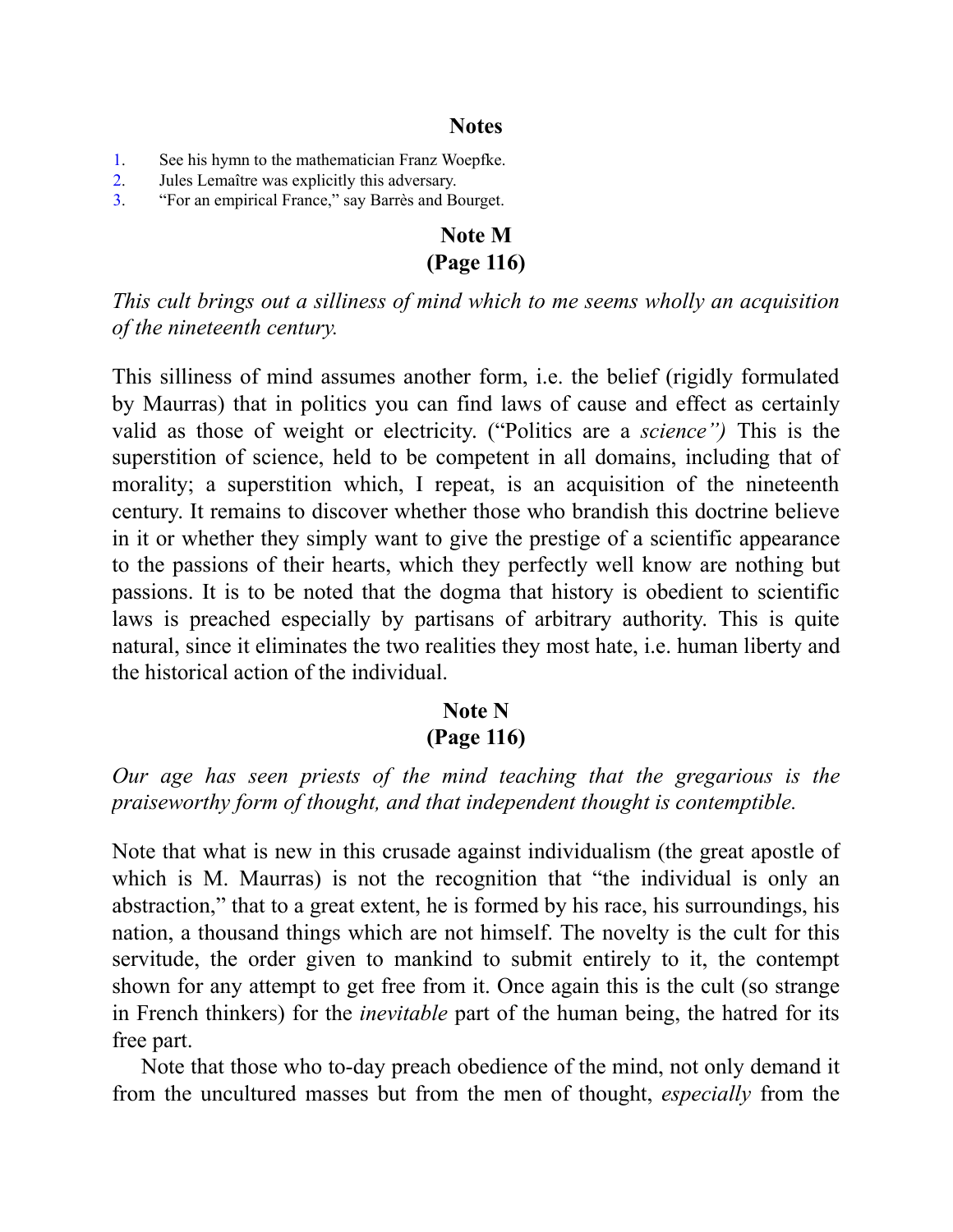men of thought. The anti-individualists of the Dreyfus affair particularly opposed the independence of scientists, writers, and philosophers —"the mad vanity of a few intellectuals." Nevertheless, the most curious thing is not that they require this obedience, but that they obtain it. When M. Maritain declares that "every one cannot philosophize and that, for men, the essential thing is to choose a master," and when M. Maurras asserts that the function of most minds is to be "servants" and to reflect the thought of some leader, these teachers find a number of men of thought to applaud and abdicate their liberty of mind in their favor. The thinkers of the eighteenth century said: "A religion is needed for the people." Those of our age say: "A religion is needed for ourselves." What Barrès wrote: "The part of the masters is to justify the habits and prejudices of France, so as best to prepare our children to take their place in the national procession," he certainly meant that he and his colleagues were to walk in this procession. Here we again come upon that thirst for discipline which I spoke of above and which seemed to me so worthy of remark in the descendants of Montaigne and Renan. The cause, I said, was their desire to belong to a "strong group." In them it also arises from a feeling for the artistic value of regimenting a collection of men in a beautiful "procession," and also from the joy felt by so many souls in being governed, if not having to make the effort to think for themselves—a most curious joy in so-called men of thought.

The cult for the collective soul, with all its violation of human consciousness, seems to me admirably denounced by a passage of Maine de Biran, quoted by M. L. Brunschvicg (op. cit., *La Sociologie de l'ordre,* p. 526):—

"… According to M. Bonald, it is not the human mind, it is not the individual understanding which is the seat, the true subject of inherence of the nations or (universal) truths under discussion; but it is society, which, gifted with a kind of collective understanding different from that of individuals, was from its origin imbued with them through the gift of speech and by virtue of a miraculous influence exerted on the mass alone, independent of its parts. The individual, the man, is nothing; society alone exists; society is the soul of the moral world, it alone exists, while individual persons are only phenomena. Let those who can, understand this social metaphysics. If the author himself understands it clearly, then I am in the wrong. Then we must cease to talk of philosophy and recognize the nothingness of the science of intellectual and moral man, we must admit that all psychology based on the primitive fact of consciousness is simply false, and we must consider science itself as an illusion which perpetually deceives and misleads us by showing us everything, even our own existence, in a false and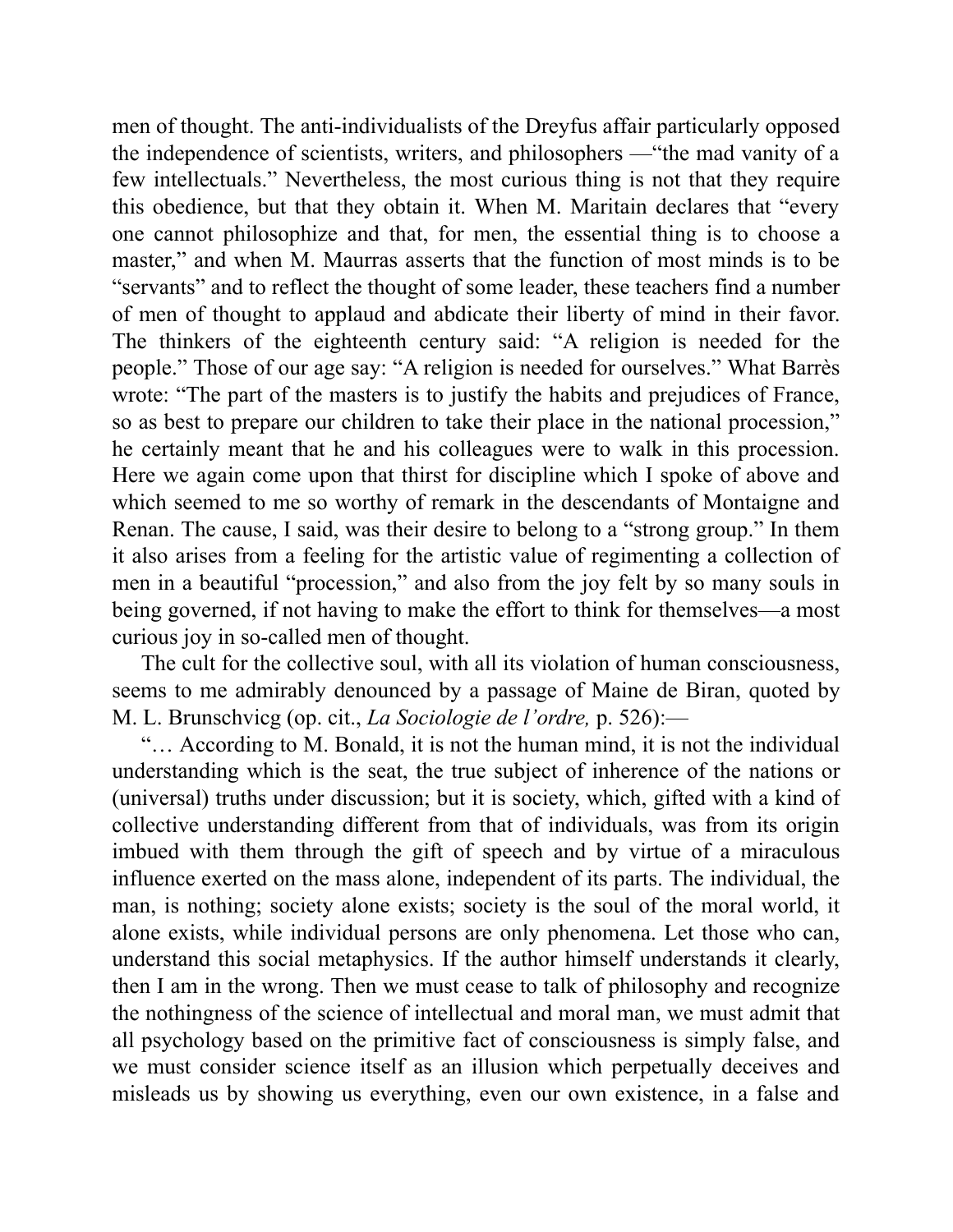fantastic light."

M. Brunschvicg very rightly adds: "The antithesis could not be stated more clearly. Either the primary fact of consciousness, or the primary fact of language; either Socrates or Bonald."

Either Socrates or Bonald. Barrès and Maurras made their choice.

# <span id="page-135-1"></span><span id="page-135-0"></span>**Note O (Page 121)**

… *Péguy who admires philosophies to the extent that "they are good fighters."* [1](#page-136-0)

This determination to praise philosophers for their virtues of action rather than for their intellectual virtues is very frequent among men of thought to-day. In his *Souvenirs concernant Lagneau,* Alain, wishing to give as favorable a picture of his master as possible, praises his energy and his resolution at least as much as his intelligence. It is also very remarkable—although here literature only is in question—to see a professor of moral science (M. Jacques Bardoux) setting a special value on those French literary men who were soldiers, i.e. Vauvenargues, Vigny, Pèguy. As to the men of letters themselves, I shall content myself with pointing out that one of them who is most applauded by his own colleagues recently declared that he chiefly admired d'Annunzio for his attitude as an officer, and expressed regret that he had returned to literature.<sup>[2](#page-136-1)</sup> The Emperor Julian praised Aristotle for having said that he felt prouder of being the author of his *Treatise on Theology* than he would have felt if he had destroyed the power of the Persians. One might still find soldiers in France who would agree with this judgment, but very few men of letters. Elsewhere *(Les Sentiments de Critias,* p. 206) I have attempted to give the history and the explanation of this desire (so

curious in men of the pen) to exalt a warlike life and to scorn a sedentary life. Note that this characteristic is to be seen in contemporary writers long before the war of 1914, and that those who talk most about a warlike life are not always those who lead it.

<span id="page-135-2"></span>The new thing, I repeat, is not that we see men of letters praising an active life and scorning a sedentary life; it is *the absence of naïveté, the dogmatic tone.* When Ronsard exclaims: "Good Gods, who would praise those who let life go by bent over books" [3](#page-137-0)*;* when Bertrand de Born wishes that "no man of high lineage should have any thought but cutting off heads and arms"; when Froissart sings the glories of chivalry and casts his scorn in the faces of the bourgeois, no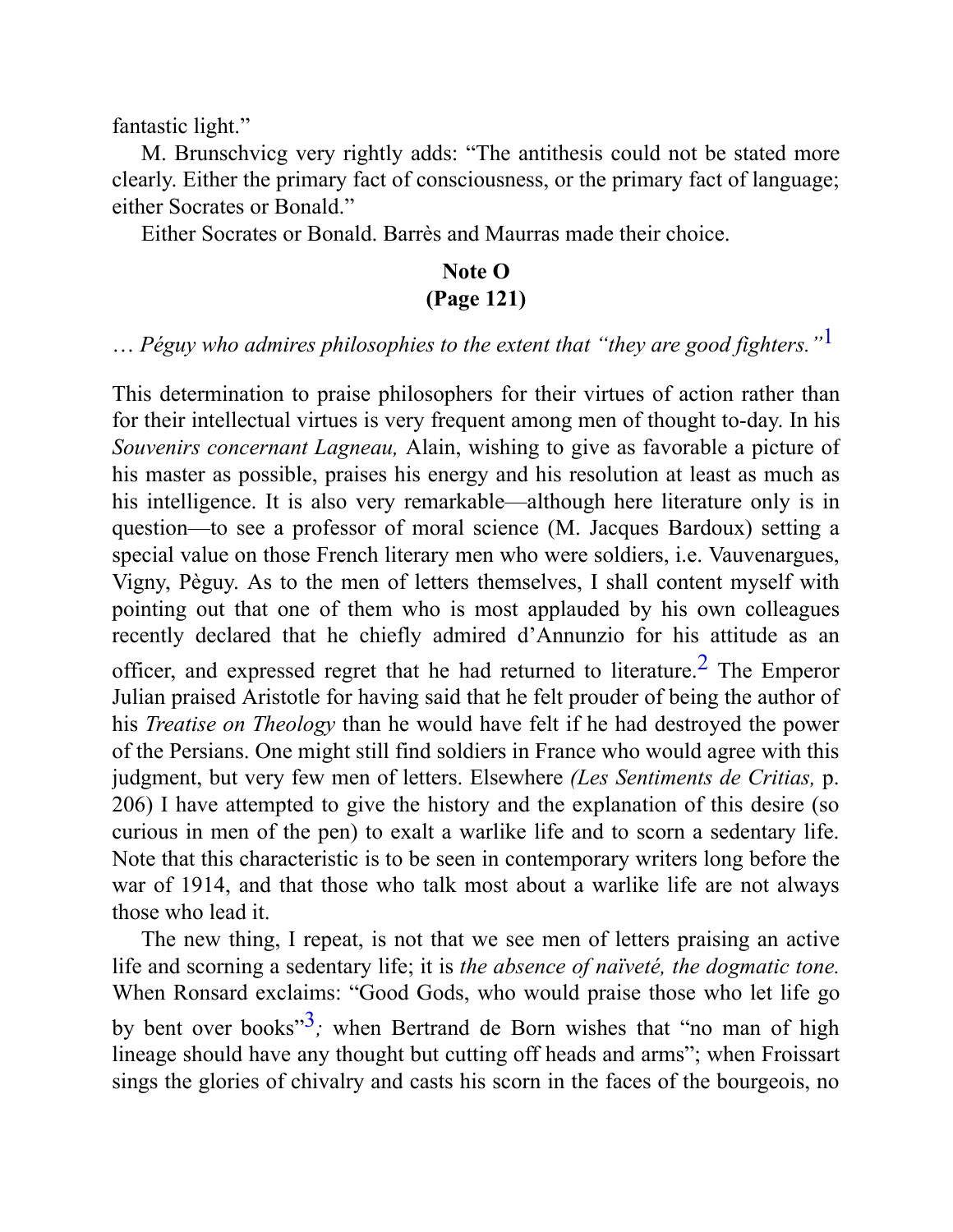one will take these candid lyre-players, who like noble poses and do not even know that the word doctrine exists, for the ancestors of our grave professors of belligerent esthetics. Moreover, I doubt whether the author of *Scenes and Doctrines of Nationalism* would have condescended to be a descendant of these simple-minded persons.

I find scorn for the life of the mind clearly professed in a dogmatic tone, in a writer of the seventeenth century who frequently reminds one of certain modern authors by his efforts to humiliate the toga before the sword. (It is true that this writer was a gentleman of the very minor nobility.)

"Certainly, there is no better way of relaxing the vigor of men's courage than to occupy their minds with peaceful and sedentary exercises and idleness cannot enter civilized States in a more subtle or dangerous disguise than that of literature. Lazy and idle persons have in part ruined commerce and agriculture, which are the cause of the weakness of our condition and the cowardice of our age." (J. L. de Balzac, *Le Prince,* 1631. He then admits literature and the sciences to the State insofar (as "they strengthen and embellish the Mothercountry.")

On the other hand, a master from the great period of French literature writes a eulogy of the life of the mind at the expense of the active mind, which I hardly think would be accepted by many of the moderns who venerate that period (I am especially thinking of those who admire the thought of Georges Sorel).

"In France great strength of character and width of mind are needed if a man is to reject offices and employments and thus consent to remain at home and do nothing. Scarcely any one possesses sufficient merit to play this part with dignity, nor sufficient resources to fill up the void of time without what the vulgar call 'business.' But the wise man's idleness needs only a better name, and we ought to say that one who meditates, talks, reads and is calm, is working." (La Bruyère, *Du Mérite personnel.)*

#### **Notes**

- <span id="page-136-0"></span>[1](#page-135-0). "Note sur M. Bergson et la philosophic bergsonienne," Cahiers de la Quinzaine. See my book, *Sur le Succès du Bergsonisme, page* 158.
- <span id="page-136-1"></span>[2](#page-135-1). The same thing is to be found in Lamartine when he says of Byron: "There is more true, imperishable poetry in the tent at Missolonghi where he lies prostrate with fever, under arms, than in all his works." *(Commentaire de la 2e Meditation.)* This is precisely the teaching adopted by Barrès, Suarès, Péguy (the last preached it by his example, however), which comes down to saying: "There is more poetry in a heroic death than in all the activities of the mind." Note that this position is by no means common to all the Romantics. Hugo, Vigny, Michelet, felt all the poetry of action, but they never appear to think it superior to the poetry of the lofty forms of intellectual life. Hugo never thought of sacrificing Homer or Galilei to Napoleon, or even to Hoche—to take a disinterested hero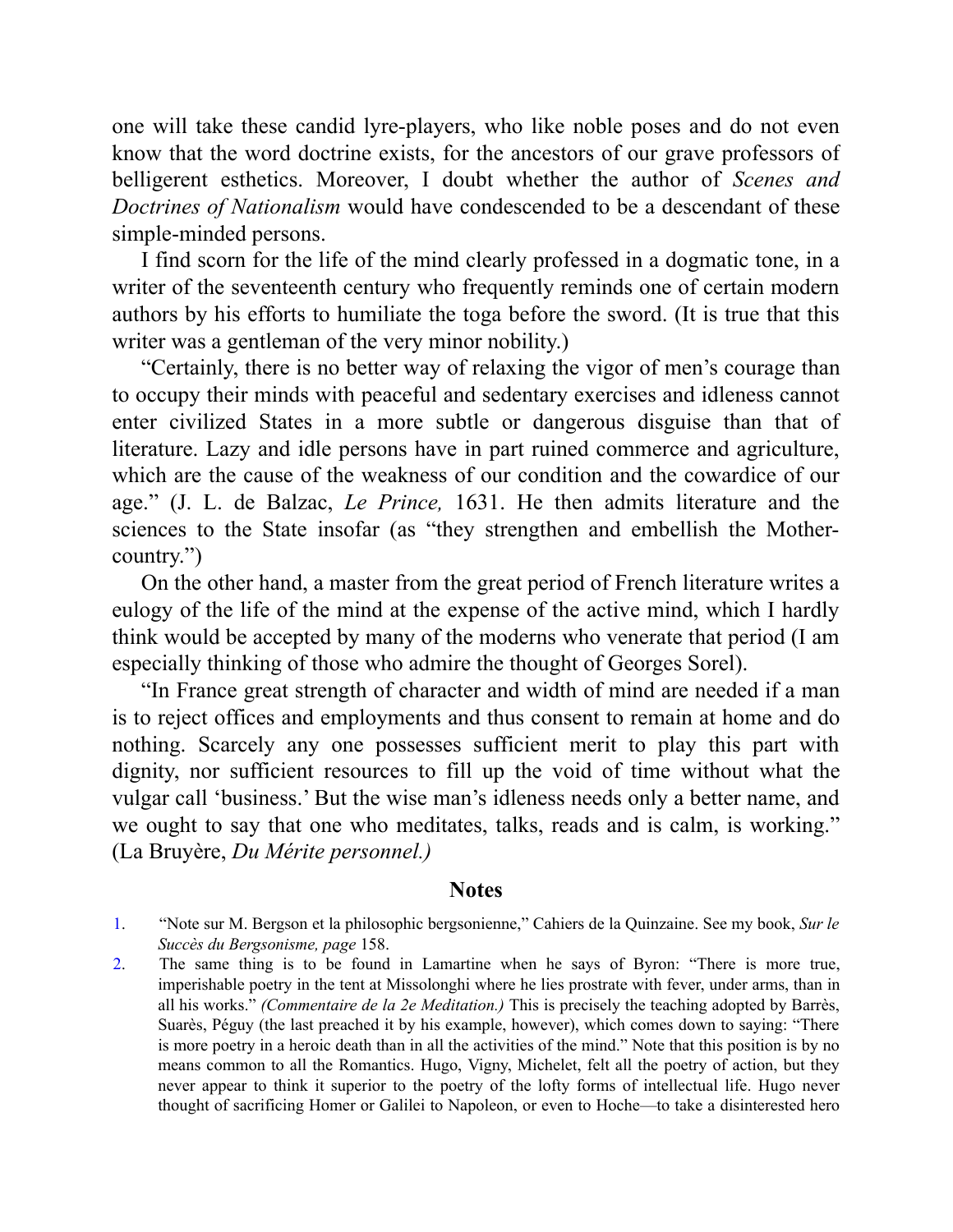such as Lamartine praises in Byron.

<span id="page-137-0"></span>[3](#page-135-2). Note that Ronsard is the very type of the man "bent over books."

# **Note P (Page 122)**

# *The "Manifesto of the Party of Intelligence" (Figaro, 19th July, 19*19).

This manifesto, signed by fifty-four French writers, several of who1m are among the teachers most respected by their fellow-citizens, is of the greatest importance to the present inquiry. In addition to the strange passage on the Church's mission which I quoted above, it contains things like this:—

"Nationalism, which the conceptions of the intelligence impose on political conduct as well as on the order of the world, is a reasonable, humane system, and French in addition."

And further on:—

"When a literature becomes national does it not acquire a more universal significance, a more humanly general interest?"

And again:—

"We believe—and the world believes with us— that it is part of the destiny of our race to defend the spiritual interests of humanity… . We are solicitous for Europe and all the humanity remaining in the world. French humanity is the sovereign protector of this."

And above all:—

"Victorious France means to take her place again in the order of the mind, the only order whereby a legitimate domination may be exercised."

Hence the desire to found (the manifesto itself underlines the words): *"The intellectual Federation of Europe and the world under the aegis of victorious France, the guardian of civilization."*

Victory under arms conferring the right to command in the intellectual order —that is professed to-day by French thinkers! One remembers the Roman writers, from whom these thinkers claim descent, who took as the leader of their minds Greece, which had been conquered by force of arms; one also remembers the German teachers of 1871 who also claimed intellectual hegemony for their "victorious" nation, which they too claimed as "the guardian of civilization."<sup>[1](#page-138-0)</sup>

<span id="page-137-2"></span><span id="page-137-1"></span>When this manifesto was published, somewhat similar reflections seem to have occurred to the mind of one of our great writers. In a letter concerning this document,<sup>[2](#page-138-1)</sup> Marcel Proust deplores the proclamation of "a kind of 'Frankreich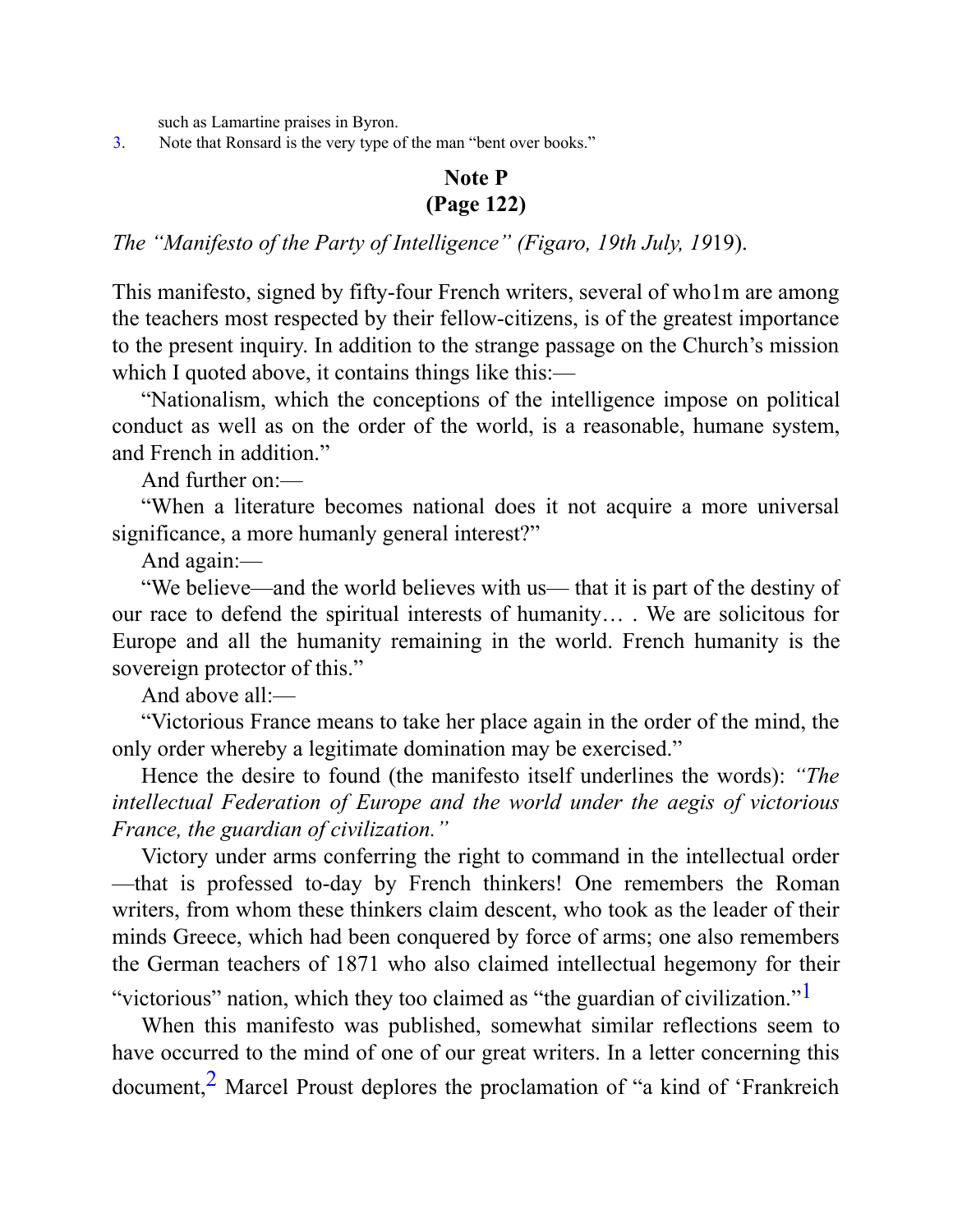ueber alles,' the policeman of the literature of all nations." As a true priest of the mind, he goes on: "Why take this peremptory attitude towards other countries in such matters as literature, where a man only reigns by persuasion?" I am happy to take this opportunity to do homage to this true "clerk," and to say that I know that there are still other writers in France beside those who only believe in the virtue of cold steel.

#### **Notes**

<span id="page-138-1"></span>[2](#page-137-2). See Robert Dreyfus, *Souvenirs sur Marcel Proust,* page 336.

## **Note Q**

# **(Page 125)**

*Those who base their judgments on their artistic sensibilities.*

This artistic origin of the political attitudes of so many men of letters has been pointed out with great ability by M. Daniel Halévy in the case of M. Maurras. In an old article *(La Grande France,* 1902) M. Halévy quotes this beautiful passage from M. Maurras's *Anthinéa* on the walk of women carrying a clay pot balanced on their heads:—

"The bosom swells and is modeled like a vase, it opens like a flower. The neck settles, the loins strain nervously. Their walk becomes graver and more supple, is measured with an inestimable sobriety; it unrolls in the mind like a piece of music. This living pillar moves, glides, advances, without being interrupted by any sudden jerk or any break. It follows the undulations of the ground, adapts itself to the slightest rises, and thus resembles the stem of a beautiful young tree set free from its roots, moving over the ground without leaving it for a fraction of an inch. An infinite multitude of half-pauses make the jerks imperceptible, or one is only conscious of their succession, a continual harmony which leaves its curves in the air… ."

M. Daniel Halévy adds:—

"I quote the whole passage because it gives the very idea of Charles Maurras. For his classical way of thought, things are beautiful, not from the shocks of feeling and passion, but from the form and rhythm which give them continuity, or rather existence in the human sense of the word. M. Charles Maurras applies this taste for form to the study of history, and that is the whole of his 'sociology.'"

<span id="page-138-0"></span>[<sup>1</sup>](#page-137-1). "Germany is the protector and the support of European civilization." (Lamprecht.) "After the war Germany will again take up her historic task, which is to be the heart of Europe and to prepare European humanity." (Wilhelm II, *Temps,* 14th September, 1915.)